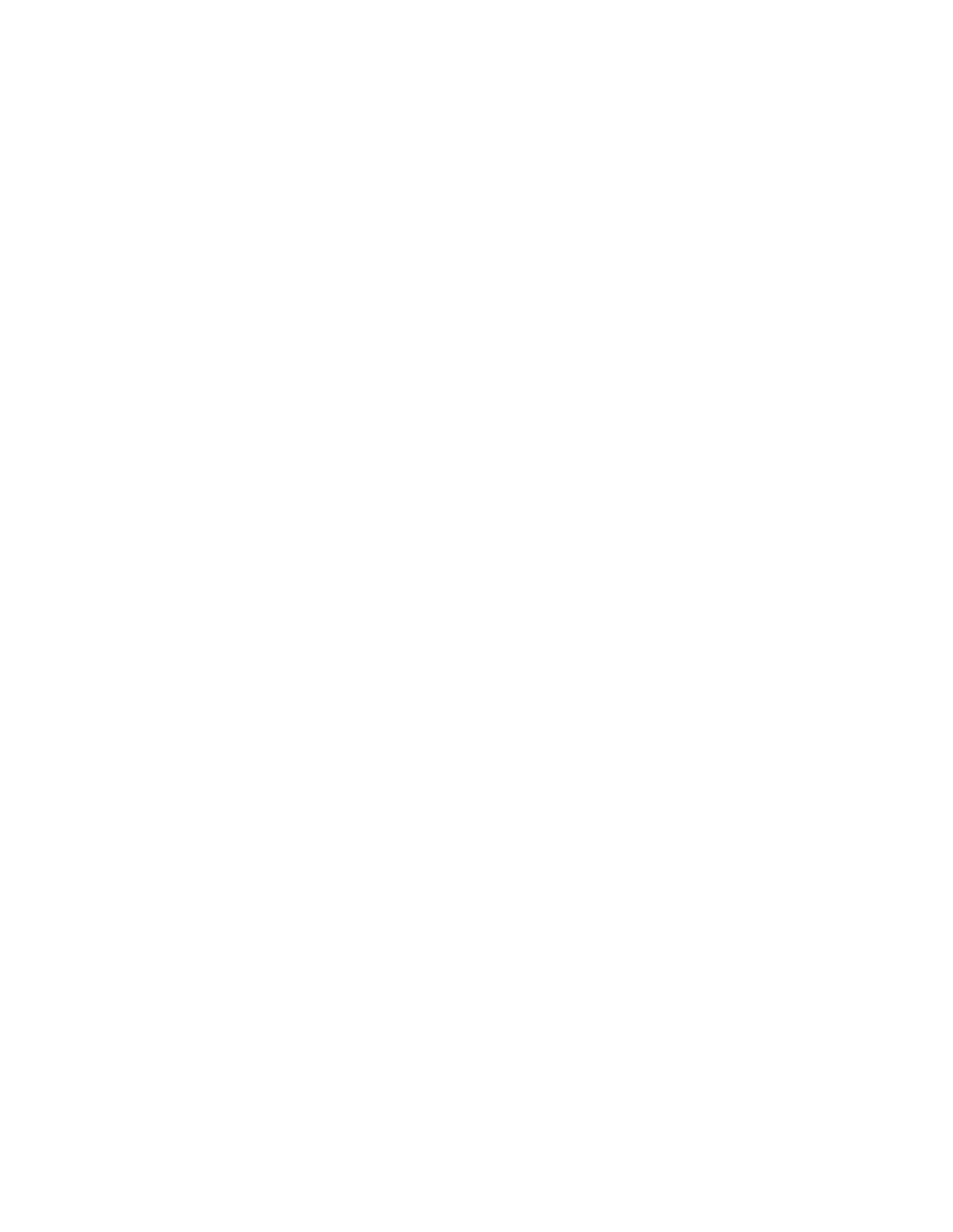Alain Schremmer

### POLITICAL LOGIC AT LISA'S BAR (First Edition)

FreeMathTexts.org

Version 1.0 — December 16, 2018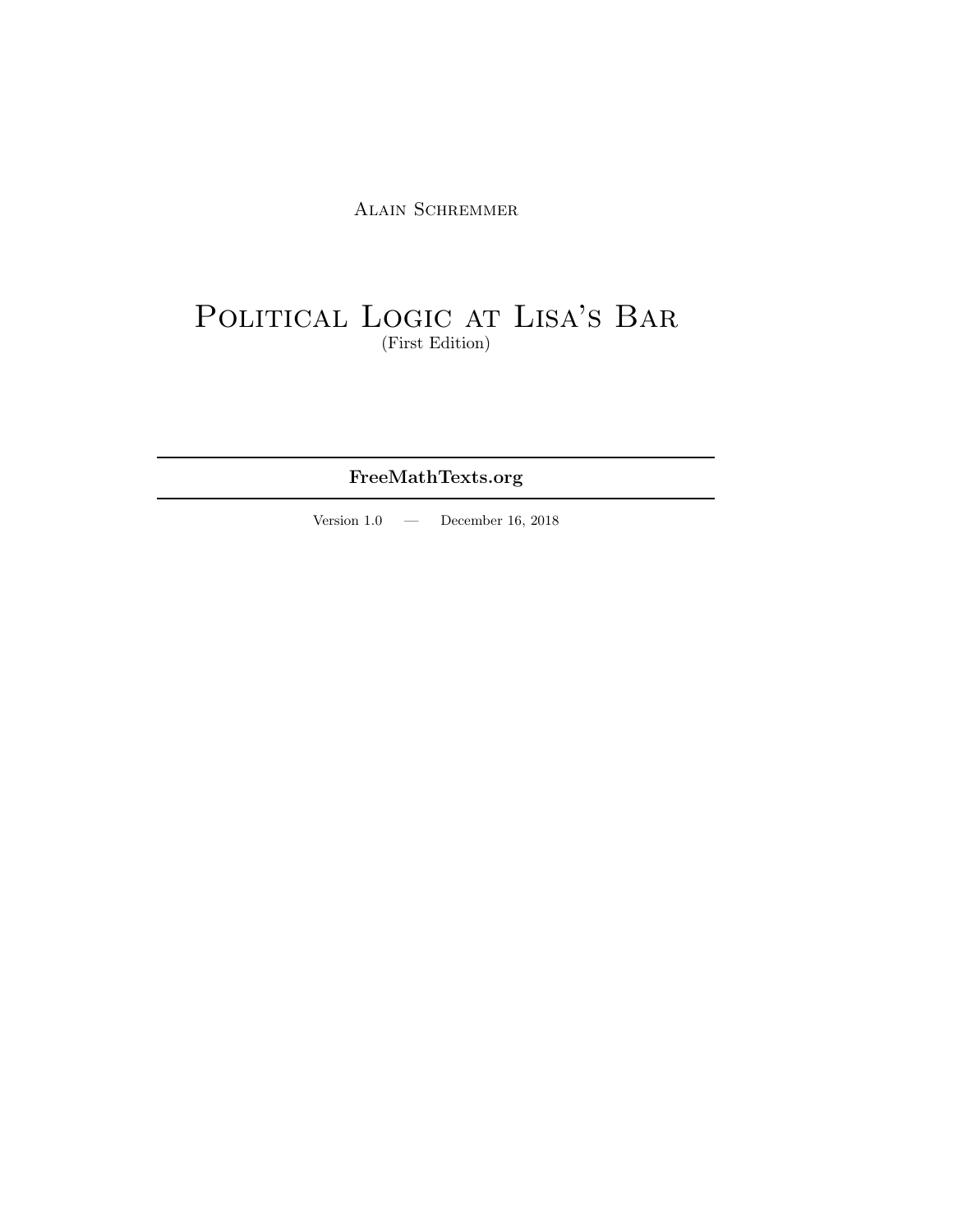Copyright  $\odot$ 2018 A. Schremmer.

The text of this book is licensed under a Creative Commons Attribution-NonCommercial -NoDerivs 3.0 License:

https://creativecommons.org/licenses/by-nc-nd/3.0/

For more information or further permissions, contact information is available at schremmer.alain@freemathtexts.org.

iv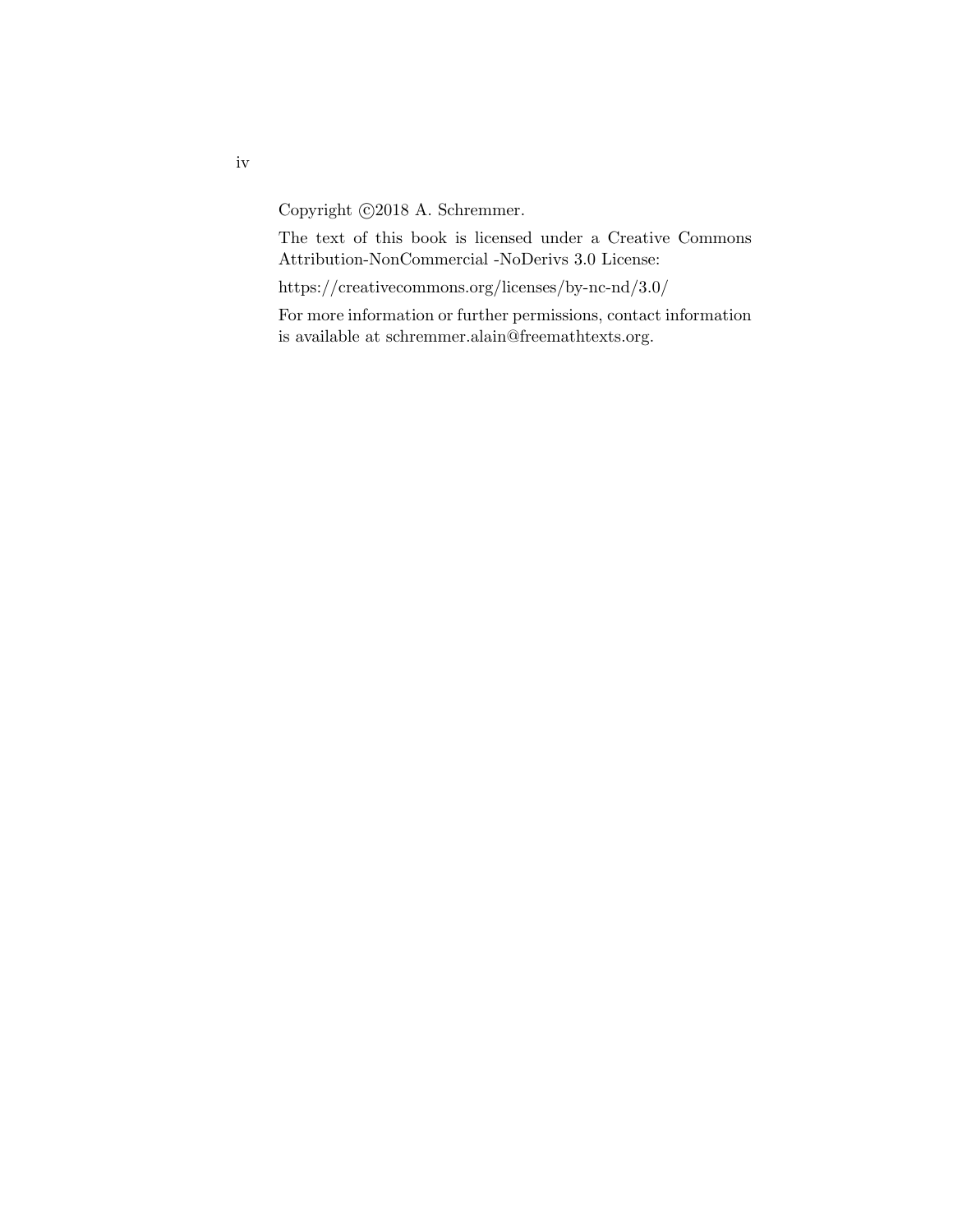To my parents, born Austrian Catholic and Russian Jew, who raised me French Atheist.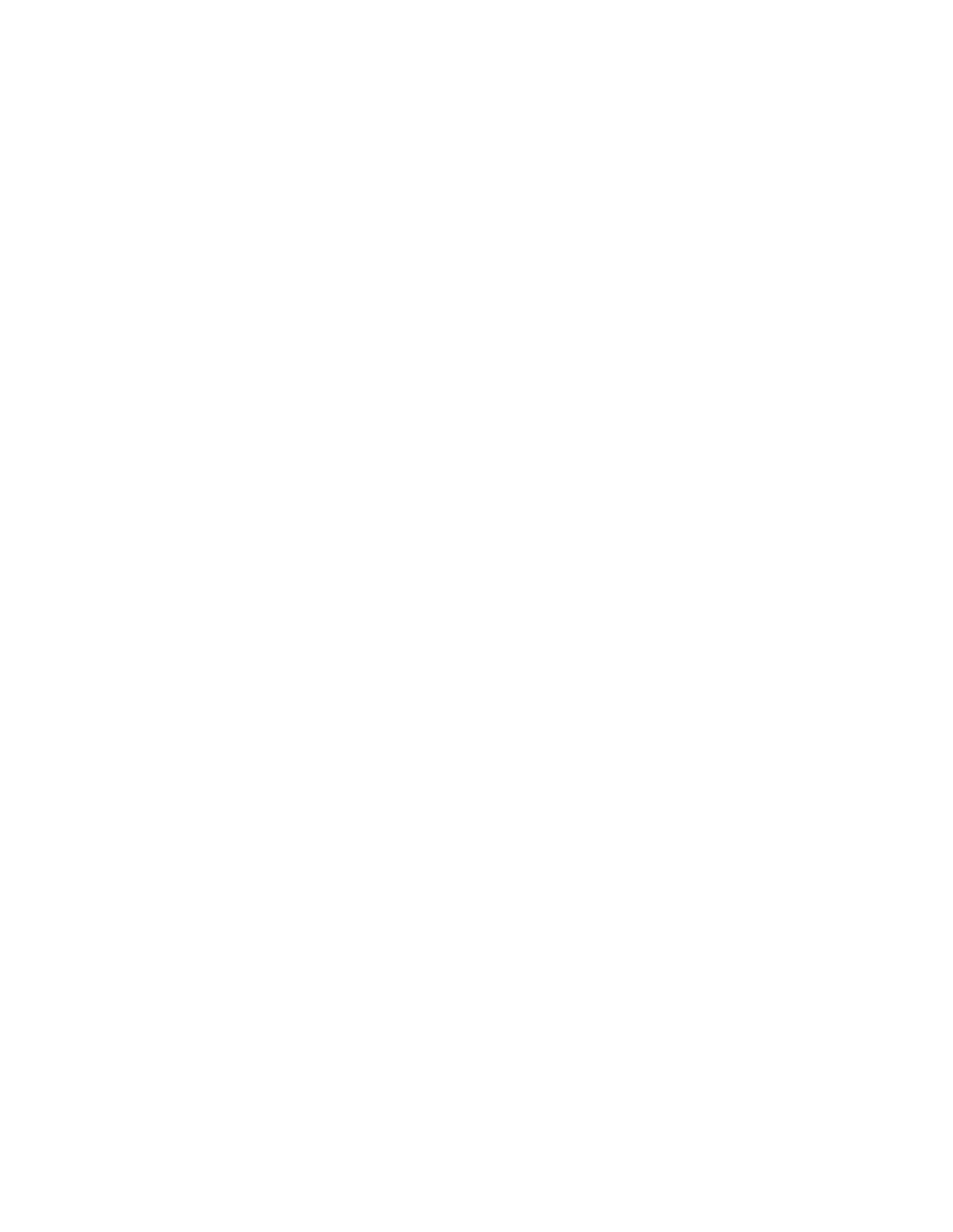# **Contents**

| <b>Political Logic???</b> | ix           |
|---------------------------|--------------|
| <b>Shoot The Breeze</b>   | $\mathbf{1}$ |
| <b>Cost Of Life</b>       | $\bf{5}$     |
| Might Be Right            | 11           |
| Can You Believe It?       | 15           |
| Too Much Of A Good Thing  | 23           |
| <b>All That Glitters</b>  | 29           |
| <b>Killing Machines</b>   | 35           |
| You Killing Me            | 41           |
| <b>Trust Me</b>           | 47           |
| <b>Jake And Kill</b>      | 51           |
| <b>Copper Songs</b>       | 55           |
| <b>Fighting Words?</b>    | 61           |
| <b>Tax Drivers</b>        | 67           |
| Cry Baby, Cry             | 73           |
| That Is The Question      | 79           |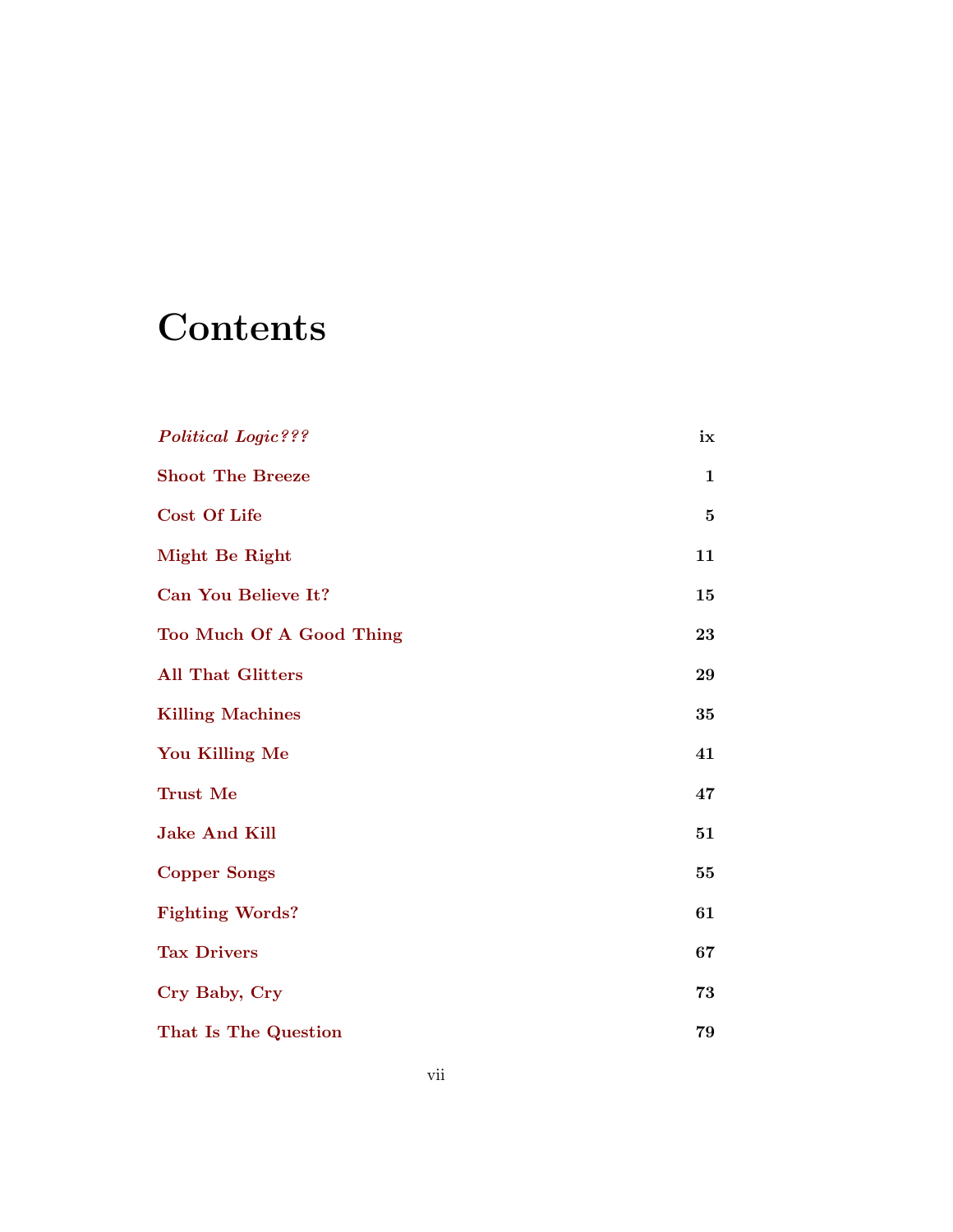| viii                              | <b>CONTENTS</b> |
|-----------------------------------|-----------------|
| <b>Polit Science</b>              | 87              |
| a, b, c, $\dots$ 1, 2, 3, $\dots$ | 95              |
| Social  Er,                       | 101             |
| People To Go                      | 107             |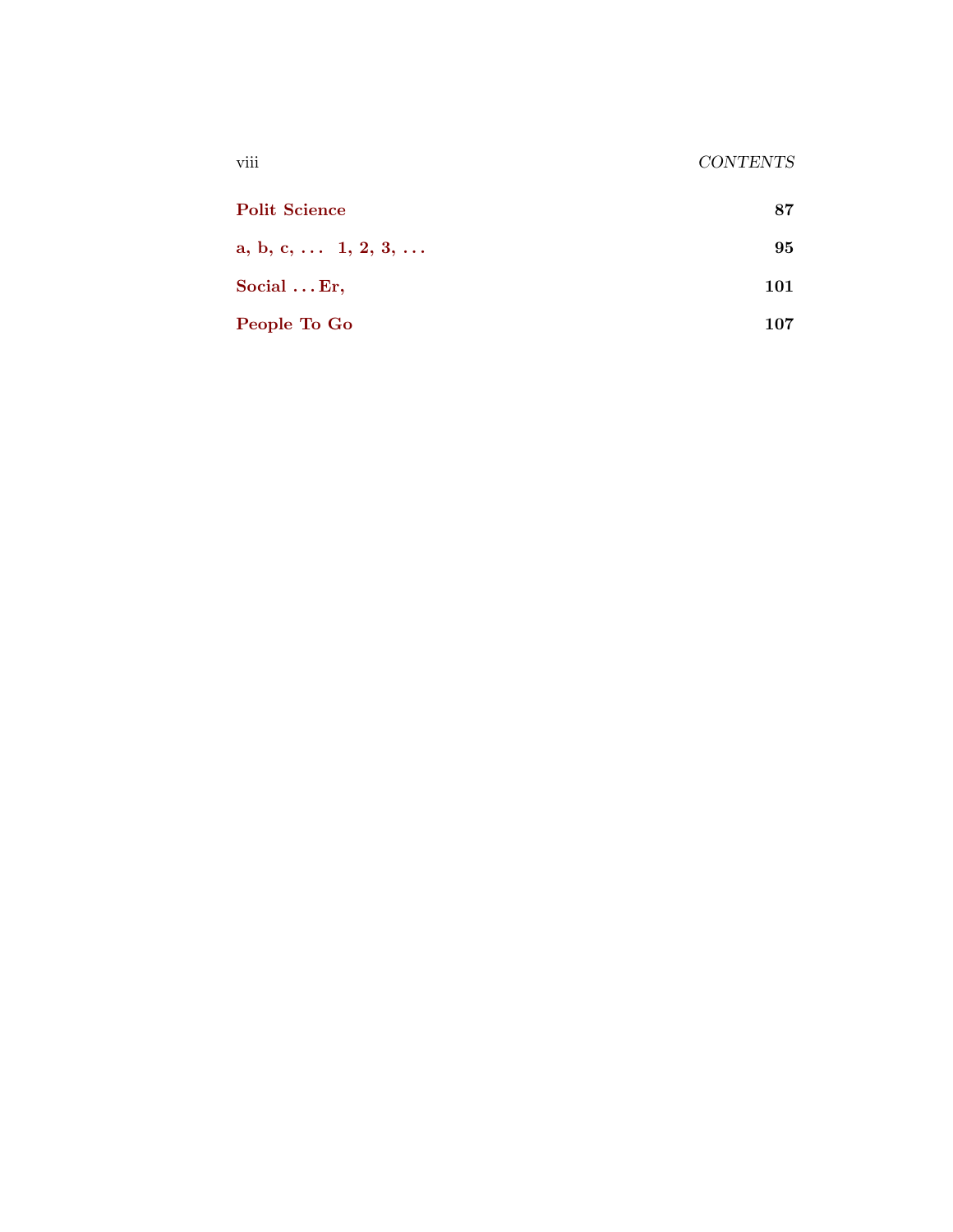# <span id="page-8-0"></span>Political Logic???

—That some kind of math?

 $-N<sub>0</sub>$ .

—Jokes about politicians?

 $-\mathrm{No}.$ 

 $-\!$  Then what?

—Suppose you saw me lying on the floor with a broken nose and blood all over my face. What would you think?

—Someone just punched you on the nose?

—Exactly. Nose-punching logic.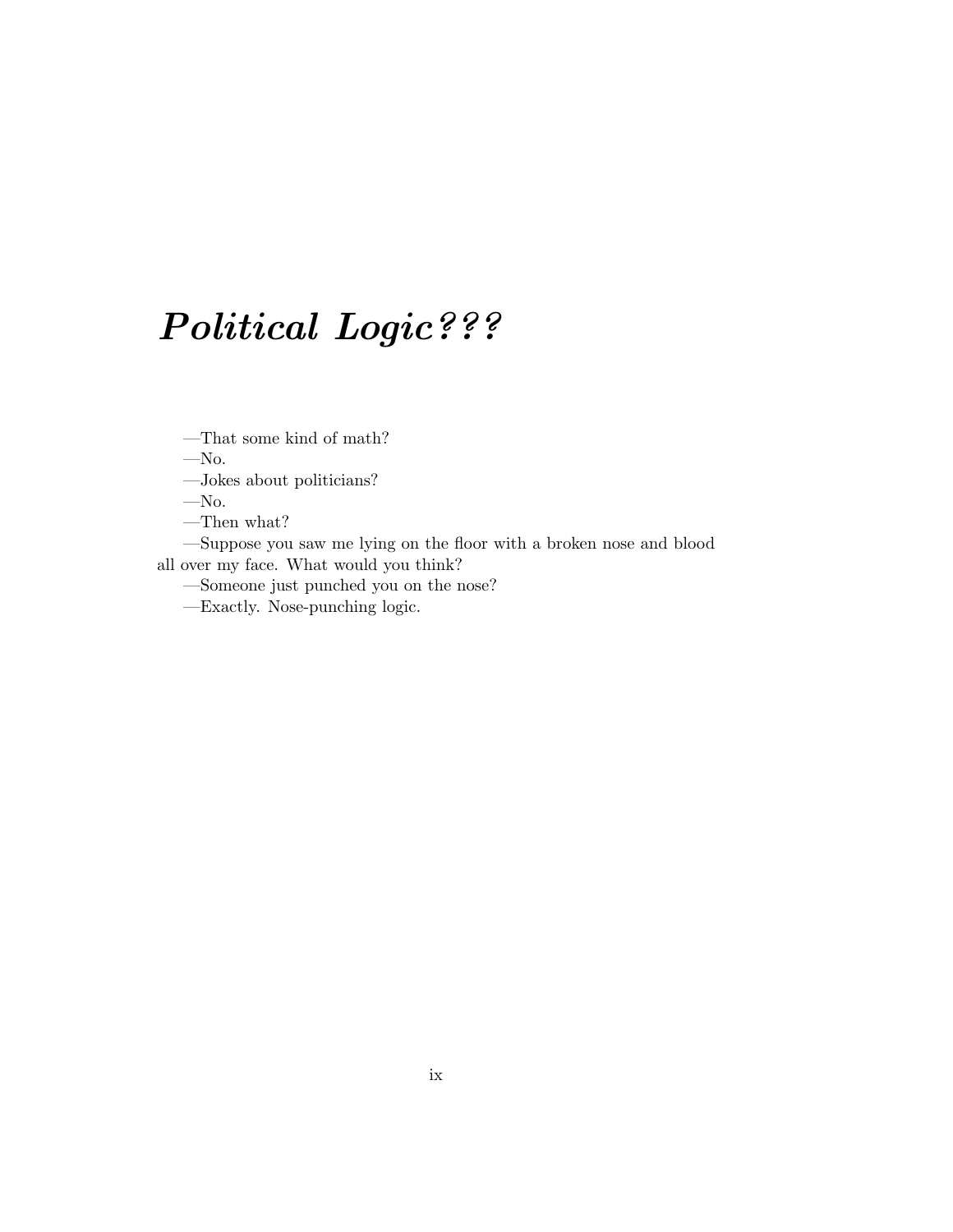x Political Logic???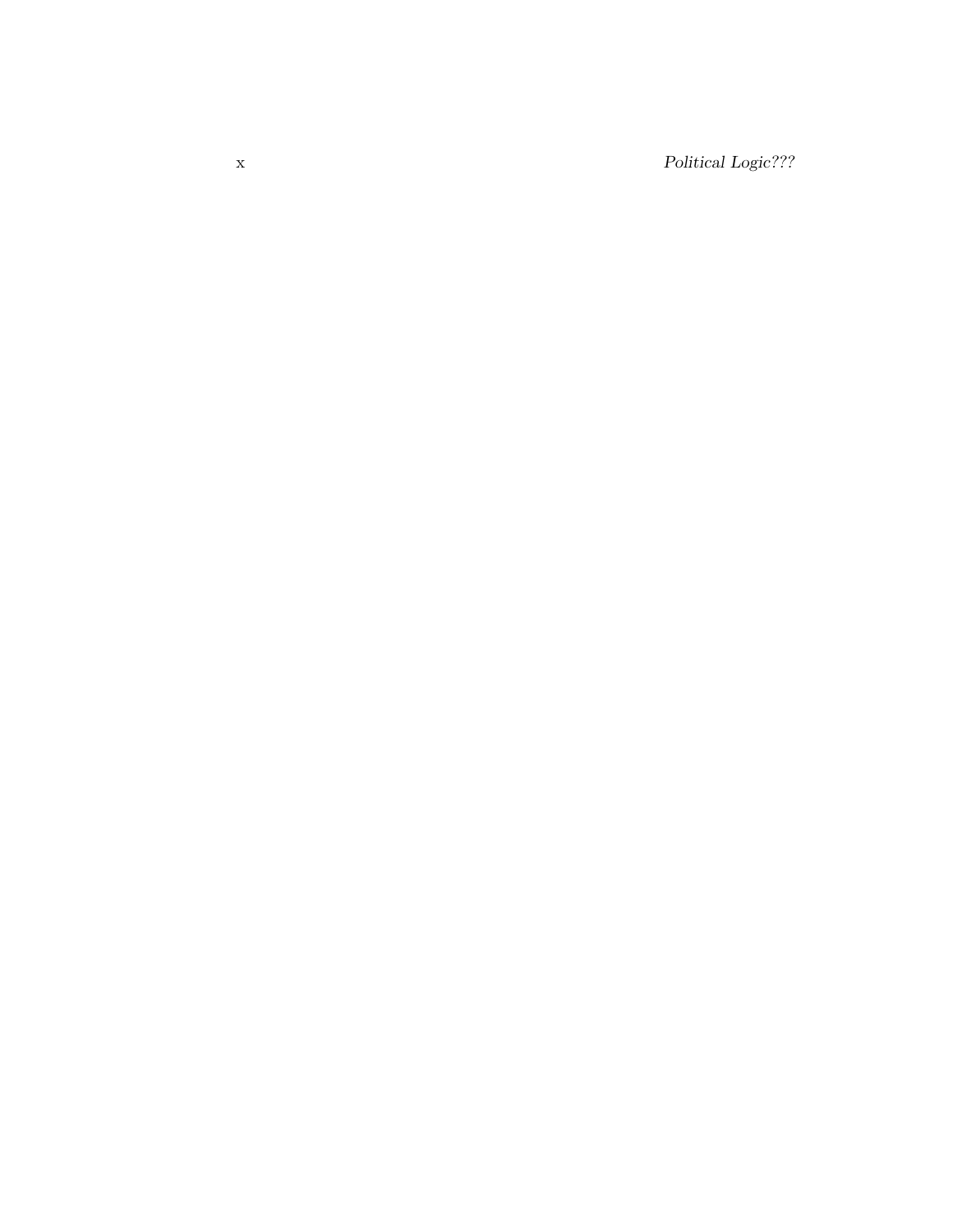### <span id="page-10-0"></span>Shoot The Breeze

We were just shooting the breeze in Lisa's small bar. Mike and I after the end of our day, Joe before the start of his night. For Lisa, it was getting to be the end of her day. She was resting, her elbows on the counter, listening and occasionally putting a word in edgewise because "that's the only way men will let a woman shoot the breeze". But that's another story.

Anyway, we were just shooting the breeze when this guy who had been sitting at the next table, having a beer all by himself, leaned towards us and said

—Excuse me people, I couldn't help hearing what you were talking about.

Mike mumbled

—Nothing wrong with that.

Joe said

—We were just shooting the breeze.

The guy said

—My name is Ted. I thought what you all were saying was real interesting but how about guns?

Mike is thickset, maybe five six, and acts the way he looks, solid and stolid. Mike doesn't talk much but it was he who asked

—What about them?

Ted said

—As I said, what you were talking about, rights and all, is real interesting but, excuse me, it's not about the real world, it's just talk.

Lisa looked as if she felt she might have to lighten things up a bit:

—Well, Ted, it's like Joe said. They were just shooting the breeze. So you may be right.

—Ok, but aren't guns real enough to talk about?

Mike said

—Yes, killing machines are real enough.

Ted didn't seem to pay attention. He went on.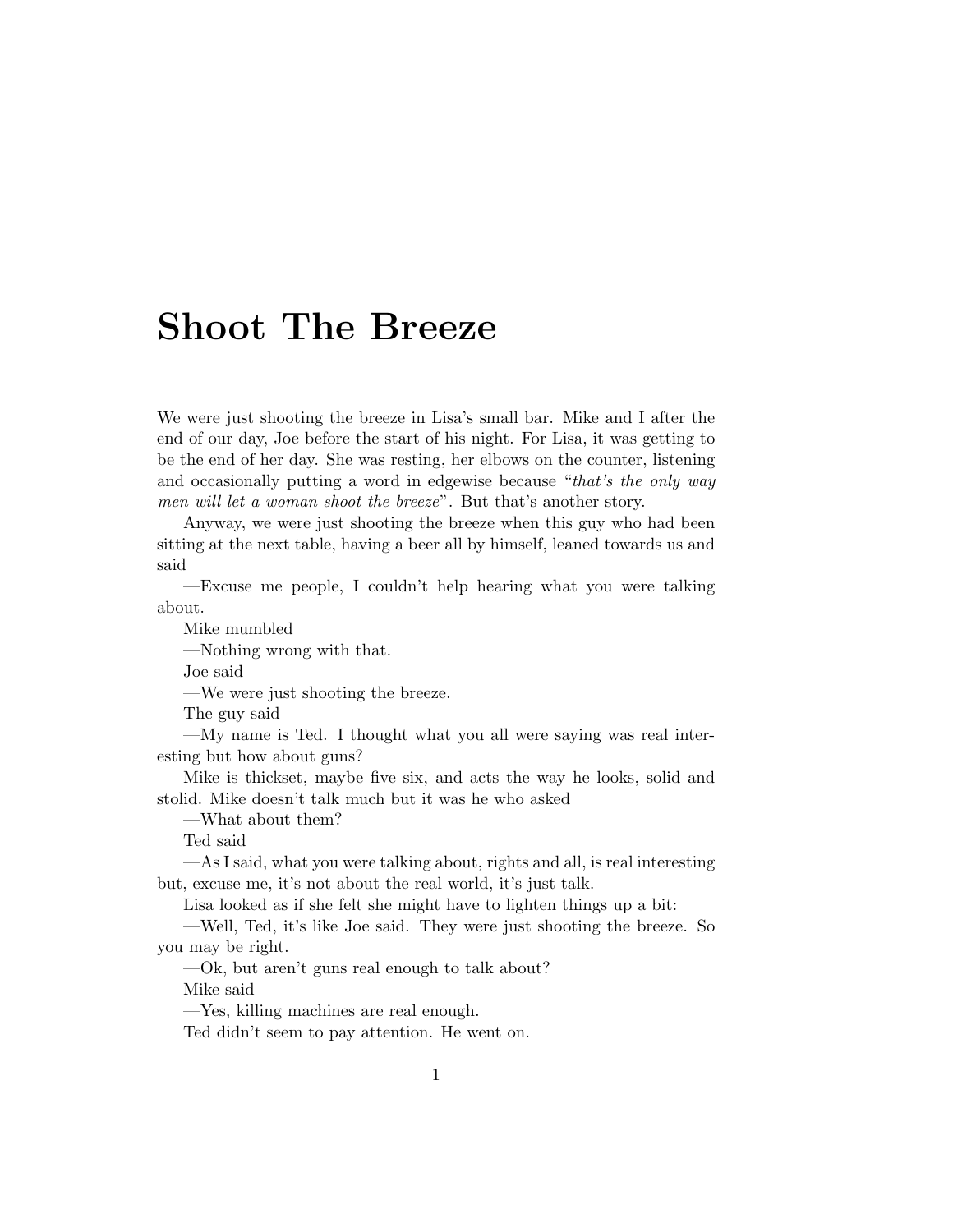—But you were all leaving guns out. So, what's wrong with people owning guns?

Mike said

—As long as the owners remember they are killing machines, nothing. This time, Ted noticed.

—Ok, they are. Still, why all the fuss about people owning guns? Mike said

—Two questions. One. Why do people want killing machines? Two. Who profits from killing machines?

I was stunned. As I said, Mike almost never says anything. He mostly keeps looking back and forth while Joe and I are arguing. Like watching a ping-pong game. Or he just looks at his hands. I figure that's when he thinks we are just babbling. But he almost never says anything. He explained once that while he likes listening to arguments, he is no lawyer and doesn't know himself how to argue a case. And he also said he enjoys Lisa making fun of us.

I wondered what it was that had just bit him. Killing machines.

Ted said

—That's got nothing to do with my right to bear arms.

Mike looked like he had nothing more to say. Joe sighed and stared in the distance. It wasn't that, being black, he has to be careful about getting into arguments with white strangers. He has to of course. Very much so. But, here, what it was was that we all knew that arguing about exactly what it is that the Second Amendment is saying is a total waste of time.

But somebody had to say something and Lisa didn't look like she was going to either. In fact, she was looking at me with that faint smile she has when she thinks I may be about to make a total ass of myself.

It was beginning to look like I was really stuck. Mike was looking at his hands and Joe kept staring in the distance. Lisa's smile was getting broader.

Then, suddenly, it hit me:

—Ted, how about if, somehow, there had never been a Second Amendment? Then what?

Lisa raised her eyebrows. Joe looked back at us. Mike kept looking at his hands. But, obviously, Ted hadn't thought about it before any more than I had and he had to paddle around a bit.

—Still, he finally said, the Second Amendment is a fact.

He sounded as if he had said it just to get himself some breathing space so I didn't say anything. And he was honest so, after some more silence, he finally said

—Well, this is different. I think I got to think some about it.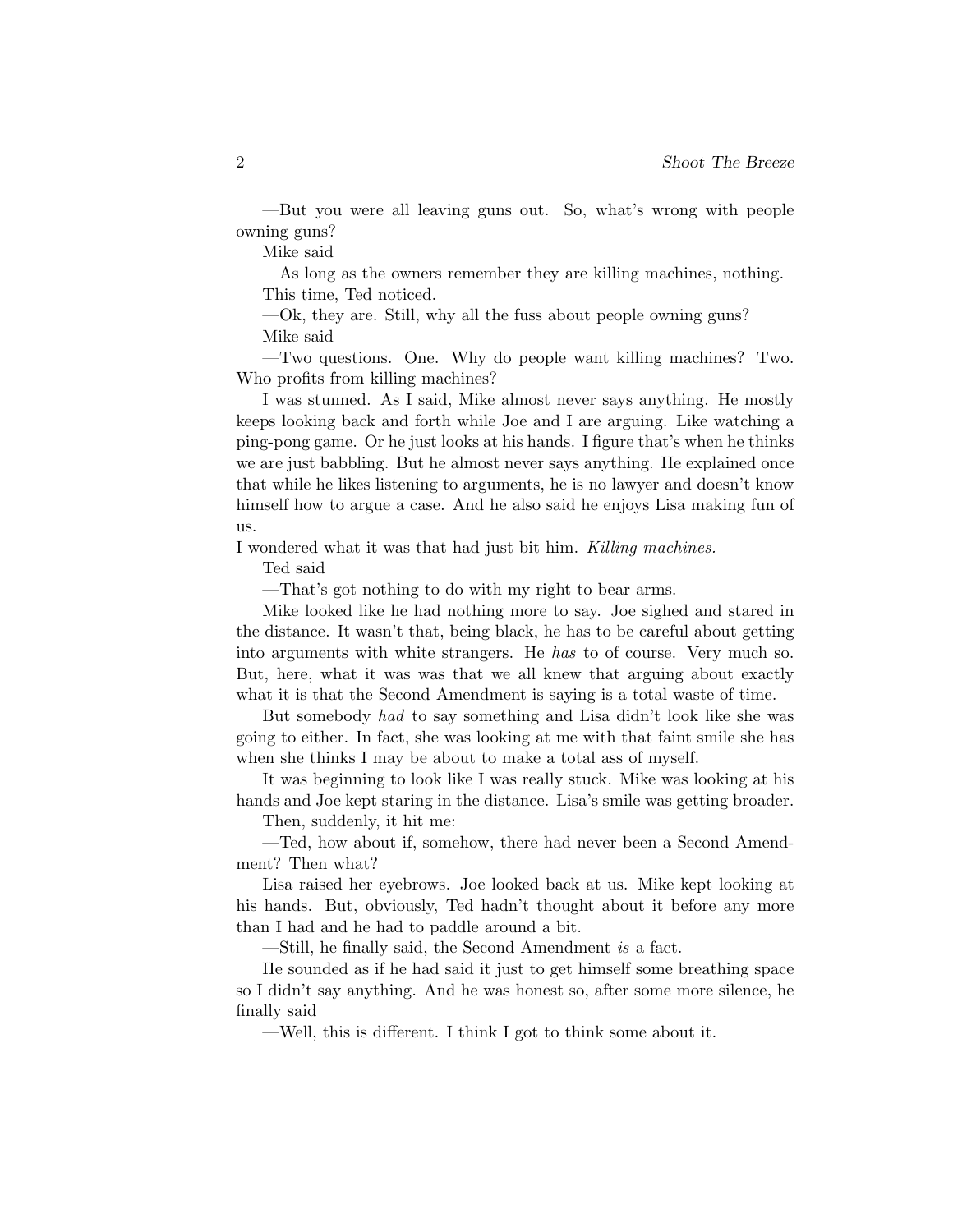—But Ted, what the whole thing is really about is Mike's two questions: why do people want guns and who makes money out of them?

Mike got annoyed

—Al, you really shouldn't be using that word. It's a distraction, a diversionary move, an avoidance maneuver, a cover up, a cope-out. Killing machines is what they are. Killing machines is what you got to call them.

I wondered again about why he was so intense about it. I told Ted:

—Sorry. Force of habit. Mike is right. The issue about killing machines is who wants them and why.

Lisa said

—By the way, Al, what do you know about guns? Sorry. About killing machines?

—I know nothing about them. All I can say is I got one.

Lisa acted completely flabbergasted. As if the roof had just caved in. She was overdoing it of course but I could see she was a bit surprised.

—You got a gun? A real one? As in killing machine? Since when? What for?

—Since when it occurred to me a Saturday Night Special is a lot cheaper than a wheelchair.

There was a silence. Then Lisa said

—I see.

Mike didn't say anything. Joe asked

—You ever used it?

—Not yet. Obviously.

He laughed.

Then, after another silence, Ted said

—Speaking of which. It's true there is a big number of "gun deaths". But killing oneself and killing someone else are two entirely different things. They shouldn't be counted all together.

Lisa said

—You are entirely correct. I hadn't thought of it. Hard not to get bamboozled. Go ahead.

For whatever reason, he seemed a bit embarrassed.

—I mean, both are a problem because, in a way, suicides can be forced. LIke veterans. Like people who can't get pain killers. So, in way, you can look upon at least a lot of suicides as murders too. But they shouldn't be counted with murders by individuals: They are murders by the society. Still, that doesn't really change Mike's two questions.

He seemed to think about it. Then he said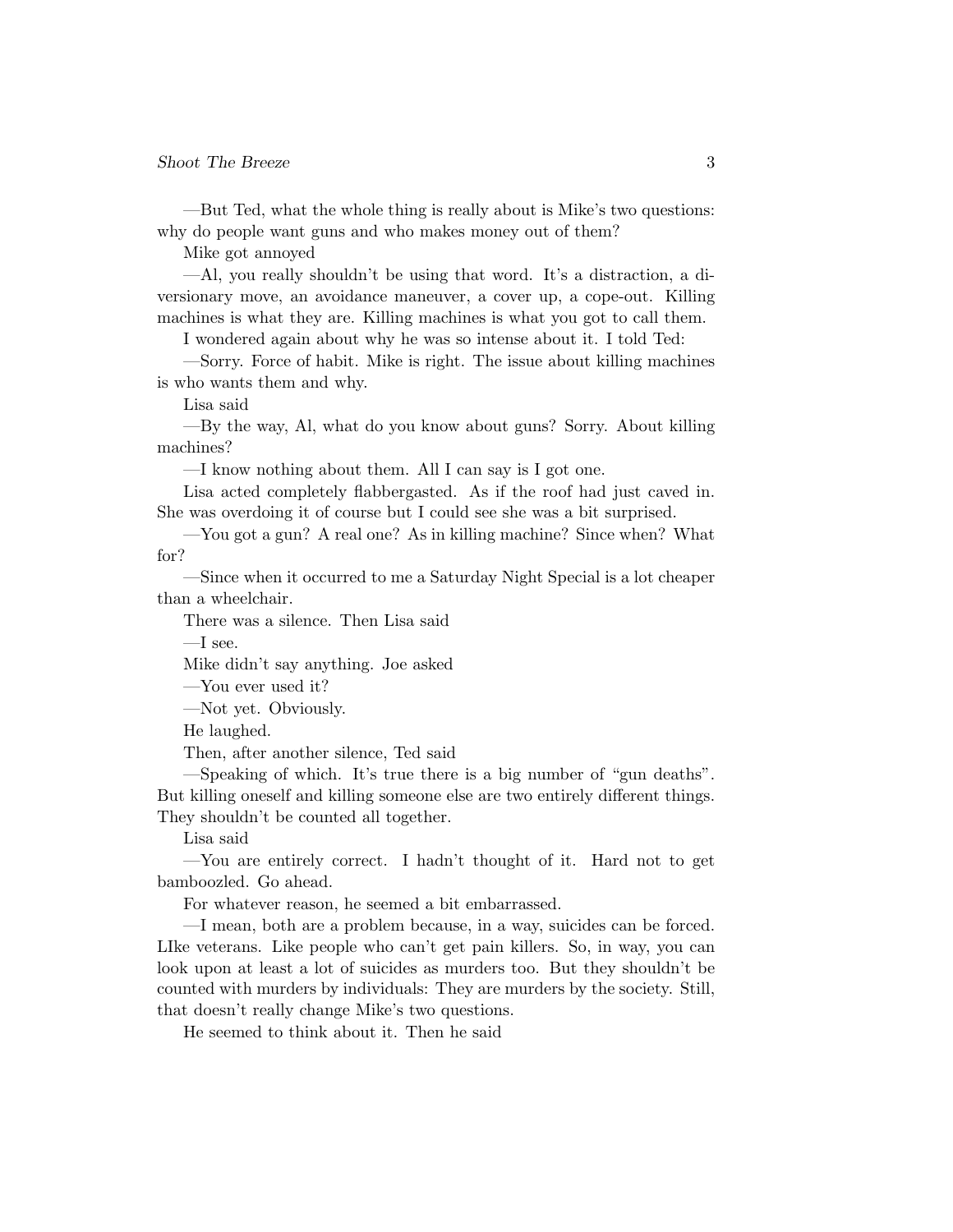—It just complicates the answers. Well, people, I really have to get going. But as I said, I see I have to do some serious thinking about all this. Never did before. But I will. Can I drop by some day and try it out on you? —Sure, Joe said with a grin, we love shooting the breeze.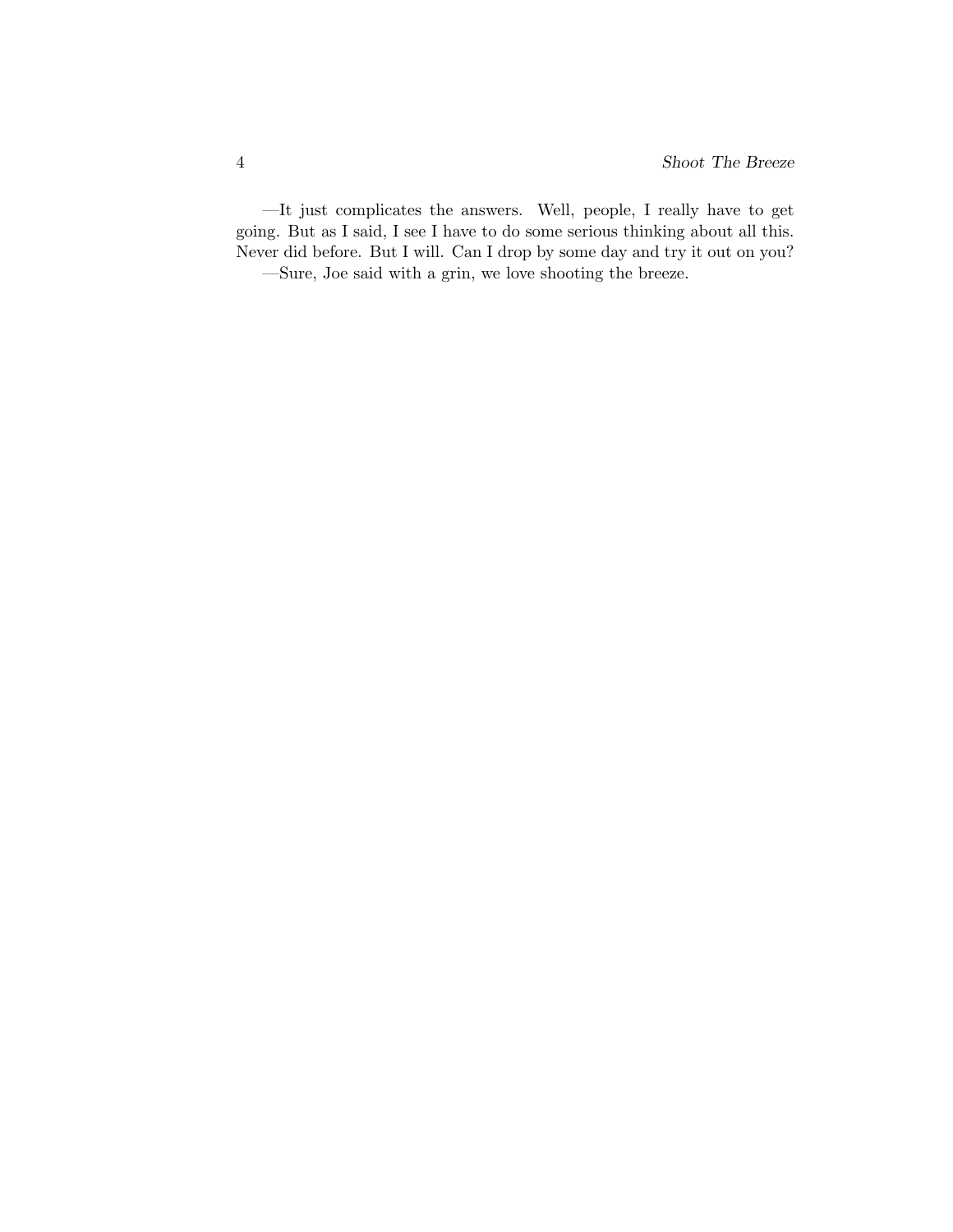### <span id="page-14-0"></span>Cost Of Life

When I got in, there was just this big guy I had never seen before, sitting at the counter, talking to Lisa who stood behind as usual. His back was to the door and he hadn't paid any attention to me. So I waved at Lisa not to bother and went to sit at a table. She was laughing.

—Rick! You did not!

—I sure did.

—You really did? Voted for him?

 $-$ I really did. They had done away with the one guy I *would* have voted for and there was no way I could bring myself to vote for a mindless machine. I just couldn't. So I had no choice but vote for him. At least he is a human being.

She made a face

—Yeah, but even knowing he is a big liar, a big lecher and a big thief?

—Even knowing he is a big liar, a big lecher and a big thief. And he is not even good at it. In fact, you know, that's what makes him human. And then what you got to remember is that myself I never minded lying a bit here and there, dreaming some about your body and cheating a little on my taxes.

She laughed

—Don't we all. My body aside. So what you mean is that you somehow relate to him?

—I sure don't relate to all those holier-than-thou liberals so-called who haven't got a clue about what my life is, don't even think of trying to find out because they know everything. And then they want to tell me all about what I should think? So then. How about you?

—Like you, I had a terrible time voting for a cog in a machine but what could I do? Him? No way. I had to draw the line.

—And how about the time before?

—What do you think?

—Time to get a woman in the White House?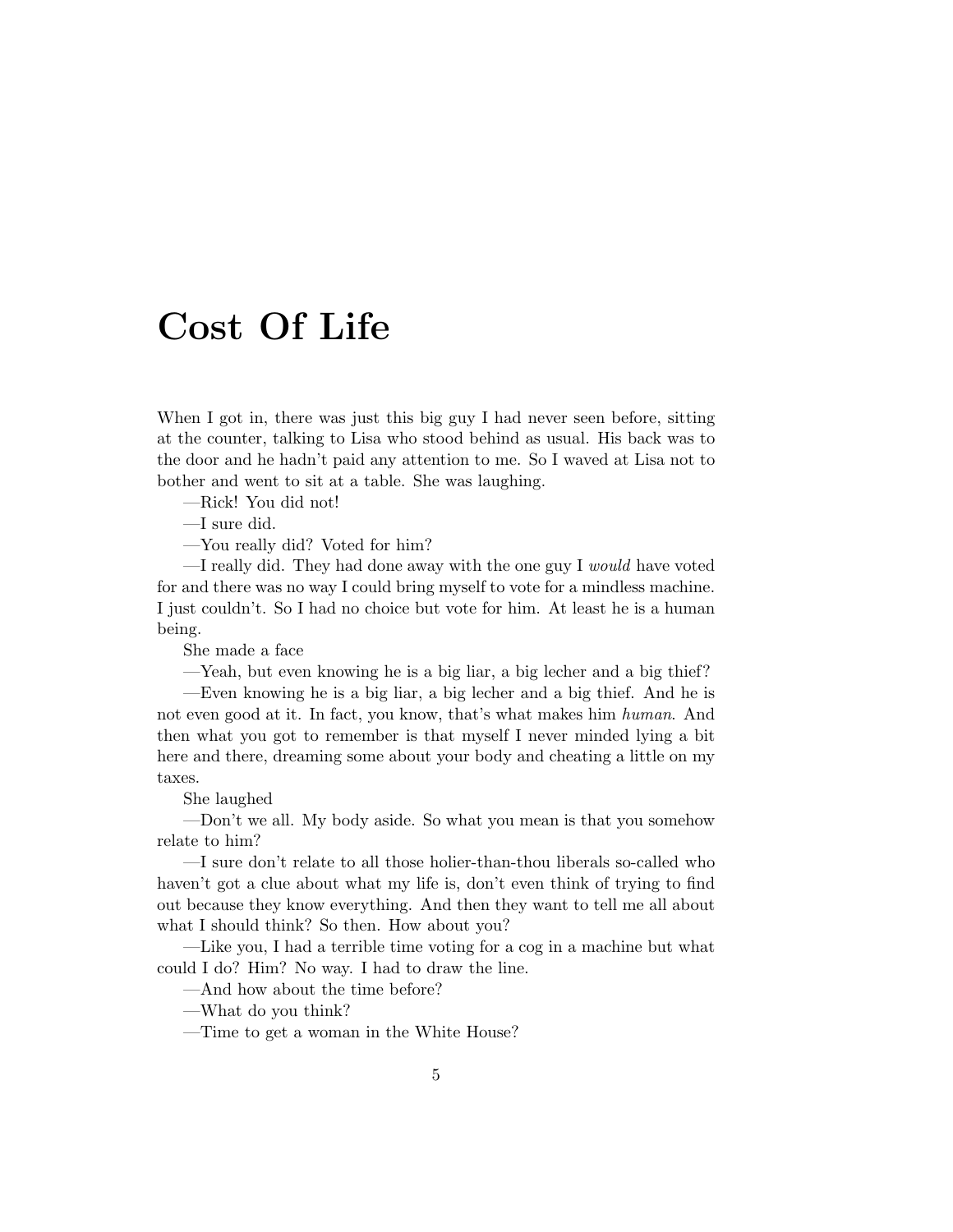She laughed.

—Don't you think it is? After all half the electorate is female.

—I have nothing against women.

She laughed again

—I don't know if you *have* anything against women but I sure know you want to be against women. As close as possible.

—Very funny. I meant women in office. Even in the oval office. So, you voted for her in the primary?

—No. There was no way I was going to vote for the Big Money Machine whose tool she was going to be. So, I voted for Obama even though I had my doubts. And, the second time, what choice was there?

—But the only difference is that he didn't pay cash for his stay in the White House. The machine had ready cash but he had to buy it on the installment plan. Look at the people he had been playing with from the very beginning. All Real Big Money people. And look at the people he appointed. All Wall Street. And today, how come the liberals so-called never stop and wonder where all that money he's got *now* is payment for? He sure didn't save it from his salary.

—I am with you. All the way. Money is the name of the game in the whole election process. Even we judge candidates mostly by the money they can raise. It's like an auction. The Democratic machine and the Republican machines are both just competing to sell their services to Real Big Money and that service is mainly to see to it that we don't grumble too much at how small the crumbs are that Real Big Money lets trickle down.

I thought she was right on the dime but he kept on

— And he immediately betrayed the very people who had voted for him. Especially the blacks. And look at the way all the holier-than-thou liberals so-called are now going on about him. All but calling him Saint Obama.

Then, a bit sheepish, he added

—But of course I voted for him too. Both times.

She laughed. He said

—Anyway, the only President I ever had respect for is Truman.

—Truman? All I know is he came after Roosevelt and nuked Japan when they were about to sue for peace, just to make a point.

—Actually, he was not just another cold warrior. But, politics aside, what I meant is that when he left the White House his only income was his army pension from WWI. We are talking 112 Dollars and 56 Cents a month. He refused to take money from anybody. He said it wouldn't be right. So, Congress finally had to pass a law to give retired presidents a pension.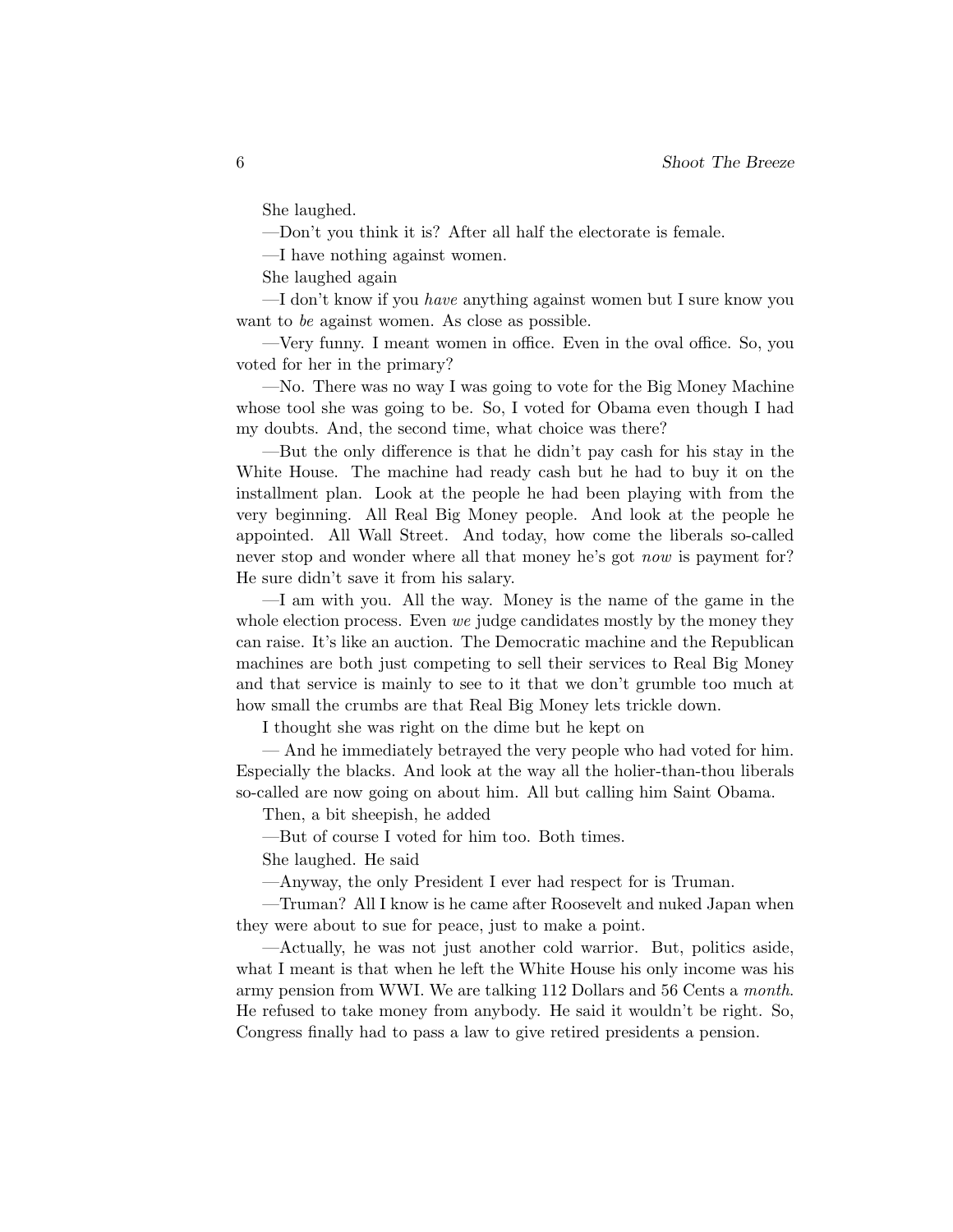#### Shoot The Breeze 7

—I am sure they themselves had long had a pension when they retired. So maybe they felt embarrassed. But I didn't know about Truman. Neat.

—I don't think these guys can possibly be embarrassed. By anything. But I guess Truman on the dole would have looked pretty bad. Of course, now, none of these guys could even *imagine* living on just their pension. Even after getting voted out. Even after being forced to resign.

—I am sure they can't. But, to go back to the big lying, thieving lecher, you don't think his politics are a bit extreme?

—The man doesn't have an idea of his own. It's just Real Big Money using the fact that they were able to buy both Congress and the White House all at the same time. That he is hare-brained gives them a nice cover by getting the people all excited about him. One way or the other. While the Real Big Money people are robbing us blind.

And then, think about Bush senior who was in a business meeting with one of Osama bin Laden's brothers at the very moment the towers were hit.

—Yes. And the other thing is that, while all planes were grounded right after the attacks, all the Saudis, including the bin Laden family, were picked up and flown back home by the Air Force. Not a single one of them was even interrogated.

—That's true! I had forgotten. Or think of Clinton who sold the American workers down the drain with NAFTA and created the prison industry special for the blacks and now for the hispanics.

She laughed again.

—Just hearing you I could swear you are a black union worker. But, seriously, Clinton wasn't of course the first to sell the blacks down the drain either. People forget that Roosevelt got the New Deal by letting the Southern Senators keep things down South the way they were.

—And the more you look, the more stuff like that you find.

—Still, the big lying, thieving lecher tried to get rid of Obamacare and, for what it's worth, that's the only health coverage I can afford for me and my mother.

I remembered the old lady who had served me breakfast one morning.

—Yes, Obamacare is helping a lot of people but, all the same, who is paying for it? Us, not them. And it's bringing a huge amount of money to the insurance companies.

—No kidding. But that's because it's the insurance companies themselves that designed Obamacare in the first place. And, in fact, that's why the Republicans haven't been able to get rid of it yet. It has to be done in a way that gets the insurance companies even more money. Doable but tricky.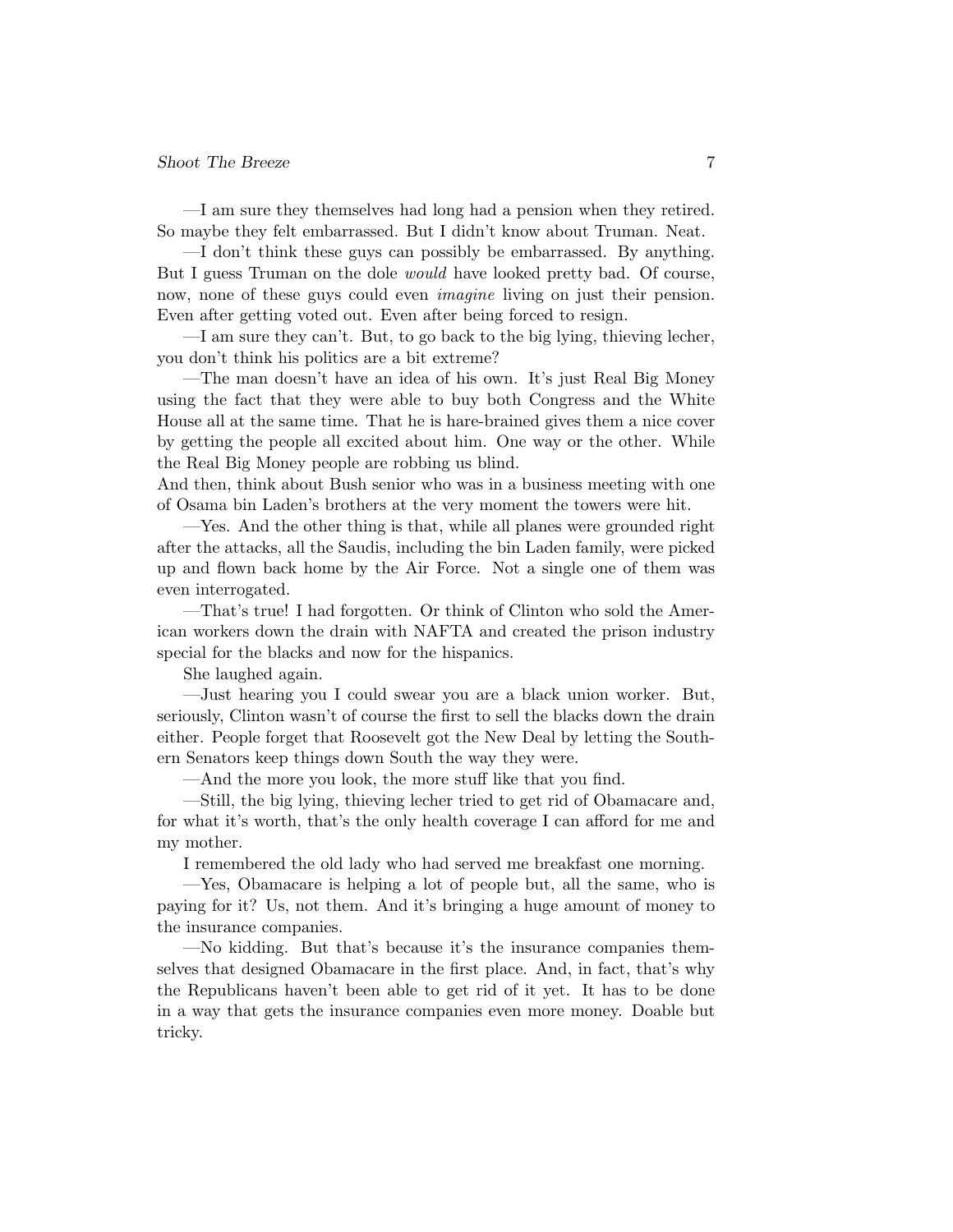—So, again, what's the difference between the Republican machine and the Democratic machine?

—There is one. Say the big thieving, lying lecher's son, I mean his latest one, what's his name, needed some seriously expensive medical care. He could pay for it but if either your kids, Emmy or Andy, needed something like that, you couldn't pay for it.

He remained silent for a while. Then he said.

—I know. I pay for their medical insurance but, no, I could never pay enough for what would cover real serious care.

—Well, here is your difference: the Democratic machine is a bit more likely to allow for some version of Medicare For All.

—How so? With Medicare For All, there would be a lot less money for the insurance companies and the drug companies wouldn't be able to steal as much as they do..

—Yes, Medicare For All would be able to stop them because they would have the clout.

—And then they would yell Big Gov, Big Gov.

—It would be a matter of who yells loudest. I mean I don't see why the big drug companies and the insurance companies would have to be the ones to scream loudest.

—You mean, like unions could start a network tv of our own?

—Hey, that's a thought. But, to come back to why the Democratic machine is a bit more likely to support Medicare For All, they still depend for some of their money on the unions.

—Well, no matter what, we sure would have to squeeze their balls something real awfully fierce before they would.

—But I think it could be done.

—Maybe. I hope. And who would pay for it?

—Did you know that we let American companies sell us their drugs for four time as much as what they can sell them in Europe?

—I didn't know.

—So, if they can do it in Europe, maybe we should be able to do it here. He looked at his watch

—Ok, sorry but I have to get going. Night shift.

—Well, at least, now you know two more things about me.

—Like?

—Why I never wanted to have kids. And why I think we should really change the United States of America into the United People of America.

—So the united people can tax Real Big Money guys out of their billions?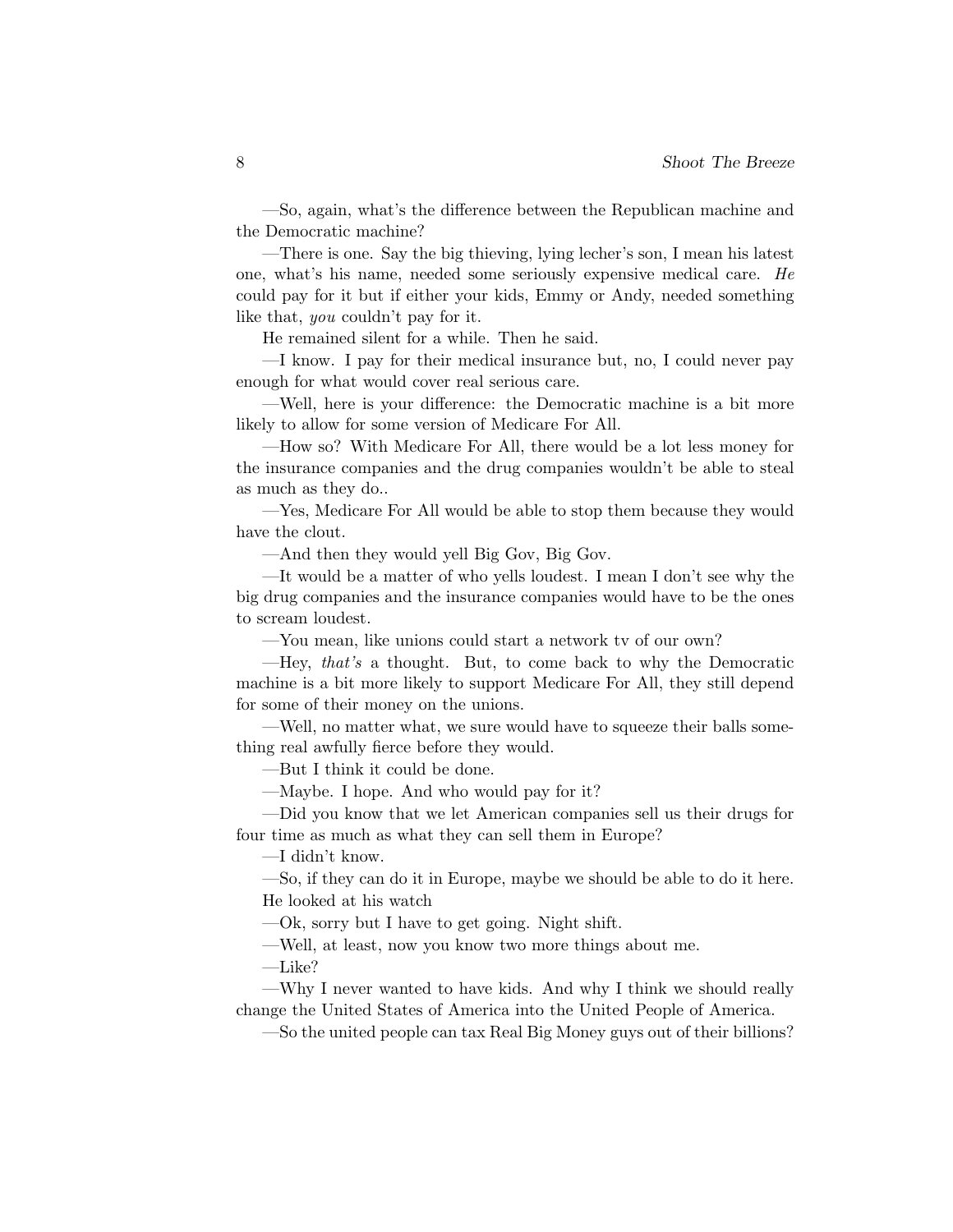—And throw them in jail for having inflicted extreme pain and suffering. At least. Maybe hang them somewhere by one of their feet?

He laughed

—Or by their balls?

—They don't really have any.

—Ok, by their feet.

After he was gone, I said to Lisa

—I like your United People of America. Ought to be a future for that. And I like his network tv. Could call it People TV.

—Right now, it's just a dream. First we would have to get the unions to shape up.

—Anyway. And I like your friend. Sharp cookie. Union man? Divorced?

—Yes. No, just separated. Yes, sharp cookie. And he does lie a bit here and there.

For a few seconds she seemed to think back. Then she added.

—A bit too much sometimes. Want a cup?

And she made me one. She has a small espresso machine.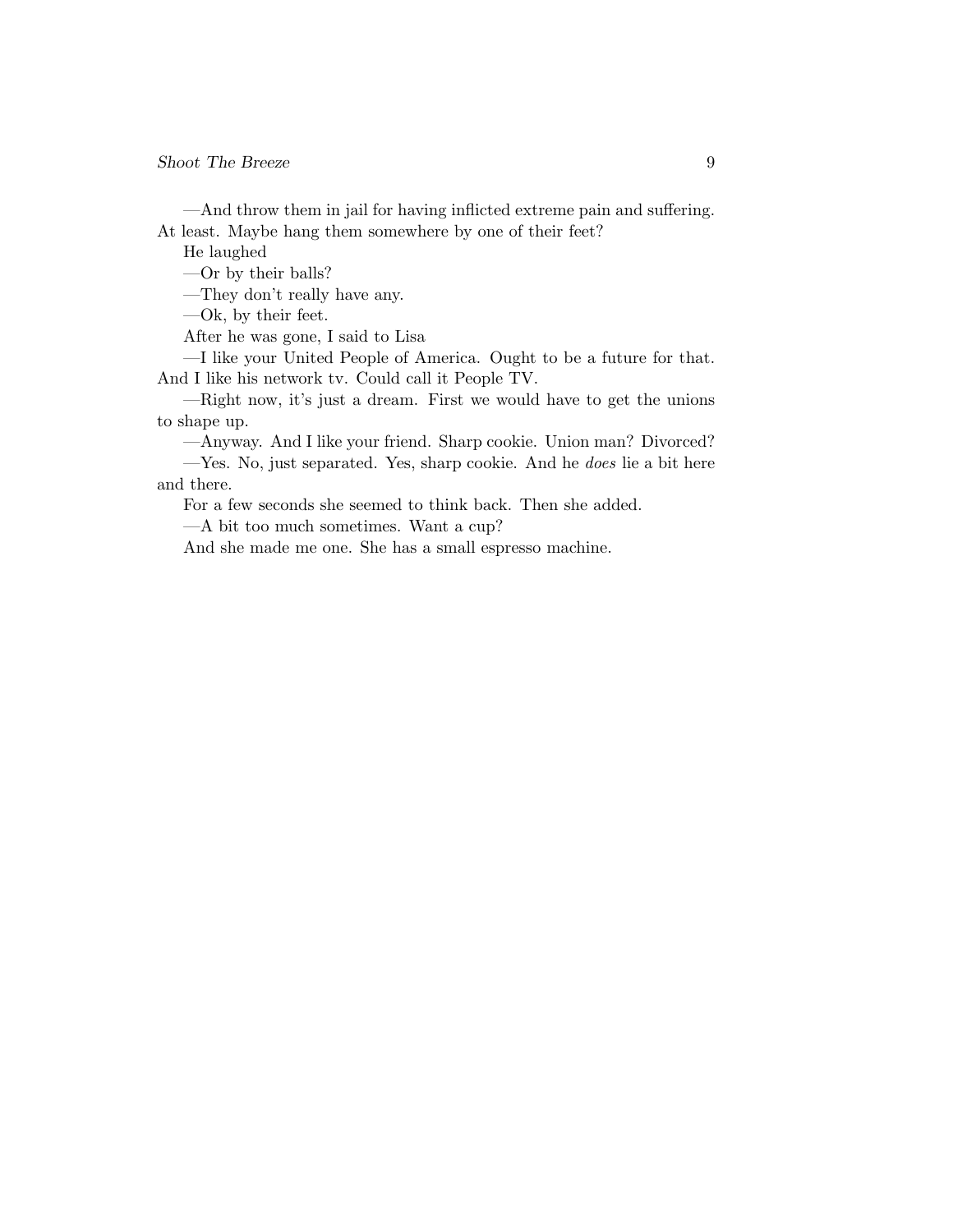Shoot The Breeze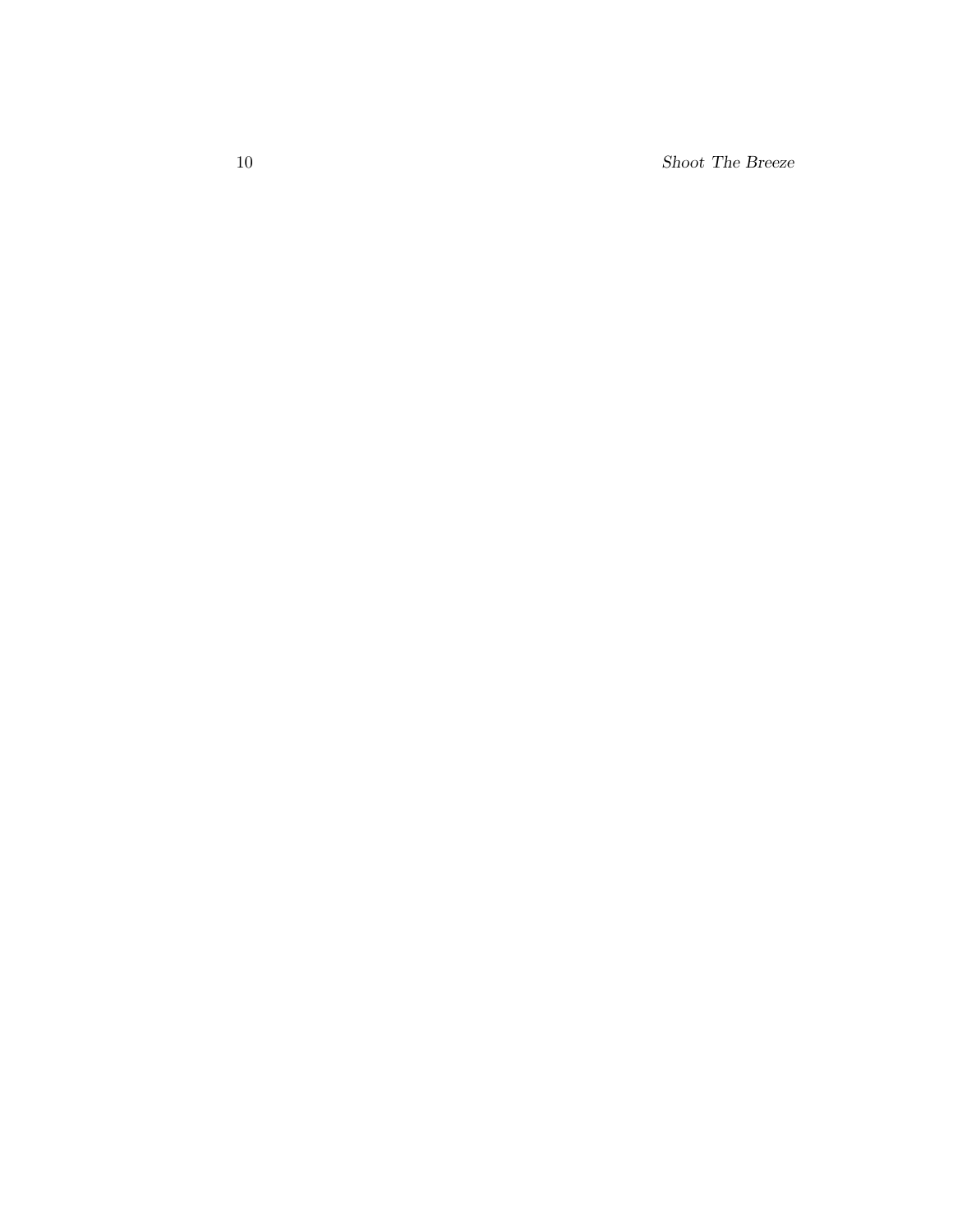### <span id="page-20-0"></span>Might Be Right

Lisa had been saying

—These people drive me crazy! Whining all day long about their rights being trampled!

Joe said

—Well, not everybody is like you.

Lisa is over six foot tall and probably over two hundred pounds with not an ounce of fat anybody can see. So, of course, people don't tend to mess with her. But Lisa was annoyed. She pounded on the counter.

—Joe, don't play at being stupid. You know perfectly well what I am talking about.

—But you know perfectly well that the two are related. From my height, I can't see the world quite the way you do.

Joe is five foot seven and probably not even one hundred and fifty pounds. He hadn't mentioned his being black because, of course, she would have countered with her being female.

For some reason Lisa was really annoyed.

But she respects Joe and, in fact, likes him a lot so she eased up.

—That's not the point Joe and you know it's not the point because you know you and I do see the world pretty much the same way.

—But what's wrong about talking about people's rights?

—Because there is no such thing as rights.

 $-N<sub>0</sub>$ ?

 $-N<sub>0</sub>$ .

There was a silence. Then Joe who, as far as I know, is not exactly a believer, said

—How about God-given rights?

. She said

—Too many Gods around and they sure don't agree on men's rights. Let alone on women's rights. Or black people's rights. So, forget about given rights. By anybody.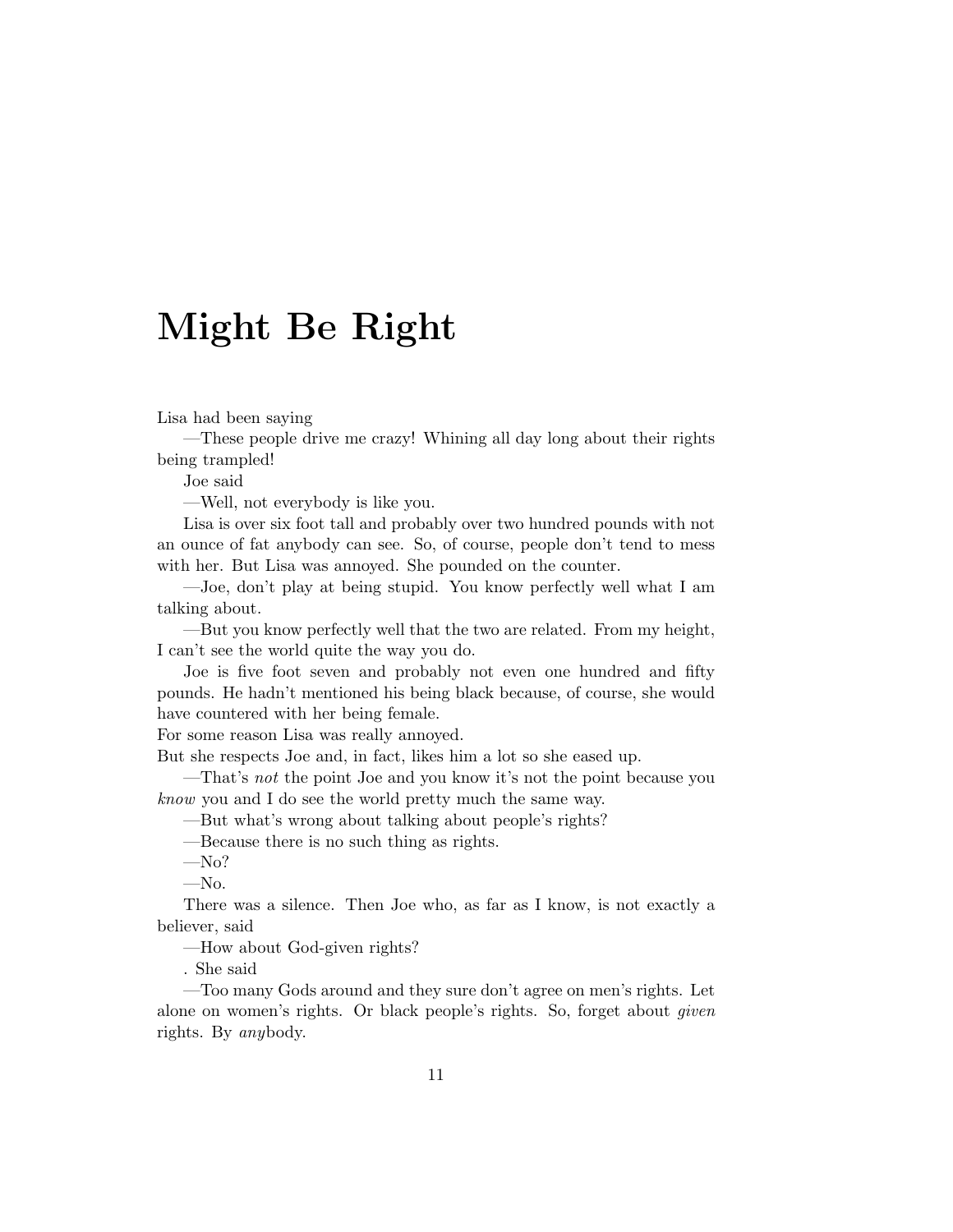Joe said

—How about natural rights?

—Natural rights? What's nature got to do with rights?

Lisa didn't look like she was going to continue. Eventually, though, she insisted

—No such thing as women's rights. No such thing as black people's rights. No such thing as anybody's rights.

Joe smiled but didn't say anything. She added

— And, anyway, what does the word right mean?

To lighten things up a bit, I said

—The opposite of wrong?

That was exactly the wrong time to joke. She said

 $-$ Al, Al  $\ldots$ 

Her voice was rising again.

—Ok, Ok, just joking. Sorry about that.

Joe said

—Ok, I don't really know what a right is.

To try and make amend, I said

—Me neither. Let me look it up.

I pulled my cell.

—Let's see. First there is "morally good, justified, or acceptable". That's not it. Second there is "*true or correct as a fact*". That's not it either. Ah, I see, I am looking at adjectives. I should be looking at nouns. First there is "That which is morally correct". Still not what we want. Ah, second there is "a moral or legal entitlement to have or to obtain something or to act in a certain way". Is that it? An entitlement?

—Yeah, all right, but the question then is how do you *get* a moral or legal entitlement.

—I guess you get a law.

—That sets a legal entitlement. How about a moral entitlement?

By that time I had finally figured out what she was getting at. So, I said —I got it: who says what's legal and who says what's moral?

She turned to Joe

—You know what?

—What?

—It always come as a surprise to me when he does, but, you know, once in a while, Al can think.

Back at Community College, a long time ago, she had been one of my students. So, I was used to her ways. Turning back to me, she said

—Right!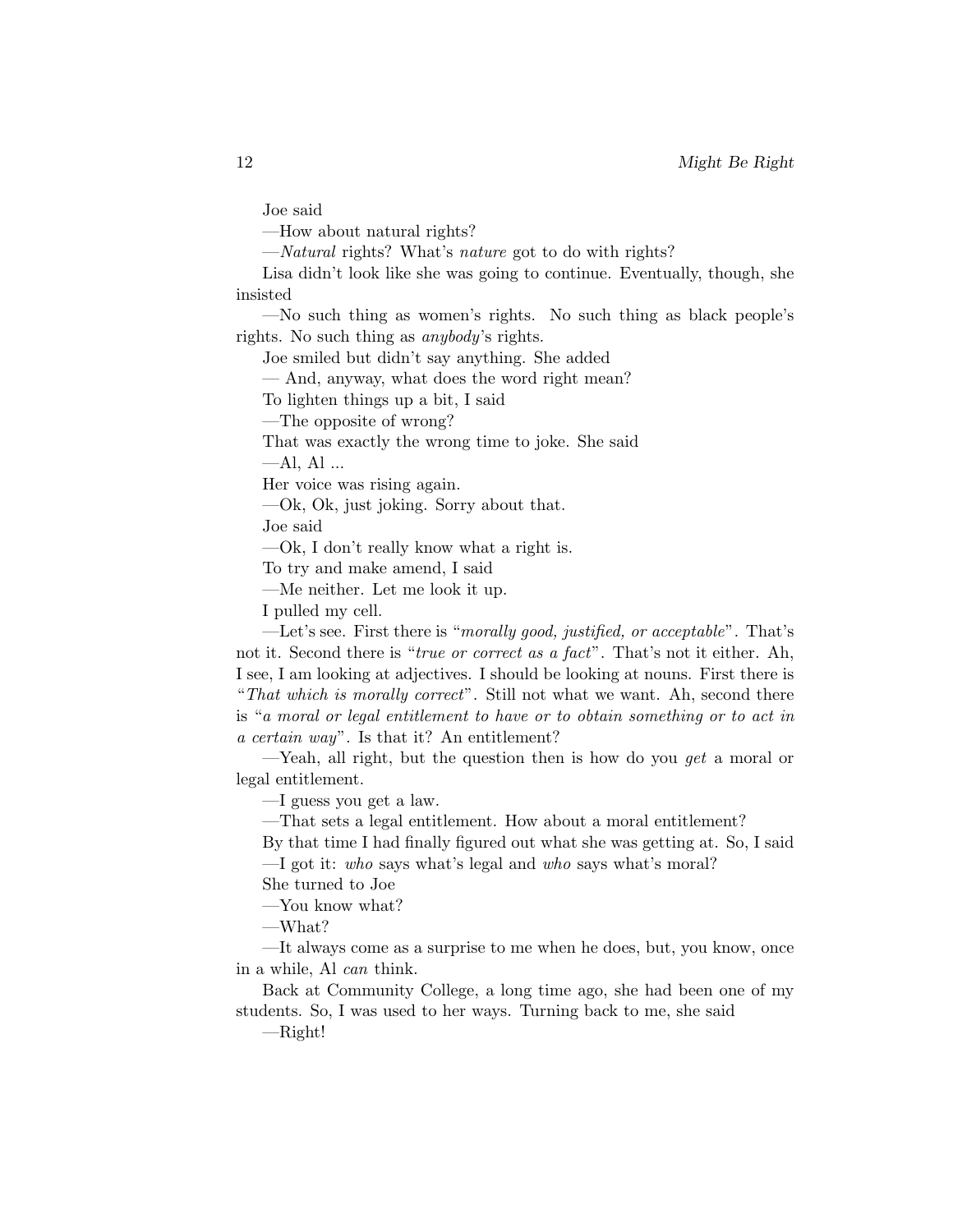I knew better than to ask if that was a joke. I said

—You already said, not gods. And surely not people.

She nodded. Then Joe said:

—And, by the way, rights can be bought and sold, like mineral rights, copyrights, property rights, ownership rights, you name it rights.

—That's for sure. But how does it start? Before you can buy and sell rights? How do you get them in the first place?

Joe smiled

—You grab them. So, it amounts to having the power to do that.

—Exactly. You don't whine, you go and grab it and then you can say you have the right. And I am sure Al will tell you that, in fact, rights are power.

I said

—As in having voting rights means you have the power to vote, as in having parental rights means you have the power to brainwash your kids, as in having mineral rights means you have the power to excavate your neighbor's yard, as in ...

Lisa said.

—In other words it's being able to impose your will on others.

—I know what you mean. Sounds a bit brutal though.

—What do you mean sounds a bit brutal? It is brutal And not just a bit! A lot brutal is the way it has always been, as in the right to own slaves the right to burn witches. Remember?

She was really annoyed. She stopped for a minute then she said

—But the sooner people realize that grabbing doesn't work in a *society*, the better we will all be.

Ah! That was where she had wanted us to go! I had forgotten how devious she could be when she wanted something real bad. But Joe had got it before me. He said

—What you are really saying then is that for these people to go for these rights and for those other people to go for those other rights cannot possibly work if only because "*divide and conquer*" has always been the way for the few to maintain their rights over the rest of us.

Joe reflected a bit and then added

—In other words, rights is not the way to think about the problems. Lisa said

—Finally you are talking

Joe said, a bit defensively,

—You know this sort of things is not my thing.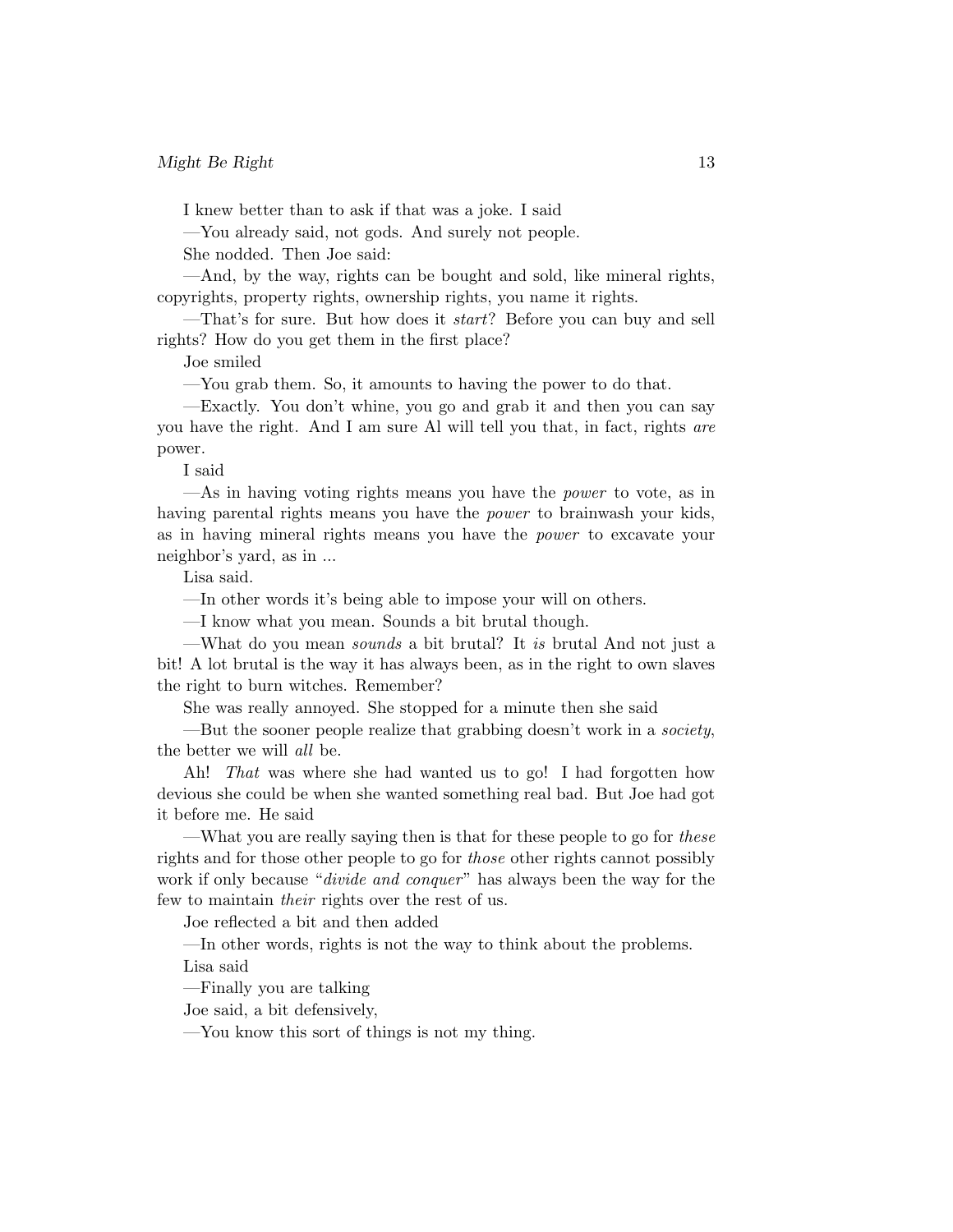Joe's thing is to follow the money. And he is a lot more than real good at it. He is truly a genius.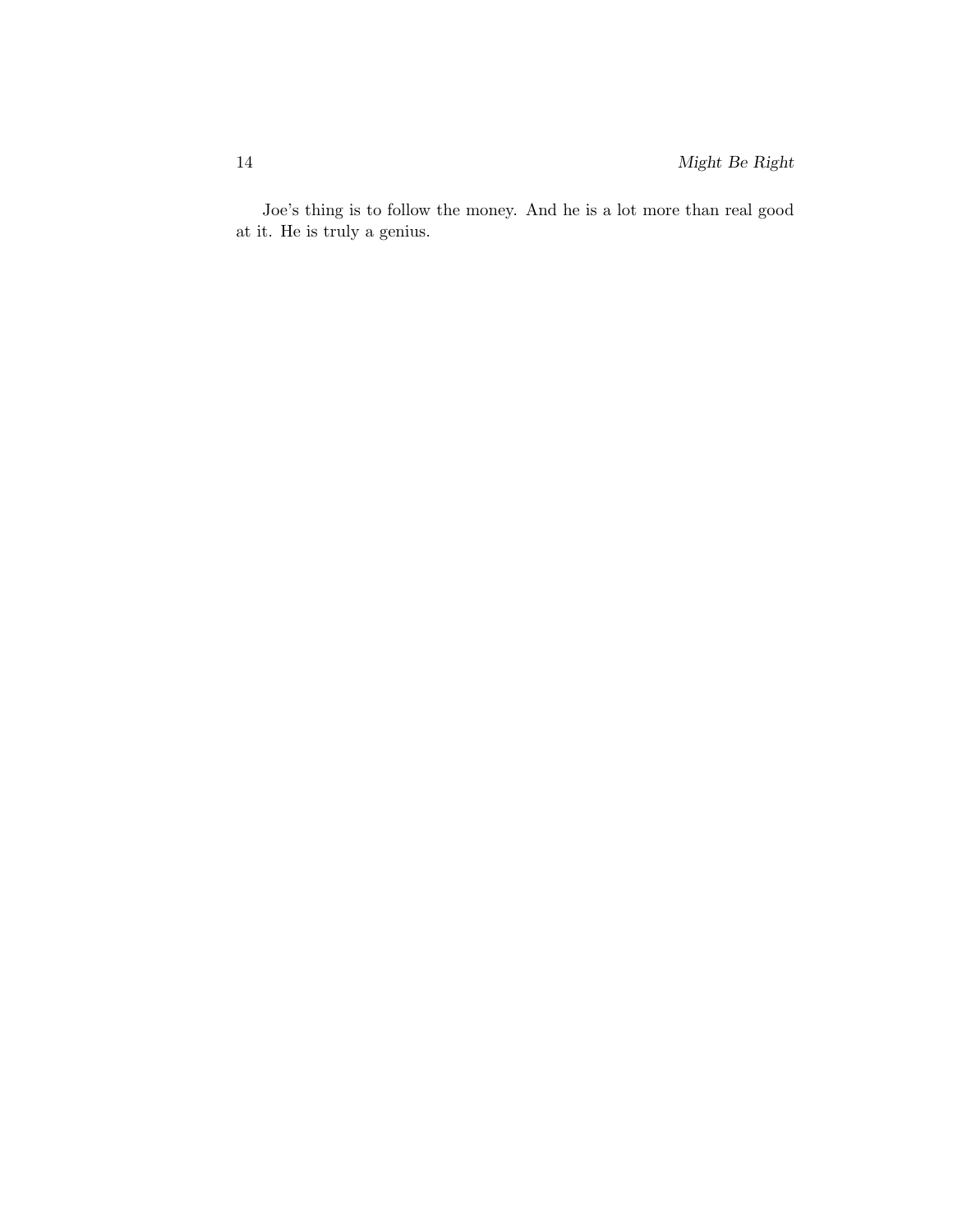### <span id="page-24-0"></span>You Believe It?

—Glad you're here tonight, Lisa said, because there is a guy might come to discuss religion with you.

—Religion? Me? How come?

Lisa looked slightly embarrassed.

—Well, here is the way it went. This morning I was downtown going about my business when someone grabs my arm from behind, real hard, and yells "Woman, don't you have any shame?" But of course I had reacted even before he yelled so by the time I turned around I saw this skinny boy, a bible in his left hand, with his right arm looking like it was hurting. He was saying "But what made you do that? I just wanted to know why you would offend Our Lord".

Well, you know me, that didn't help any and I yelled something along the lines of "I don't care one bit about *your* lord, whoever he is, because there isn't a religion on earth that doesn't treat women like shit. And mostly a lot worse."

So now he just looked like a frightened kid, hanging on to his book, on the verge of tears.

Which made me begin to feel a bit sorry for him so I told him there shouldn't really be much wrong with his arm but that he should have it checked anyhow and that he should then come here let me know how it went and I gave him the address.

But then, sort of to make up some, I added that here he might meet someone a lot better than me to discuss religion with.

I thought it sure hadn't been the kid's lucky day to pick on her. Or maybe it had. Maybe he would have learned something? Anyway, I told Lisa

—I see. Ok. No problem. If he shows up I will talk with him.

And, just at that point, someone entered the bar, a kid with his right arm in a sling. Lisa said

—Hey, speaking of the devil. How is the arm?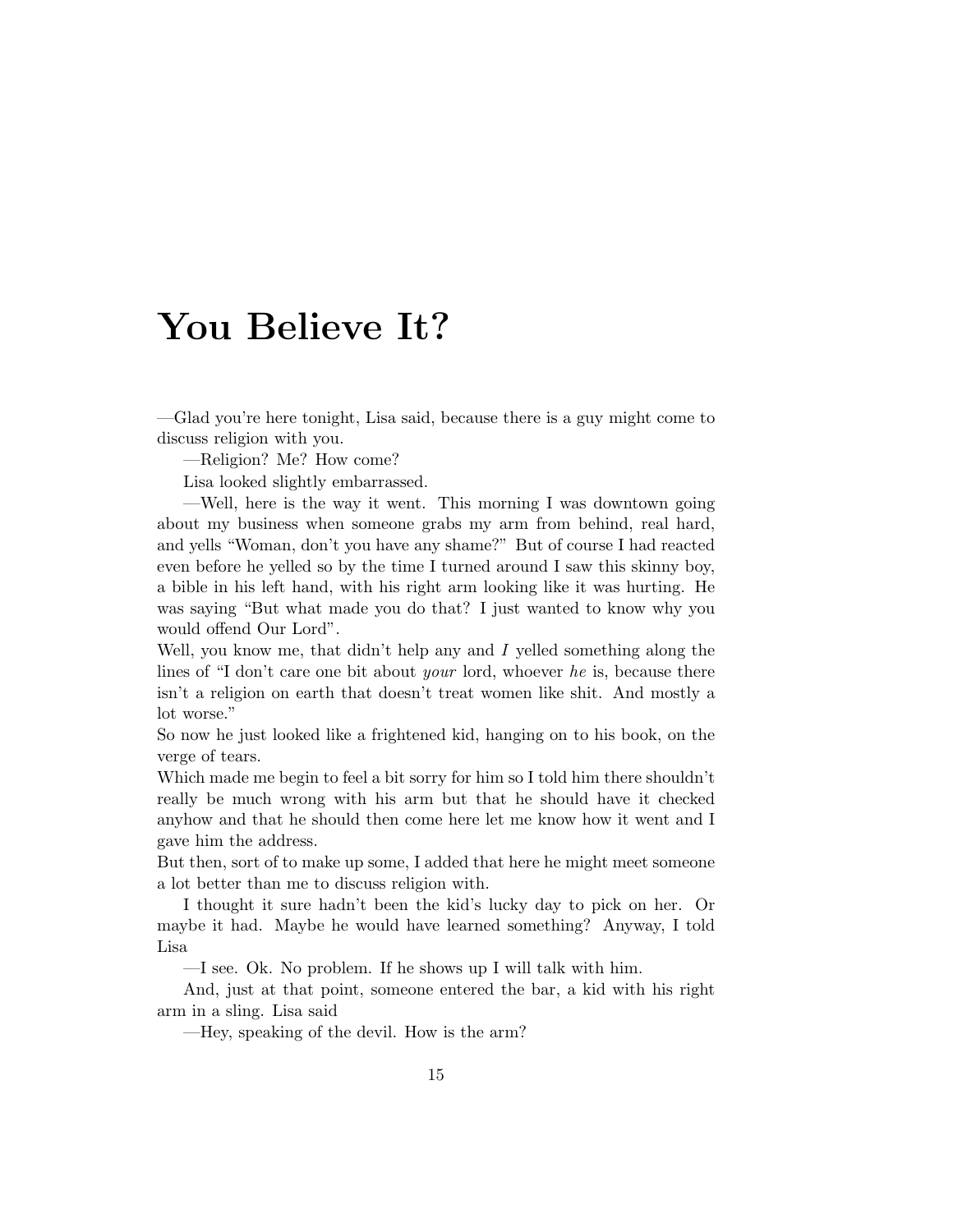He looked a bit sheepish,

—They laughed at me. The doctor said there was not a bit of damage and I should just give it some rest and I will have completely forgotten about it in a week or so.

—-How much did they charge you?

—They haven't. I don't think they will.

—Let me know if they do. And, by the way, this is Al, the guy I told you about.

And she left us, going back behind the counter. I told the kid

—Why don't we go sit over there? You want something to drink? Soft? Beer? Coffee?

—I drink only water

I called to Lisa

—Could we have a cup of coffee and a glass of water?

—Right on

I went to get our drinks and joined the kid at the table. I asked him —How old are you?

—Twenty three.

Lisa was right. He looked nowhere near that. And he sure looked a bit pathetic. But I said

—Then you are old enough to have enough sense not to go grab someone's arm from behind. Not to say someone her size. And especially not an ex-Marine.

Lisa called from behind the counter

—You mean it would have been ok for me to grab his arm from behind?

—I just meant to say he ought to have been thinking. But you are right. The kid said

—I didn't know. I mean, I know. I mean I just wanted to ask her why she would want to offend Our Lord.

He must have been real nervous to grab her that hard. Some rite of passage? I said

—Yes, she told me. And I agree with what she told you.

—But that's not true.

—Depends on what you mean by true. And how do you know your Lord was offended? Not to mention that she normally does not like to offend people.

—But look at her. A woman has no right to look like a man.

—Here again, depends on what you mean by right. I see nothing wrong about wearing battledress.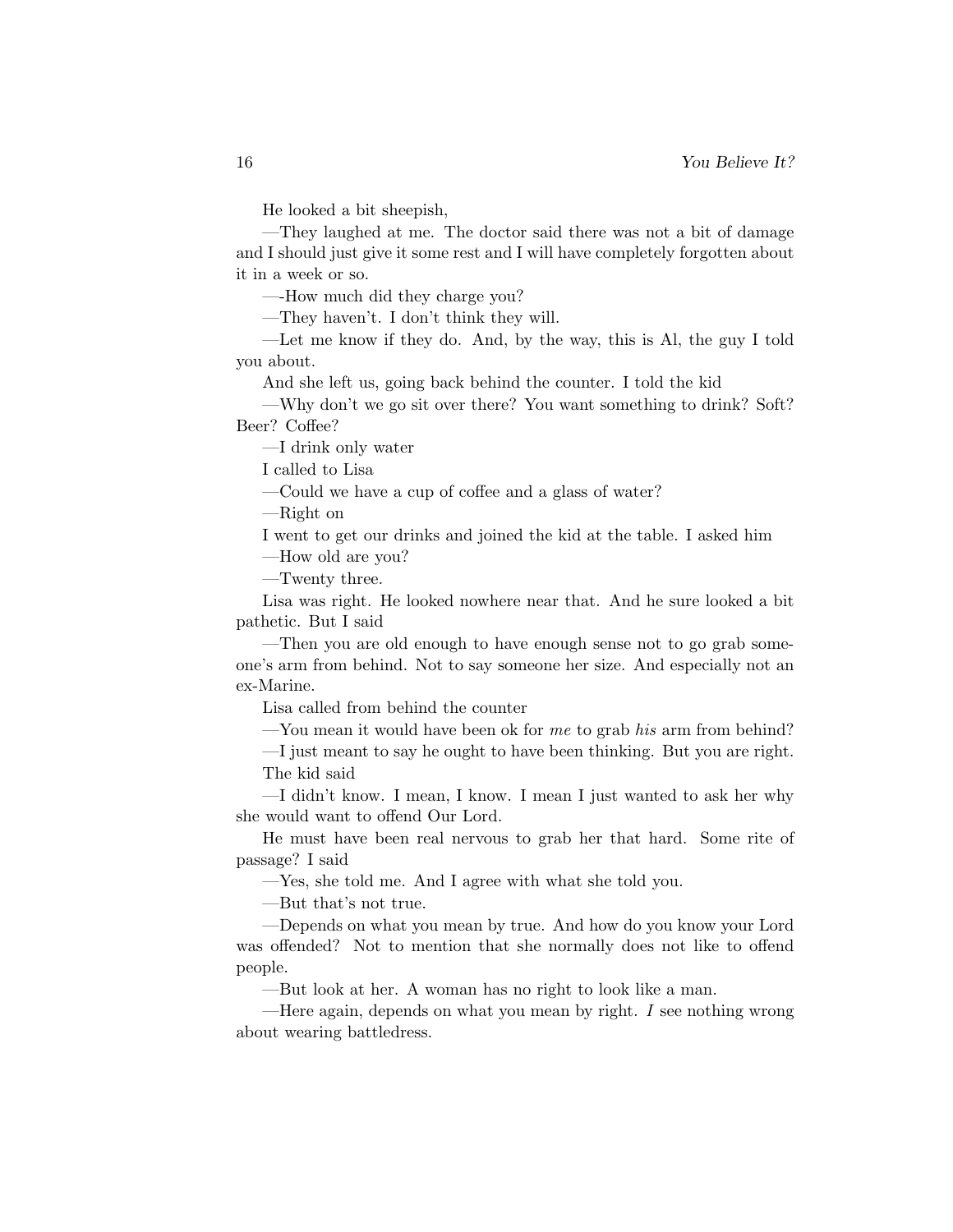—But don't you see? She wants to look like a man! Why the buzz cut? He lowered his voice. She a butch?

I frowned

—What could it possibly be to you?

—It says in the Bible ...

He stopped as I put up a hand. I sighed. This was not going to be much fun. In fact, it looked like it was going to be downright painful. I said

—Ok, just for a minute, try to look at it my way. There is a lot of people on this earth and for all these people to know how to deal with each other, there has to be some rules for them to know where they are at. Like in any game. But there are many sets of rules like there are many games. I don't know about you but, for me Rule Zero, Rule absolutely rockbottom fucking Ground Zero, is that nobody impose anything on anybody.

—I wasn't imposing anything on her.

—You were. Look. You are wearing a green shirt. Maybe, if we knew each other better, I *might* ask you why you are wearing a green shirt.

He though about it. Then he said

—You mean because that would be intrusive? Like you were trying to find out if I belong to the Green Party?

—Yes. Because, not knowing you, asking for your political affiliation is intrusive, might even be an aggression. At this point of our acquaintance, I cannot engage you in a discussion about the pro and con of the Green Party.

—Why not?

—Because you have not indicated that you would be willing to do so.

—Why shouldn't I?

—I don't know. There could be any number of reasons. Like you may not have the time right now. You may not feel up to doing justice to the Green Party. You may just not feel like arguing with me. Etc. But that's all beside the point. Whatever it is, before I engage you in a discussion, I should make sure you are willing to discuss the issue.

—You mean a formal agreement?

—Of course not. But since it's always possible that I misunderstood you, I should be ready to pull out as soon as I realize I misunderstood you.

—You really do that?

—I try. But occasionally, I am slow at detecting the misunderstanding.

—Then what?

—Then I apologize.

—So you mean it's just like when you are with a woman you find attractive?

Lisa laughed but didn't say anything.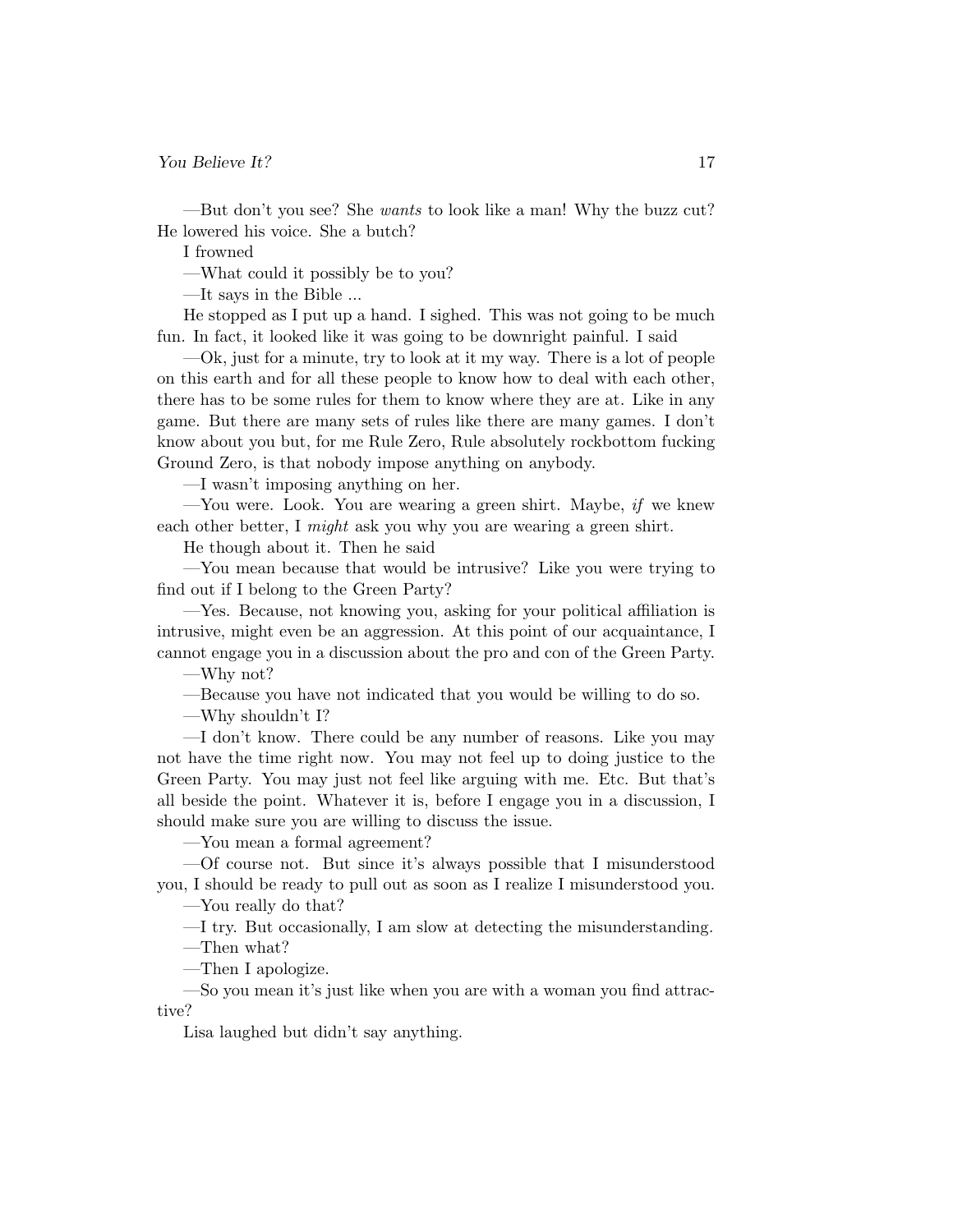—Yes.

—And it's the same with religion?

—Why should it be different?

—Because there is something absolute about religion. It's about truth.

—You really want to discuss religion?

—Yes

—Then the second rule if we are to have a fruitful discussion is that we should discuss only one thing at a time.

 $-\Omega$ 

—There is a third rule which is that we should be very careful about keeping entirely separate what we believe to be true from what we can prove to be true.

—Why? As long as we know they are true?

—Because if I say I believe something is true and you say you believe this thing is false, what's left to say?

—We could explain why we believe so. And that's what converting people is about.

I laughed

—Historically, most conversions happened on the basis of coercion and/or which side the bread was buttered on. But in our case it would likely be just a waste of time. What would it change? I mean, what are the chances that either one of us would change his mind on the basis of a belief, suddenly believe the opposite of what he believed just before?

—Could happen. And it could make for better understanding between us.

—It could. But if I changed my belief for no reason once, there is nothing to prevent me from changing my belief back to the original one or to yet a third one and you would have wasted your time.

—So, what can be discussed? Whether something is true or false? Don't we just know it is? The way I know it's true I am sitting at this table in front of you.

—Sometimes. But how about something you cannot see?

—I wouldn't know.

I knew the kid was putting me on, at least to some extent, but he also seemed sincere so I went on

—But many times, we do know without seeing. Suppose I told you that yesterday at noon I had twenty dollars in my pocket. Could you decide if I am telling the truth?

—Well, I suppose I would have to look for evidence, like witnesses.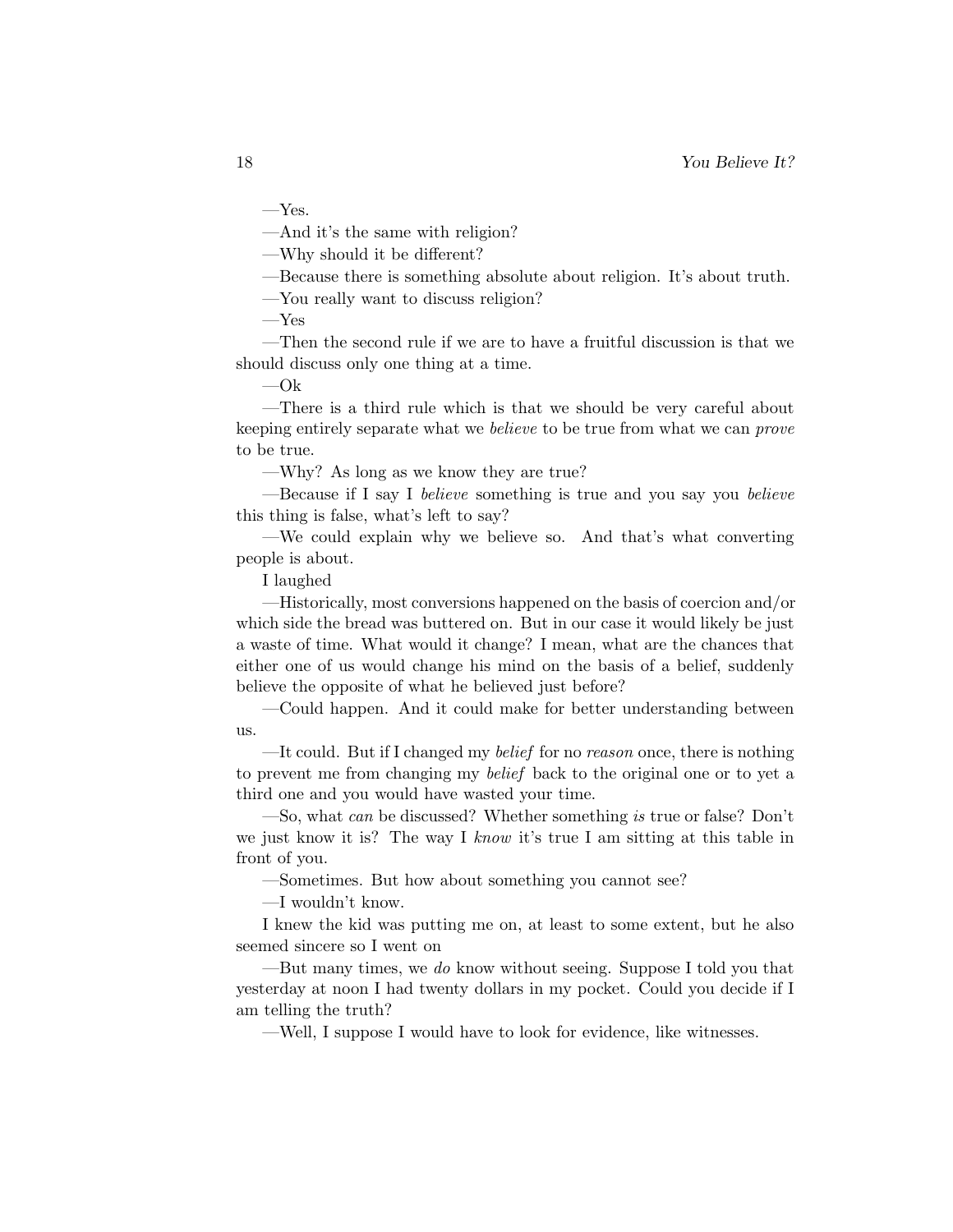—Exactly. Suppose you had a witness who saw me just before noon withdrawing \$60 from an ATM and then paying \$37.38 for gas.

—It would look like you were telling the truth.

—It would but there would still remain some room for doubt.

—Wouldn't there always be room for some doubt?

—Of course and so the question now is whether the amount of doubt is small enough to ignore it. Like the error in the measurement of any quantity.

—You mean like I cannot pour exactly one cup of milk in my glass? I would always pour a bit more or a bit less?

—Exactly. And the error you can allow yourself depends on what you are dealing with and, more generally, on the circumstances.

—You mean depending on what is at stakes?

—Yes

He thought about it for a moment.

—But if I believe that if I don't believe in God I will go to hell after death, what can I do?

—Believe in God.

—But you don't?

—As long as neither one of us impose his belief on the other, what does it matter what we believe?

—I guess.

He thought some. Then he said

—How about preaching, I mean pushing for things you believe in but cannot prove?

—As long as you keep it clear that it's a belief and that you cannot prove it, I suppose it's ok. But I got to say I have a problem with it.

—You mean there are people that are too easy to convince?

—Yes, and the question is why would you want to convince them of something that may be false after all?

—I might think it's for their own good. If they don't believe in God, they will be damned.

—Just for that? Not nice, your God.

—Never mind how nice God is. It's known as Pascal's bet you know

—I know. Even if the odds are very small, if the reward is huge, you got to bet.

—Yes.

—I don't really know what to say. I don't bet, and I don't like to think in terms of being bought. Besides, it's hard to believe God is a nasty devil. But if he is, then there is nothing I can do. So, I can ignore God and think of more interesting things.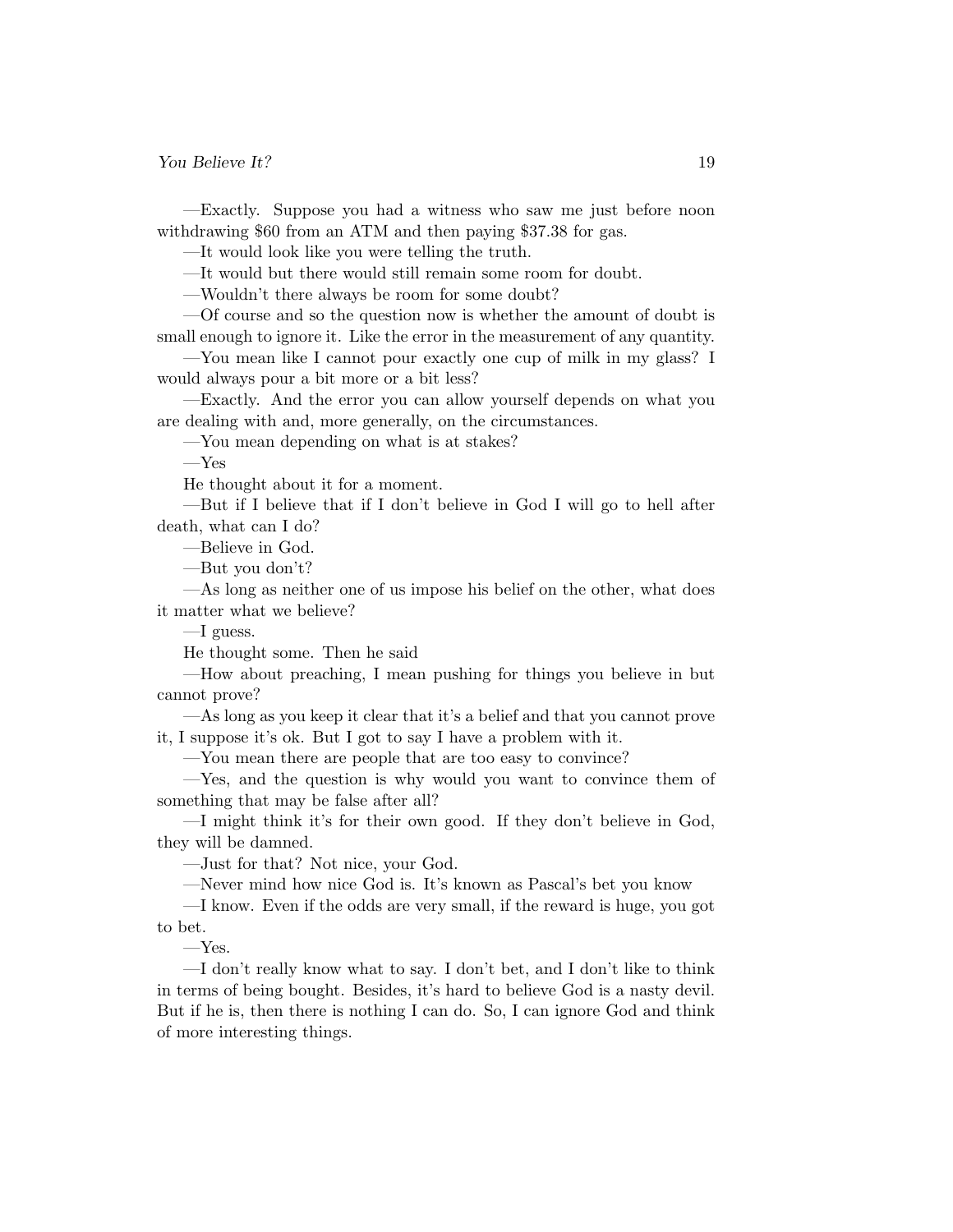He laughed

—That's a neat way to get out of it. Ok, but can you impose something you know is true?

 $-That$  is a lot more complicated. Depends on what it is of course. Depends on what is at stake. Depends on how big or how small the doubt is likely to be. Action is always iffy because you cannot reverse an action. But before anything else, it depends on how you know it's true.

—What do you mean?

—This is where we need to know what proving logically that something is true is all about.

—You mean, like in accounting?

—For instance.

—But accounting is based on arithmetic.

—And on the belief that nothing gets created, nothing gets lost. So, at the end of the accounting period, what changed your net worth, that is your assets minus your liabilities, can only be your income minus your expenses during that period.

—I know, that's what they call the Accounting Equation. I do know a few things.

—You certainly know a lot more than a few things. But what you may not have realized is that the Accounting Equation is just one of what physicists call Laws of Conservation.

—You mean like what a police stake-out is about: what got in but didn't come out is still inside?

—Yes. And of course, mathematicians being the obnoxious people they are would tell you that the Laws of Conservation are just instances of Stokes' Theorem.

—Am I supposed to be impressed? You wouldn't happen to be a mathematician by any chance?

—I will take the Fifth on that one.

He laughed.

—I can't prove it but I believe you are one: arguing with you is too much of a pain.

Lisa laughed too

—You noticed?

He laughed again

—And on top of that, so far, he has managed never to let us talk about religion.

I continued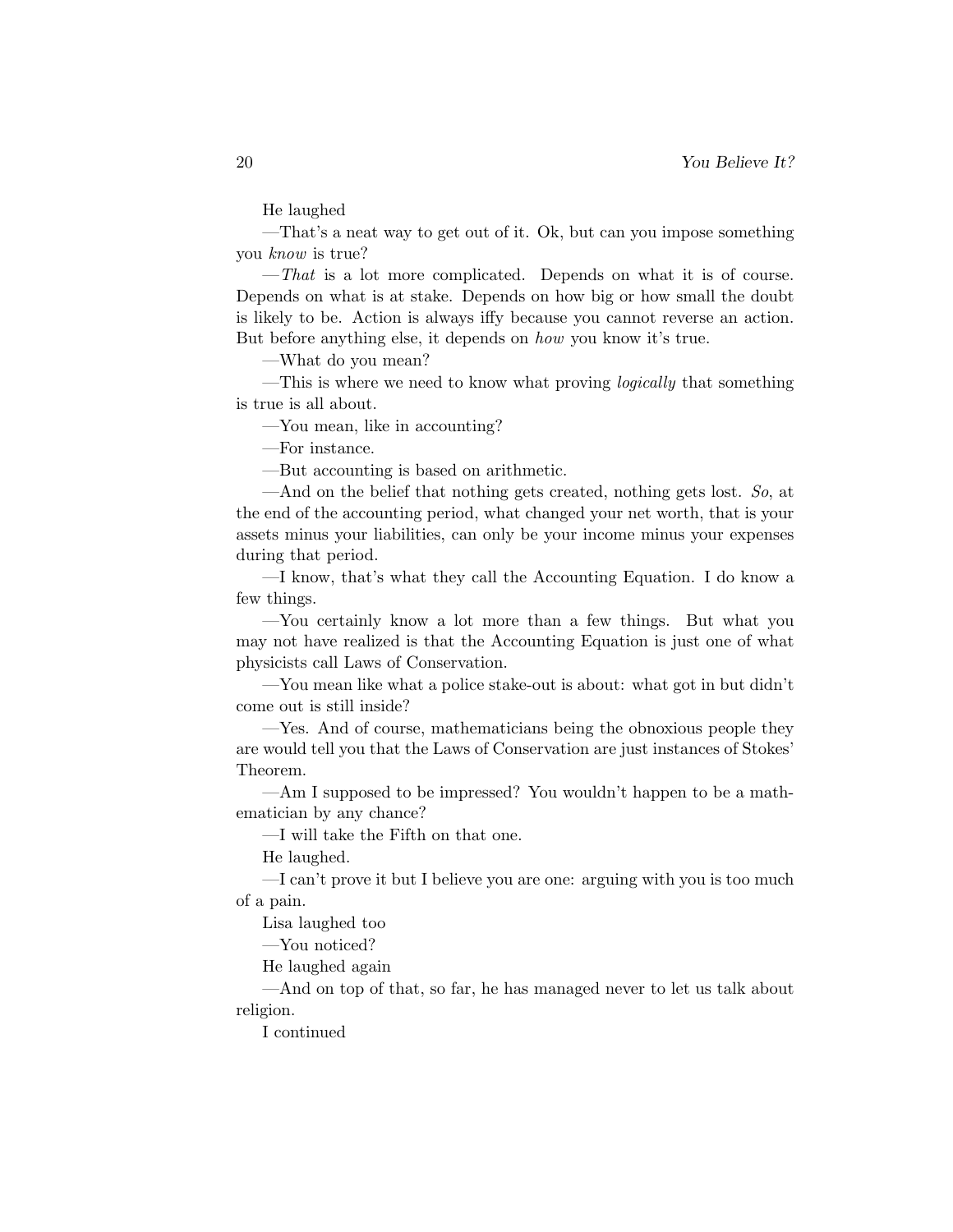#### You Believe It? 21

— Actually, there is a lot more to logic than accounting and Stokes' Theorem. And the problem with logic is that the ramifications can be terribly complicated.

—You mean, beyond what the rest of us can follow? So, we are back to the question of belief? Of who we can trust?

—We are.

—So, what does this all boil down to? That it's all a big gamble?

—Come on. It's true that you and I and most people could not crossexamine someone claiming to be a brain surgeon if our life depended on it. But to be accepted in any field, a person has to survive cross-examinations by others in that field, by people who are as good or better. Like a surgeon has to pass boards every few years. Doesn't mean there are no hacks but that's what skepticism is all about. You look around. You look for what people are saying. You look at as much as you can. So, trusting a well known surgeon on operating on your brain may still be a gamble but surely nowhere as big as if you were to trust me to do it.

He laughed. He had lost his pathetic look. He had become quite alive. He said

—So, why can't I trust my pastor? She graduated from Harvard Divinity School.

—She did? And she sent you on this idiotic mission of telling women how they ought to look?

—Well, no, she didn't. Not at all. It's more complicated than that.

He paused. Then he said

—Of course, it does not depend on what she says? It depends on whether I am acting on it?

 $-1$  am not entirely clear on what you are saying. But I would say so. Do your homework and stick with Rule Zero, nobody should impose anything on anybody.

—Well, anyway, in my church, we don't impose our beliefs on others.

—Really? No sending children to Sunday school?

He didn't say anything. So I said

—Ok. The other thing you may want to keep in mind is that, a lot of times, the intermediaries between the people and their god, the so-called clerics, ministers, imams, priests, rabbis, what have you, have vested interests in what you believe in: money, fame, power, what have you. Once you start looking for examples, you won't have any trouble finding lots of them. In particular, I think you should keep in mind what Lisa told you about, what one half of humanity did and still does to the other half of humanity in the name of this or that god. Like, say, the Salem witches. But plenty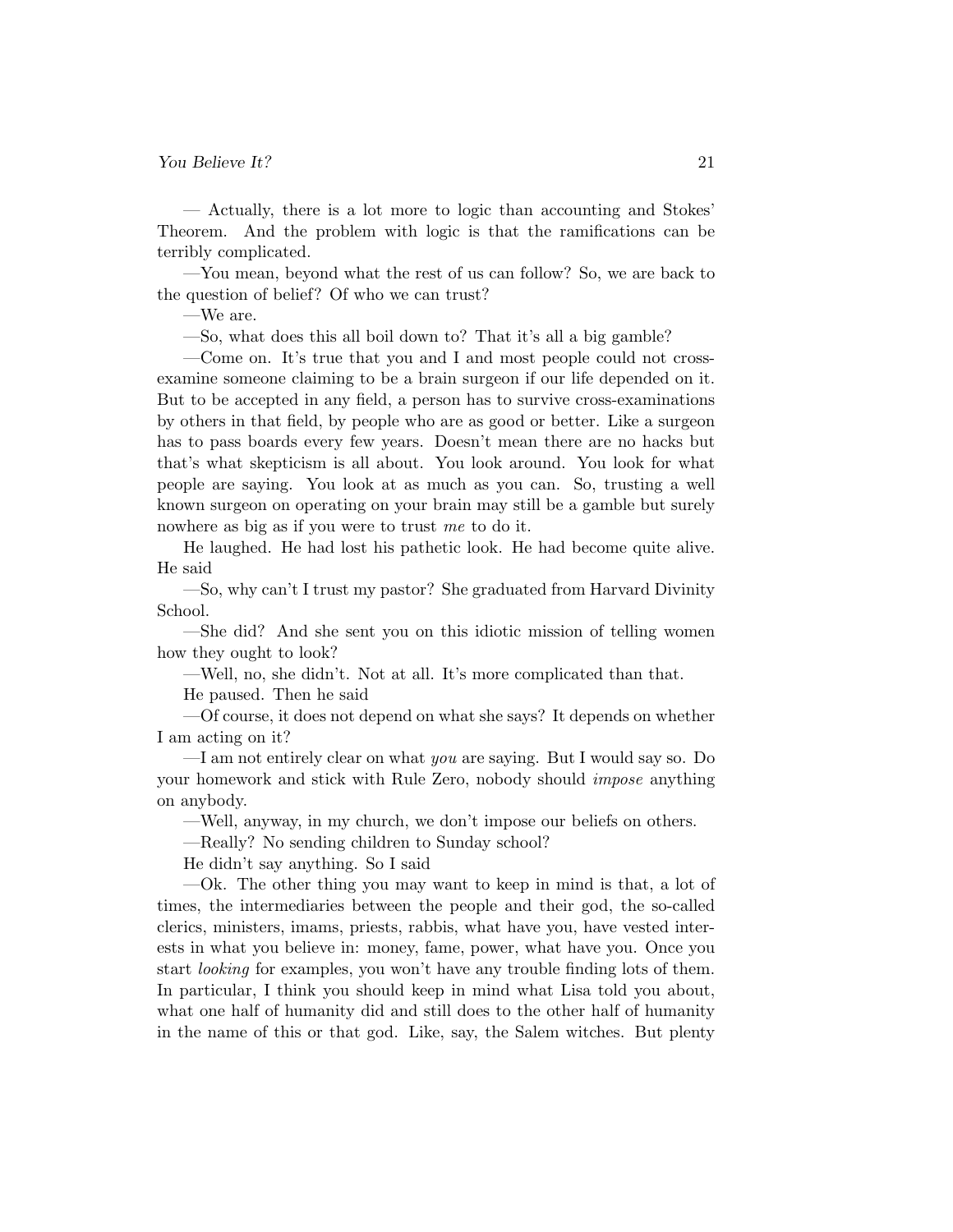more too. Like men making more money than women. Like promotions. Like rape.

Always on the basis of some belief.

Including today. Including in this town. Including in your church. All around you.

Look. You have eyes and you can see.

—Getting a bit carried away aren't you?

 $-\mathrm{Well}$   $\ldots$ 

—You mean we are done? But we haven't really talked about religion.

—We are not done. I am done. You on the other hand are not done. You are going to have to take all your questions about religion to yourself. It will take you a while to deal with them. And it's not going to be easy to remain honest with yourself. I believe you will. But I can't prove you will.

—How about *you*? How do *you* answer all these questions we haven't asked?

—There is this guy, by the name of John Fowles, who used to write novels I haven't read. But he once said "Being an atheist is a matter not of moral choice but of human obligation." I believe he is right but I can't prove it. And, anyway, as far as you are concerned it doesn't matter what I believe.

After a moment of silence, the kid got up, nodded at me, went to the counter to pay for the "drinks" and then told Lisa

—I am really sorry.

She smiled and said

—Don't forget, if they send you a bill, bring it to me. And you are welcome back whenever you want.

After he had left, Lisa laughed

—I heard it all. He had it coming but he took it well. Not a bad kid after all. Glad I didn't break his arm.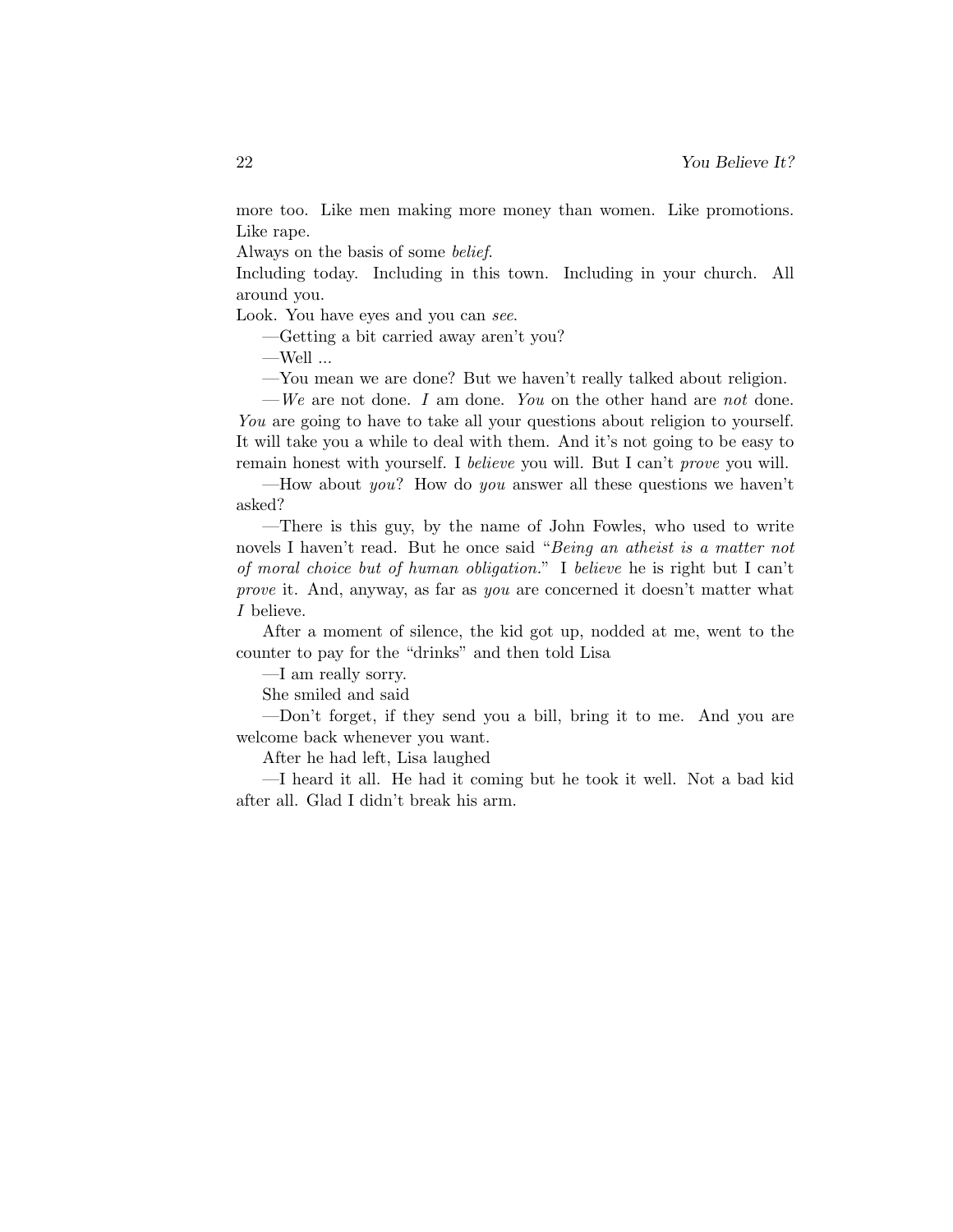## <span id="page-32-0"></span>Too Much Of A Good Thing

—Hey, the do-gooders' are still at it!

That was Rob coming into the bar. I have known him since when he was at Community College. Same class as Lisa. He is a bit loud and doesn't like to think too much about certain things. But, basically, he is ok.

—Hey Rob, what a surprise. Long time no see. What brings you here? That was Lisa from behind the counter, ever so polite because, as I remembered, she had never liked Rob that much.

—Hi, Lisa. That's because I don't want to be seen with your firebrand pals. How is the love of my life doing with her little bar?

This last was typical of Rob. He doesn't mean to be unpleasant but, sometimes ... He laughed and went to the counter and she poured him a beer. She said

—Don't worry, I will swear you never set foot in this den of iniquity.

He laughed again. She said

—You remember Al of course. I think you have met Joe. I don't think you know Mike.

—Hi Al. Hi Joe. Pleased to meet you, Mike. I am Rob, self-made man. Started out in a car-wash, wiping the cars dry. Then got to be a used-car salesman.

He laughed. Mike said

—Pleased to meet you, Rob.

Lisa said

—Actually, Rob is a lot smarter than he makes out. These days he owns both the used-car lot and the car-wash.

Mike mumbled

—Nothing wrong with that.

Rob said

—Well, I really am not that smart. I just work hard. Always have.

And, it's true, he has always worked hard. Already when he was in school. Both in and out. It had even cost him his marriage and, from what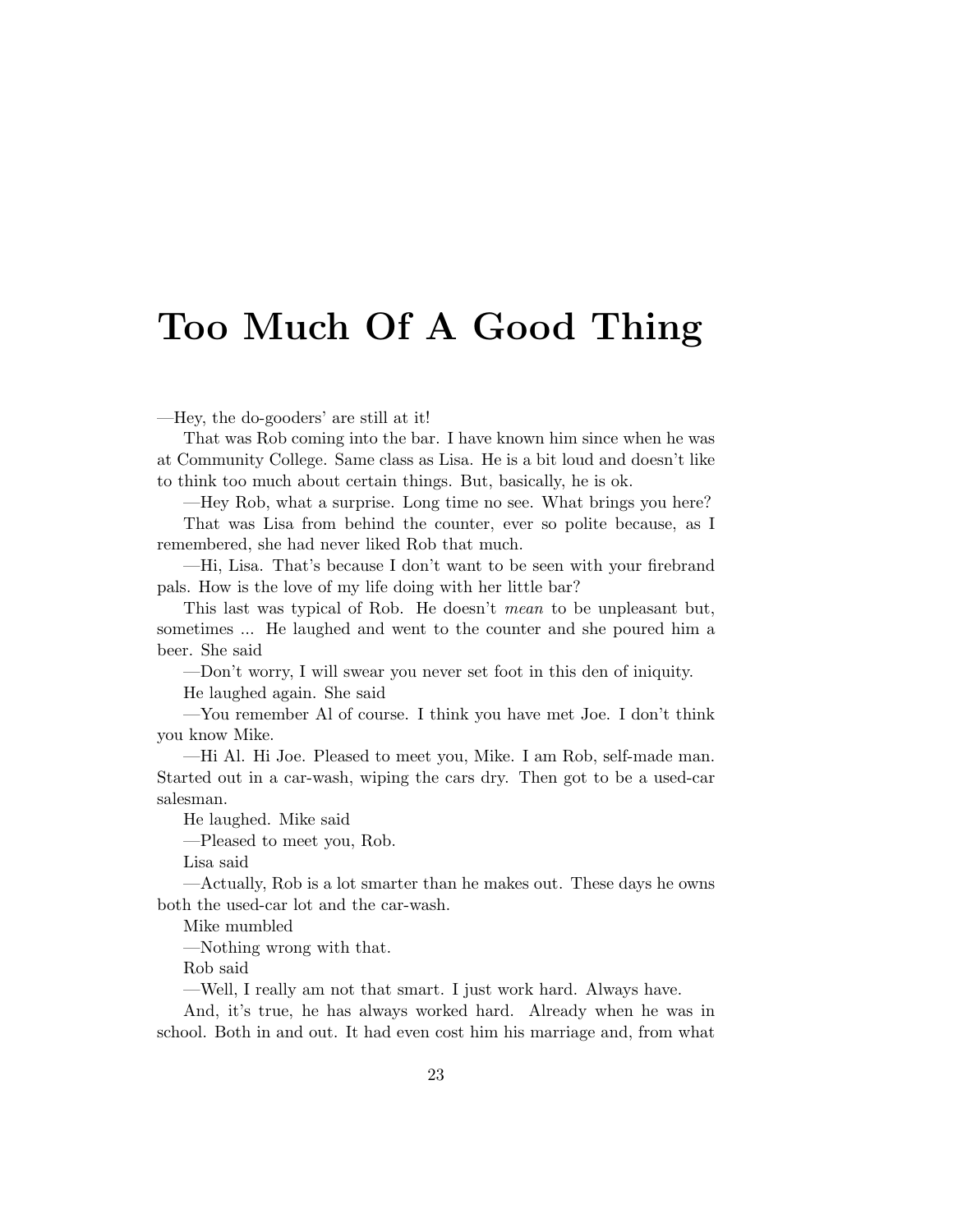one heard, at least a couple of relationships because he could never be much at home or even go out. Working hard to make another buck. He said

—So, have the firebrands finally remade the world?

—Not yet. We were waiting for your help, what with your business sense. Rob laughed

—Not me. I really don't see much needs to be changed with the world. As I said, I am not too smart and anything I did, anybody could do.

I joked

—I know, I know. Any body could. Of course, it's a good thing not every body wants to. Wouldn't be enough room for that many used-car lots.

He laughed. As I said, Rob really isn't a bad guy. But then he said

 $-1$  just work hard. Not like some lazy bums I know, scratch their butt and cry about how they are being exploited.

I wondered what that was about but I said

—What do you want me to say? You got yourself a big new house and I got me a small old one and Joe here rents an apartment on the wrong side of the tracks. Maybe, as far as that goes, just maybe, that may be fair enough. In any case, nobody here is bitching. So what is it?

He relaxed a bit.

—I am just curious about what you think is wrong with the world.

Joe kept his blank look and Mike remained stone-faced. Lisa got that faint smile she sometimes gets. Then she said

—Well, suppose you had a child who needed some real expensive medical care. You could pay for it. But if I did, I couldn't pay for it. Now, how fair to thekid does that strike you?

—You shouldn't have kids if you can't pay for their care.

She said

—I am with you all the way on that. Still. Tough shit for the kid?

I could see he was getting tense again. But he made an obvious effort to relax and said

 $-\text{Ok}$ , but why should I pay for the care of your kid?

Suddenly it must have come to him that she had no kid because he corrected himself

—For their kid.

She smiled.

—No way you should.

But she didn't say anything more and I didn't want to let Joe entangle himself with Rob. So, after a while, I said

—And that's precisely the heart of the whole matter.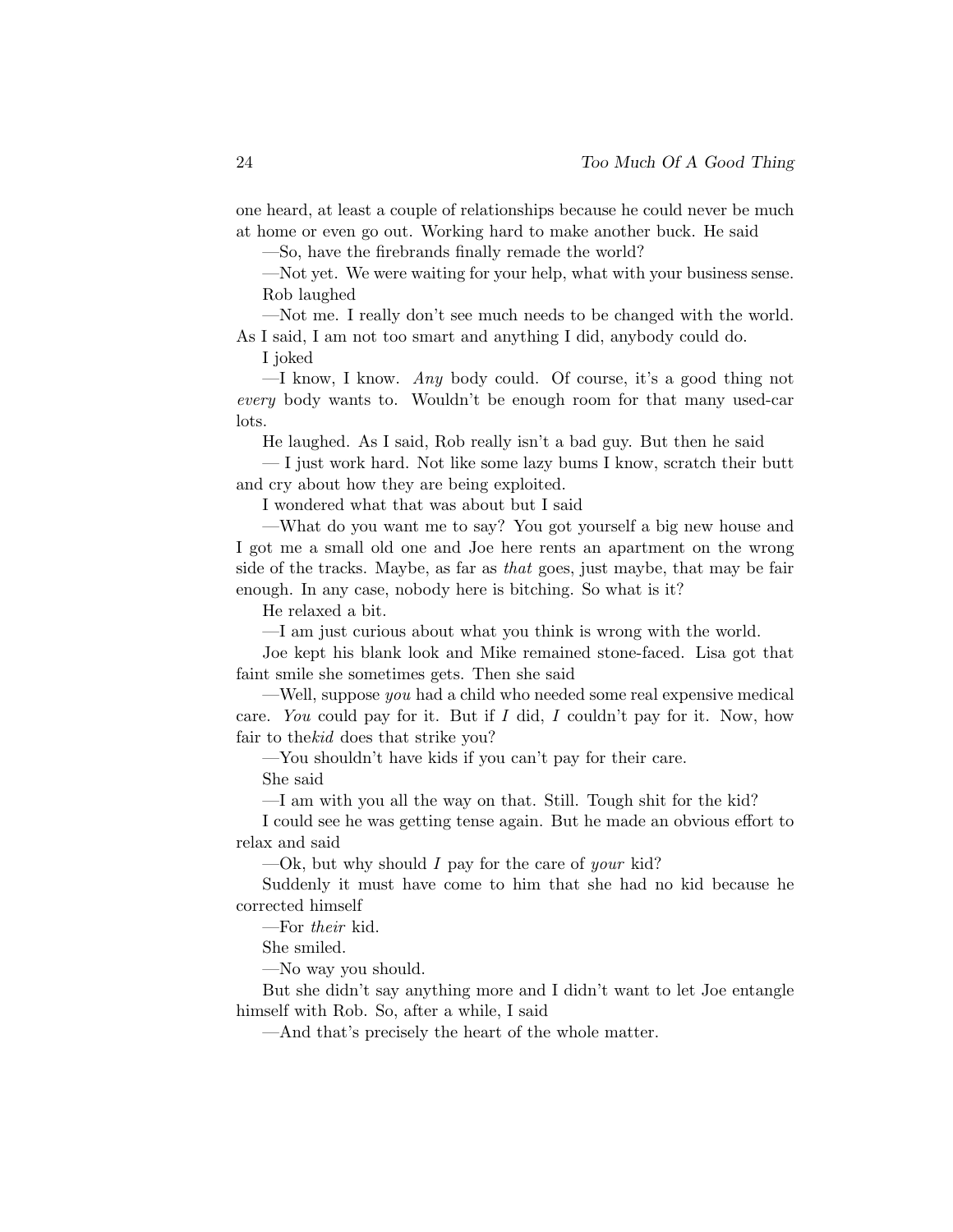—The heart of what matter? You lost me sir.

I hadn't lost him. No way. Rob is no fool and he knew exactly what I was driving at. Medicare for *all*. So I skipped that.

— Why are you calling me sir? You must be joking. Anyway, you aren't part of the problem with the world. Because you aren't big enough. How much are you worth? A few millions? So you are nowhere near big enough to cause much damage. You are not what we are talking about here.

—Thank you so very much for your high opinion of me. I am much relieved. What are you talking about here?

And he did look relieved. So I felt I could keep on pushing

—The point *here* is that we are all small potatoes. Lisa, Joe, Mike, me, even you. What do you think? The difference between you and I is zero compared to the difference between even you and the Real Big Money people. So, nobody here wants to take away your car-lot or your car-wash.

—So, who are you talking about?

—Not even the one per thousand because that would be 350 000 people. How many billionaires are there in this country by now? You know?

—Around 600

—Ok, so let's say I am talking about 60 000 people. And the question is, where does their money come from? One way or the other?

—I don't know. From their profits?

Lisa said

—Rob, don't play dumb. You know where their money is coming from. He sighed.

—Yes, I know. From the rest of us. They are just skimming but it adds up.

—They sure do and it sure does. But. actually, some of them are doing a lot worse than just skimming.

—Yes, I know. Tearing things apart. For a few dollars more.

Now he looked almost miserable and I was beginning to feel bad. We had forced him to think about things he didn't want to think about.

—Well, it's no more your fault than mine. But the question is, how long can we keep looking the other way.

—I don't know. What can we do? What can I possibly do about the Real Big Money people? Anyway, I am sorry but I don't want to think about them. I just want to go about my business.

—Well, you *should* think about them because, you never know, tomorrow morning you could very well find out that they thought about you and that there is now a real big used-car lot right across the street from yours. Along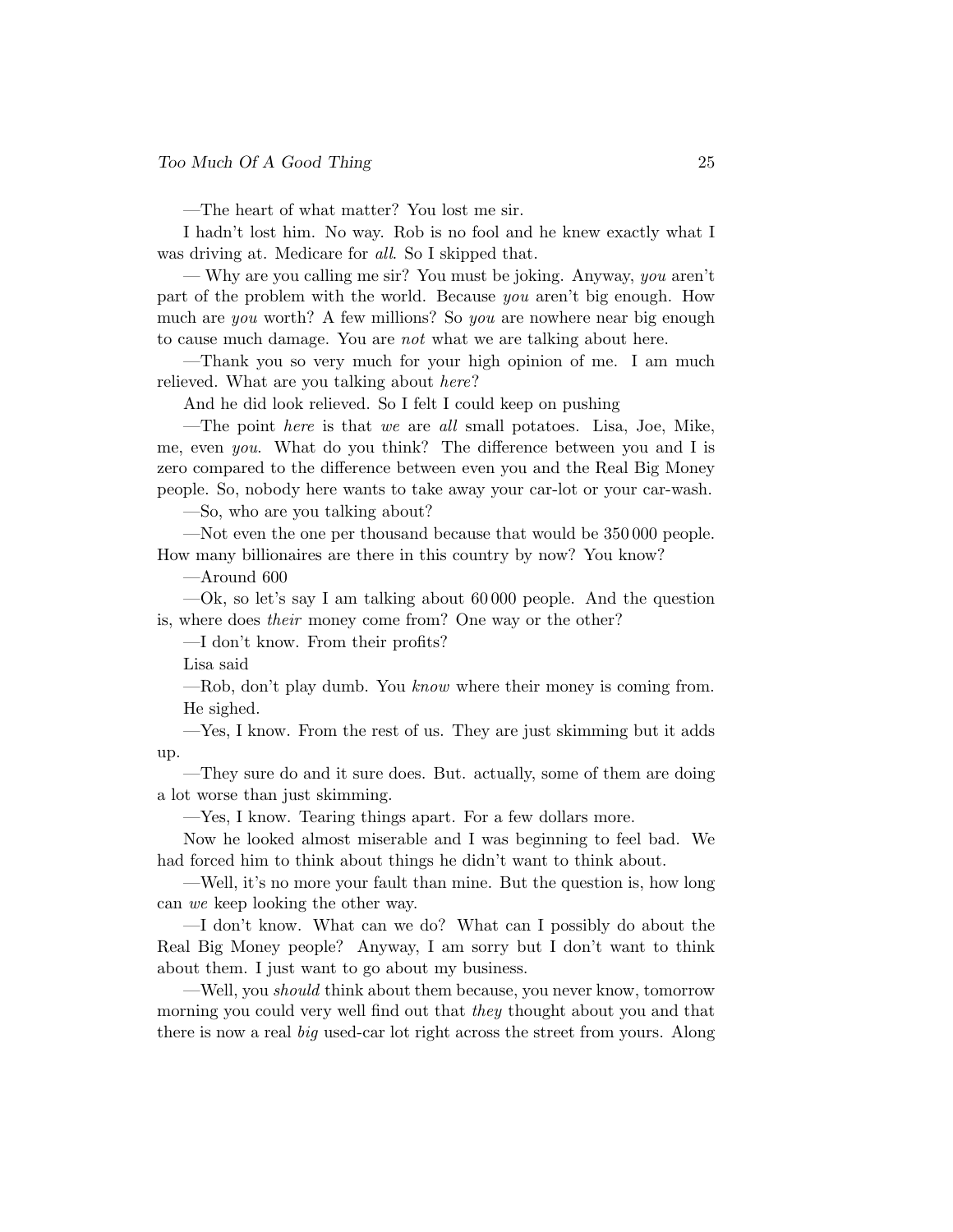with a super-automated car wash. The kind you can' afford. Happened before.

—So what are you talking about?

—You know what I am talking about and you don't want a lecture. And I know what you are going to say. That a society where everybody is the same can't work But do-gooders, since that's the way you put it, never said we should all be the same. And that's simply because there can't be a world without differences. It's totally *impossible*. Mike here likes building with wood, I don't. I like building with stones which he doesn't. You, Lisa and Mike like running a business, Joe doesn't. I don't. No big deal. Everybody can keep on doing his or her thing.

I paused again for effect

—But only as long as nobody gets hurt. The differences shouldn't be so big that one kid will live while another will die because the money is in the hands of the Real Big Money people.

—So, it's not *my* fault Why don't *you* go and talk to the Real Big Money people?

Now I was getting annoyed

—What makes you think you should be spared having to talk to the Real Big Money people? Afraid they are going to retaliate? Afraid they are going to grab your car lot and you car-wash?

He didn't answer right away. Then, after a while, he said

—I hear you all want a minimum income for everybody. So that's going to be one more thing us working men will have to pay for the lazy bums?

—No. Just the Real Big Money people.

—You are crazy.

—If the Real Big Money people did not rob us blind, there would be plenty enough money for us to pay taxes.

—Did you ever do the computations?

—No, I don't have to do the computations the same way I don't have to do the computations to know I could never win a fistfight against you.

He laughed

—You got that right sir. You better believe it.

—I do and I know you believe you have a score to settle with me.

He laughed again, but not quite as heartily. I shouldn't have said that. I said

 $-And$  here is another thing that ought to come out of *our* taxes: schools. The schooling of kids. All kids.

—Hey, what about parental rights? The freedom of parents to get their kids the education they think is good for them?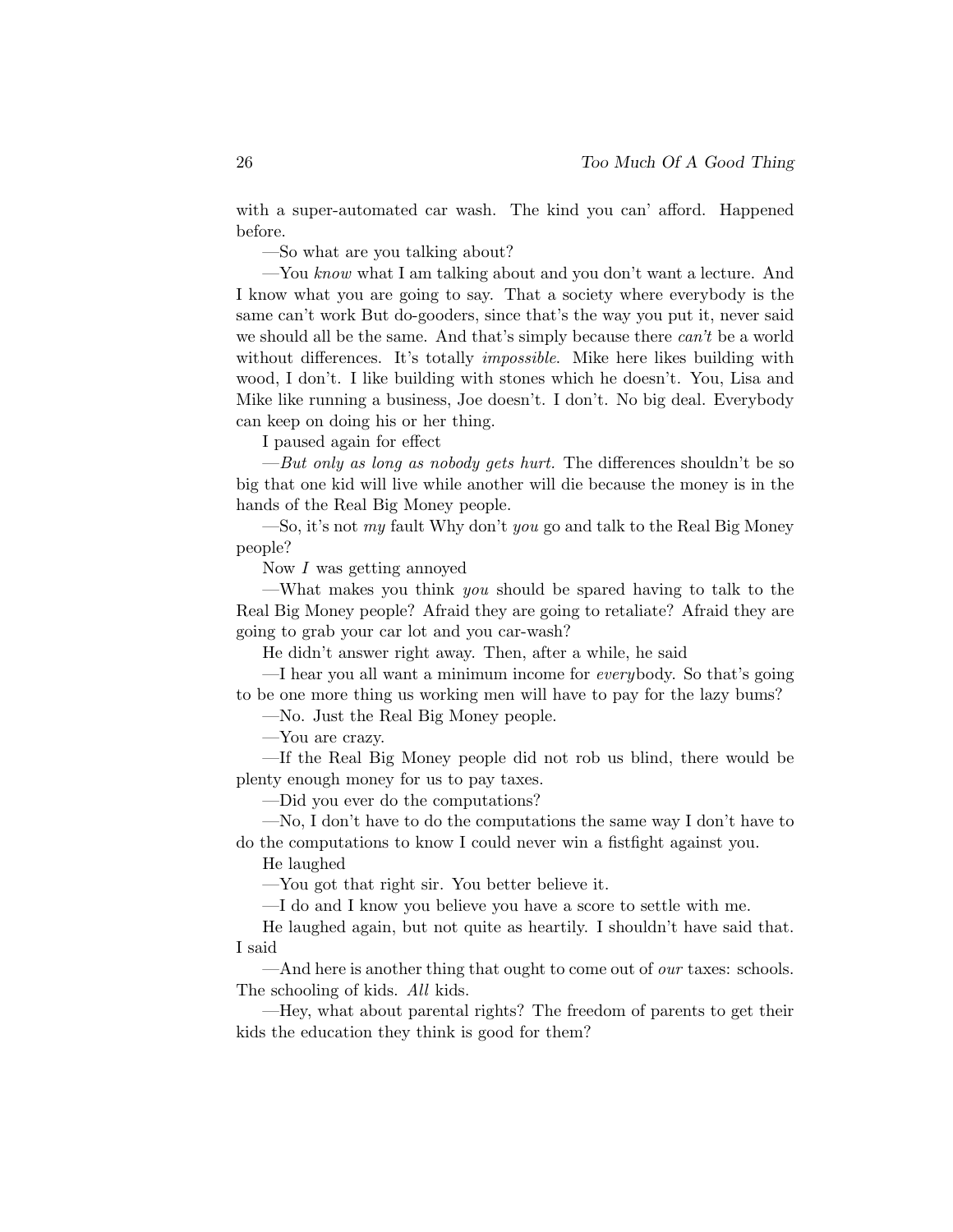Lisa got her faint smile again but this time I didn't think it was because she thought I was gong to make an ass of myself. She said

—So you think kids have no right to medical insurance but their parents have the right to brainwash them?

Joe was losing his blank look and even Mike seemed to have come alive. Rob said

—Aren't you overdoing it?

—Tell me how

He looked round at each one of us, just a bit longer at Lisa, and then said

—Well, folks, it was nice talking to you but I got work to do.

As I said, Rob never liked having to think too much about certain things. After he had paid for his beer and gone, Lisa said

—I can't believe you all let him get away with it. I know he isn't a Real Big Money boy but what is he talking about? The guys down in the coal mines lazy bums?

She had once mentioned her father having been a miner in West Virginia. She continued

—Well, at least he didn't say "If you can't provide for a child, then don't have sex." like this kid in Texas said. That was a relief. But why did he bother coming here in the first place?

Joe laughed

—It sure wasn't to chat with us boys. But I am still totally amazed at the way you restrained yourself.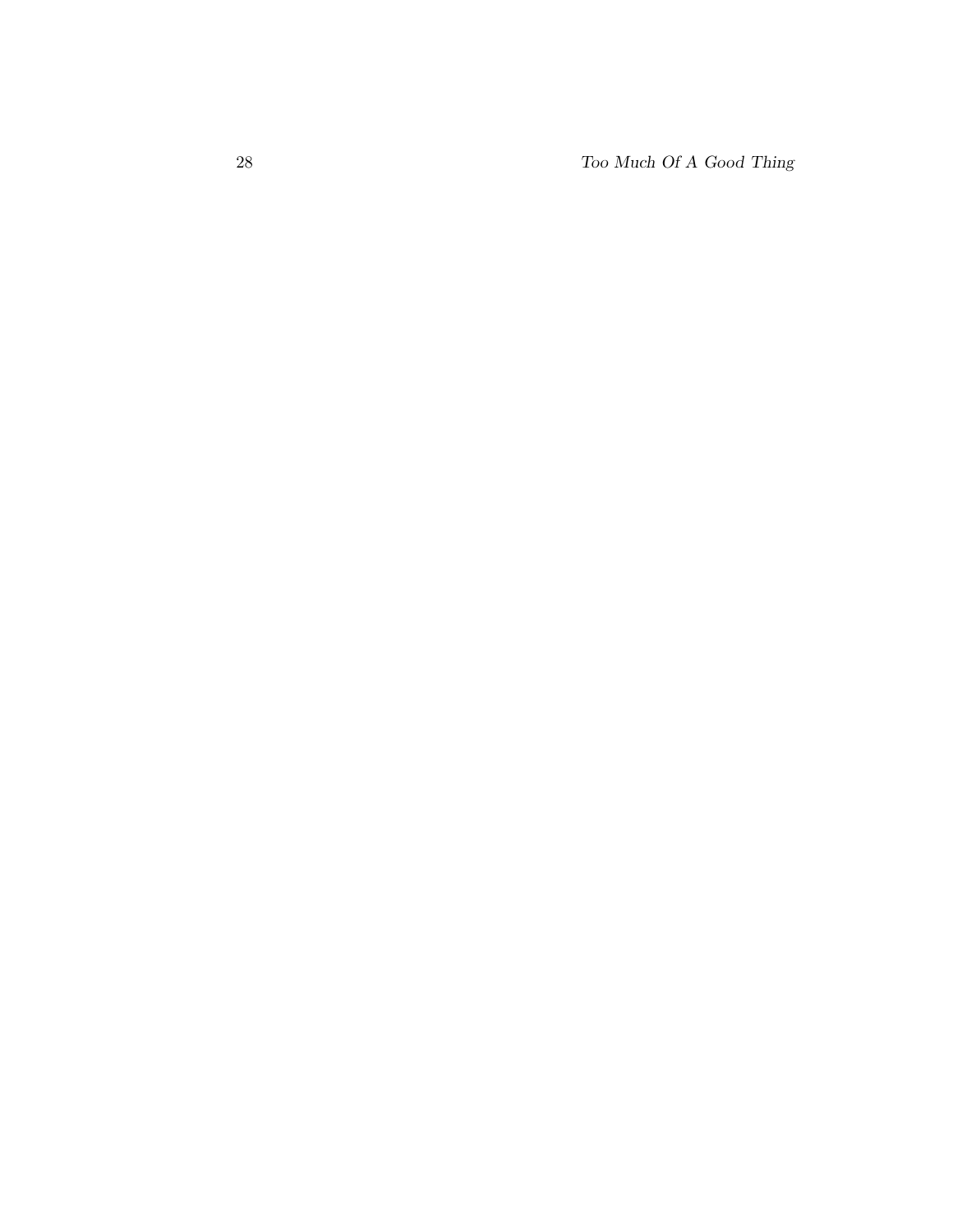## All That Glitters

I had asked Joe if he knew how much gold is left in Fort Knox. He said it didn't matter.

—It doesn't? But I sure would like to know how much gold I would get for the bills I have in my pocket. I know it wouldn't be much but still.

—The last time you would have gotten *any* gold for your greenbacks was a long time ago, before the French came up with a lot of greenbacks and asked for gold. After that, Nixon put an end to this nonsense.

—Ah the French! I didn't know. So, how do I know what these green pieces of paper are going to be worth next year?

—You don't. It's going to depend on how many they will print in the meantime. In God we trust.

—So, it doesn't matter how much gold is left in Fort Knox but how much money do you think there is in this country?

—What do you really want to know? How many greenbacks or how much money?

I said

—Ok, what I really want to understand is all this money swimming around the world. I know money started as a means of exchanging perishable goods by storing their value in gold, silver and copper. Which, by the way, allowed the powerful to become rich by skimming, that is by levying systematically a part of what was being produced. But I must confess I don't even know how paper money came about.

—Come on. You can read. Why are you asking  $me$ ? Trying to butter me up? Why can't you look it up for yourself?

—Come on yourself. Because I know you know a lot about money. A lot more than I could ever find out by myself.

Being a janitor at the bank and since nobody pays any attention to janitors, he learns a lot from bankers speaking freely in front of him. But the real thing is that he thinks about what he has overheard. A lot. He said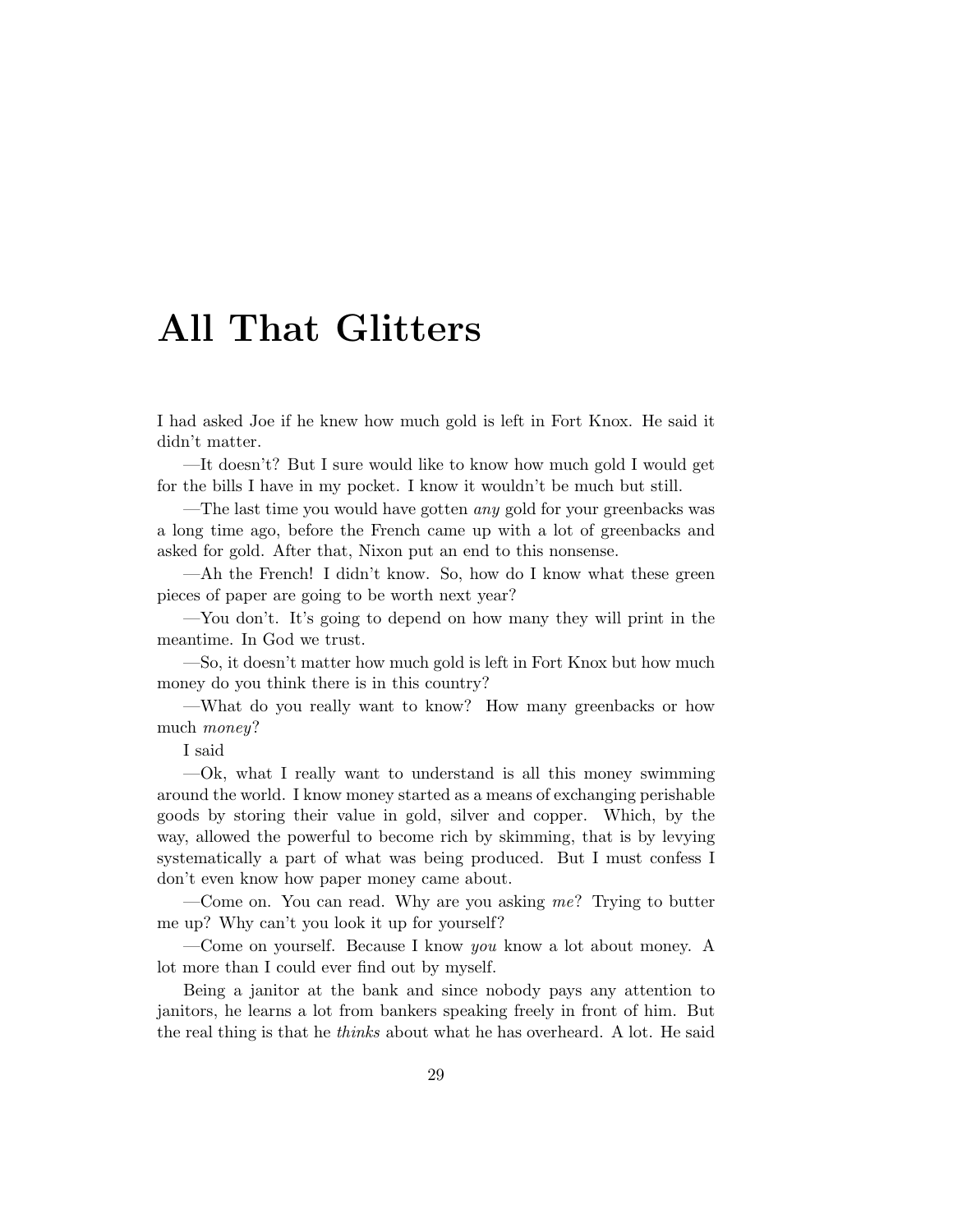—Yeah. But knowing and telling aren't the same. And you know telling isn't my thing.

—Joe, you are getting on my nerves.

He hesitated some more

—You got to accept me telling you the way it comes to me.

I almost yelled

—I do, I do. I swear on the head of your children

He laughed. He doesn't have children. Never wanted any. In fact, never got even married. He said

—You know Jenny, the one who grows tomatoes?

—Yes, what about her?

—Last summer, I wanted to buy some of her tomatoes to can but I didn't have the cash. So, I asked her if she would take what they call at the bank a promissory note and that I would redeem it in the Fall, after I had sold my own crop of apples.

She said she didn't trust bankers. I said she knew I was just a janitor anyway the bank was closed when I worked there. She laughed and said that as long as I worked in a bank that made me a banker.

Then she said she had too many tomatoes, which I don't think was true, and that since they would go bad she had nothing to lose by taking my note.

—And then what happened?

—Nothing

—What do you mean nothing? You didn't pay her back?

 $-N<sub>0</sub>$ .

—Come on. What's the trick?

—No trick. I haven't seen that promissory note ever since.

—How come?

—When the apple season came and I went to pay her, Jenny said she had needed I don't remember what for the orchard and had gone to Jim's hardware store and since she had been short on cash she had asked Jim if he would take my note and he had said, sure, we all know Joe, why not?

He beamed at me. I ignored him and said

—So you think Jim used your note too?

—He must have. And the note must still be making the rounds. Of course, I have the cash waiting, just in case, but I don't expect the note to come back anytime soon. Why would anyone bother to make the trip?

—But would a *bank* take your note?

—Not on your life. Neither would they take yours by the way. Unless of course you secured it with your house.

—My house isn't worth much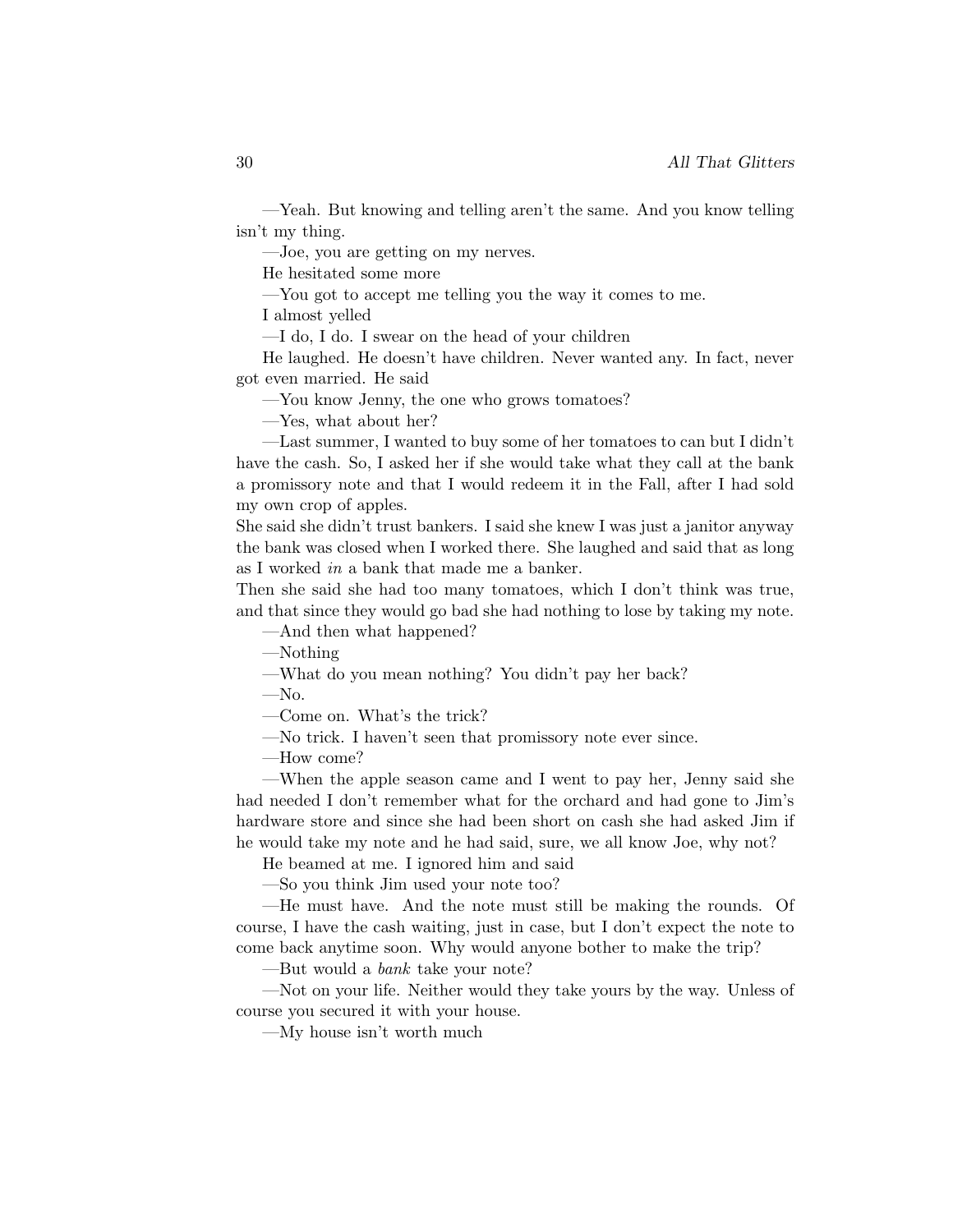—You would be surprised. Location, location, man. They would just pull it down and sell the land. You know?

We laughed. My house is not exactly in a prime location. Of course, the one he rents is on the wrong side of the tracks. Joe never believed in wasting money. Then I made the connection

—That's why greenbacks are called banknotes.

—Yes and that's why the Fed used to keep gold in Fort Knox. Just like me. Just in case someone wanted them to redeem their note.

—That why it's called the Federal Reserve?

—Don't know. But, in any case, greenbacks are not where the money is anymore.

—Where is it?

—Nowhere really. That's where it gets hard to explain.

But Joe got lucky. A loud clear voice said

—And the lady behind the counter is the formidable Lisa. Striking in both senses of the word.

—Hey, the kid is back! With a woman no less. Did do you grab her arm too?

The woman was absolutely stunning. He laughed

—I didn't grab her arm. But, since I can't attend most of my classes because I work, I thought I could grab her attention and then get her to lend me her notes.

Then, he added

—Her name is Rima which means White Gazelle in Syrian. I found out on the web. But we are not a item.

We dutifully introduced ourselves:

—Joe

—Al

—Mike

She nodded at each one of us. The kid pointed at me:

—That's the one I told you about, the guy who sent me back to school with his logic.

He grinned at me and added

—Really. And not in comparative religions either.

—What are you in?

—A long time ago, before comparative religions, I was somewhere between logic and linguistics.

—Happens to the best of us.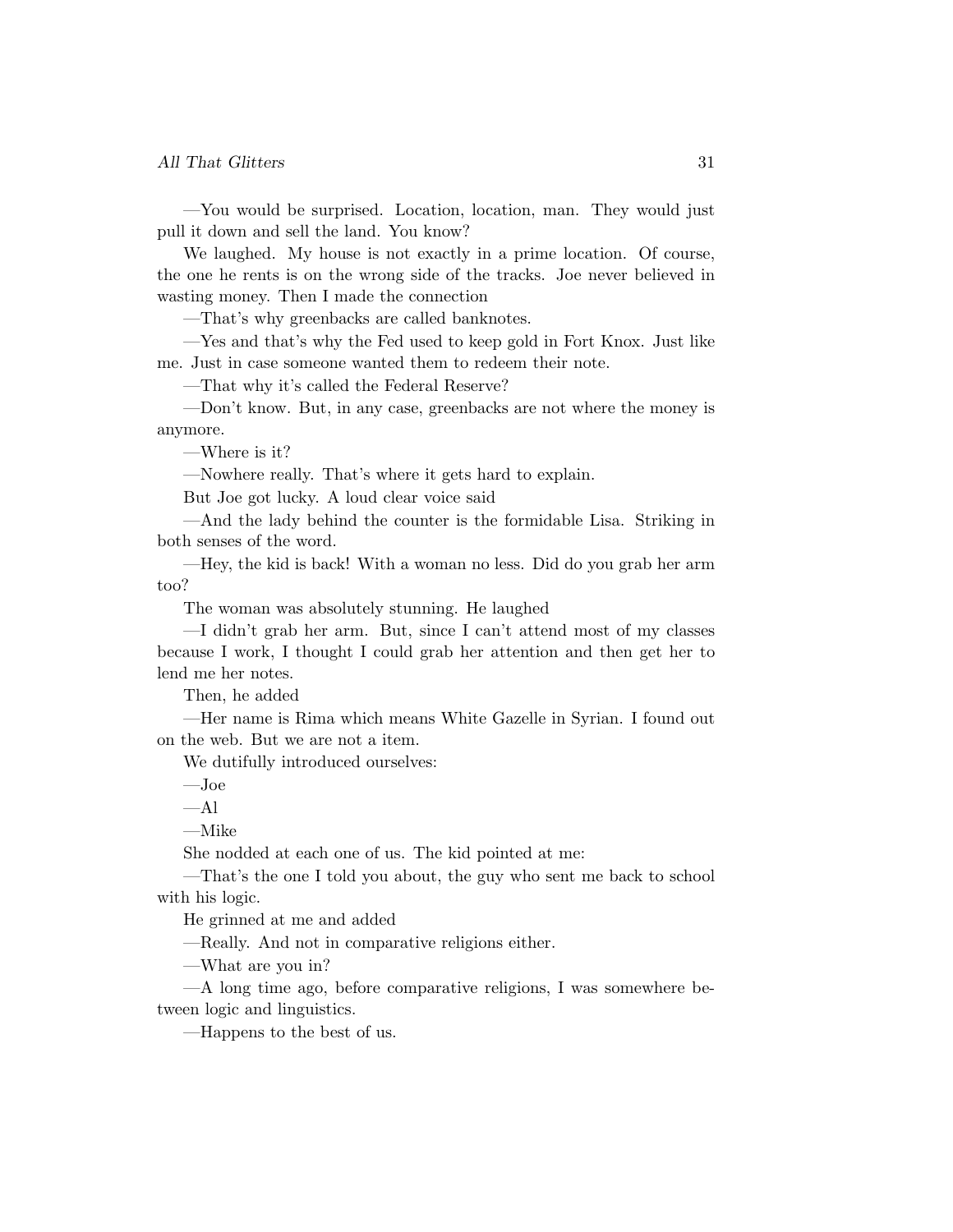—Well, now it's even worse. I am somewhere between business and mathematics. Rima is in mathematics with an interest in finances. Or maybe the other way around. I forget.

She just stood there, smiling, as if humoring him while he was getting back to old friends. So, I asked her

—And how did you get there?

—I don't know. But not because the Accounting Equation is just an instance of Stokes' Theorem.

The kid laughed

—That's what I tried to grab her attention with. Made me look like a complete idiot. I don't think she knows the first word about accounting but as soon as I said "Accounting" and before I even said "Equation", she knew what I was getting at.

I asked her

—So what's your interest?

—These days finance is not a matter of accounting. As far as anybody can tell, money is not really subject to conservation laws anymore.

Joe said

—But it never was. As the amount of things produced increased, you couldn't just let their price go up.

She looked at him.

—Yes, sooner or later you had to increase the money supply. But that's still taken care of by Stokes' Theorem.

—I suppose. But what I didn't know how to explain to Al is that it does not make sense anymore to talk about the supply of money.

—Yes, that would be like counting molecules when pouring a glass of water. Perhaps more a matter of probability. Something like kinetic gas theory.

Joe said

—Well, I don't know about that.

—It doesn't matter because it was just a way to speak.

—What I was going to try to explain to Al is that the largest part of the world's money exists only as numbers entered as transactions between computers. But then what?

She smiled at him

——I think that's actually the key because what is the difference between money and money being recorded? But that's easy to say and a lot harder to pin down. So, yes, then what?

—It's not even the fact that one minute the money is here and the next minute it is gone because it has been balanced out.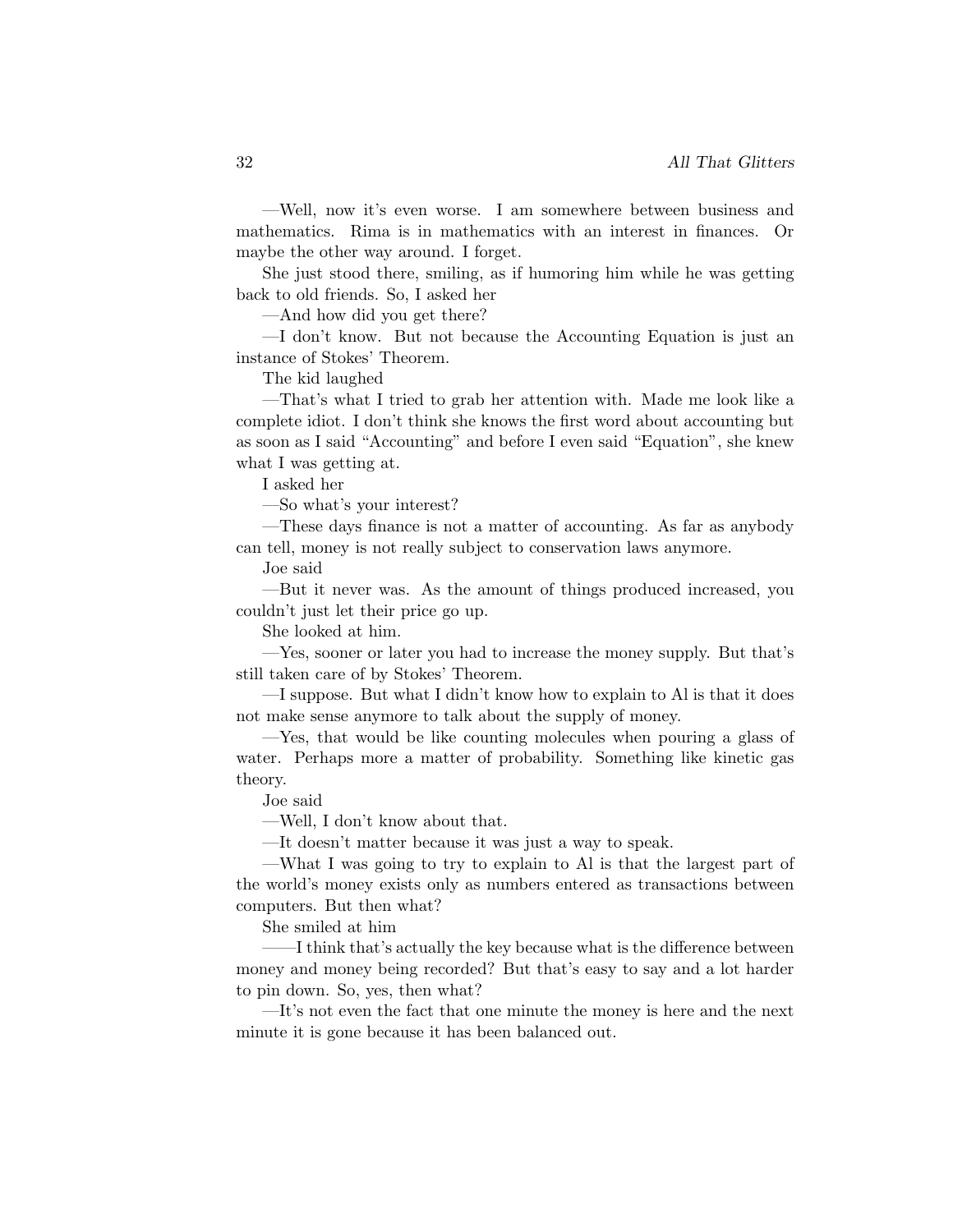—No, because that's not essentially different from what happened before which used to be taken care of by accounting procedures.

—Yes, just faster. Where I get really stuck is with borrowing power. In a way, it's like what I used to call virtual money. But now the word means things like bitcoins.

—I don't know that there is a word for it. But looking at borrowing power as money is interesting. But what you are saying is that you can't do any accounting with borrowing power because you can't pin down a rule for getting the borrowing power of a company.

—Exactly. Too many variables. And even though I am in fact pretty good at guessing that amount. Often better than the bankers whose building I am cleaning at night. But I can't figure out what it is that I am taking into account.

—I don't think that, so far, anyone has really done it. Not to the point that you could compute with it.

—I though somebody surely had.

—Not as far as I know.

—Even though what borrowing power is is fairly clear?

—You know it isn't.

—Yes, I know. How do you take into account things like the human qualities of the people working there?

—I don't know but it does of course matter very much. And not just for the borrowing power of a company but the borrowing power of a country. As a measure of something else. But what?

They were like two musicians riffing. They had entirely forgotten about us. After a while, she turned to the kid

—Kid, you know I have to go.

She was not being condescending. For her too he was just "the kid". She turned to us

—I have a paper that is due tomorrow which I want to read one last time which will take me at least half the night.

Lisa said

—You are very different. May I ask how you came to be in these parts? Rima laughed

—My parents were born in Syria. But after they were married, they got jobs abroad and I was born in Germany. Went to elementary school there. Secondary school in one of the Napoleonian schools in Paris. And the London School of Economics after that. Now here.

She wasn; showing off. Just telling it as it was. I asked

—But why not, say, Harvard?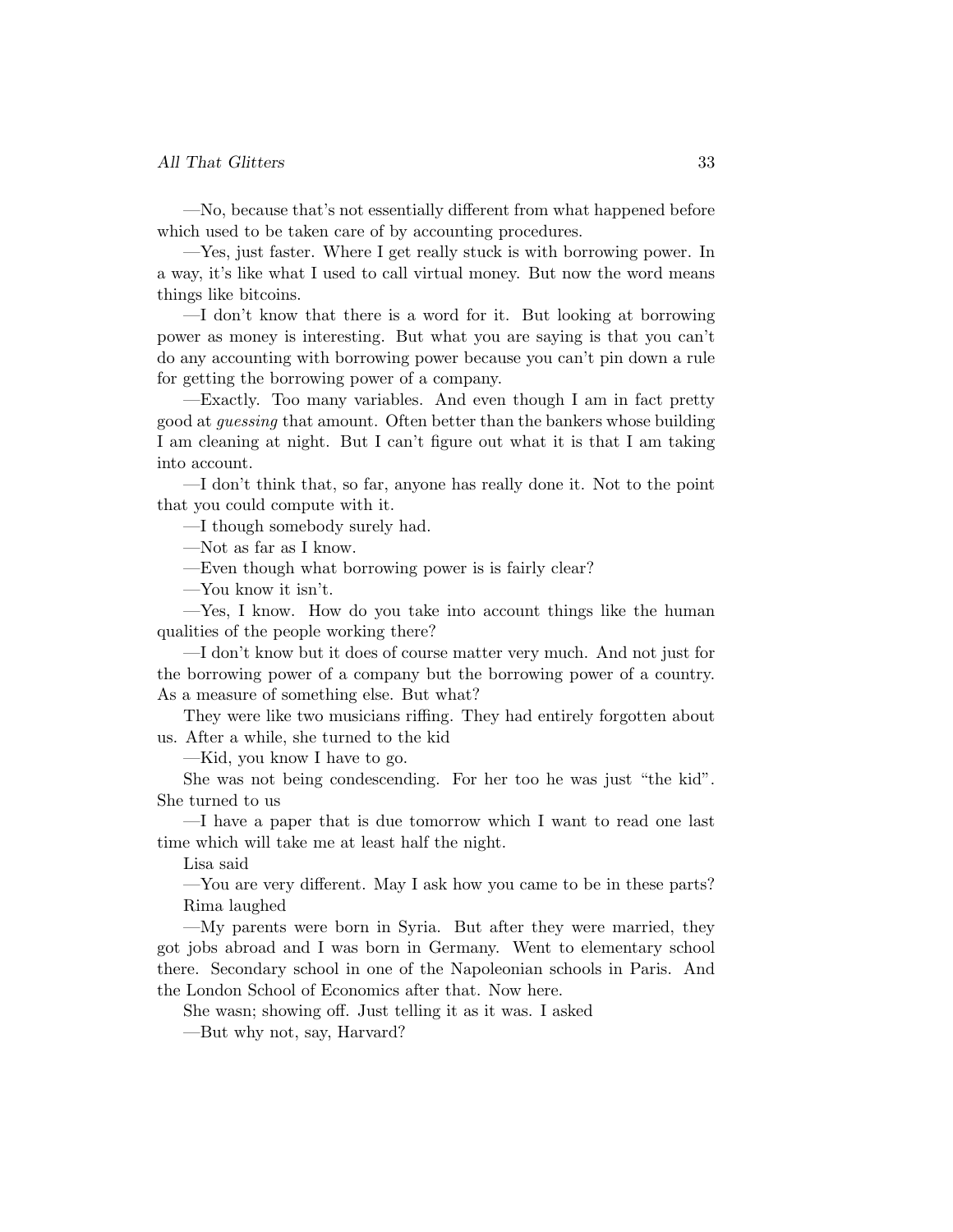—Because I happened to find out that here there is someone at the university with an uncanny ability to shoot holes in your theory. Even though he hasn't published anything. And, to be honest, I want to make it on my own rather than being a Harvard product.

After they were gone, Lisa said

—What a woman. What am I next to her? A stupid cow?

Both Joe and I were flabbergasted. Then Joe started laughing

—Lisa, Lisa. I can't believe it. You finally made it.

—What?

Joe was now laughing so hard he could barely speak

—Look at Al. Will you look at him? He is not even gibbering at the incredible idiocy of what you just said. You left him completely speechless. That's what. Speechless. Never seen it. Speechless. Never thought I would ever see him speechless.

He was rolling with laughter. Vastly overdoing it. But overdoing it very well. Trying to pull her out of her funk.

But I really was speechless. How could Lisa even think such a thing? How could she not see Rima for what she was? Sure Rima was brilliiant. She would go very far in academia or in high administration. Harvard? The World Bank? And she was very beautiful. And very refined. And she seemed really a good person.

But she lived in a very different world from ours. A very rarefied one. Where the rules were very different. I wondered to what extent the kid was aware of that. But of course he knew. He was no idiot.

Mike, for whom only the concrete world existed, said

—I don't see how she could even be anywhere near a match for Lisa. And Lisa would get over it.

And Joe had had something we rarely get in our life. Somebody who had really understood what he was about. Something he would never forget.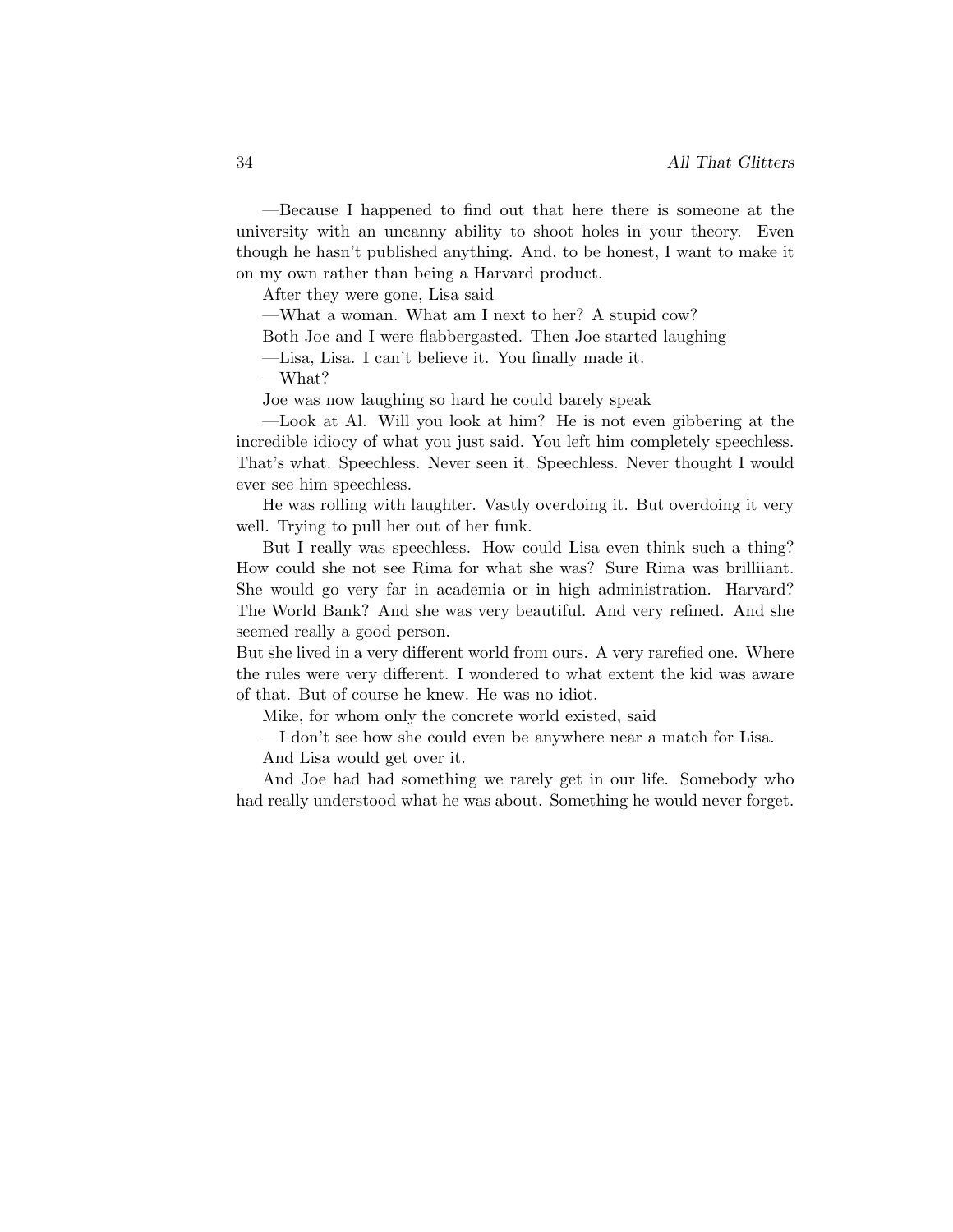# Killing Machines

It was quite late when I got there. Ted was sitting with Joe and Mike at a table near the end of the counter and Lisa was watching from behind as usual. We hadn't seen him since that first day when he had been asking about guns.

Ted was saying

—Remember when you asked me who would want guns and who would profit from that? Well I have been thinking about it a lot and I can see two reasons why people would want guns. Fear and self-image.

Nobody said anything. Not even Mike. So he went on

—People are afraid. Afraid to be robbed. Afraid to be raped. Afraid to be killed. Afraid of everything. Rightly or wrongly.

Joe said

—But then the question is what makes them afraid.

And, surprisingly, Mike asked

—And what makes them think that killing machines will help them? Ted seemed happy to have gotten their attention. He said to Joe

—Well look at all these killings, all these rapes, all that.

Joe said

—I don't really know the numbers but I have a feeling that most of the guns aren't where most of the deads are.

He was saying it very delicately. But Ted caught on right away

—You mean a lot more blacks being killed by whites than whites killed by blacks?

—You could put is that way.

—It's true of course. But whites are deadly afraid of blacks just the same.

There was a silence. Nobody was saying the obvious thing, that whites couldn't really believe that blacks would not seek revenge for the whites were treating them. Then Joe said

—Well, blacks are afraid of whites.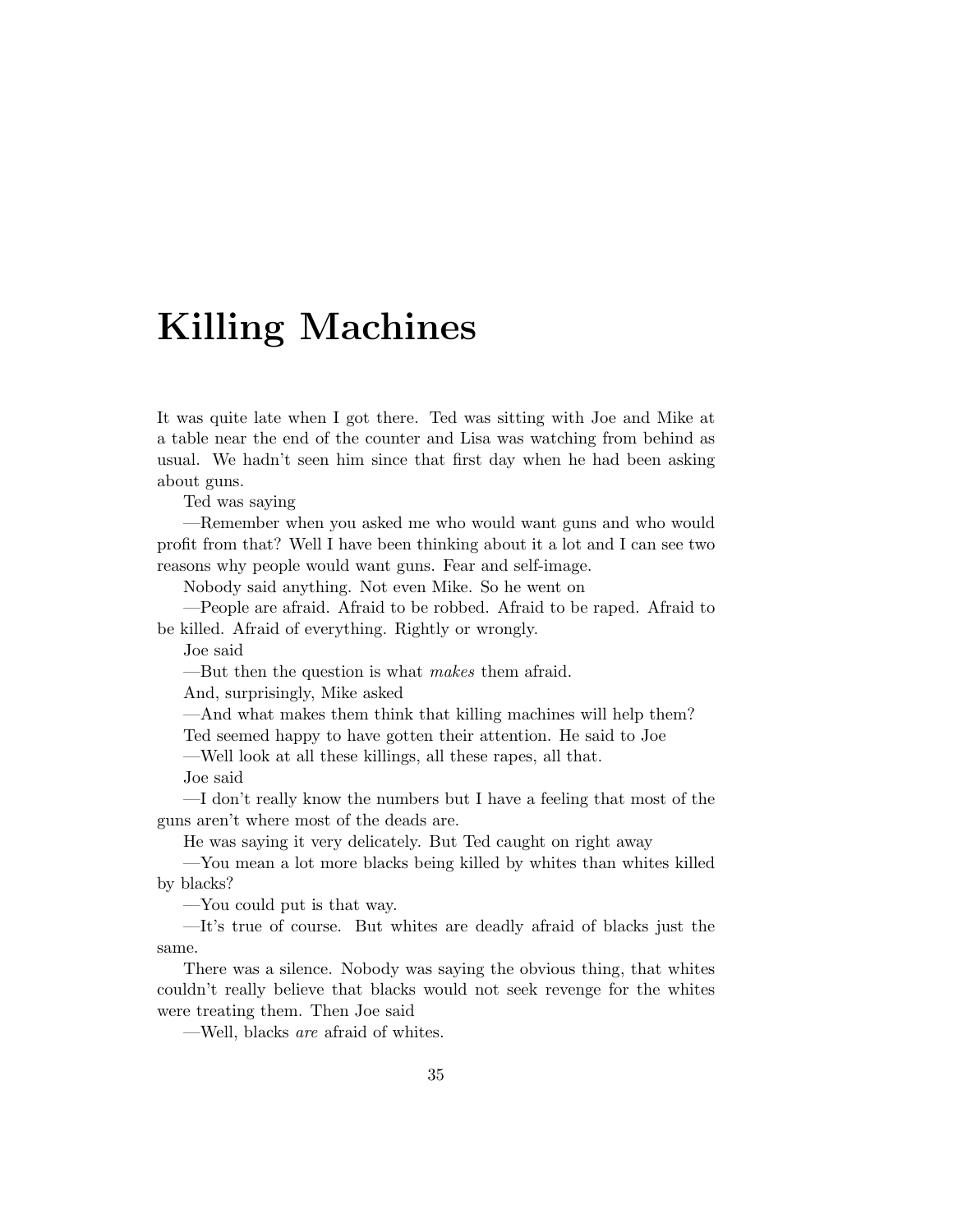—Yes but it is not the same kind of fear.

—I think you are right. Not at all the same kind of fear.

—And the difference is that black fear is driven by facts. The white fear is not driven by facts but by something cultural. I am not sure what.

I said

—Something to do with not being able to read the signs?

—What do you mean?

 $-$ I am no psychologist but aren't we all afraid of what we don't know?

—You mean that since I am not really that close to black culture, under some circumstances, I won't be able to tell what a black's next move is going to be?

—Something like that but I think that it is generally difficult to be close enough to another culture really to understand it.

—That's for sure

—Look, Joe and I have known each other for a very long time. I even think that we are friends.

Joe laughed

—Depends of course on how much you want to borrow.

—Precisely my point.

Ted said

—This has nothing to do with what we were talking about. I couldn't predict my twin brother beyond a certain point.

—You are right. You got a twin brother?

—No

We laughed. I said

—Ok, how about there being many different things that define a person? —Yeah?

—Well, the closer our cultures, the more I will have to look for what makes us different. So, the longer I will have to look at you. But the further apart the cultures we belong to, the less time I will be looking at you because I will jump at the first thing that distinguishes us.

—Well, yes, but could you be a bit more precise, like giving us an example?

—Sure. Look, when they see me, what's the first thing a woman will think? "Man"

Lisa laughed

—Well, well

I ignored her pointedly.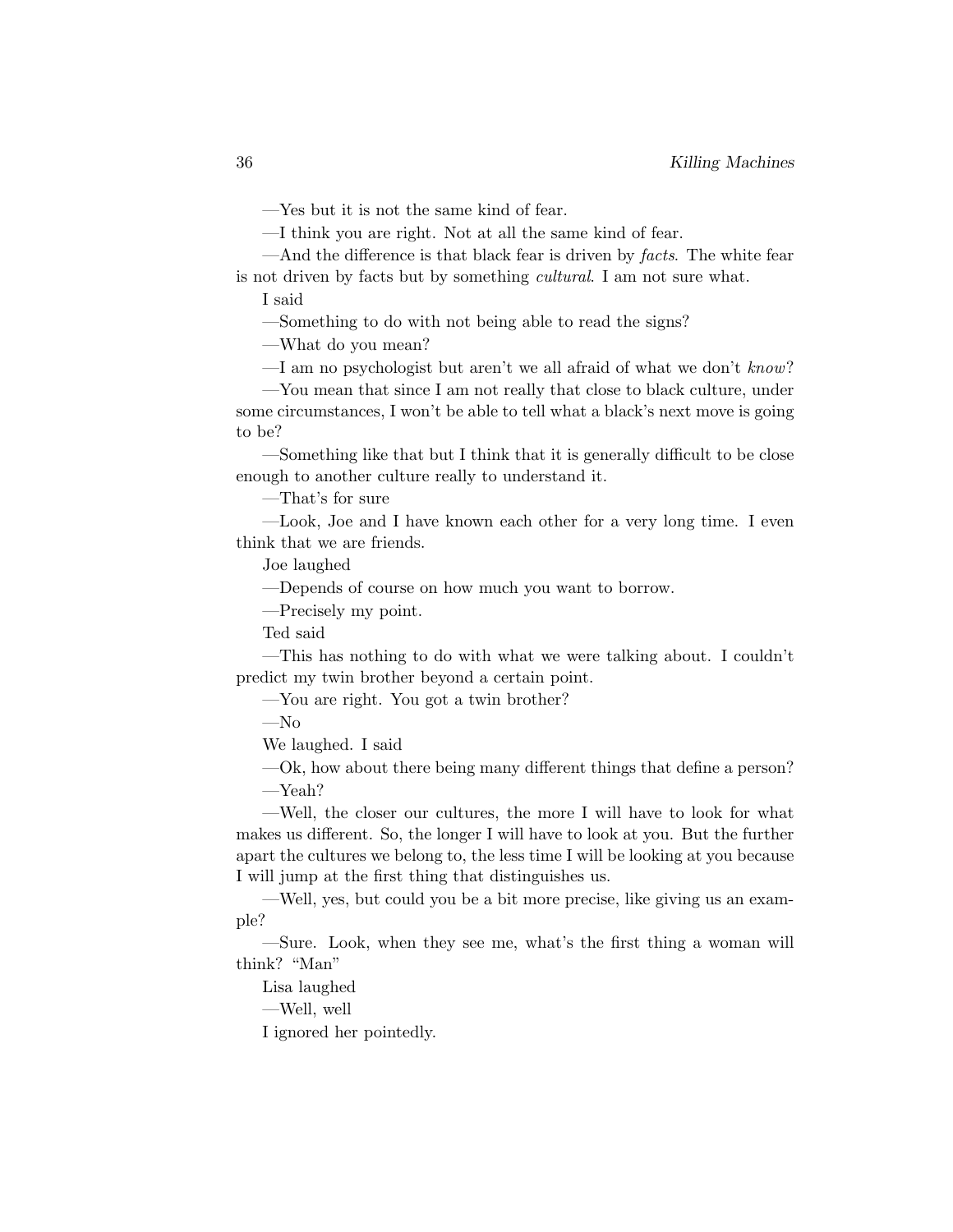—The first thing a black man will think is "white". When a teenager sees me, it's "old" but the first thing the kids at CC used to think was "teacher". And so on. And so on.

—So you are saying that we stop there and that the problem is that we then *act* on that one first thing.

—But I am all of those things plus a lot more besides. And so is every one in this room. We each of us are a very large number of things. So, any two of us have a lot in common.

—And nobody ever realizes that the chances are they have a lot more in common with us than they have differences. If only they would ask.

Lisa said

—How so?

Ted said

—Well, I know nothing about you, the same as I know nothing about any one of you all. But. You like to bike?

—No

—Well, that's already one thing we have in common. Do you like cooking?

—No

—Well, I do. That keeps it at one.

They laughed. She asked

—You like to read?

—Thrillers

—Science Fiction

—I thought you would say Romance

—Of course you would, I am a woman. But I don't.

—Anyway, myself, I would be more Fantasy. So, we are still at one. Joe said

—Depends on how you count. You both like to read. That makes it two. We all remained silent for a while. Then Ted said

—But it's also a matter of time. Say you have a gun on me, it's going to be hard for me to find out that we both like, I don't know, canoeing?

Mike said

—Killing machines. They make it easy to pass the point of no return.

—Here I got to agree.

Joe said

—Could it be the white fear is mostly fueled by a certain kind of talk? Ted said

—Well, yes, but you can't stop talk. First Amendment you know. I laughed.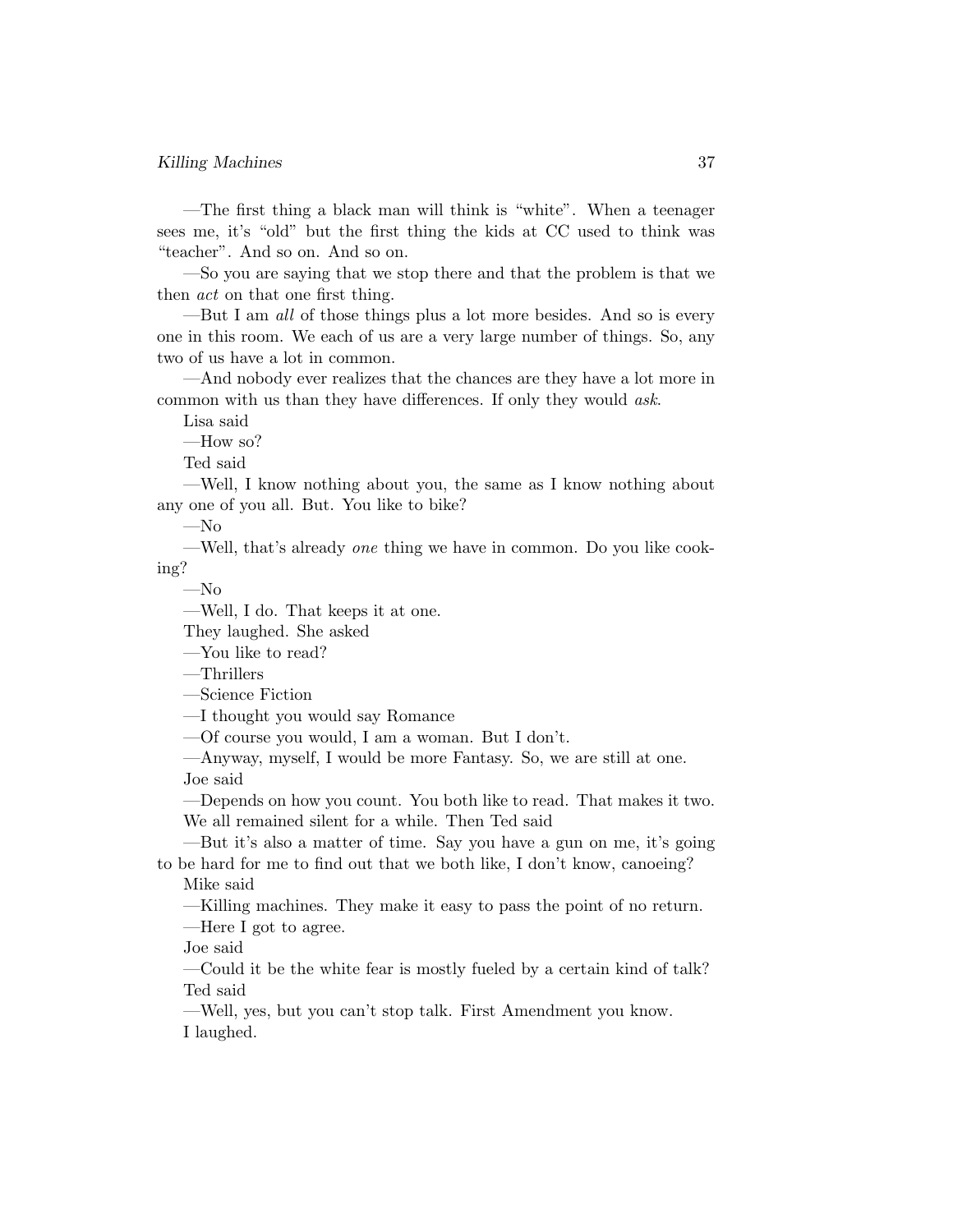—Ted, he knows. But how about if, somehow, there never had been a First Amendment? Then what?

He laughed too.

—Anyway, you can't stop people from talking. No, seriously, how do you stop that kind of talk?

Then, to Joe

—Sorry I said that. Really.

Joe said

—I didn't take it that way. It's called inflammatory speech. But you are right. You can't really stop it. At least not with laws. But then I don't believe in solving problems with laws to begin with. I think that we rely too much on laws. All it does is inciting lawyers to find loopholes and bankers to make even more money..

Lisa asked

—But wouldn't you say people don't have to listen to inflammatory speech?

I said

—I think it's mostly a case of inflammatory speech offering a short explanation for a very real problem and therefore a quick remedy with nobody offering anything else. And people not being used to search for answers.

Joe said

—Then it's the fault of educators who did not educate people into asking questions!

 $-$ I totally agree. These days, when you ask: "How do you know  $2+2$  is 4?" You get "Because that's what I was taught".

Lisa said

—I totally vouch for that.

I didn't really know what she was vouching for. I said

—What's for sure is that the reason we don't know other people is because we are taught not to want to know them.

—But we are all different enough to make life interesting but the same enough to get along with each other without fear?

—That's a nice way to put it. Yes, I would say so. Once we realize we have so many things in common, each difference loses its importance.

Lisa said

—Come to think of it, I notice nobody here talked about self-image. Joe said

—That's because we men don't have self-image problems. Not like some women I know.

—Yeah, right.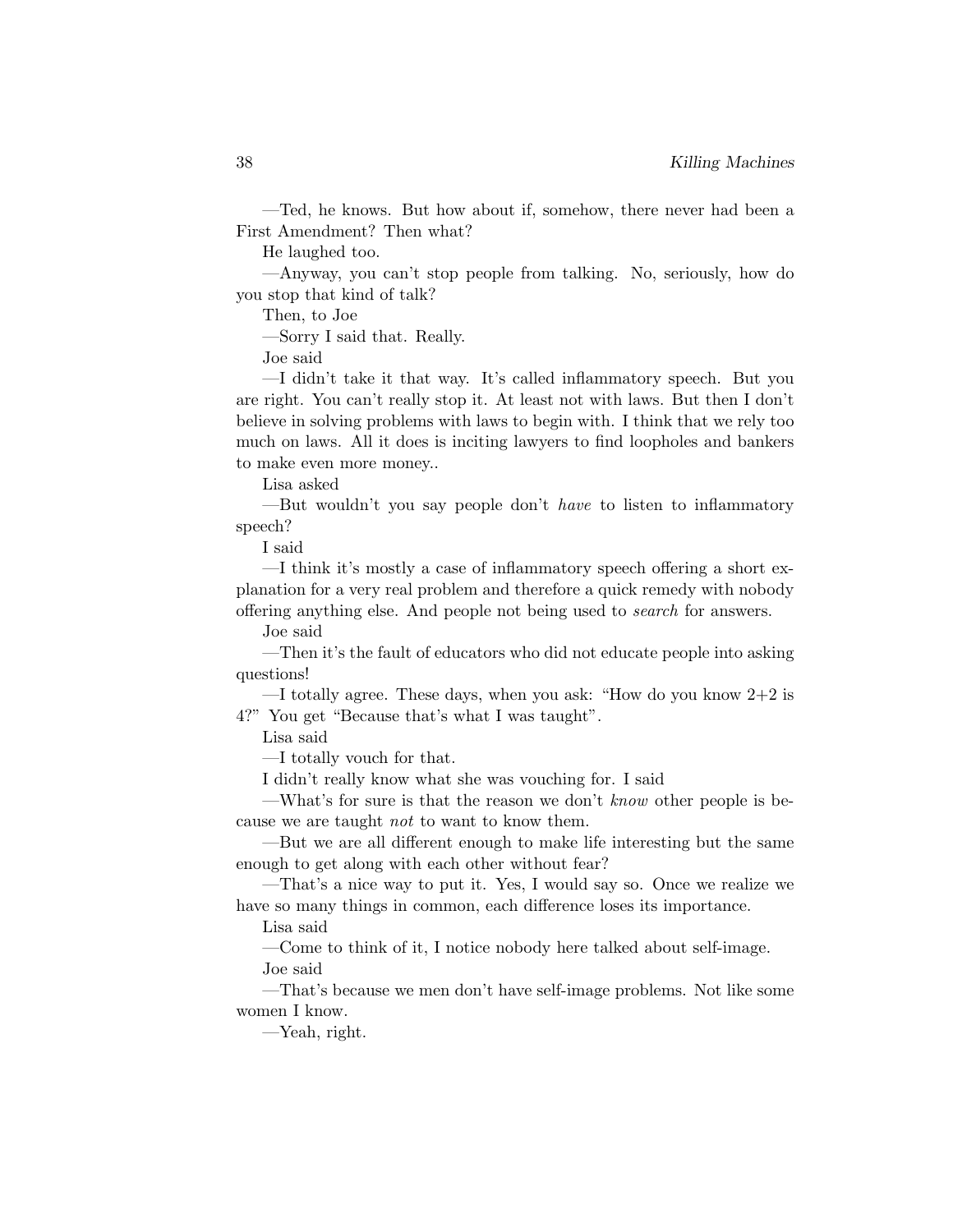She pretended to throw a bottle at him. But it was getting late so we all got up, paid for our drinks and left. On the way out, I asked Mike

—I have been meaning to ask you. How did you come by that name, killing machine? Some stopper!

—I know. Jack Vance. Great writer. Name of one of his novels.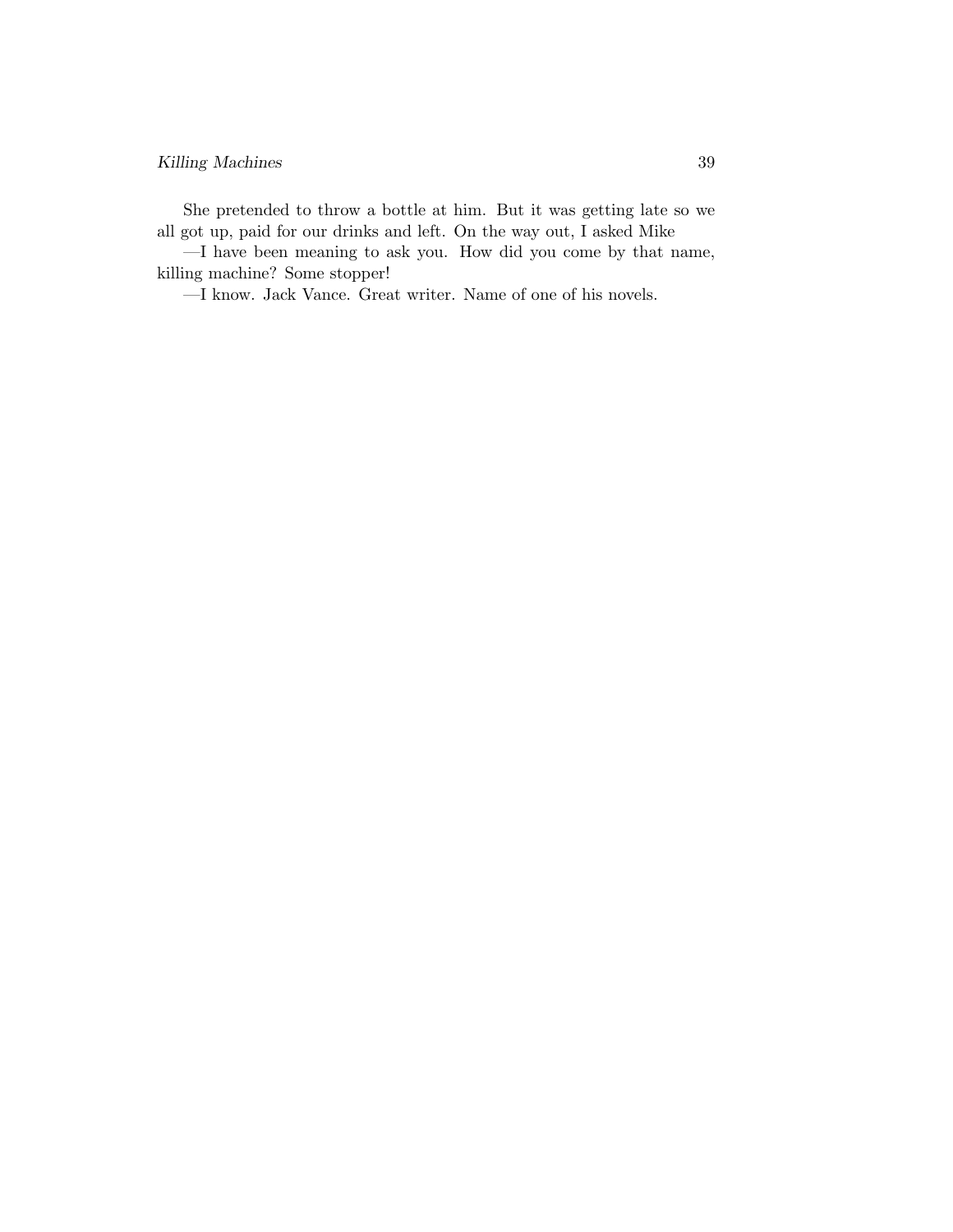Killing Machines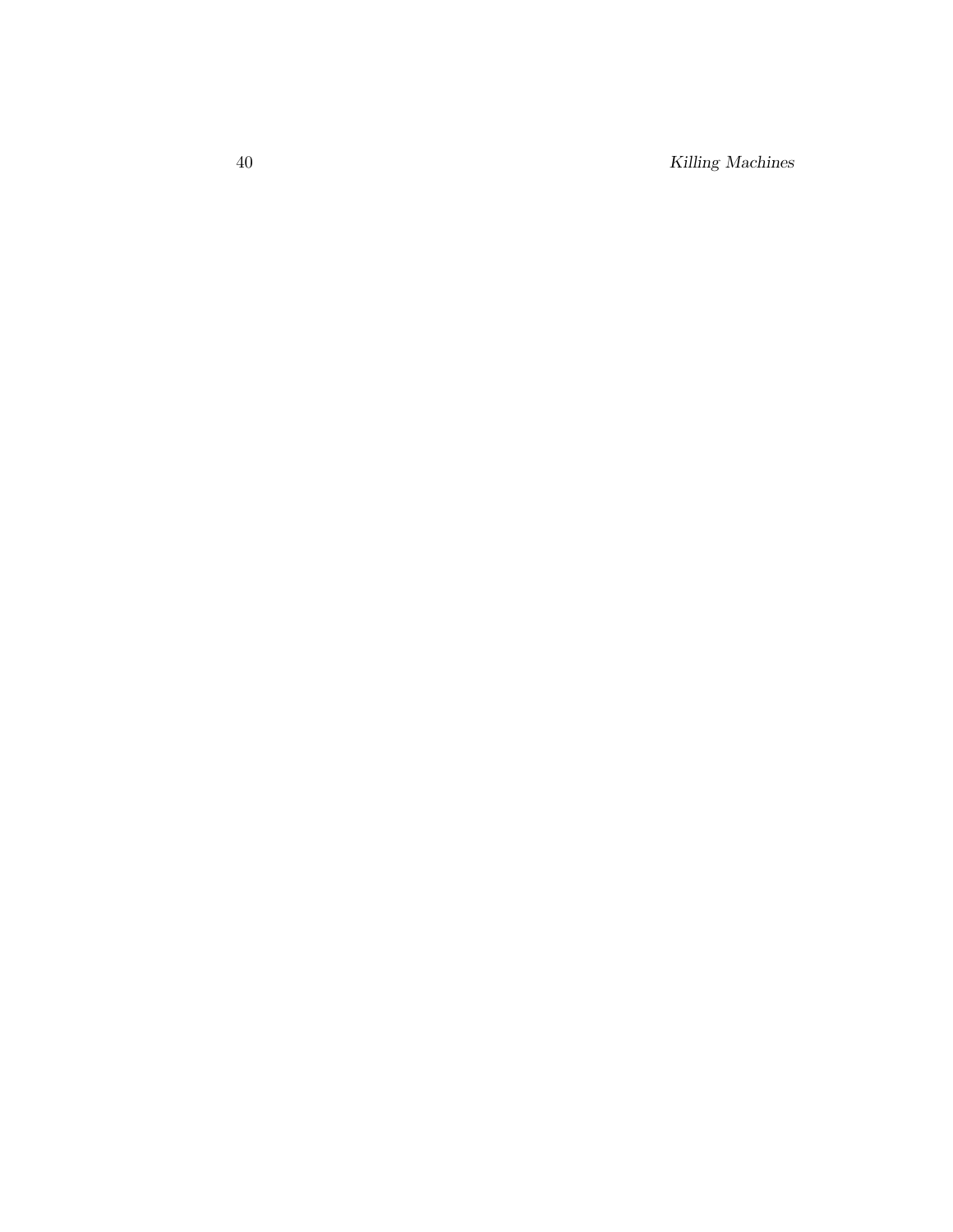# You Killing Me

Ted had just come in, looking eager to tell us all about his latest thinking. But a bunch of people had walked-in right behind him. Four white guys, one white woman, one black man. All in orange coveralls with silver reflector stripes, each carrying a helmet and a lunchbox. One of these crews you see on the roadside doing whatever needs to be done. Like working on power lines, or changing guard rails, or repairing a water or a gas main. Whatever needs to be done. With traffic roaring right next to them.

The four white guys looked in their early to mid thirties. The woman younger, maybe in her late twenties. The black man certainly not much more than twenty. The white guys hailed Lisa as if they were regulars but she didn't look as if she had seen them before. The woman and the black guy just nodded. Lisa said hello.

The helmets and the lunch-boxes got stowed in a corner. The crew settled at the far end of the counter: the four white guys, the woman, the black guy. The white guys were now joking among themselves. The woman and the black man were listening. Certainly a well-balanced crew according to management. Just as certainly, not quite so in reality.

After they had settled, Ted finally got to tell Mike

—You know, aside from the two questions you raised the other day, I have been wondering about how you would go about convincing people to let go of their guns. Obviously, just confiscating them would be the worst possible way. But, whatever the way, I just don't see how to get people let go of their gun without increasing their fears.

Before Mike could say anything, though, the white guy who seemed to be the foreman called

—I wouldn't let go of my guns no matter what. Why should I? I like my guns.

Mike said —Killing machines The guy said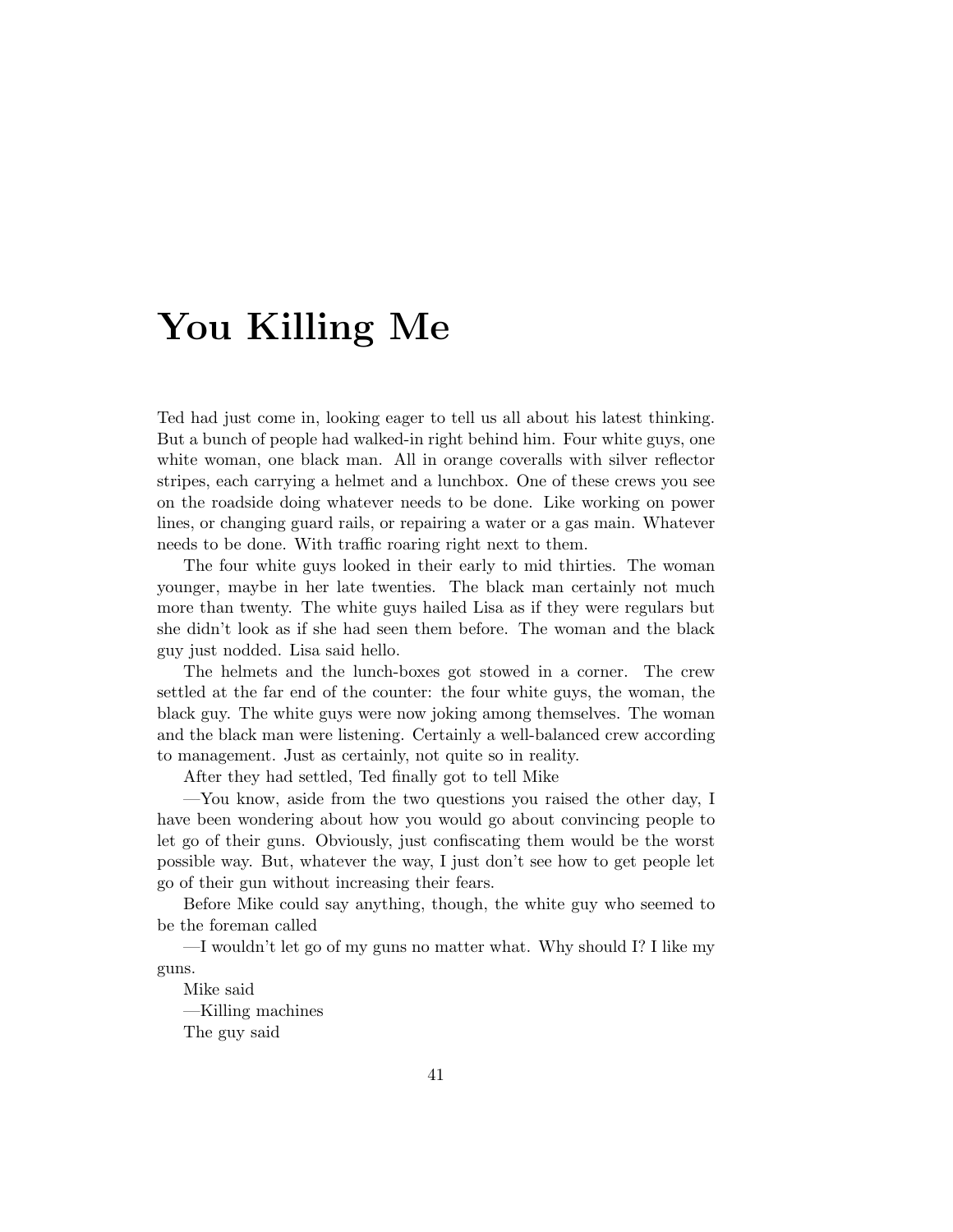—Huh?

—You said you liked your killing machines.

—What are you talking about? I never said that.

—That's what you said.

The guy looked bewildered. This was truly amazing. Mike was absolutely right. The guy had no trouble saying he liked guns but found it impossible even to think he liked killing machines. Then he recovered.

—Ok, ok. But, aside from that, guns are also incredibly sophisticated machines. With some of them you can hit a target a mile away.

—With some of then you can kill someone a mile away.

—But you don't have to.

—But they will let you do it.

—What about knives? They can kill too.

—Sure. Same as a lot of things. Even hands can kill. But all these other things can do all sorts of other things besides. Guns are the only things that can do nothing but kill. No matter what, they are just killing machines. Nothing more, nothing less. That's a fact and nobody should ever forget it.

I don't think Mike had ever said that much at once. He had spoken in a dead voice. Zero emotion. As if he were just reciting something he had zero interest in.

The guy started looking as if he was going to lose his temper. But, just like a lot of guys somehow think twice about losing their temper with Lisa, he seemed to start thinking twice about losing his temper with Mike. This was different, though, Mike was just sitting there, looking totally unconcerned. Maybe that's what was throwing the guy off. Anyway, finally he said

—I am sorry, we should have introduced ourselves. I am Josh, this is Ian, this is Brad and this is Mike.

Lisa turned to this second Mike

—I am sorry Mike, but here you can only be Mike Two. Mike is who Josh was just talking with.

—No problem as long as you spell it with two Os. That ok?

She laughed

—Ok! Neat!

He looked pleased. Then she said

—And Josh, my fault really, I shouldn't have interrupted, but how about the lady and the gentleman?

—Sorry about that. Her name is June and his name is Bill.

—Ok. Joe is the guy over there trying to look bored to death. And Al is the guy looks happy as a clam, except he hardly ever clams up. But it's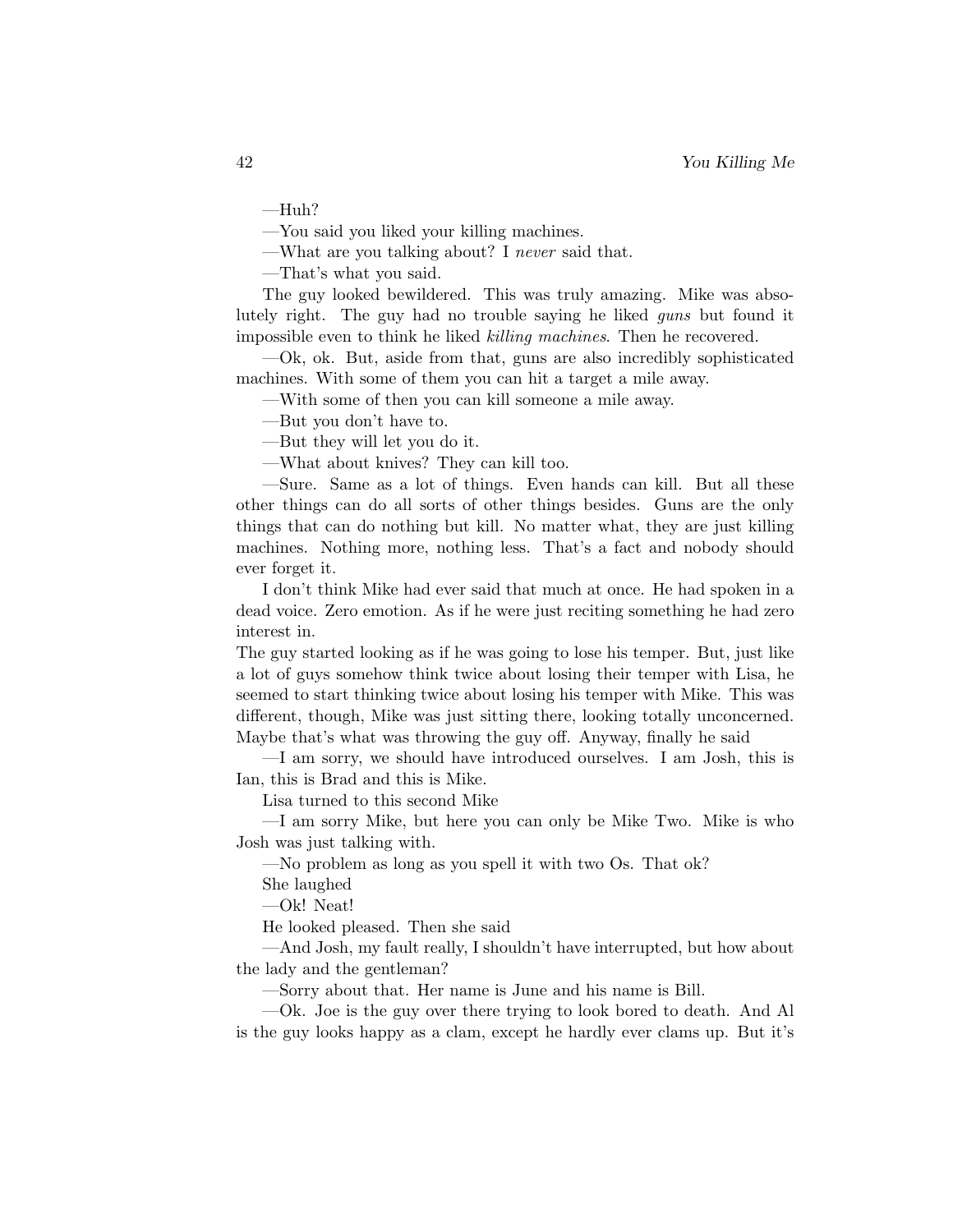not his fault. He just can't help it. And the one who was talking about convincing people is Ted.

We all said Hi. Then Josh said

—So what's this you all were saying about guns?

Mike said

—Killing machines.

I said

—He is right you know. There is no going around it. Calling them killing machines forces you to see them in a completely different way. Forces you to think of what they really are about. Death.

Josh said

—Ok, Ok. So what were you saying about them?

The guy still couldn't say the words. Joe said.

—We were just talking. You know. Wondering about things.

—Like what?

Lisa said

—Ted wonders about why people are so afraid of each other. I wonder about how a few thousand people manage to milk three hundred and fifty million other people. Joe wonders about where the money goes. Mike, we don't actually know what he wonders about. But we are sure he does. Al wonders about everything.

Joe laughed.

—But, really, we will wonder about whatever you want. We like to talk. Mike Too asked

—So, how about the ... killing machines?

I asked

—What about them? There really isn't much to say. It's important but it's not as if it was a basic issue.

—Come on.

Ted said

—Ok, Most people get killing machines out of fear. If the fear were gone, how many people would be left to buy them? Collectors? Hunters? Nowhere near enough to prevent the people who make killing machines from going bankrupt. What do you think?

—And?

—So, you need to lower the people's fear of each other.

—Yeah, right, And then?

—I don't know. But you can't leave that many killing machines lying around.

—I agree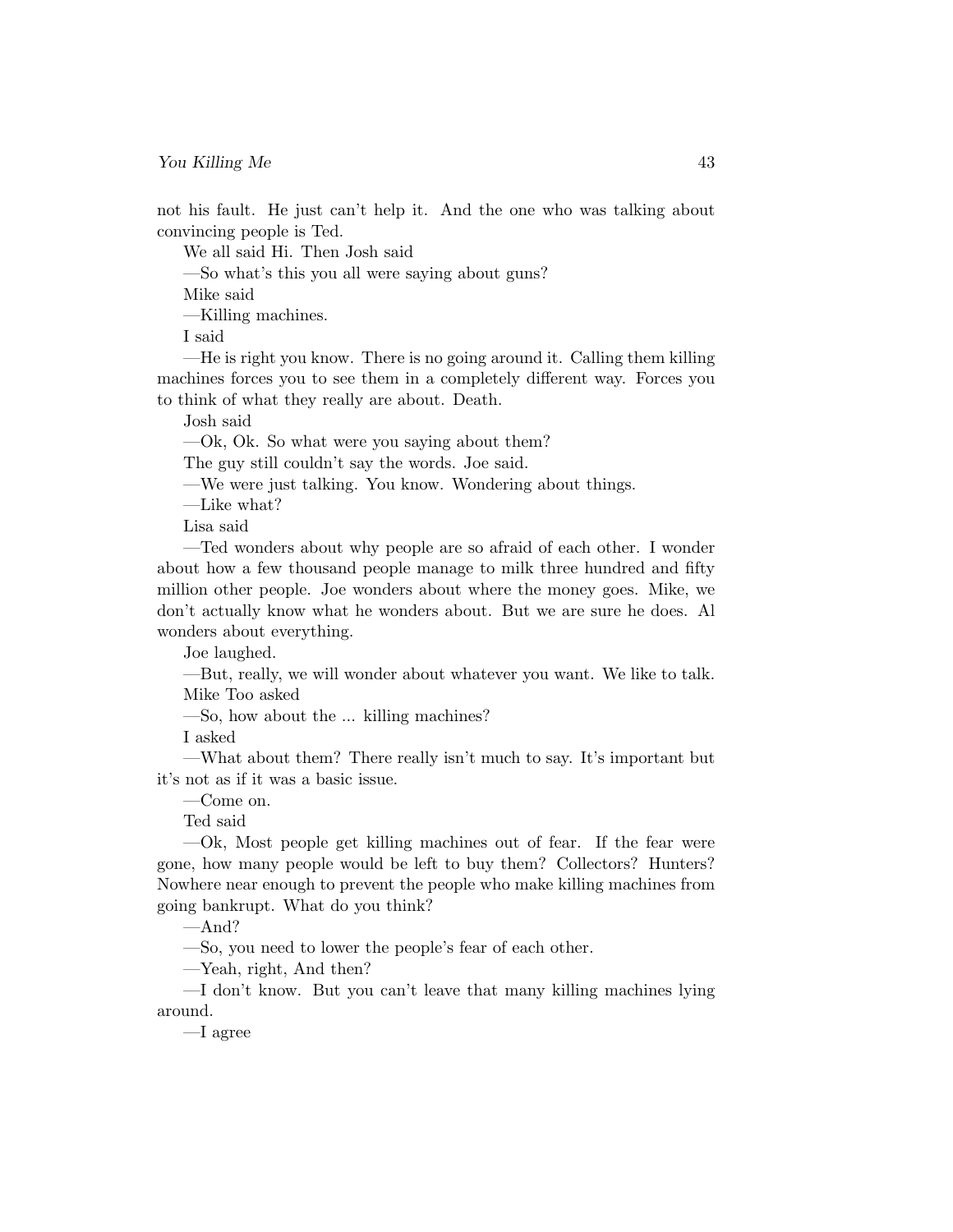That was unexpected. He added

—But where I disagree with you, is that it is a big problem. And you are not going to solve it.

—No. I think it's the fear people have of each other that is at the heart of the matter.

—I am not afraid of anybody.

Ted was in a bind. Obviously he didn't want to go back to what we had been talking about last time. It would have looked like a lecture. And I think he knew too that lectures don't work. He said

—It boils down to this. You either like the current situation or you don't. If you don't like it, you have to think about it, you have to make your own mind. You can't let other people do your thinking. Because, if you do, why not the people who make money selling killing machines?

—Is that a cop out?

—If you want. But, by the way, these people will tell you I did my own thinking.

He laughed

—Ok, ok. I will think about it.

Joe said

—Then what you got to keep asking is "Why?" As Mike put it when Ted raised the issue, why do people want killing machines?

—That all?

—It is. I am sorry to say but the other question Mike asked, who makes money on the sales, was completely trivial.

Mike mumbled

—Never said makes money. Said profit. Not the same thing.

Joe said

—Guilty as charged. Lots of people profiting from the fear. Not just the people who sell the killing machines.

Mike Too said he would think about it. Nobody said anuthing. Lisa said

—Well, it's been nice listening to you all talking but I have had a long day, I am tired, and tomorrow is another day. And tonight the drinks were on the house.

The truth of the matter of course was that the conversation had gone nowhere and, somehow, couldn't have. I thought I would have to think why.

They all got their gear and prepared to go. Then Josh said

—By the way, it was Rob told us about you all. And he was right.

We all laughed. He added

—So, with your permission, we will be back.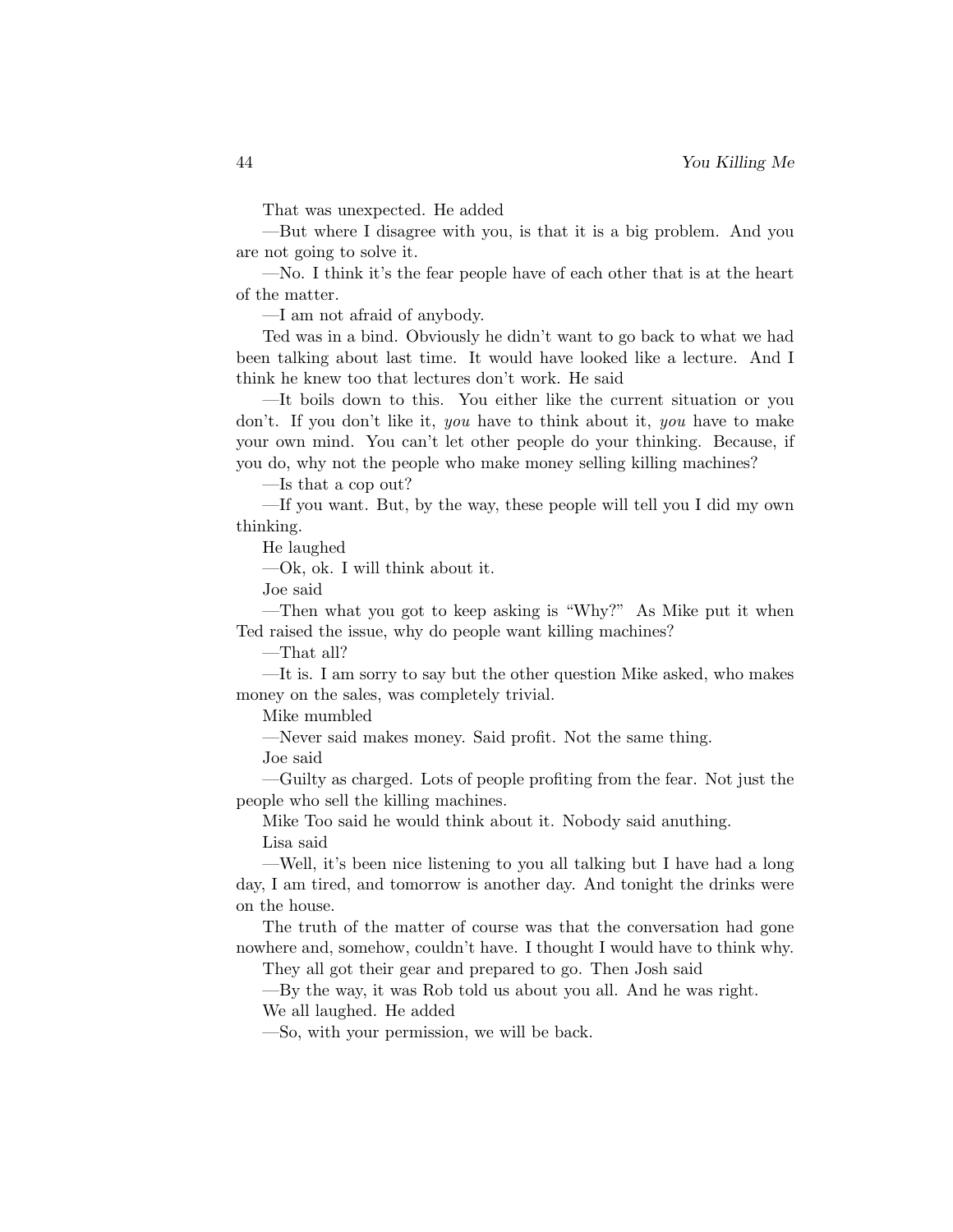### You Killing Me 45

Lisa laughed

—But I don't want to hear what he said.

He said

—You won't. We just want to shoot the breeze with you.

And then they left and we all left shortly after them.

Sometimes, I think we are both faking it and arguing only for ... the sake of the argument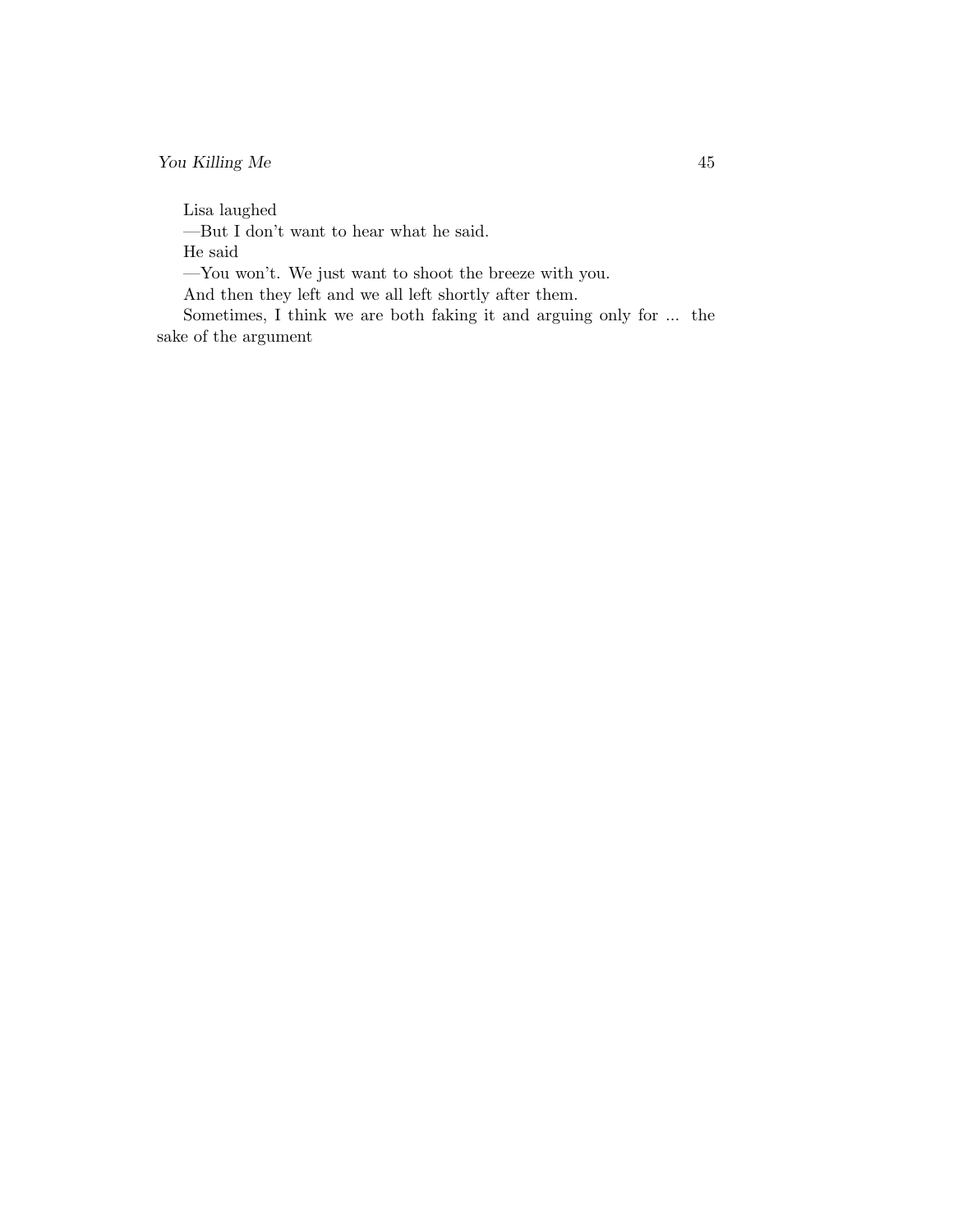You Killing Me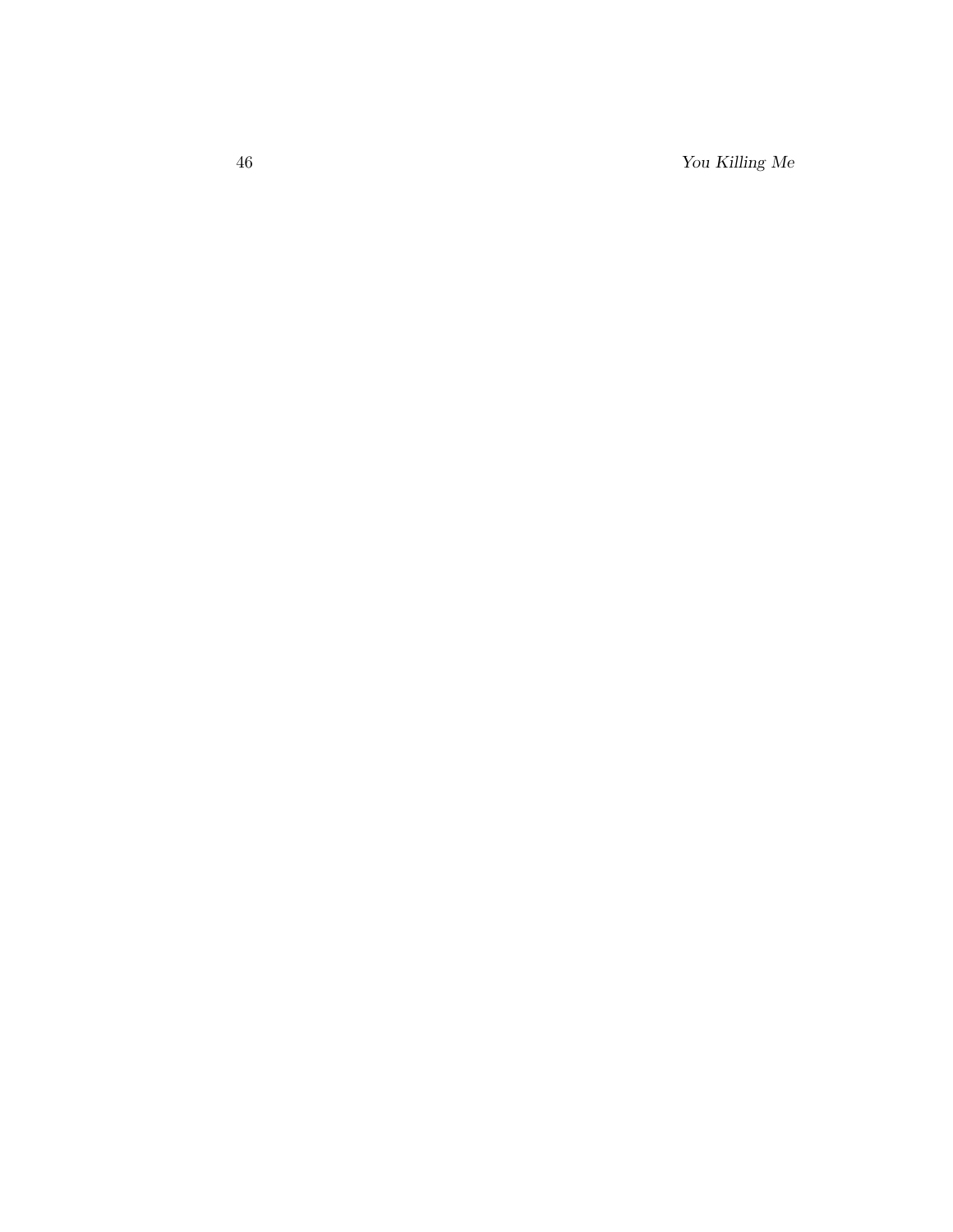### Trust Me

Four guys walked into the bar. Almost in formation. All of a sudden, I recognized them. They were the four white guys from the road crew that had dropped by a while ago but this time they were not wearing their safety outfits. They looked both determined and unsure. Josh said

—Hi Lisa

She said

—Hi Josh and, pointing at each one of the other three, Hi Ian, hi Brad, hi Mike Too

They seemed pleased and relaxed some. Josh said

—We got a problem

—Not with me you don't.

—Well, it's like this. We been talking about it again and again and we agree on it.

—On what?

—We been dissed.

—You have?

—We been told we were criminals. Like we were about to go and shoot kids in a school.

—Whoa, Hold your horses, man, hold your horses. Nobody here said that. Nobody here would say anything like that. Nobody here would say anything anywhere near that. And, anyway, I wouldn't let anyone say that.

He said

—What about all this talk as to how guns are killing machines and all that?

Mike said

—That's what they are. Killing machines. Nothing anybody can do about that. It's a fact. All I said is people ought to keep it in mind.

Brad said

—But why pick on guns? Lots of people killed by drunk drivers. You going to ban liquor? It's been tried you know. Lots of people dying from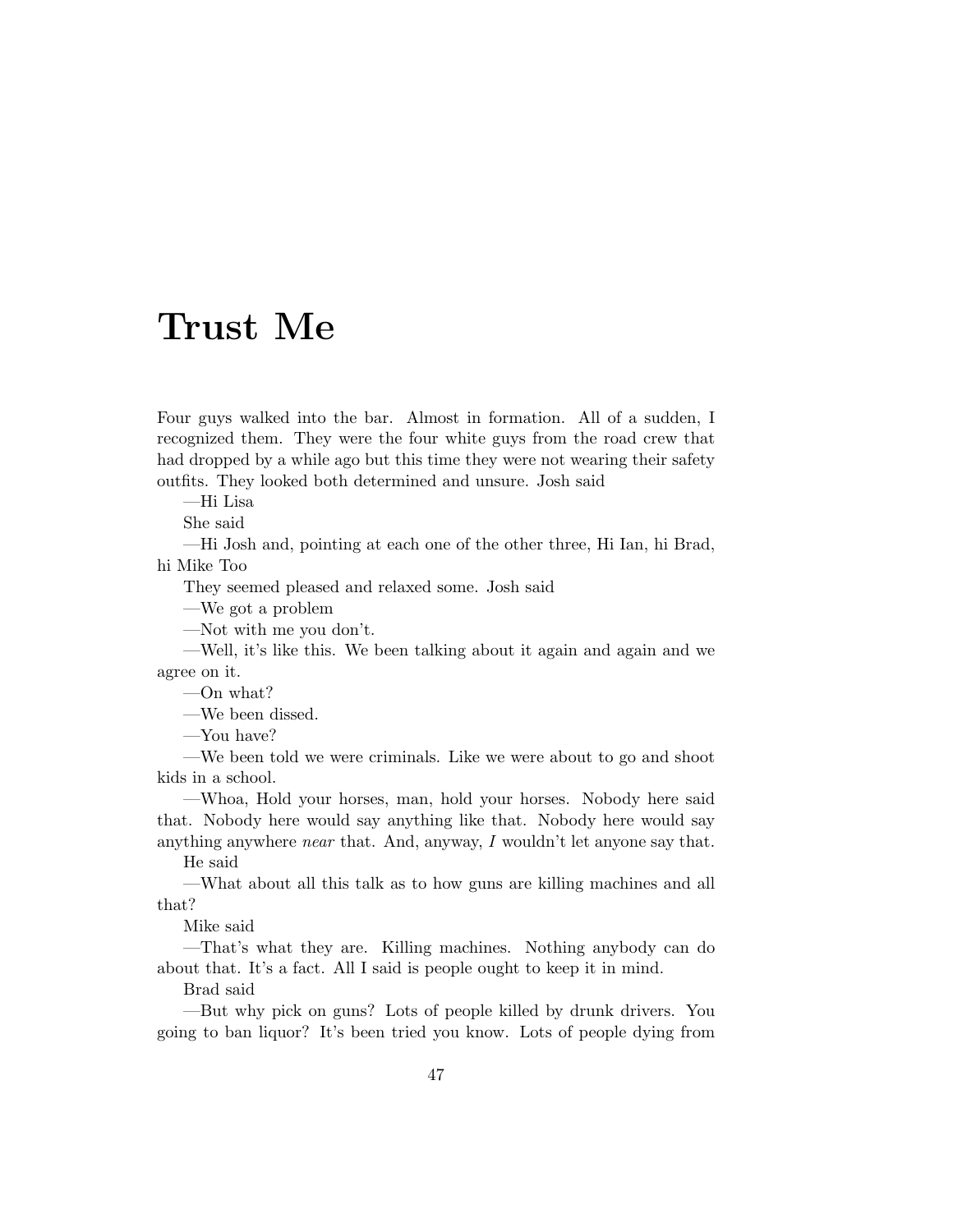sickness because they didn't have the money to buy the medications. You going to do anything about that? Lots of people ...

—And school killings make the day for the news. They are convenient for all those that are responsible for those other deaths. The car manufacturers who didn't recall the cars, the tobacco companies who advertised tobacco as good for your health. Yes, at a time they even did that.

That was Ian.

—Hold your horses again, gentlemen, hold your horses. Nobody here is going to disagree with you on that. Nobody.

Josh said

—Still, you made us look bad. Listen. I don't think Ian ever touched a gun. Now Mike, Brad and I have always had guns but we never shot at anything live. Never. Well, Brad does hunt. But all he kills is one deer a year. To eat. I mean, you don't eat meat? You vegans? So, why all this talk about killing?

Lisa said

—Ok, Al and the others, they are just men so maybe they are not too smart and maybe they didn't make the point. Let  $me$  try. Say we are lovers

He jumped up, alarmed. She laughed and said

—Don't worry, just suppose. Ok, so we are lovers and we get into an argument. Suppose the argument gets worse and worse and it comes to blows. Now, the way we are, say naked,—he flinched—you can do some serious damage to me and, as it happens, I can do some serious damage to you. But, once we are oomphed-out that would probably be it. Right?

He was obviously nervous about the whole idea but he agreed

—Right.

—Now suppose we both carry.

He had been so upset about the whole scenario that he hadn't seen it coming, But of course he got it immediately. He remained silent. But she was pitiless

—Ok, now suppose we just met and we think we kind of could like each other. But of course we both know that there is always room for misunderstanding. Like we just said. But now the question for each one of us is: concealed weapon?

Mike Too grinned

—Sure is going to make the courtship kind of interesting.

—Worse than that. A lot worse than that. It's going to distort the whole thing. From beginning to end. It's going to change everything. You are never going to stop worrying. That what you want? Never stop worrying?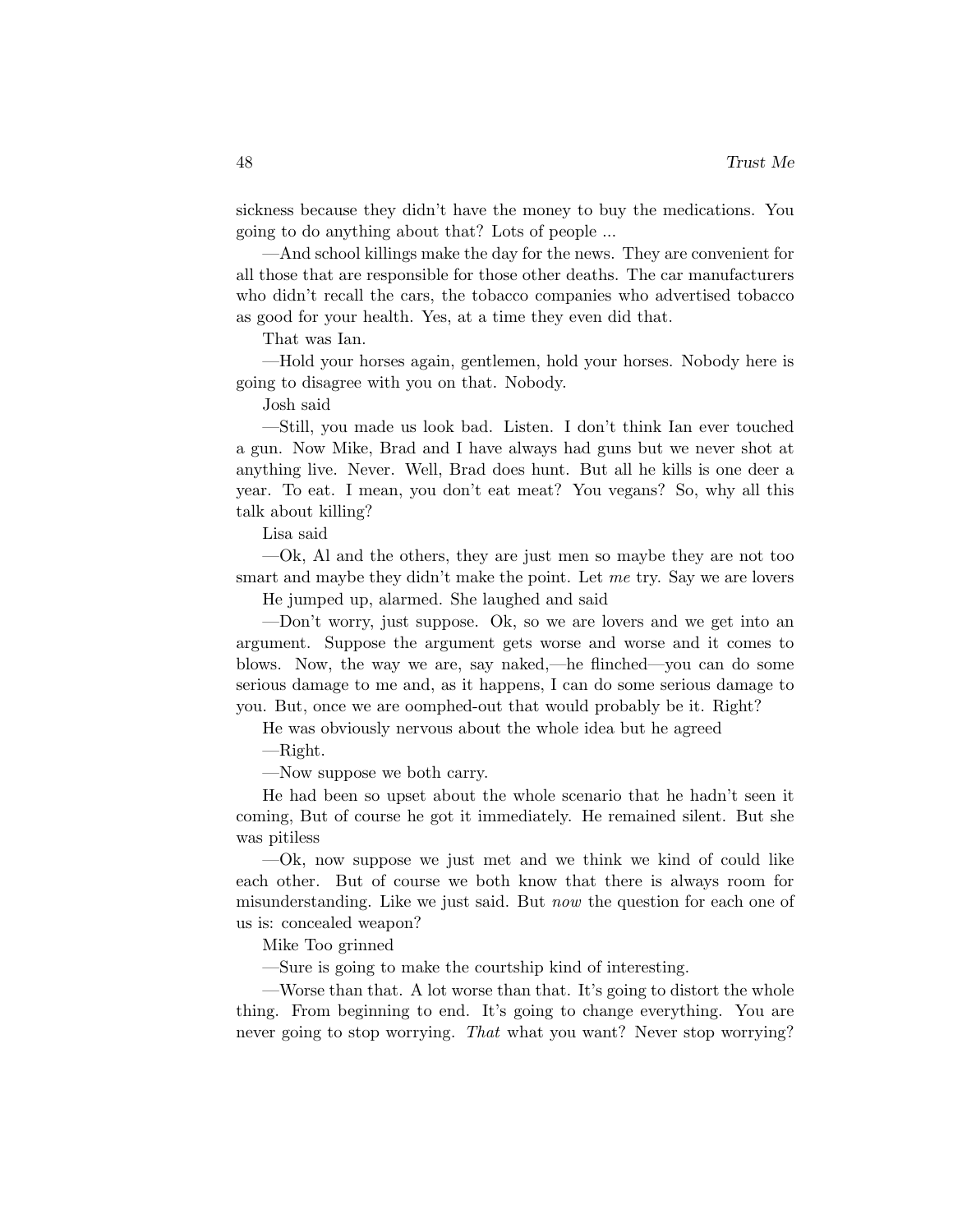#### Trust Me 49

About killing? About getting killed? If anything goes wrong? The tiniest little bit wrong?

Josh now seemed a bit overwhelmed.

—That's what they meant?

—Don't really know what they meant but that's what  $I$  mean. As Brad said, lots of ways to get killed. But none of them changes the way people relate to each other the way having killing machines ready, at the drop of a hat, does. Nowhere near. No matter what you are doing. You go back to the store because the bread they just sold you was stale. May or may not be true. May of may not be an accident. The one sure thing is that someone might get killed if there is an argument and it goes bad.

Guns change the whole social game. That's why Mike says we should always keep in mind that they are killing machines.

And if we don't want that kind of social relations, then we should get rid of guns. Period. But that's another story.

Josh now looked completely deflated. Lisa grinned

—Ok, you guys all have a drink on the house. No hard feeling. Ted said

—In fact, I am the one who brought up this issue when I first came here. As far as I know, they just went along with me just to be nice and they don't seem to think it is a primary issue.

Joe said

—We just like to shoot the breeze

Mike Too said

—I will say. Some breeze too.

Joe grinned

—You shoot what you can

I said

—But what Brad and Ian brought up is nowhere a side-issue. Look. Your kid is in a school-bus on a two-lane road. Bus skids on an ice patch and hits a tractor trailer going the other way. Kid gets killed. It's terrible. It's absolutely terrible. For the family, for the friends. But it's terrible the same way as if s/he had died in any other accident. Bitten by a copper head, fallen off a cliff, ... And it's local news only. Because it's, let's just say fate.

In the case of a shooting, it's a lot worse because, somehow, it is the result of evil. Somebody did it. And even if you fight it, you want vengeance. Still, why the national news?

Brad said

—So you would agree that there is a lot of bad faith going on?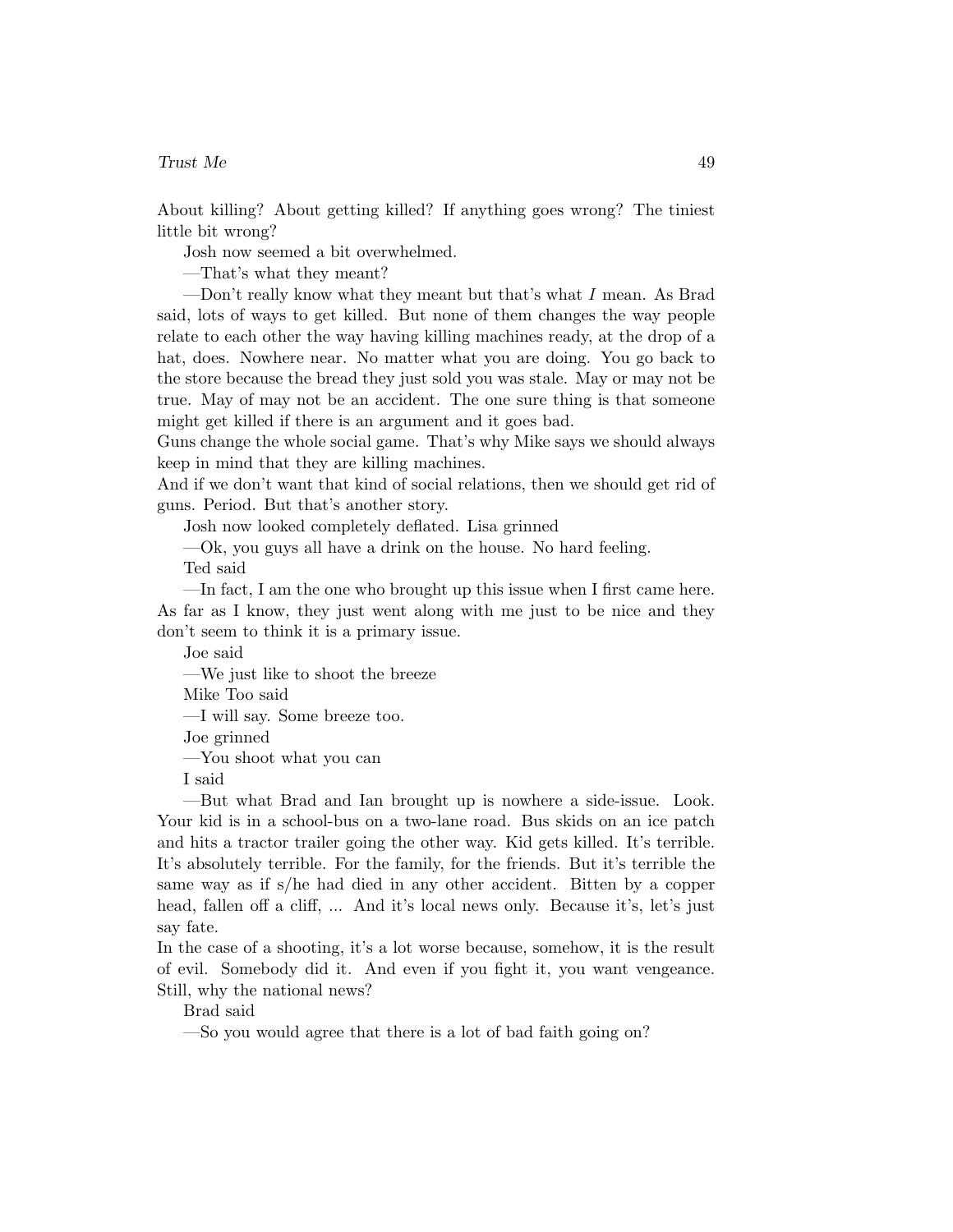—I would. And you could even say that without all the publicity provided by the networks, some of the killings might not even have happened.

—That's what I have often thought

—But Mike's two questions stay: why do people want killing machines and who really benefits? That's what matters. That's all that matters at this point.

—Why?

—Because they point to symptoms and you don't ignore symptoms. Not on your life.

—I guess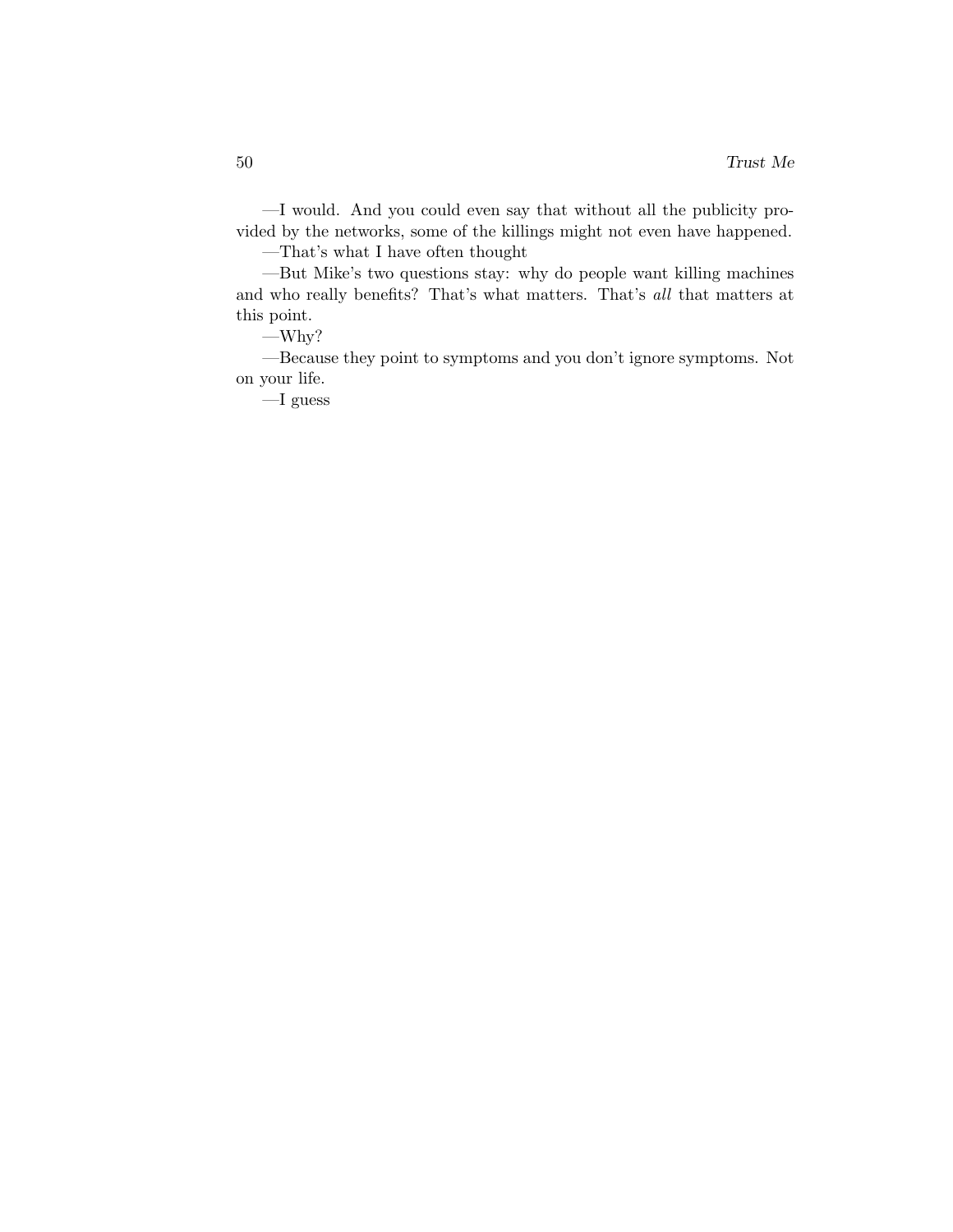## Jake And Kill

#### Lisa said

—Gentlemen, this is Kill and this is Jake. They are nice people I just met this morning. They are fed up with their life here and dream of going to Montana. Ladies, this is Joe, this is Mike, this is Ted, and this is just Al.

—Hi guys

—Hi Jake And Kill

Kill made a face and said

—It just happened. I have always hated Jill as a name and she has always wanted to be Jake, no middle name. In any case, sure sounds better than Jane and Jill.

They were maybe in their early twenties. Or perhaps still in their late teens. Hard to tell because they were obviously veterans of neighborhood wars. Hispanic. Tattooed to the gills. Kill with a long thin scar across her face. Jake with a broken nose. There had been many rings on both but now only the scars remained. Kill tall and sinewy. Jake stocky, a bit like Mike. Both had their hair fairly short but still showing traces of successive disastrous updates.

Obviously sharp. Very sharp. Even Jake with her sleepy look. You wouldn't pull a fast one on either one of these two that easily.

Ted said

—Who doesn't want to be like Jack Reacher? But how about Montana? Never been there but, from reading Lee Child, I'm not sure I would like it.

Mike mumbled

—Nothing wrong with Montana

Kill said

—Do we have to explain?

Ted said

—Everyone here has paid the price for being different. As for me, I think I can imagine.

She erupted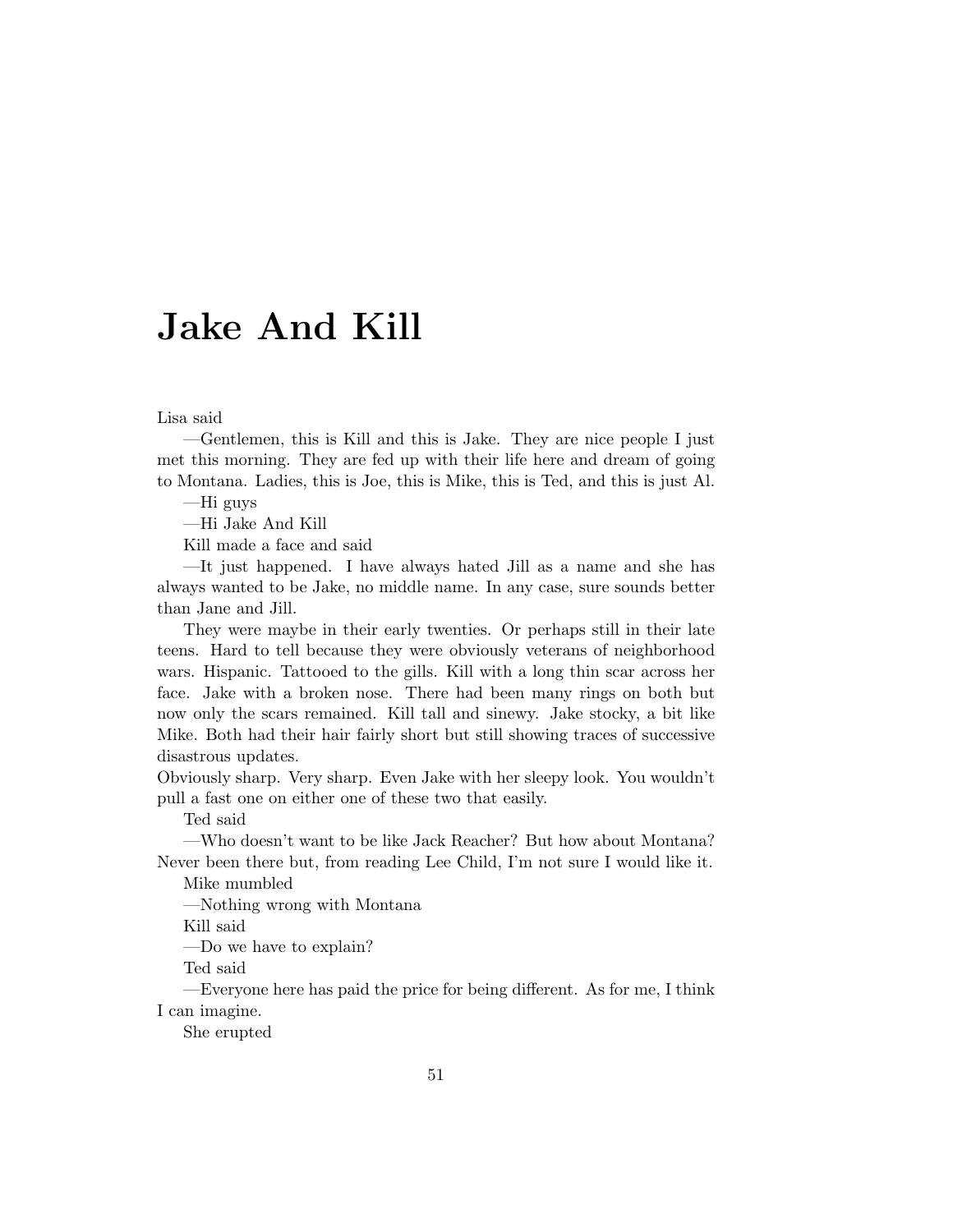—No you can't white man. As a matter of fact, I don't think you can even begin to imagine. No way a white man could possibly imagine. You guys are all the same. You always know. You can always imagine. You can always tell a woman what to do. Like laying on her back. And don't think.

She was absolutely out of her mind. Lisa said

—Easy

Kill fell back on her heels. She had been about to jump Ted.

—I wan't going to hurt him

—I know. And if you had even tried, you would now find yourself outside, wondering how you got there, knife and all.

—I know— a bit meekly now

I wondered how Lisa had "just met" them. Probably bailed them out of some pretty bad situation. No point asking her, she wouldn't say.

Then Kill said

—I just don't like men talking down to me.

—Maybe he was, maybe he wasn't. But there is just no jumping here. None. We just talk it out.

Pounding on this last. After a while, Ted told Kill

—I sure didn't want sounding like I was talking down to you but if I did I apologize. And I sure couldn't possibly have an idea how it is where I think you are coming from.

But I had a feeling this last may not be quite true. Kill was remaining silent. So I told her

—You have nothing to explain. You don't need to say anything. As Joe would say, we just like to shoot the breeze. But you don't have to. And Mike rarely says anything anyhow.

Joe laughed

—But watch out when he does. It can kill you. Anyway, you are welcome to shoot the breeze.

She hesitated some then said

—We want to go to Montana or somewhere like that because we hope we can get jobs that would allow us to rent a house with a yard where we could grow vegetables. We want to be vegans.

Ted said

—As I said, I know nothing about Montana except it gets cold out there. Why vegan? Your health or the lives of animals?

—To be honest, I don't really know. You vegan?

—No, but I don't eat hamburgers and that sort of things.

—Why not?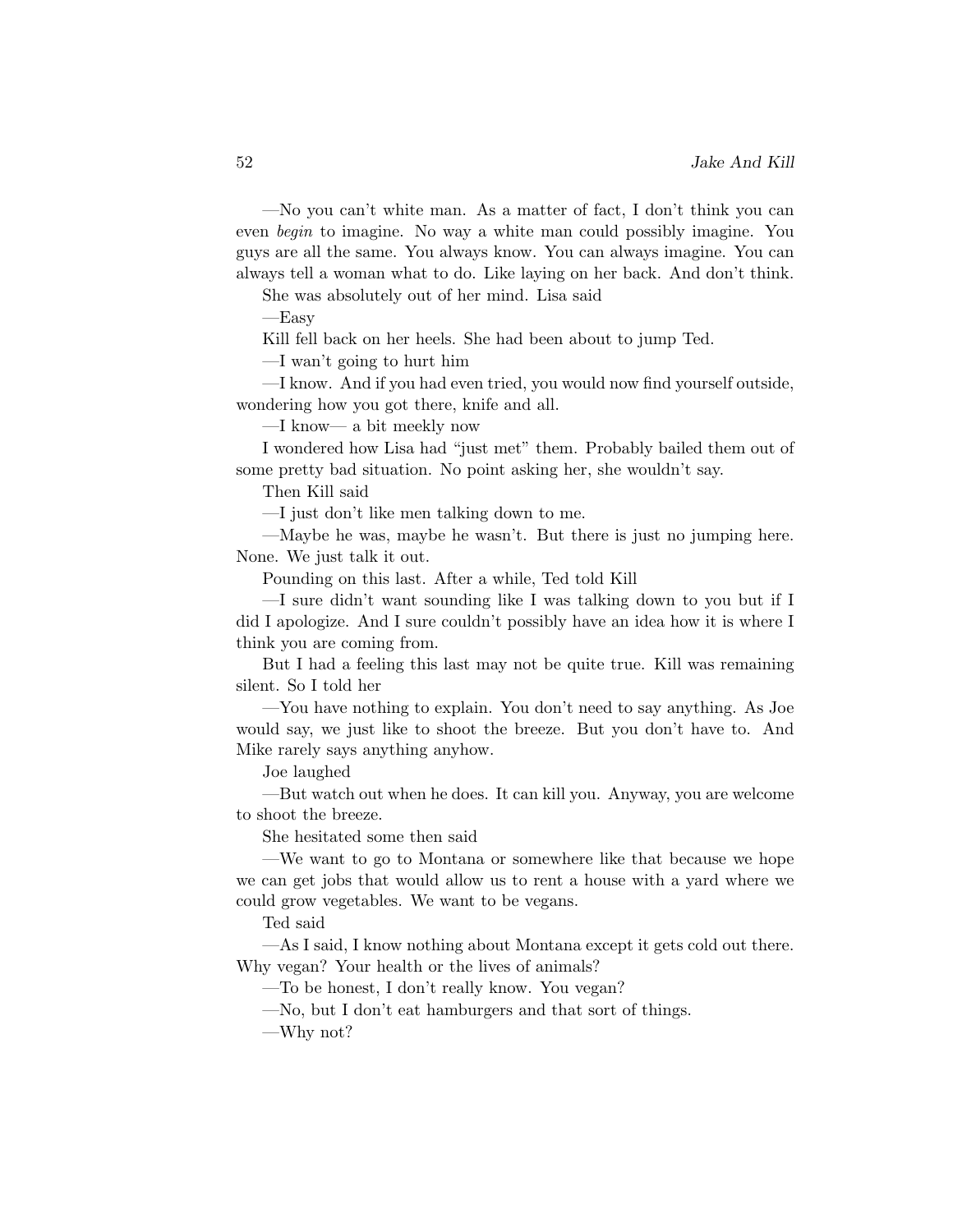—Back in the days, to eat meat you first either had to raise it or to hunt it. Which made for a certain automatic restraint. Either way, it kept you from eating meat casually, just out of habit, just because it is at the fast food. Well, I am not a farmer and I am not a hunter so I have to think to restrain myself, to eat no more meat than what they used to back in the days.

She thought about it.

—But what's wrong with hamburgers?

—Nothing. Just that they allow you completely to forget it's meat. It's just some ground stuff in a bun that comes with the french fries and the ketchup. So you don't think it's meat. You don't think it's animals. Same with fried chicken and all that. You don't see the animals. You don't think of them.

Mile mumbled

—True.

She thought about it some more. She was frowning.

—So, it's not for your health but because you want to stop too many animals from being killed.

She was stating it as it she were approving a conclusion someone had just arrived at. Ted said

—It sure isn't for  $my$  heath and I actually *like* eating meat and I know If I want to eat meat, some animal has to be killed. The fact that someone else kills it for me shouldn't allow me to forget that some animal has been killed for me to eat. You've got to keep being aware of it.

She said

—But why eat meat at all?

—Back then, there was a balance. Now, that balance has been completely lost. That is what is bad. And for no reason.

Joe said

—There is also the way animals are raised and killed. Neither of which is nice. There is also what do you do with all the shit that's being produced. And the gasses being farted.

She looked up, surprised. I said

—No, he is not joking. As it happens, that's a lot of shit and a lot of gas and it does have an effect.

Joe continued

—There is also the sicknesses that get propagated that way. All of which because mass-producing all that meat brings in a lot of money from all those hamburgers, those fried chicken and those fried eggs and all that.

Lisa said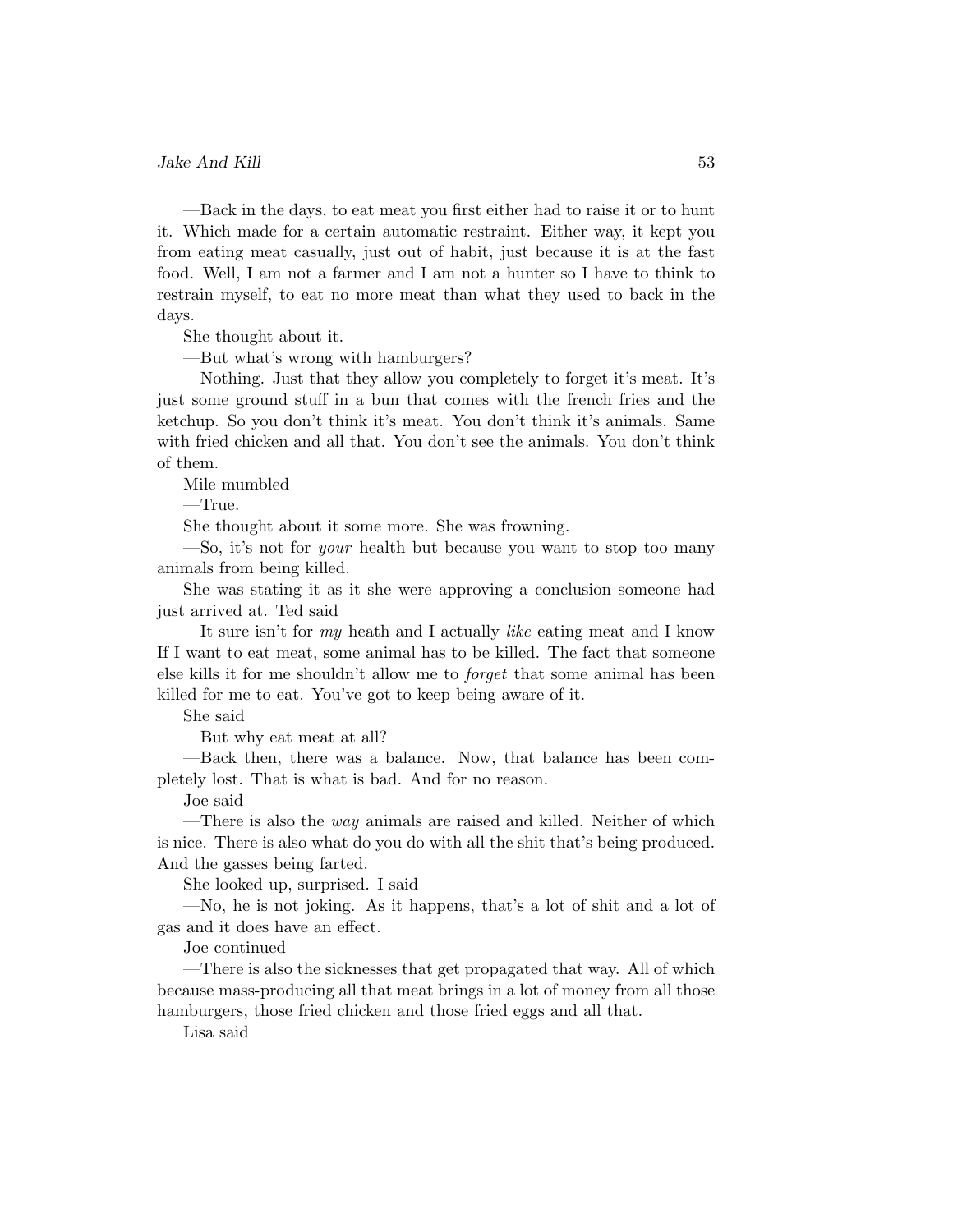—But they will tell you that the human population is exploding, that we've got to feed them.

—Yeah. The truth is that it's a wet dream come true for them: an ever expanding way of making money.

–It's going to be a nightmare for the rest of us.

Jake hadn't said a word so far. She said

—But it's really the same with vegetarians. Well, almost. The animals don't die but their life is no fun. I mean, making milk and laying eggs all the time. And you should see the conditions they live in.

Kill said

—She used to work there. Couldn't take it.

Ted said

—Been there too. Couldn't take it either.

Ah. Shade of the true story? I said

—But another thing is that it's just a bit more difficult to see what the destruction caused by the production of the food vegans eat. What is all that vegan food made of? Basically corn, soy beans, coco nuts, and almonds. But mass-growing anything kills everything in the soil. Everything. Earthworms. Rodents. Insects. Nothing can survive that kind of agriculture. And any animal that need them to feed on dies with them. But who sees it? Plus, a lot of it is produced elsewhere, like in Thailand.

Mike said

—I read we ship a lot of dead chickens to Thailand just for them to return them cut up.

Joe laughed. Jake said

—We know it's probably a dream but we want to try anyway.

I said

—It may even work you know. But is that what really matters in the long run?

—What do you mean?

—I don't really know. We too are just sitting here. Doing nothing about the problems that really matter in the long run. But . . .

Lisa said

—No, we don't do anything about them. We can't. But at least we try to become aware of them. We think about them. It's already something. So, as long as these two try to become aware of them, as long as they think about them, they may as well go try Montana.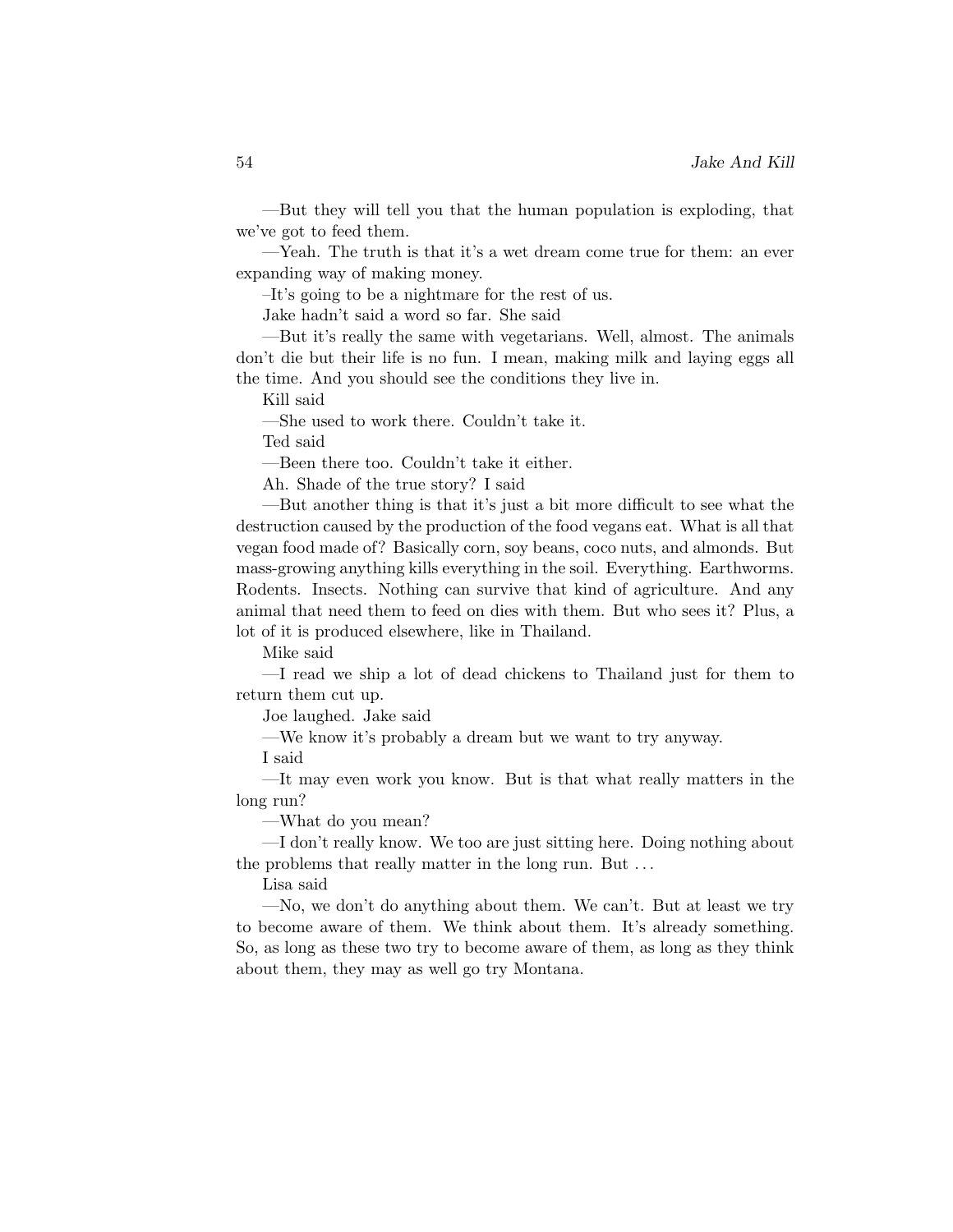## Copper Songs

—Told you the do-gooders would be at it!

That was Rob coming into the bar. This time, though, he was not alone. The woman was about his age. Maybe a bit older, A much shorter version of Lisa in a way. You knew exactly where you stood with her. Black. Mahogany rather.

He announced

—This is Martha. She is a cop.

It was as if he were showing off a trophy. Martha grinned but didn't seem embarrassed.

—Hi everybody

Lisa said

—Welcome to the bar, Martha. But how did you ever get to know this awful guy?

—He called the cops. I happened to be nearest.

We laughed. Rob said

—But I waited until I saw her driving by again before I called.

We laughed again. That was interesting. Not at all like Rob.

—So, that's why you told me all that nonsense about you being worried because of this guy you thought was prowling around the car lot? You made it all up?

But she looked neither surprised nor annoyed. He looked a bit smug. But he also looked different from the last time we had seen him.

Martha asked

—So, what were you all talking about tonight?

Joe joked

—We didn't do nothing, officer

She didn't look amused. She said

—Please drop it. I am off duty. I have got enough of that kind of stuff as it is. I am really curious as to what you are talking about. Rob wouldn't say much. Just that you had a good time of it.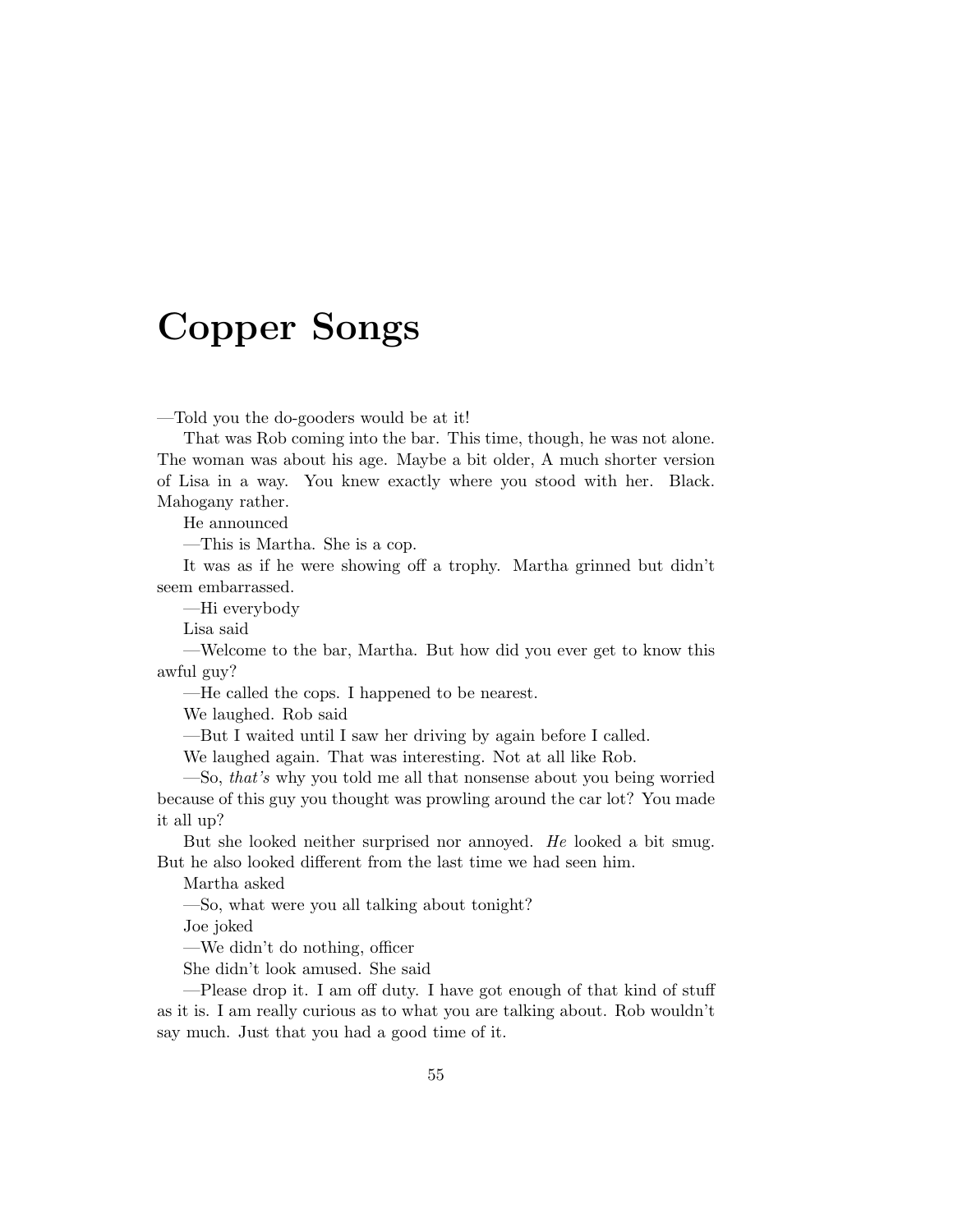Rob explained

—I thought it would be, like, a surprise.

Lisa now had her faint smile. Joe was obviously annoyed at himself so he wasn't going to say anything for a while. Mike was bland as ever. Ted looked like he was chomping at the bit. I told Rob

—So now the show must go on?

Martha said

—No, really, he did mention the kind of things you were talking about and, as I said, I am curious. You know, cops are kind of isolated. Especially these days. Of course, I am curious about what your take on cops might be.

Ted said

—Actually, we have never talked about cops. But one thing we did talk about is killing machines.

She didn't miss a beat

—As in guns?

Mike suddenly came alive. Ted said

—Yes, as in guns. But Mike here won't let us use the word.

—Well, I think he is right. That's what they are and we shouldn't forget

it. I have often wondered how it would be to be an English cop, you know without a gun, never being in a situation where you *can* kill.

Mike was now watching her closely.

Ted asked her

—If I may ask, did that ever happen to you?

—I was lucky. He didn't die.

—But was he guilty?

—Of course. Guilty as hell. But what difference does it make? I am only supposed to catch them. Not to execute them. I didn't sigh up for that.

Lisa asked

—How about drinks everybody?

Rob said

—Yes, after all that's what her business is.

For the life of him, Rob couldn't make a joke without an unpleasant side to it. And yet, deep down, he was a good man. I wondered what it was.

—I meant, on the house

—Nah. on me.

I didn't think he wanted to impress Martha. Rob had changed. After the dust had settled, Ted said

—At least that way your guy was found guilty and you were vindicated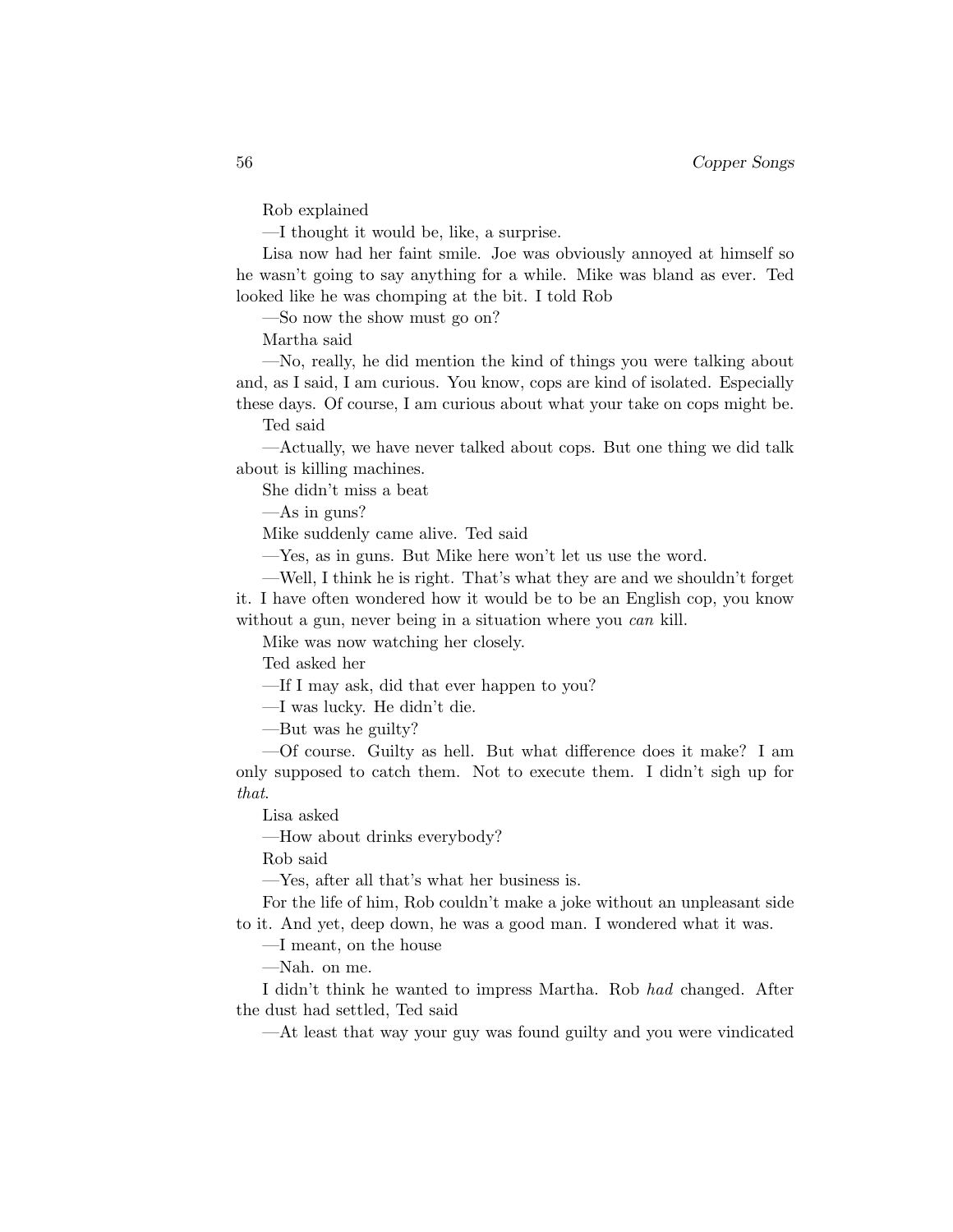#### Copper Songs 57

—It does not work that way. I don't know how to explain. Anyway, aside from that, what I don't like about the gun is that it forces you into a very special frame of mind. Whether you like it or not.

I said

—Another thing it does is to set cops apart from the rest of us.

Ted joked

—Less and less

Joe said

—More and more. And it is not going to do any good to anybody. And it is dangerous for everybody.

Martha remained silent. Ted said

—Sorry about that. No matter what, it can't be easy to be a cop.

She looked around and then at Lisa. I had been wrong. Physically, they had nothing in common. What they did have in common was something else. Something in the way they held themselves? I don't know. But whatever it was, they had recognized it in each other. Lisa said

—Feel free. These are all good people.

Martha sighed. Took a sip and then said.

—No, it's not that. The job is the job. What makes it hard is dealing with people you don't know. I don't mean personally. I mean, for the people in your neighborhood, you are something they are familiar with, someone whose moves they can predict, something like an in. Not to fix their tickets. Just an in to understanding.

She seemed to reflect for a few seconds and then went on.

—Outside your neighborhood, things are totally different. Either you are dealing with the haves and you are just part of the help. Or you are dealing with the have nots and you are the enforcer. Like when workers are being locked out. In both cases, you have to deal with people suspicious of your motives. On top of that, in one case you have to deal with contempt, in the other case you have to deal with resentment. Resentment is a lot harder to deal with.

She took another sip and then said

—But even that is part of the job. Not pleasant but, I guess, not much can be done about it at this point. The real problem is dealing with people whose culture you have no idea of. So, people you can't predict. I mean, is the guy going to scratch his butt or pull a gun? You don't know because you don't know how to read him. Or her.

She took another sip, thought some, then said

—A colleague of mine once told me he was terrified one day he would kill someone unarmed. Because of just a reflex, just from misreading the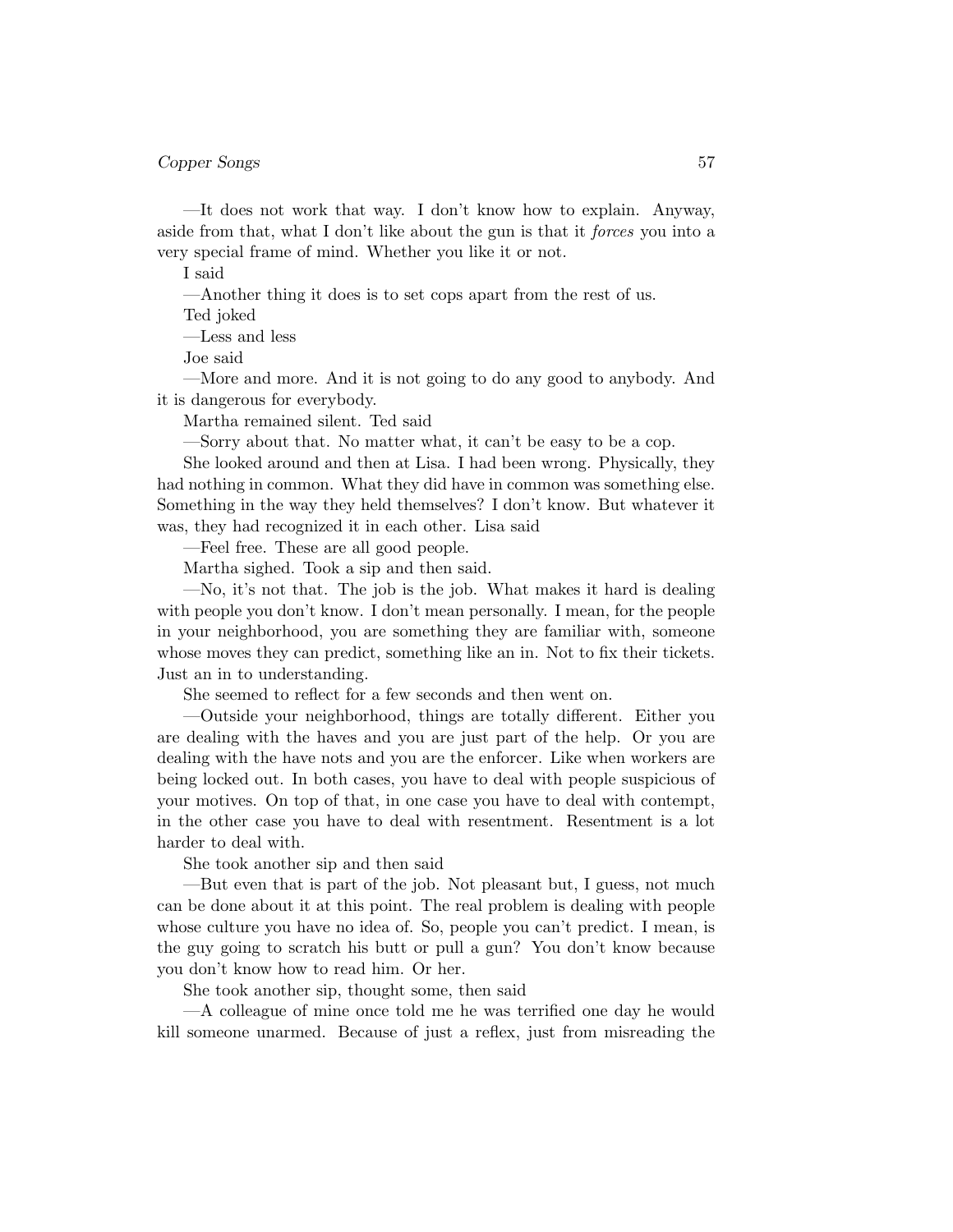situation. Or maybe in the excitement of the instant. It's easy you know because you have no time to think.

—Did he?

—No, he was shot before that. Because he misread the situation and shot too late.

After the ensuing silence, she added.

—He still lives. But not that well.

There was another silence. There was nothing to say. Finally, Joe, who seemed to have finally recovered from his self-annoyance, asked

—Isn't there some kind of training, something to help cops read the situation? Even what they call defuse it?

—I have heard of it. Even seems to work.

Lisa said

—But?

—Does not seem to be much interest higher up. They seem to be mostly happy with things the way they are. Because, like, when somebody gets killed, it's a diversion from things they would rather people didn't think about? Because that way they have someone to blame when people get angry? I don't know.

There was another silence while we were going over that last one. Then the door opened and this guy I had once seen talking with Lisa about presidents and political machines, got in. Lisa said

—Hi Rick. Long time no see. Come on in. These are all good people.

He hesitated. Obviously, he had not come to meet Lisa's good people. But then he said

—Hi everybody

She poured him a beer and said

—There is even a cop.

To Martha she explained

—Rick used to be a cop.

Rick sighed and said

—Is this where I am supposed to start on the sad story of my life?

Martha grinned and said

—Why not?

—Well, at least it's short. I got out of high school. No idea what to do. No trade. No nothing. This counsellor says why don't I try being a cop? I thought better than the military. So I was a cop for a few years. Then, one morning, after a hard night cruising, I was home at my mother's and she was making me breakfast and something happened. I don't know what. Maybe something she said? Something she spilled on me? I don't know.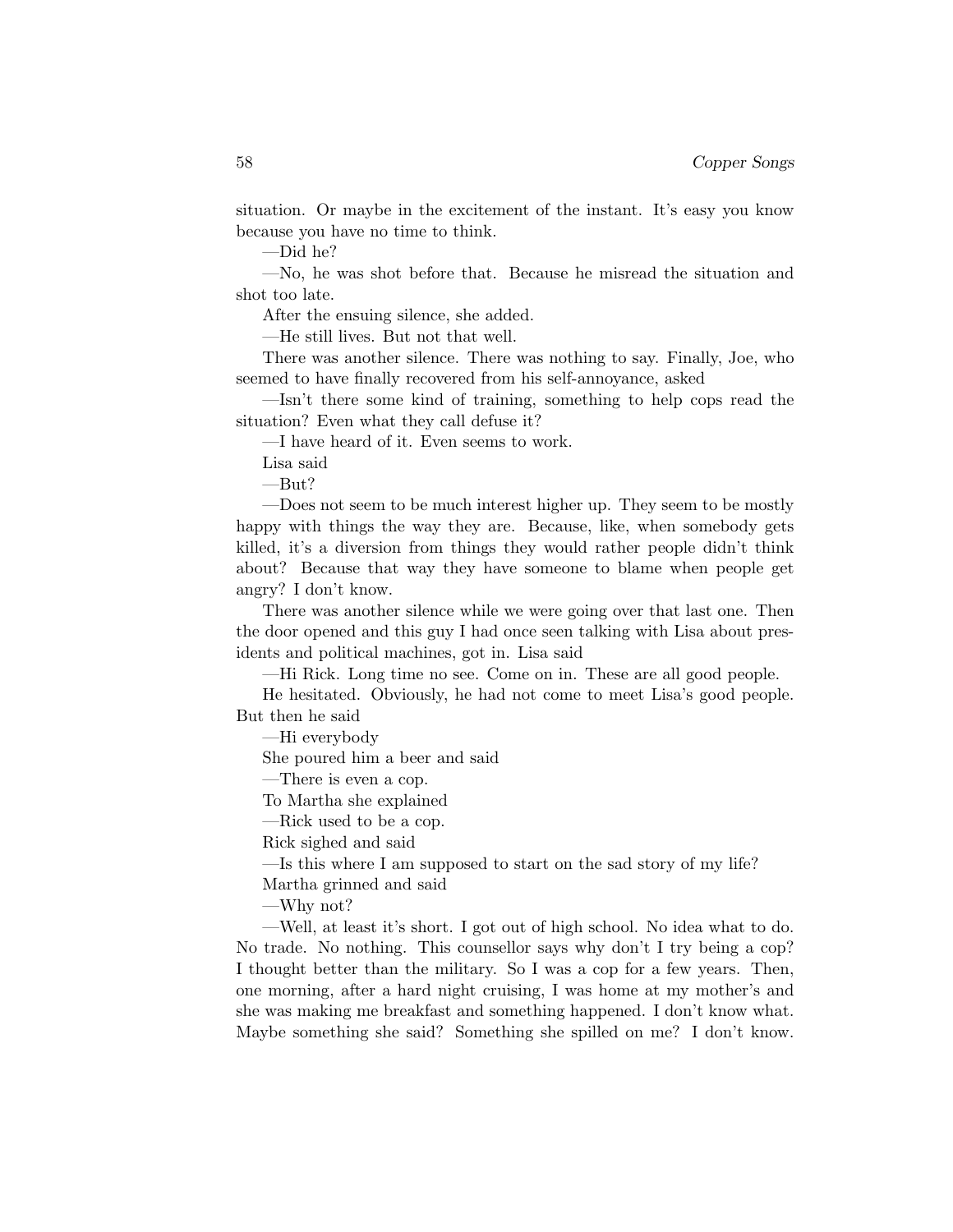#### Copper Songs 59

Anyway I raised my hand and was about to strike her. Then froze. Just in time. Left the force a couple of weeks later. Found a job, got married, got a couple of kids, got separated. Story of my life.

After a while, Martha said

—Well, I guess I was lucky. Never knew my mother, never married, never had kids.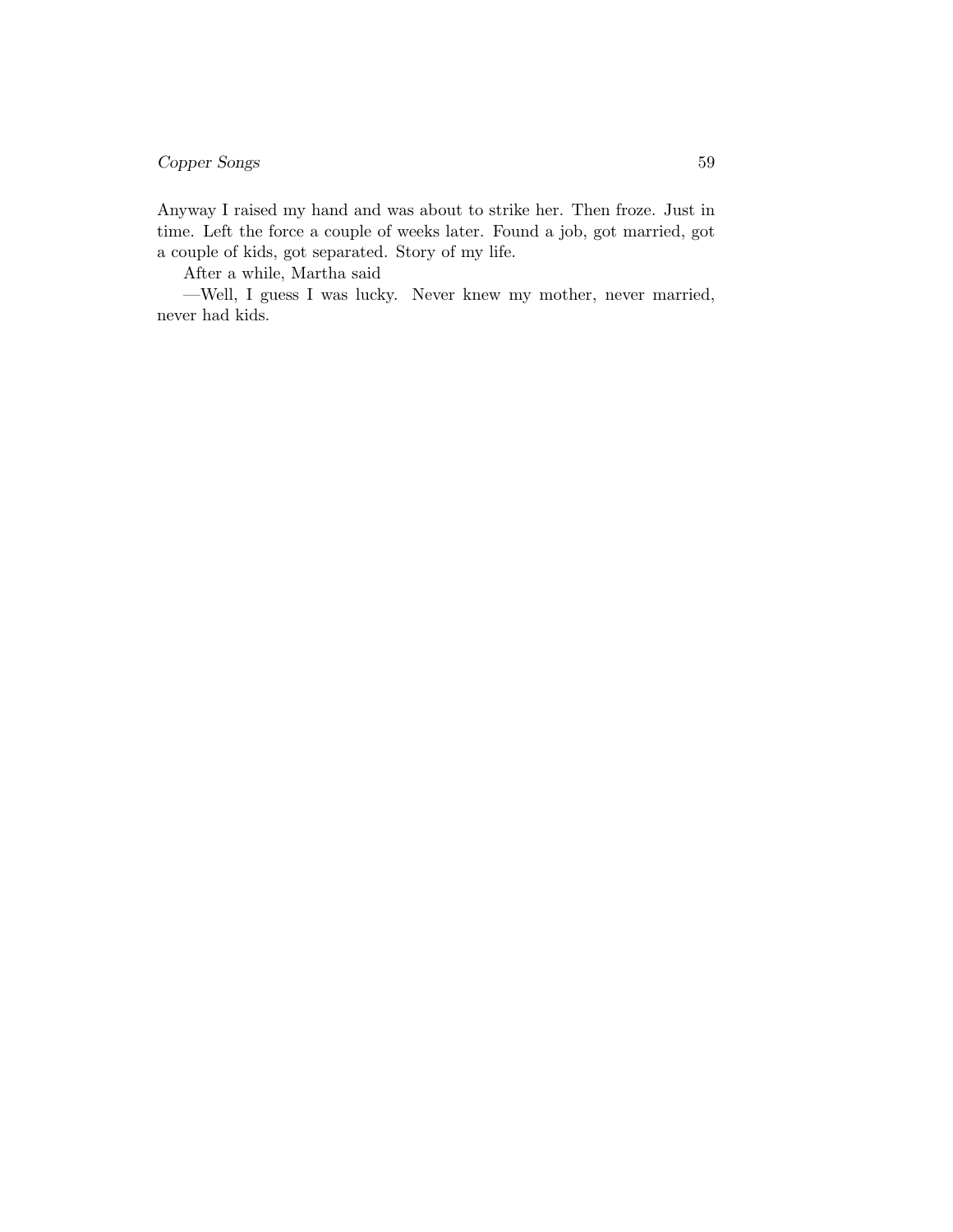Copper Songs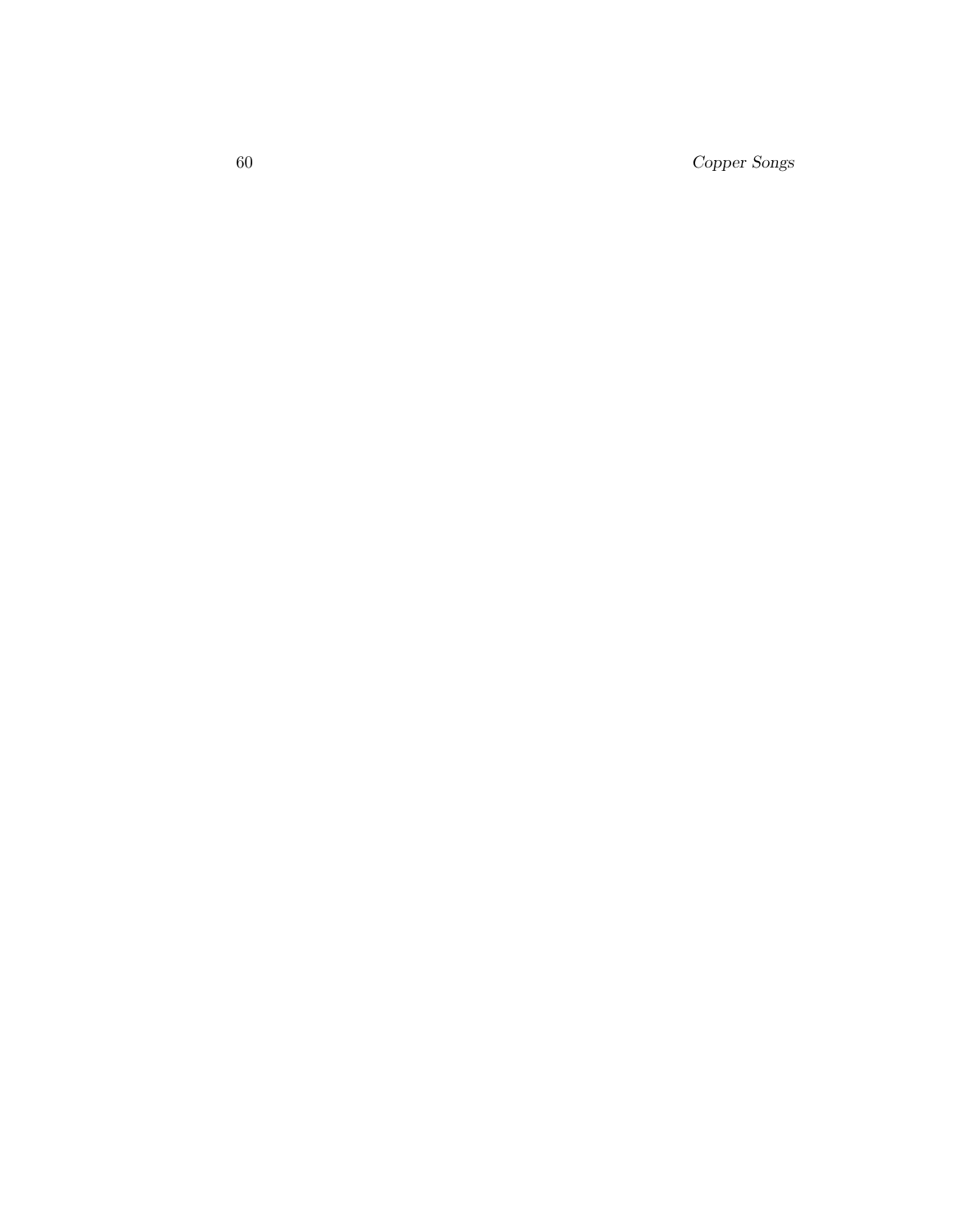# Fighting Words?

The evening had been quiet. As Joe would have said, we had just been shooting the breeze. But I can't even remember what the breeze was about. Probably drifting from one thing to another.

Then this guy from that road crew who had been here some time ago, Mike Too, walked in followed by the lesser crew members, June and Bill. After we had all said hi, Ted asked them what was up. Mike Too turned to Lisa

—Man, oh man, I don't know how that story of yours did it, but, man, is Josh changed!

—Really? How so?

—To begin with, right after that he started calling me Mike Too.

We laughed. Mike mumbled something nobody got. Mike Too said

—But the real thing is a couple of days later, Josh, he comes to me and says "Mike Too, you know me, right?" - "Right, Chief"

He winked at us. Everybody but me calls him Josh. I don't know if he just got used to my calling him Chief or if he actually got the joke. See, I got some native in me. Don't quite know how much, but enough.

Anyway.

Then he tells me "Mike Too, you know I am a straight union man. Right? I follow the rules. Right?" Course, we don't have a union but the company, they do have rules. So I say "Yes Chief. You sure follow the rules." He says "Well, I thought we should have a new rule." I ask "What new rule, Chief?" He says "I think we are all working men. Right?" I point out to him "Well, one of us is a woman, Chief" He didn't pay attention and said "So, work is work and work is hard. I want all of us to take turn at the easy work" I couldn't quite believe it but I could see what he was getting at. "You mean, Chief, like we should all take turn at holding the Stop and Go signs and at doing the real work and that sort of things?" He looked embarrassed. "Problem is, I can't change their pay rate. You think you could talk to them some and ask if it would be ok with them?"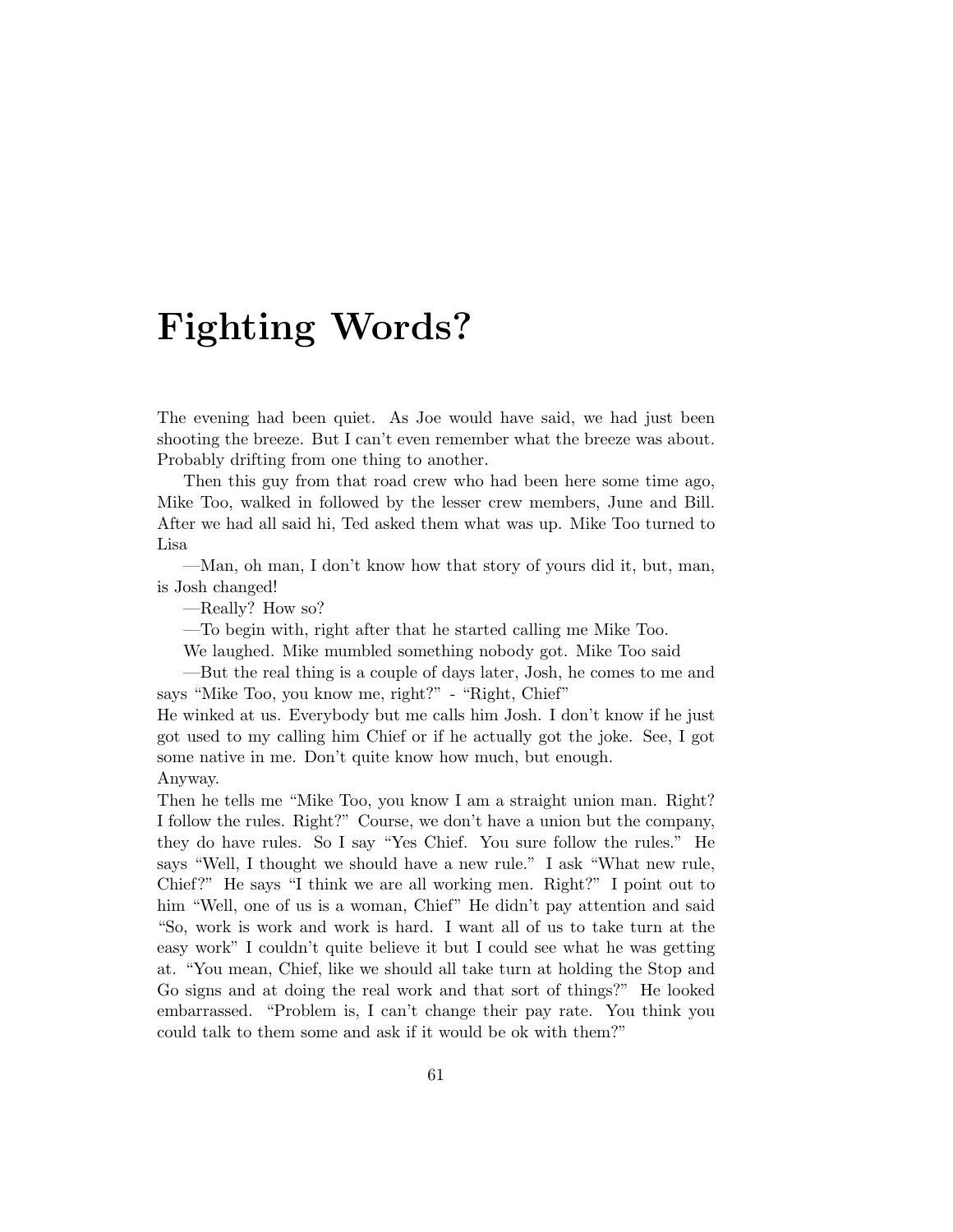So, I asked them and they both said it would be ok.

June laughed

—Of course I said it would be ok. How could I not? And, anyway, you know, less pay for equal work, what else is new for a woman?

And Bill said

—Me too. Win some, lose some, I thought. Good jobs are hard to find. And this one isn't too bad. And, that way, I could learn something. And, you know, Josh has been absolutely straight about it. We all take turns at everything. Well, almost. Some, see, you can't do without training. But he is teaching us. Somehow, I had suspected some trick. But I was wrong.

He was smiling. June said

—Of course, if there was an accident, it would be all over for Josh. And I am pretty sure he knows it because he watches us pretty closely when we do anything not in our official job description. And, you know, the atmosphere is now completely different, almost pleasant. Wouldn't you say Bill?

—Yes Mam.

She laughed

—That's their standard joke. But they keep it rare enough.

Mike Too said triumphantly

–Didn't I tell you he changed?

Lisa said

—Well, I am glad.

Mike Too said

—I had meant for a time to come tell you about it, but you know . . . And then June said she wanted to go ask you a question and Bill, he said he would just like to come along to see you all give her a hard time. So, I thought I would come protect her.

As Lisa was obviously a bit puzzled about what to say, he winked at her and June laughed

—Don't worry. He just has a crush on me and wants to cover up.

He rolled his eyes. Bill grinned and Ted told Mike Too

—Not a chance we would make fun of her. Lisa would get our hide for that kind of thing.

Lisa grinned

—I sure would.

June said

—Ok, here is the thing I wanted to talk with you about. I am taking night classes. Yeah, I know. But my parents are Irish and never did much more than make a living. I am their only child and they think I am getting ideas above my station.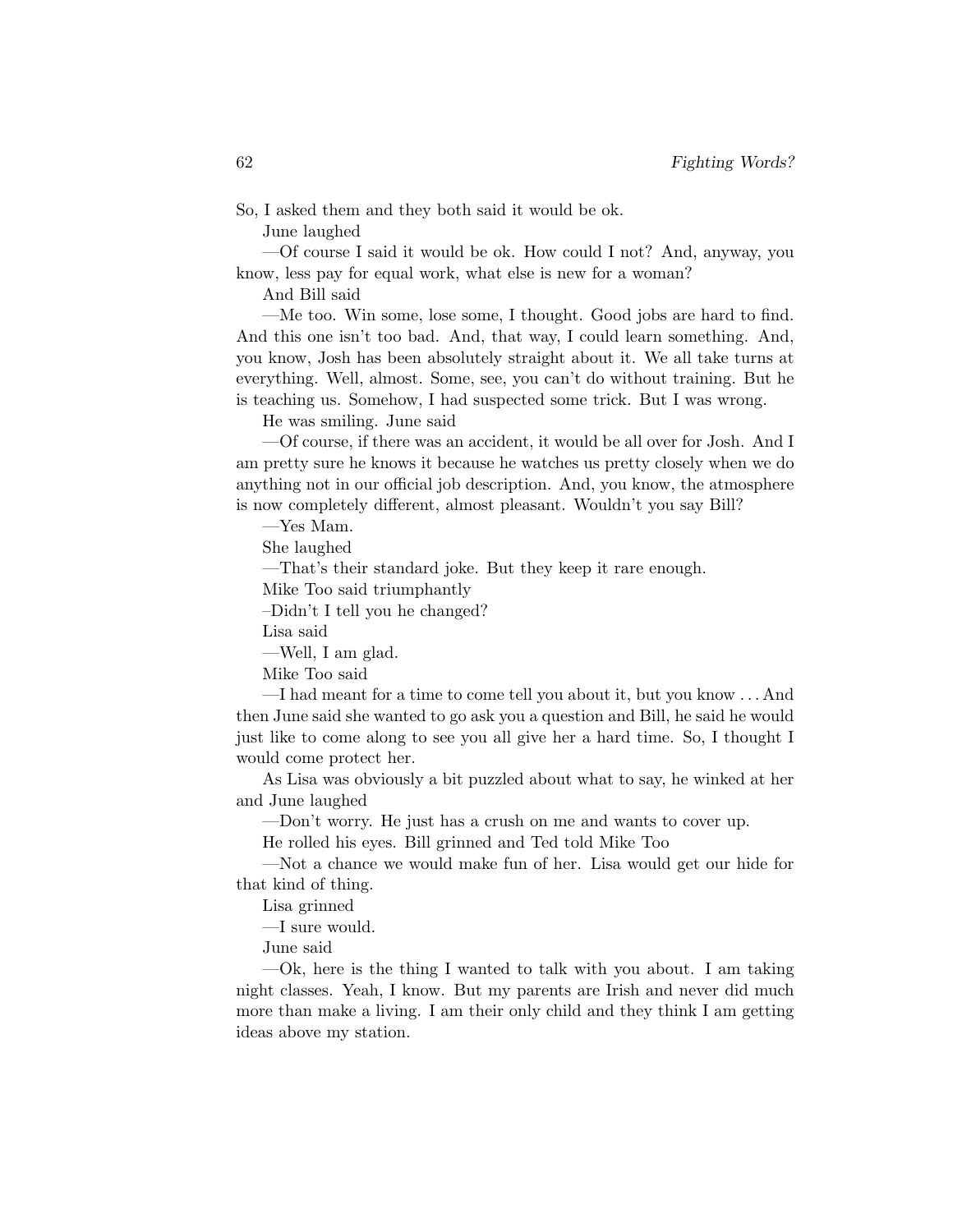Mike Too said

—You mean like wanting to marry me?

She smiled briefly and went on

—Ok, here is how it started. Back when I was a kid, I kept wondering why my parents would use words like darned and heck.

I said

—Did you ever find out? I always wondered why people would do that but I never dared to ask.

She laughed

—Sure you wouldn't. Anyway. So I started to think about the ways we used words. Then I came to thinking that a lot of problems come from people not paying attention to words and other people taking advantage of it.

She stopped but nobody said anything. So she went on

—Ok, it really started when I came across something some nun had said in an interview. Can I quote it? I's a bit long but I memorized it.

Lisa said

—Go ahead

—Well, here it is. "I do not believe that just because you're opposed to abortion, that that makes you pro-life. In fact, I think in many cases, your morality is deeply lacking if all you want is a child born but not a child fed, not a child educated, not a child housed. And why would I think that you don't? Because you don't want any tax money to go there. That's not pro-life. That's pro-birth."

After a silence, Lisa said

—I think I see what you are getting at and I agree, it's tricky.

Nobody was saying anything. It was indeed a tricky thing. I said

—We need another example but, right now, I can't think of one. Joe laughed.

—You are slipping, my friend. How about austerity? Sounds good? Yes?

I laughed

—But Joe, that's not fair, that's your turf, not mine.

Mike Too asked

—What are you talking about?

Joe said,

 $-$ Al, you tell him.

I said

—No way

He made a big production of sighing theatrically and said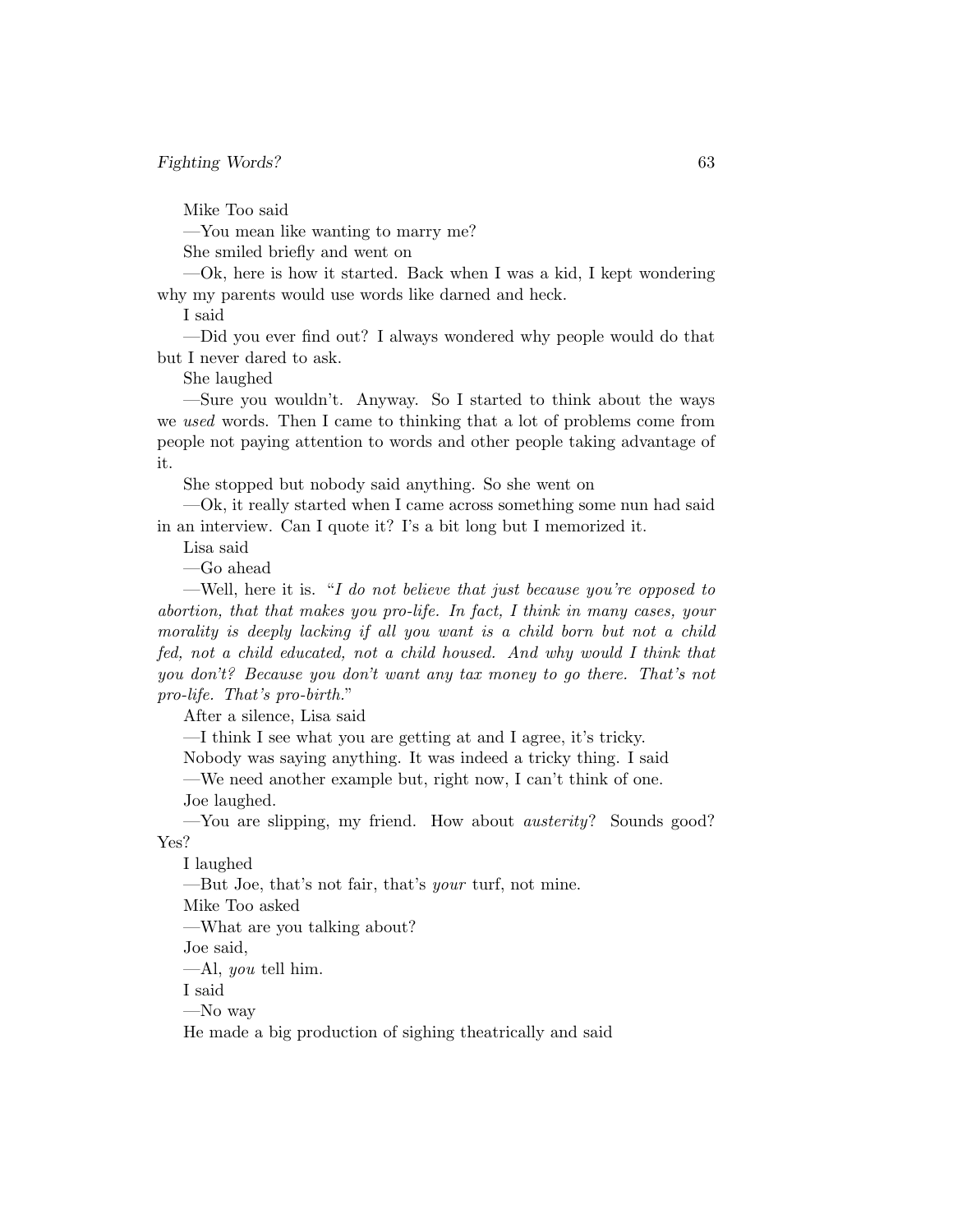—If I must. Austerity is something the rich are trying to sell as something dictated by financial soundness. Say you know the government is going to have a huge deficit. I mean that the government is going to spend a lot more than what it will get in taxes. What do you do?

Mike Too said

—Grab the money and run.

Ted laughed

—No. We ask Joe

—Well, if you ask me, the first thing you should do is follow the money. Look *where* the money goes and *where* the money comes from. Then, the second thing you do is you act *accordingly*.

Lisa said

—Come on Joe, can't you be a bit more clear?

—Come on yourself Lisa, I can't take people for idiots because, in the first place, I am nowhere near as smart as you are.

We laughed but the crew looked a bit shook up. They weren't used to this kind of volleys. Eventually, Bill said

—I am looking at where the money is going. Things like defense, agriculture? Right?

—Sure.

—Now I am looking where the money comes from. Taxes? Right?

—Yes

—Now what? I can't spend more than I have. So, since I can't get a raise, I am going to have to spend less.

—That's exactly what the austerity people will tell you.

—But what's the choice? Borrowing?

—Actually, that's what they usually do. They borrow to solve their problem and so pass on the deficit to the next government.

—Ok, if they don't want to borrow, what can they do other than austerity?

—You are not looking deep enough into the problem and that's exactly where your answer is.

—I don't see it. As I said, I have only that much money.

June said

—I got it. What Joe is trying to make you see is that the money goes out to the rich and comes in from the poor.

Joe said

—Right on the dime. Who makes money off defense contracts? Off agriculture? Big companies. Real Big Money people. So they are not going to touch that. So what do they want to slash? Things like Social Security.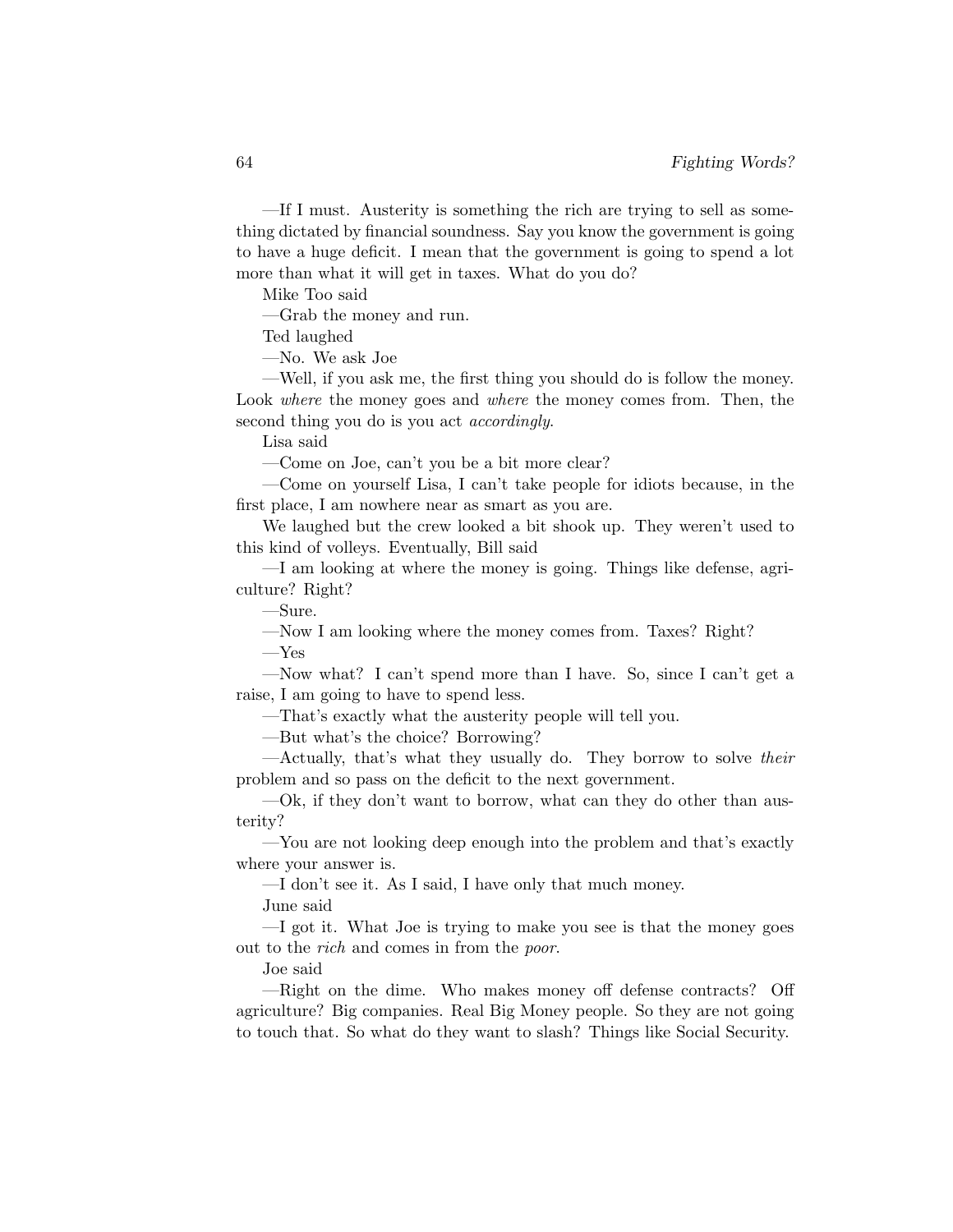#### Fighting Words? 65

—Even though it is funded separately? By payroll taxes?

—Even though. And who gets their taxes cut? Big companies. Same Real Big Money people.

—I see

—Now, all you have to do is act accordingly.

After a while, June said

—And you are right about the word because when they use the word austerity, they make you think of frugal Puritans. Not fun, but if you have to do it, you have to do it. And nobody thinks of following the money the way you do.

She thought some more and then, excitedly,

—This is exactly as in the Chittister quote. They use a word that is so evocative that it forces you in the wrong direction.

And then Mike said

—Same as with killing machines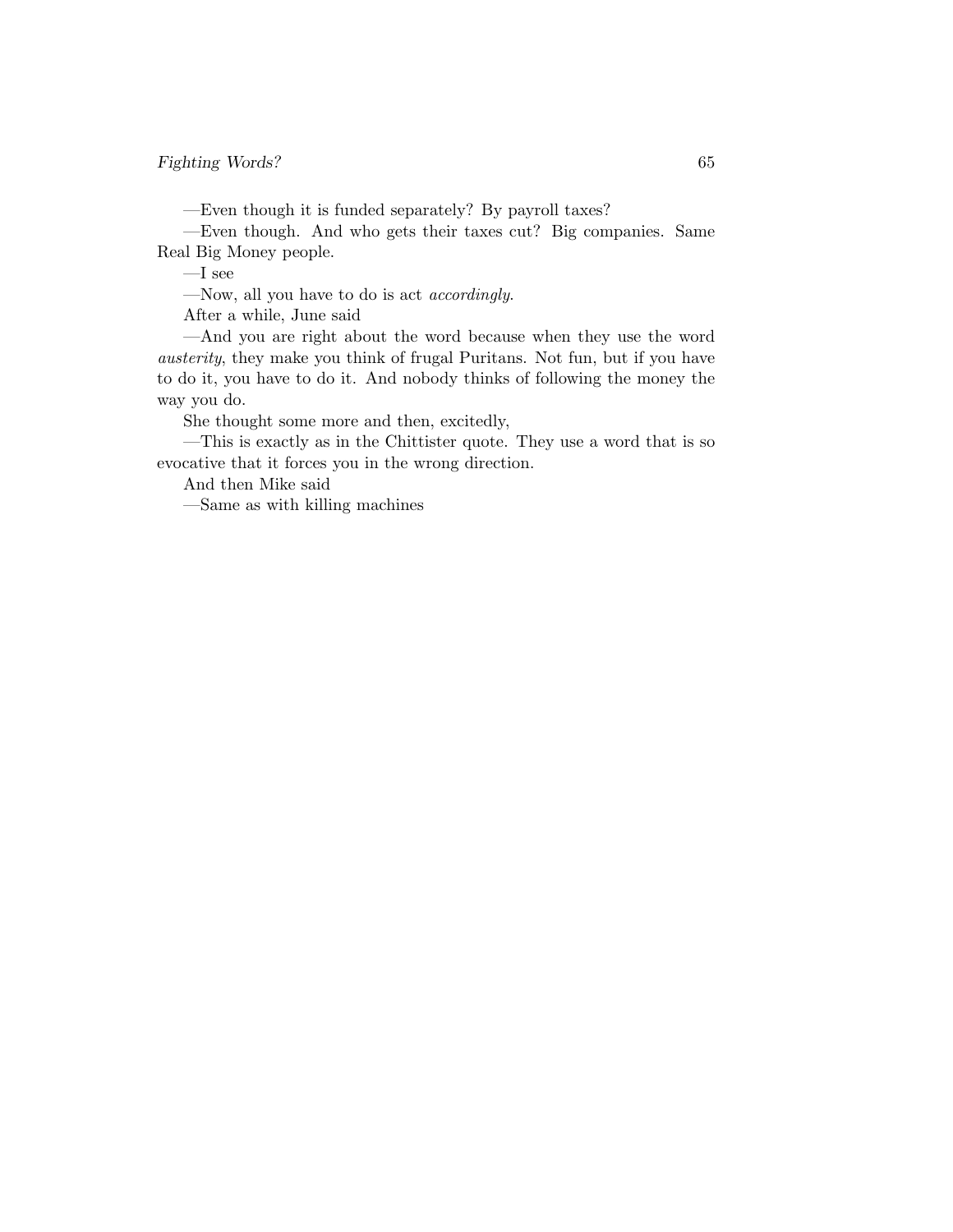Fighting Words?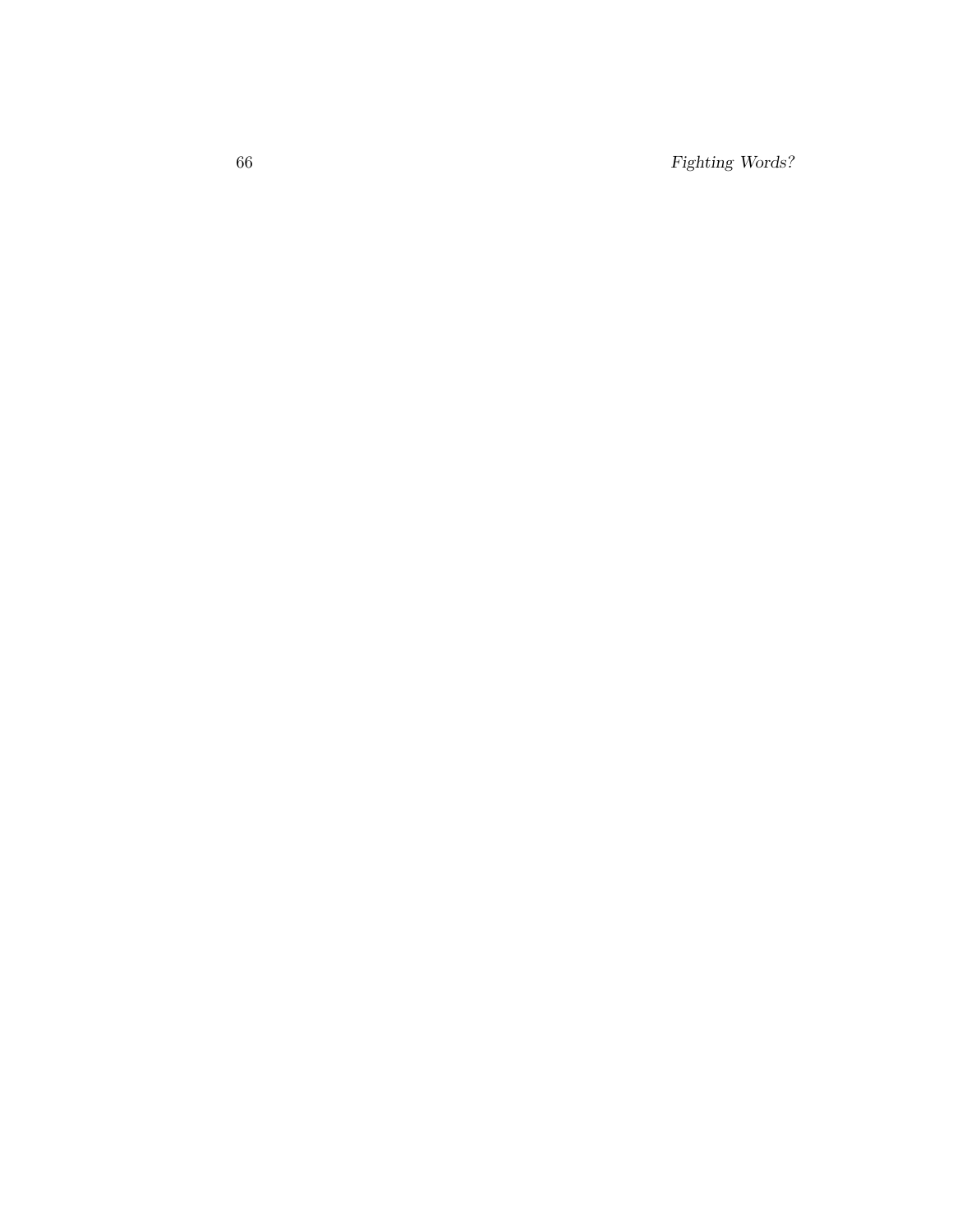### Tax Drivers

There were more people than usual. It was a small bar of course but, for this time of the day, evening, that was many people. The usual suspects of course but also people who had rarely been here before. People were talking.

Then, suddenly, somebody said

—I have a question

Everybody stopped talking and turned. It was Brad. He was looking at me. I said

—Shoot

—Ok, suppose we both of us have a hundred thousand dollars.

—I wish I had. Ok, let's suppose. Can't hurt

—Neither of us pays taxes on it. Yes? I mean the money is sitting in some account. Like a savings account. Yes?

—No but the interests we get will be taxed. Of course, the rates being what they are, we aren't going to pay much taxes.

—I know. I didn't mean the interests. I meant the principal. We don't pay taxes on the principal do we?

—No

—Ok, here is what I am getting at. Suppose with your savings you buy stocks. Do you pay taxes on the stocks? I mean I don't know. I have never owned stocks.

—Neither have I but same as with the savings. You only pay taxes on the dividends the stocks bring in. Same as with the interests.

—So ok, you buy stocks with your savings and you don't pay taxes but I buy a house with my savings and now I have to pay real estate taxes? How come?

He wasn't exactly picking a fight with me but not too far. I said

—To tell the truth, I have my suspicions but I don't really know.

—In other words, you believe something but you can't prove it. So you are not talking.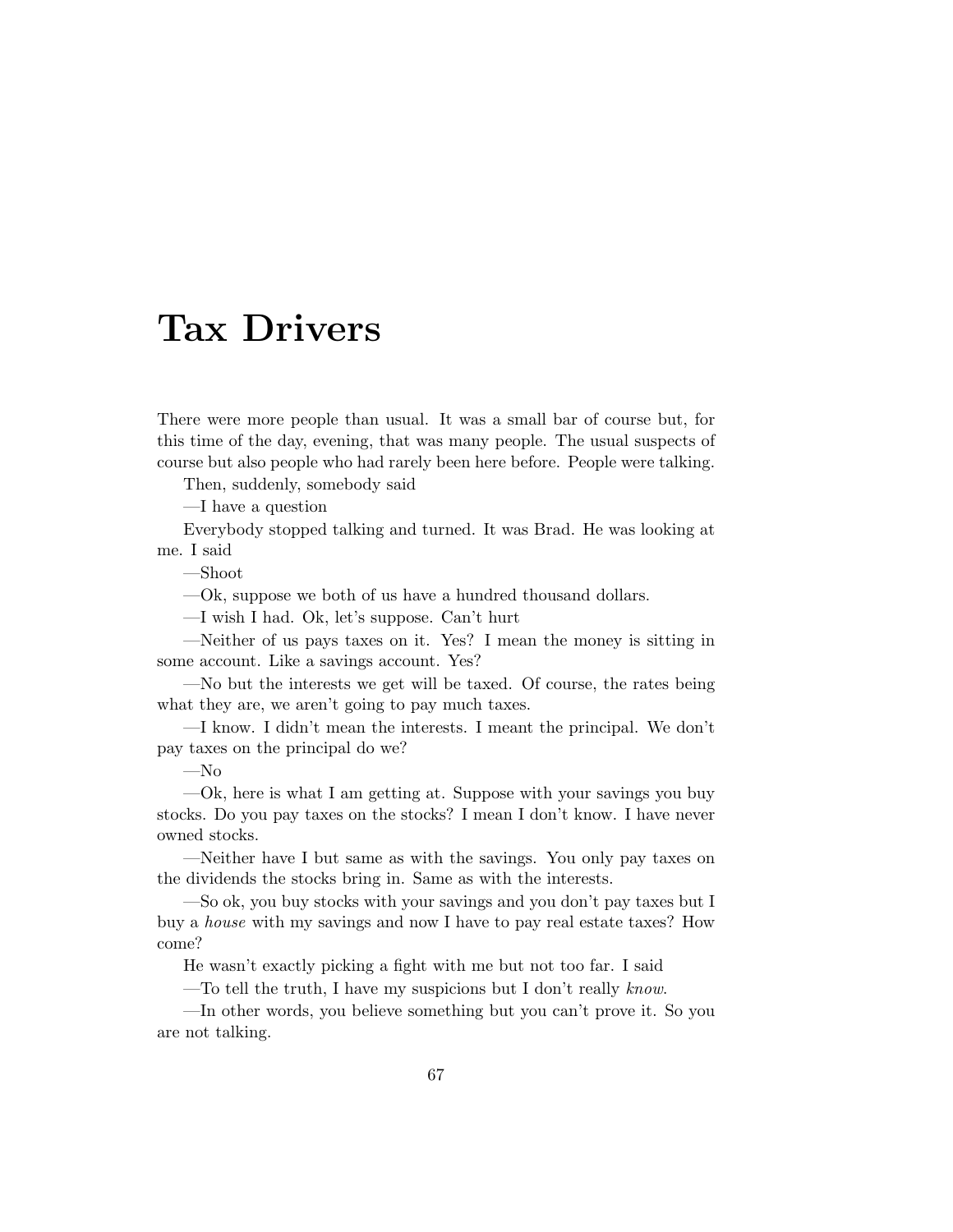That was the kid who had a way to get in without being noticed. I laughed

—The kid got me.

Brad said

—I think it's just Big Government treating people differently. You don't have to pay taxes, I have to. It's not fair.

June laughed

—Welcome to the club

—What do you mean?

—You can control your body, I can't. Not fair either.

—Why do you always have to bring that in? I's got nothing to do with taxes. Can't you think of anything beside your body?

Kill erupted

—You pendejo, I be cutting your cojones, you be thinking about your body.

She had started towards him but Jake, without ceasing to look at Brad, had put her hand on Kill's shoulder,. Josh said

—June, you better apologize for that.

Lisa said

—Josh, Josh, she doesn't have to apologize for a quip. And anyway I am with June and Kill on that one. But, yes, it was Brad's question and our bodies can wait till next time. First of all, Big Government has nothing to do with it since real estate taxes are local taxes. Right?

—I guess.

—Ok now as to why you have to pay taxes on a house but not on capital or stocks, the short answer is that real estate taxes are just another way the rich get money out of the poor.

Mike Too said

—Yes, the rich they have stocks, they don't pay taxes. The rest of us we have a house, we pay taxes.

Ian said

—So, do like me. Rent.

Brad laughed

—Man, you think your landlord doesn't pass his real estate tax on to you?

Ian got a bid red.

But Brad seemed to be a bit at a loss. He said

—But then why is it local?

Joe said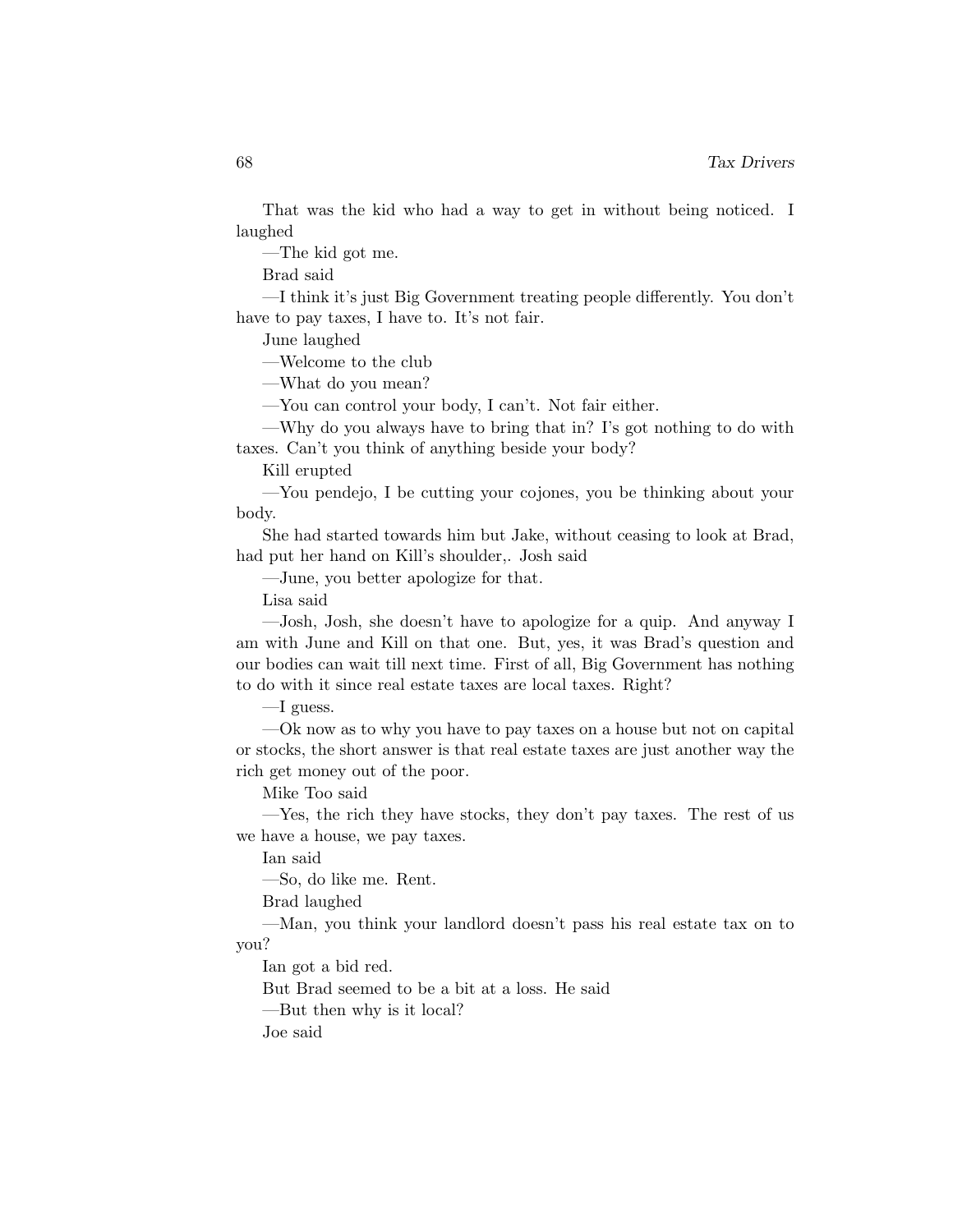—Look at High River. They just about don't pay taxes on their real nice homes. Why?

—How should I know?

—Because you are the one paying their real estate taxes.

—What are you talking about?

—Where do you do most of your shopping?

—Well, you know, yes, in the High River Mall. Why?

Ian jumped

—Hey, its like my landlord. They pay a lot of real estate taxes to High River but then they pass it on to you and me.

—So the High River people, they don't pay nothing and here in Low River, we got nobody to pay for us? That's not fair.

June laughed but didn't say anything. Brad glared at her. Joe said

—You got it. That's the way it is. Al once told me there was this French guy who said "You got to take the money where it is, that is from the poor. Granted, they don't have much money, but there is lots of poor." Not bad eh? Stayed with me.

Rob, who till then hadn't said anything, asked

—What about the other taxes? Like the federal income tax? Like the State tax?

—What about them?

—Why are they so complicated? Why can't we just have a flat rate tax?

—You mean like everybody pays 5% of their gross income?

—Yeah

—The rich would love you. With a flat rate tax, you pay their taxes

—How so? Nobody ever talks about why this kind of taxes or that kind of taxes.

—That's because nobody wants you to think about it. You are supposed just to take if for granted and pay. As usual, too many vested interests.

Ted laughed.

—Ok, Joe, tell us all about it.

—It's not that complicated but first you do have to think a bit about the questions. That ok?

He looked over the people in the bar. They were all looking at him. Everybody seemed to assent.

—The first thing you got to ask is why income tax?

Brad asked

—You mean over real estate tax?

—For instance. But in fact, a long time ago, some guy proposed that tax be on energy. And every now and then, somebody proposes taxes on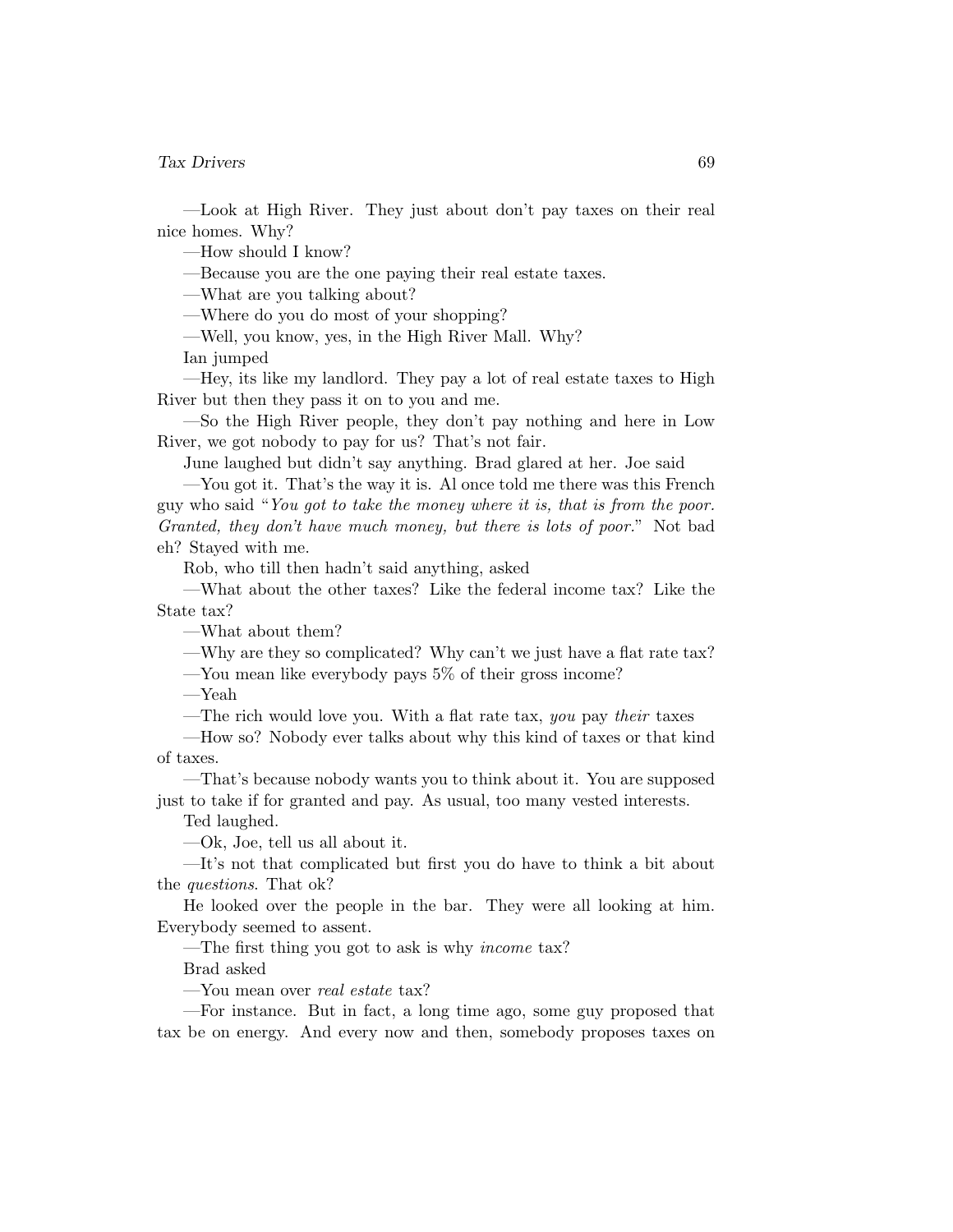energy but never as a replacement for income tax. Still, I think it would be worth considering some more. I mean we are really spending our capital. I just wanted to bring up the fact that taxing income is already a choice. But right now, if we want to get to answering Rob's question, we better take income tax as a given. But before we can look at the question Rob asked, flat or progressive, we got to ask what the purpose of the income tax is.

Brad said

—-Pay for the Government's expenses.

—Sure but there is something else. And that's where you are going to get your answer.

—Like what?

—Lets go back a bit. I know, I know. Get to the point.

People laughed but didn't seem impatient. Joe frowned and seemed to collect his thoughts.

—Ok, here is the thing. Some people are better than others at making money. Right?

Everybody laughed again.

—Yeah but that's the point. If I am better at building dry-stone walls that Al, maybe it's fair that I should earn more money than he does

I said

—Joe couldn't tell a dry-stone wall if it fell on him.

Joe laughed

—He is right of course. By the way, he can. But what I was getting at is that being better at making money is an entirely different thing.

June said

—You mean because *making* money is just a cover-up word for *stealing* money?

Everybody laughed. Joe said

—Yes. So, the other thing about income tax is that it attempts to get some of that money back from the rich, that is from those who make money

I was expecting Brad to jump but it turned out that Jake beat him to it.

—-Wait a minute. Suppose I find a better way to make dry-stone walls. So I get a lot of business and so I make a lot of money.

Kill laughed

—I mean. Wouldn't you say I earned that money?

Kill said

 $-$ I don't see why. What I would say is that either you overcharged your customers or you underpaid your workers.

He laughed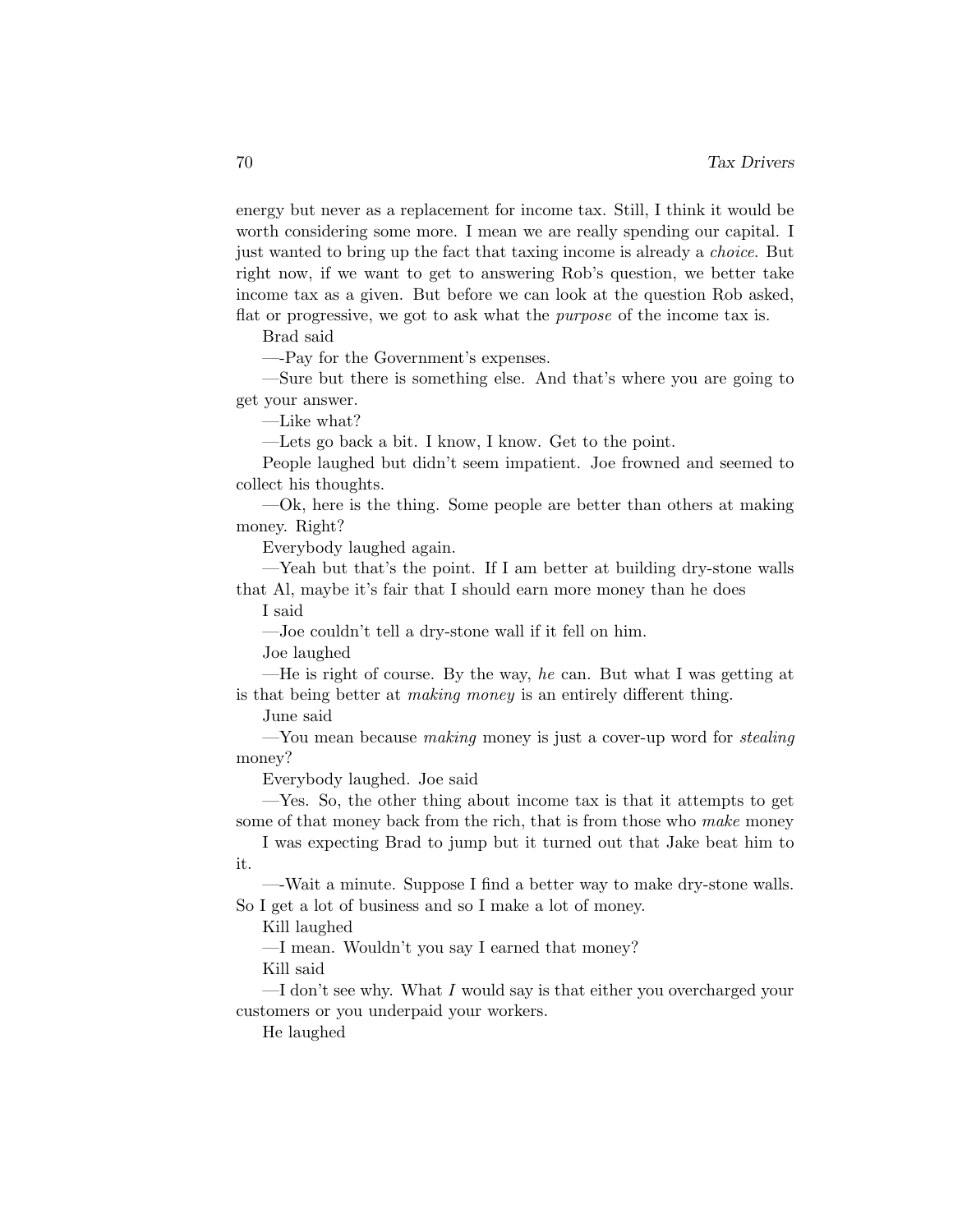—I should have known

—No, I mean an hour of your life is not worth any more than an hour of your workers' life. So why should you pay yourself more than you pay them?

—Remind me to split from you when I start my dry-stone wall business She laughed. But Ian said

—Wait a minute. Wouldn't you say that a doctor has a right to earn more than a mason?

Lisa who had remained silent until then said

—Why?

He looked completely taken by surprise

—But isn't it obvious? I mean the man studied a lot, he paid a lot of money to the college, to the medical school, For his office. He knows a lot.

—What you are saying is that he should make his patients pay for the hours of his life he spent studying?

—Something like that. Those were expenses he has to take into account. Joe said

—I would agree but, again, this is really something that ought to be looked at carefully. But, right now, let's put it aside and say the doctor earns four times what you earn to cover his expenses. That ought to cover it. Right? Ok, let's make it six time. Eight times. Ok?

—Ok

Martha said

—Wait a minute. You went a bit fast on the expenses. Does he deduct them and still, er, make that kind of money after expenses?

—Never mind. Let's not quibble. Let him pay at the same rate you do. But how about the people who make Real Big Money? People who make a hundred times what you do? Think that is just to cover their expenses?

Rob said

—No, they made that money.

June said

—They stole that money

Mike mumbled

—Right

Joe said

—-So, short of being prosecuted for theft, Real Big Money people should pay income tax at a higher rate.

People applauded. And, indeed, Joe's had been a really good performance. And it had been the closest he had ever come to giving a talk.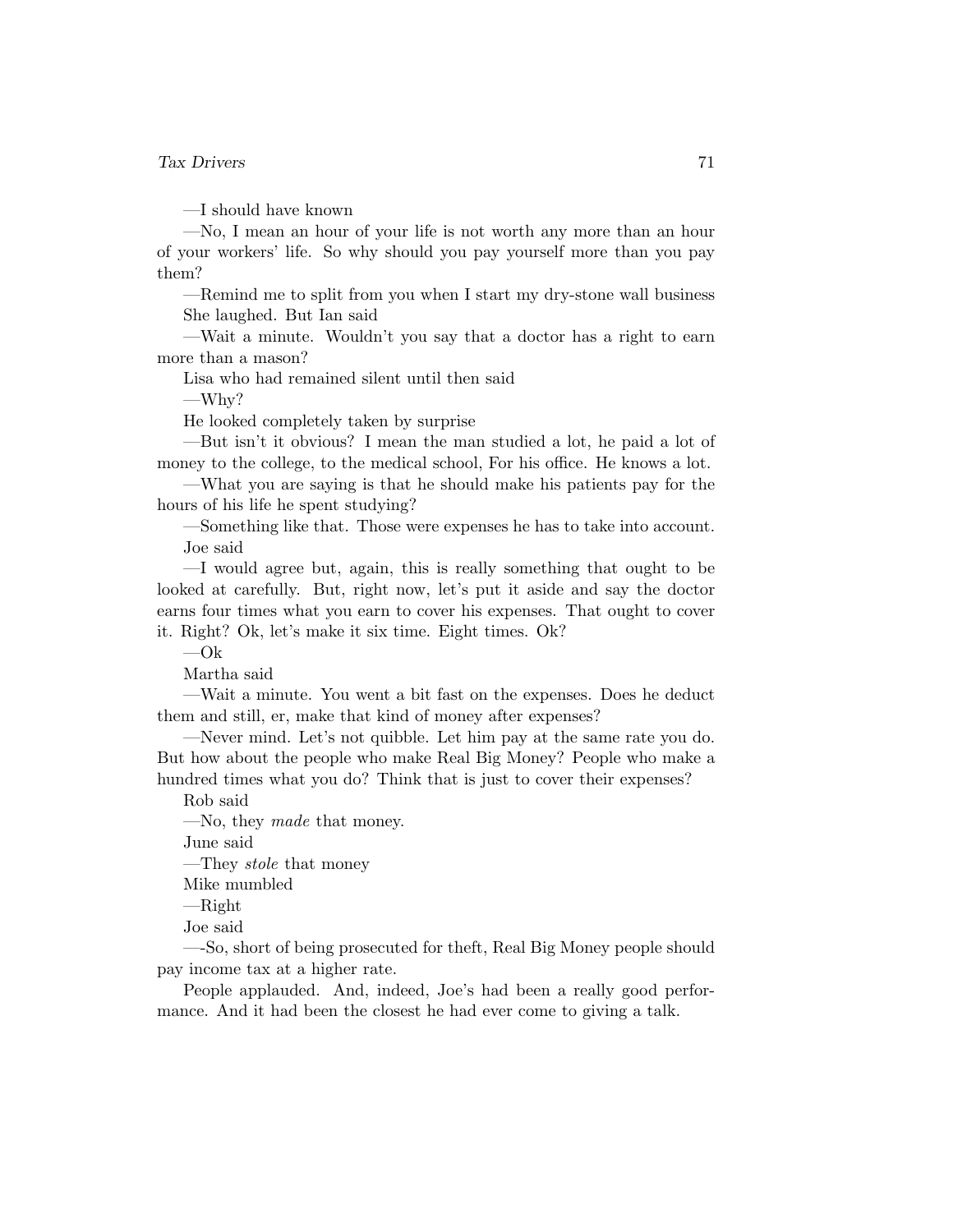Tax Drivers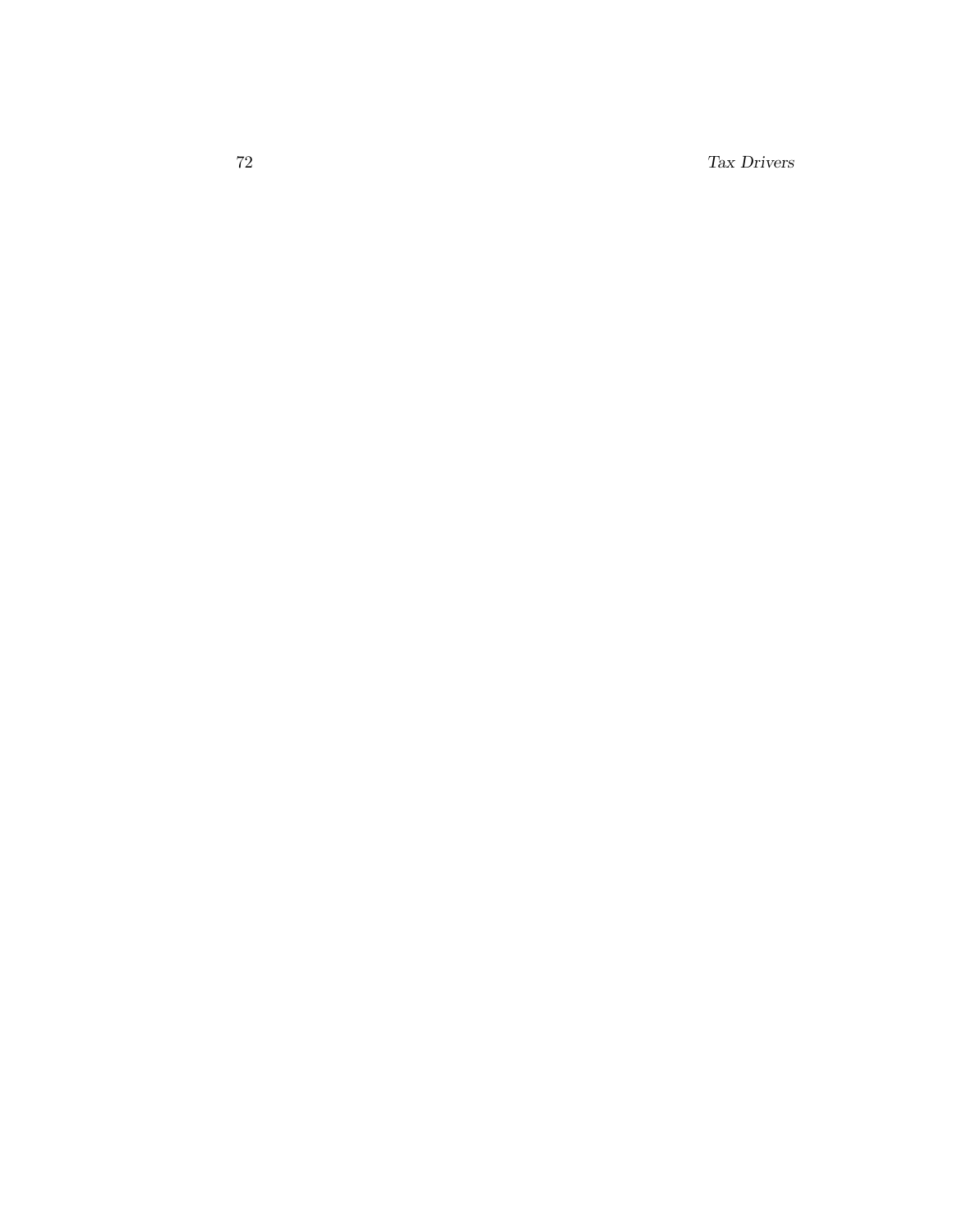# Cry Baby, Cry

—All that every man for himself stuff is real depressing.

—And fuck women?

—Never thought you be able to say something like that.

—Getting old but still learning.

But Lisa wasn't amused. She was shaking her head in disbelief. It wasn't her kind of humor. She said

—You know what Ruth Bader Ginsburg, the judge at the Supreme Court, said? "I ask no favor for my sex. All I ask of our brethren is that they take their feet off our necks."

After a while, Jenny said

—I am just an old woman growing tomatoes. But I don't like the tomatoes I am growing anymore. A long time ago, Jersey tomatoes, they were all over the place. My mother used to sell a lot of them. Then, they completely disappeared. People would make jokes about the new tomatoes, like "Hey, is that an MH4 or an MH6?" But soon enough we couldn't even get seeds for anything else.

—What's MH?

—Machine Harvest. But people used to like Jersey beefsteaks a lot. So, how did they get people to like the tomatoes they sell in supermarkets now? Why?

Mike Too said

—I know. They got no taste. They aren't sweet, They aren't acid. But boy are they crunchy. Hell, these days they even have wood in them. Did you notice?

—Yes, I know. Even those I grow have some. Can't avoid it. They breed them so they can ship them without bruising them and the supermarkets they can keep them for ever. But what I would like to know is why? I mean, they didn't have to do that. There were plenty enough people next to where they were growing them.

Joe said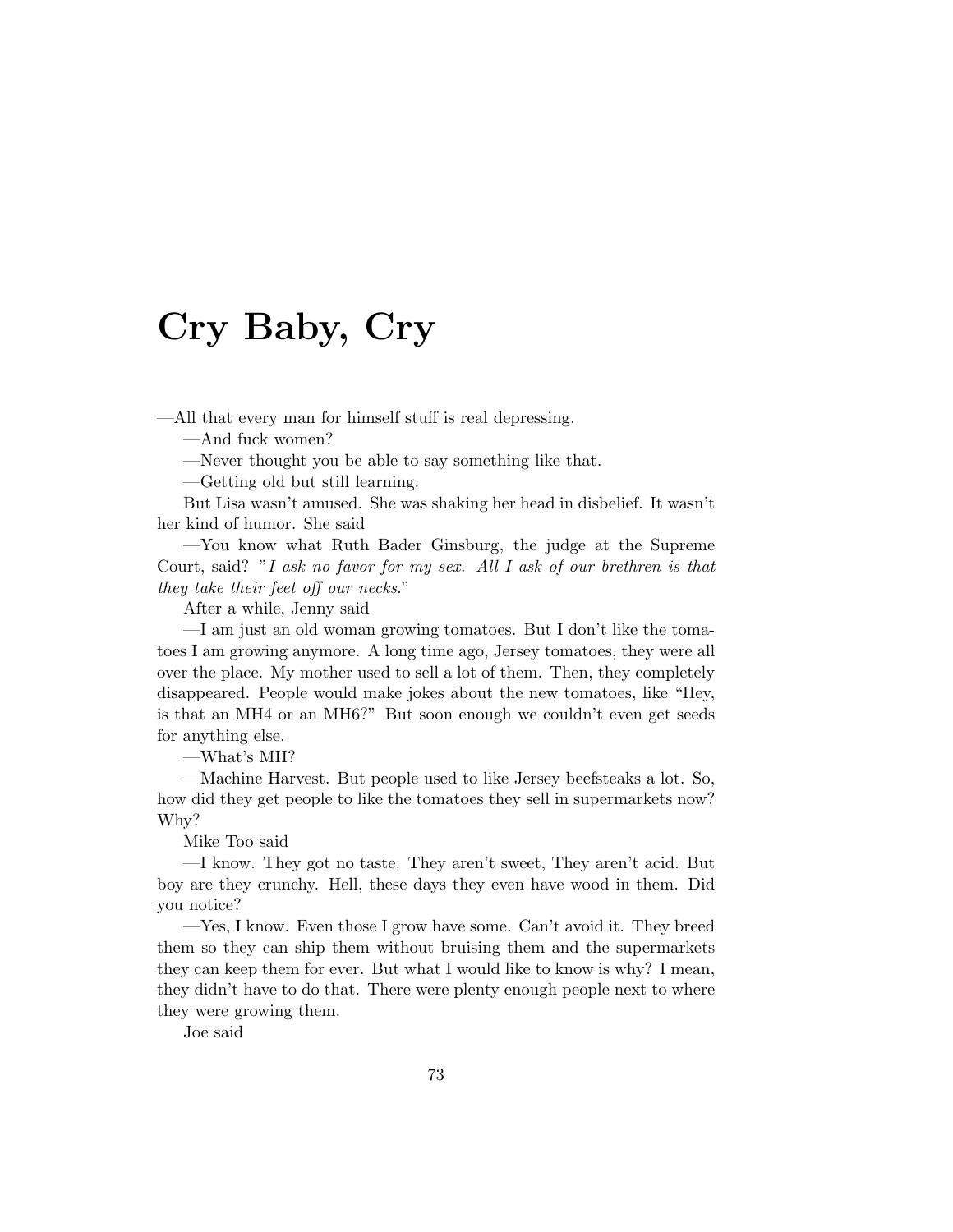—It's what they call "economy of scale". The idea is that with real big farms you drive the price down a bit, you advertise a lot and you drive the small farmers out of business. Then you can hike the price back up. Even higher. And then you make a lot of money.

June corrected him

—Steal a lot of money.

Somehow, she had taken to Mike's way. Brad looked at her but didn't say anything. Joe added

—So, first they had to drive the old tomatoes out of the market. Jenny said

—I guess I am going to have to go out of business. What am I going to do? Tomatoes is all I know.

Nobody said anything. What could we say? After a moment of silence, Martha asked Lisa

—Don't know if you know but did you know there are parents that, for religious reasons, won't take their child to a doctor?

—I had vaguely heard about it but didn't really quite believe it.

—In fact, quite a few of these children die of it.

—You serious? Wouldn't that be manslaughter?

—Yes but. Children do have Constitutional rights. Like "notice and counsel in court", have the right to question witnesses and have protection against self-incrimination. Death penalty for crimes committed before the age of 18 is considered "cruel and unusual punishment"so in violation of the Eighth Amendment. That sort of things.

—But?

—But, just like there is nothing about children being entitled to refuse the education or the religion their parents force on them, in most states, there is nothing to force parents to seek medical treatment for their children as long as their religion forbids them to. They call it a parental right. And so they have exemptions even in the case of manslaughter.

For once, Lisa was naive

—But how is this possible? How can legislators do that?

—The way they are putting it is "We have to respect our communities"

—In other words, "We need their vote"? I have nothing against suicide. Quite to the contrary in fact. I have nothing against people refusing medical treatment for themselves, whatever the reason. But it's a crime to prevent anybody else from being medically treated. Period.

Martha said

 $-$ By the way, you realize suicide is still a "*common law crime*" in some states?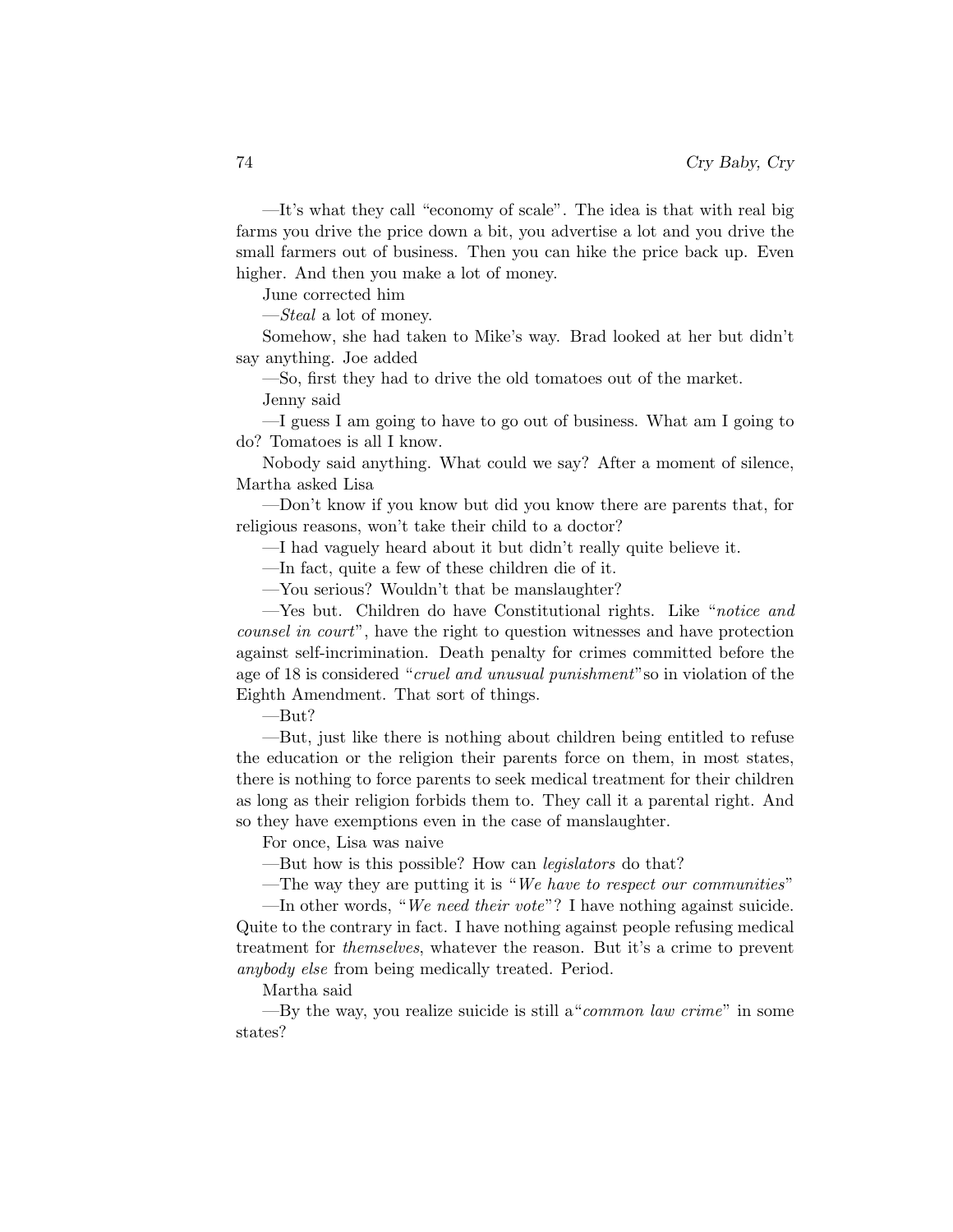June said

—It's like the nun said. The fetus has the right to live but loses it as soon as it's a child.

Martha said

—You know what? First time I ever heard it put that way. In fact, nobody ever puts the two together. At least, I have never seen it.

Nobody had either.

Then Josh asked

—What about vaccination?

June asked

—What about it?

—There are risks with them, side effects you know.

Rick said

—-When you get in your car, there are risks too you know

Josh didn't seem quite to know what to do with that. Finally he said

—Still, who is to decide if not the parents?

Jake said

—There is another side to it.

She looked like she was ready to enter the discussion. It was the first time.

—What do you know about it? Got kids? Already?

—No. You know the way vaccination works?

—The theory is you inject a weak version of the bug so that the body can learn how to recognize it and fight it if and when. But as I said there can be side effects. So, what's that other side?

—The *other* people. When *everybody* is vaccinated, the bug has nowhere to go and either dies or just remains hidden in a corner. When it dies, you can stop vaccinations. If not, it can just be hiding in a corner.

Jane said

—And then, when it finds enough people that aren't vaccinated, it will come out again. And then, if someone like this little girl whose immune system wasn't working so she couldn't be vaccinated catches it, then she died.

—Surely, if only a few people don't get vaccinated the bug shouldn't be able to find them.

Rick said

—But then it means you are riding on *other people's* horse. The only reason you can avoid taking the risk is because *other people* are taking it for you. Not very nice.

Josh didn't say anything. Then I said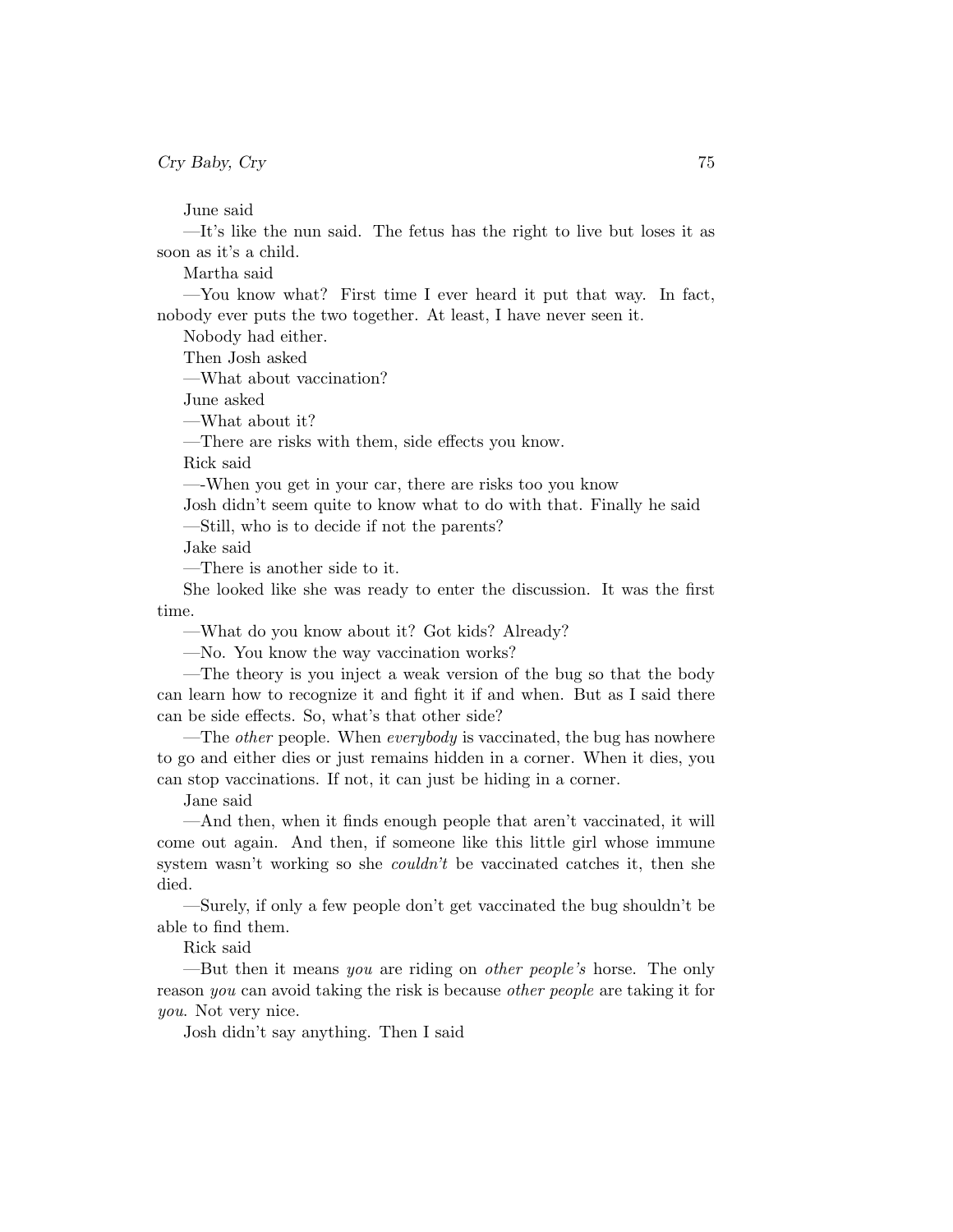—In fact, severe side effects are extremely rare. As Rick said, you are a lot more likely to have a bad accident on the road.

—How do you know?

—Lots of people are studying that.

—Wouldn't you say the companies that make those vaccines have a vested interest there?

I laughed

—Sure. But you got lawyers constantly looking for cases to make money on. No, seriously, there are lots of scientists with no vested interests either way. They want to know.

—So you believe them?

—So I do. Not everybody is after money you know, Einstein never made money.

Lisa asked Josh

—Do you know if children whose parents didn't let them be vaccinated, say against polio, and who then got it later, ever sued their parents?

Josh suddenly looked very uneasy

—No, I don't know

Jake said

—Back when I was a kid, I got fascinated by vaccines. I don't remember why. But I started looking for information. Of course, I didn't understand most of what I found but I remember being overwhelmed by the incredible amount of stuff dealing with vaccines.

Kill said

—You never told me about it

—You never told me about many things

She laughed

—Course not.

Jake looked at Josh

—Maybe you could take a look, same as I did.

Some time later, Jenny said

—You know, my grandson, the other day, he had gone out of the building where he works. You know, to eat his lunch. And he sees that woman, she is one of his coworkers, she is sitting all by herself on a bench, crying. He didn't know what to do, but finally he walked up to her and asked if he could do anything. She looked up at him and said. "I need injections in the left eye. Oherwise I will go blind. But \$2,000 an injection? Where can I find that kind of money?" He asked her "Don't you have insurance?" She said, "I know you all do but some of us, we work for an outside contractor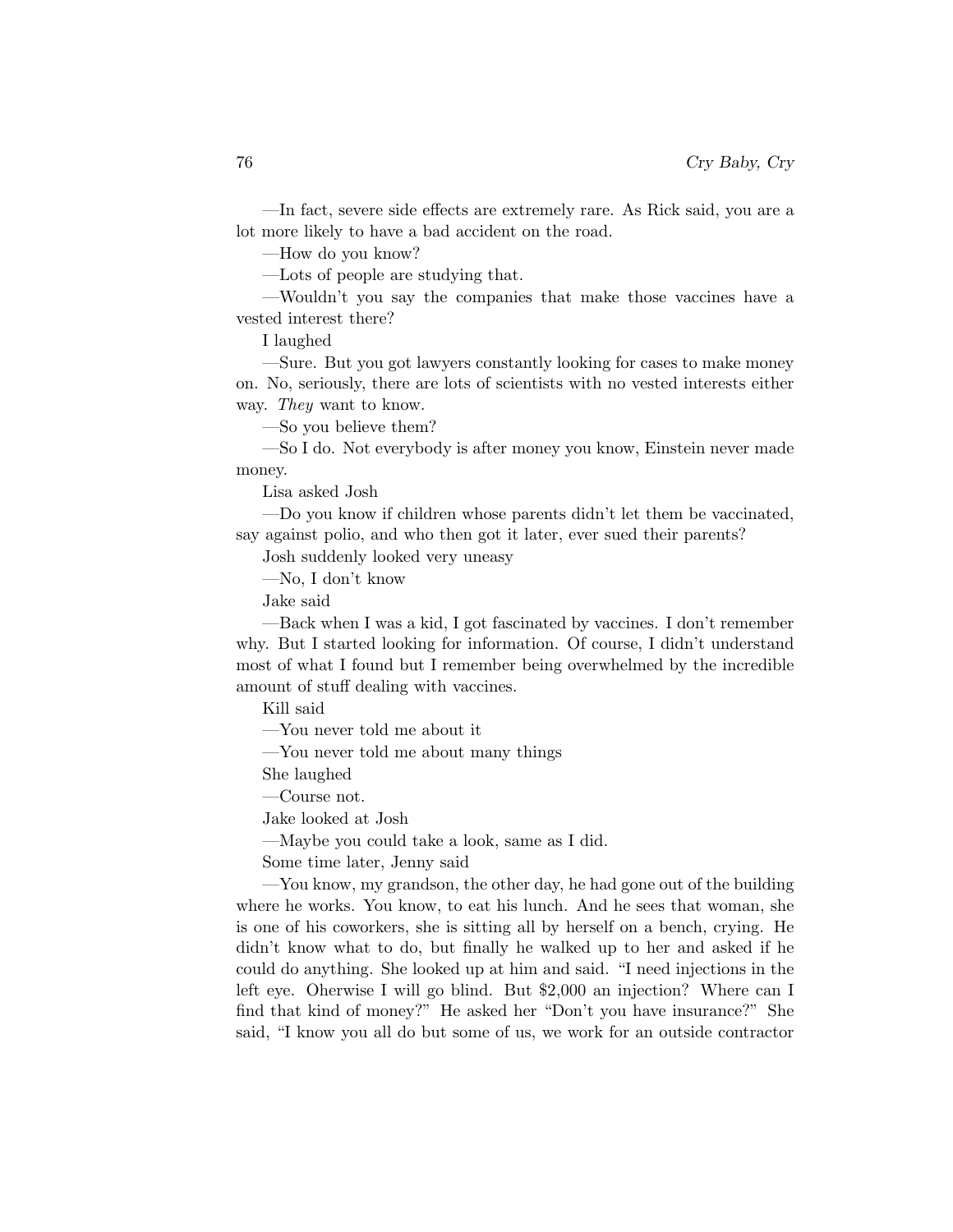and the insurance they give us doesn't cover anything like that. I will go blind."

This time the silence that followed was quite long. Nobody asked what the boy had said. What could he have said? What could anyone say?

But I knew the picture of that woman I had never met, sitting on that bench, crying, was going to stay with me for a long time to come. Fueling my rage at the Real Big Money people.

Rob said, glumly,

—Maybe you guys are right after all. Maybe the world needs to be remade.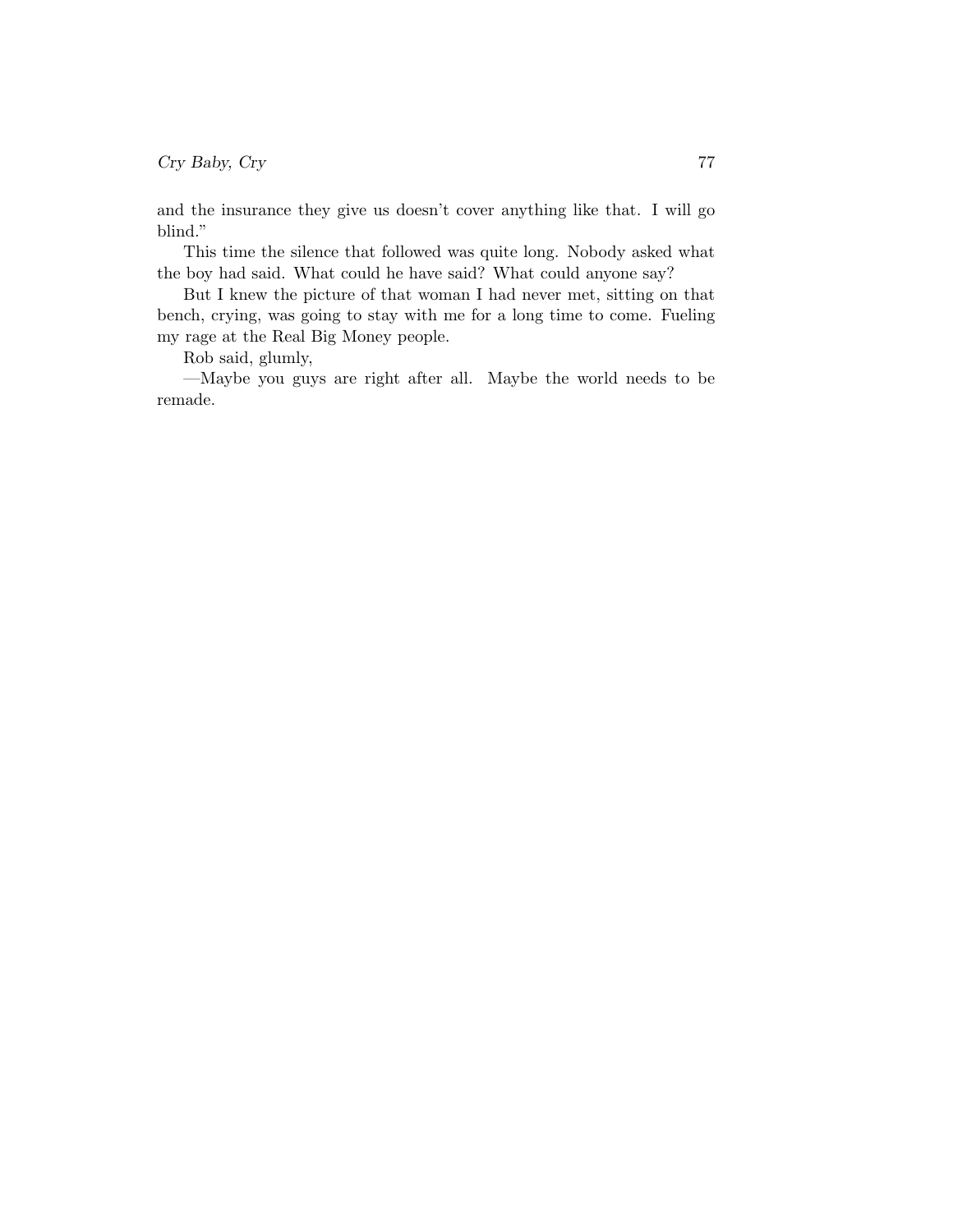Cry Baby, Cry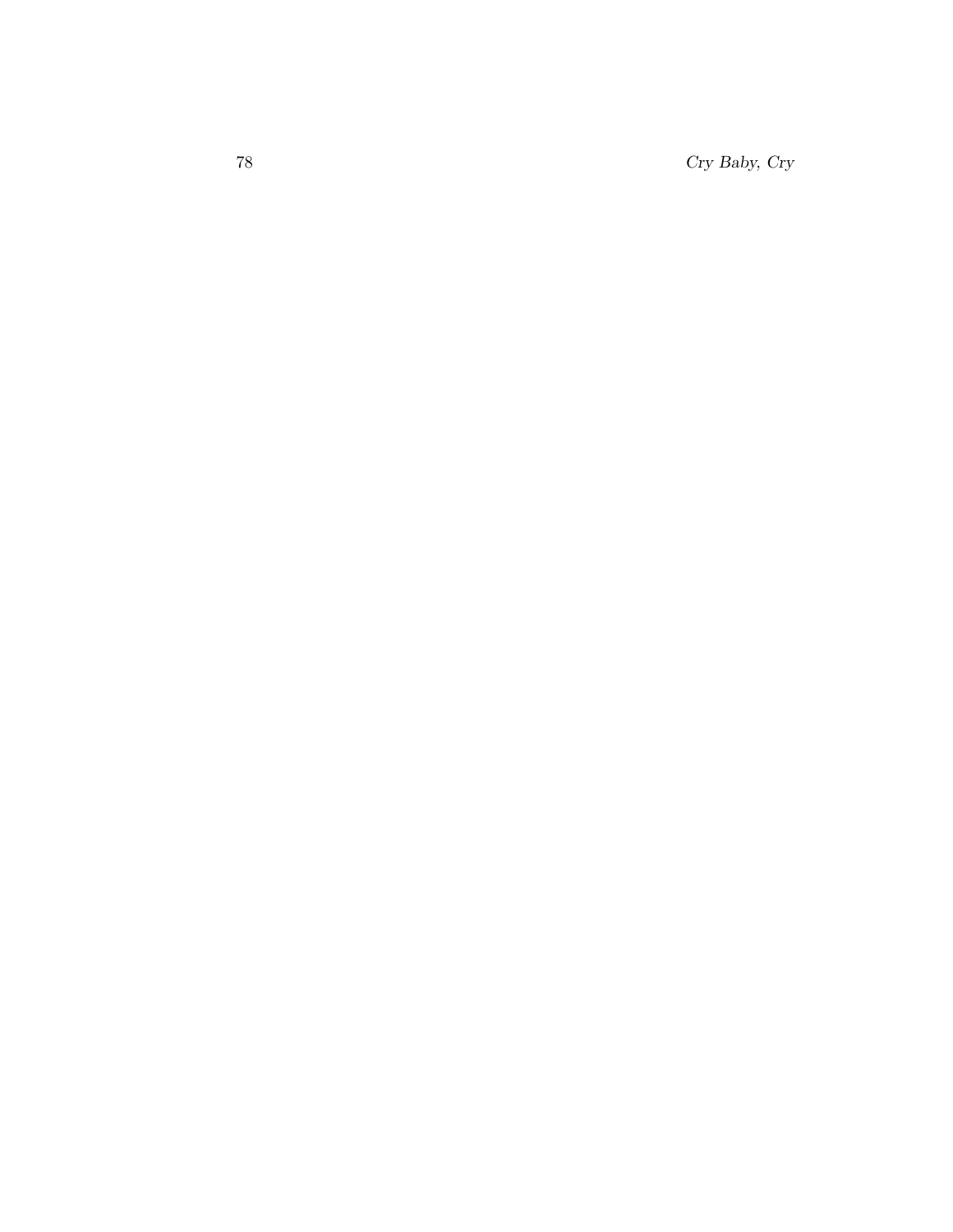#### That Is The Question

Ted was asking Joe

—Why do you always say we are just shooting the breeze?

Joe hesitated. He hates being put on the spot. But he liked Ted and would find it hard to put him off. Finally, he said

—Because that's what we do.

—You mean it's not important, it's just hot air?

—Of course not. It is important stuff. But it's not what's most important.

—What do you mean?

—What we talk about are issues that directly affect us. But they are only consequences of other things, things that are at the root.

Lisa suddenly looked their way. As if something she had long been waiting for might be about to happen. She said

—You mean if these basic things could be solved, the things we have been talking about would just go away?

—You might say that.

Rick asked Joe

—So what would you say these things you think come first are?

Joe hesitated again. He looked at me as if hoping I would answer for him. I shook my head. After some more time, he finally said

—Of course, first of all, I would say that there should be the idea that nothing ought to be forced on anybody.

I said

—As in, if you believe the moon is made of green cheese, be my guest but don't force it on me.

And Lisa added

—And don't teach it to your children either.

Josh said

—That's morals, that's not politics. How would you put that in the Constitution?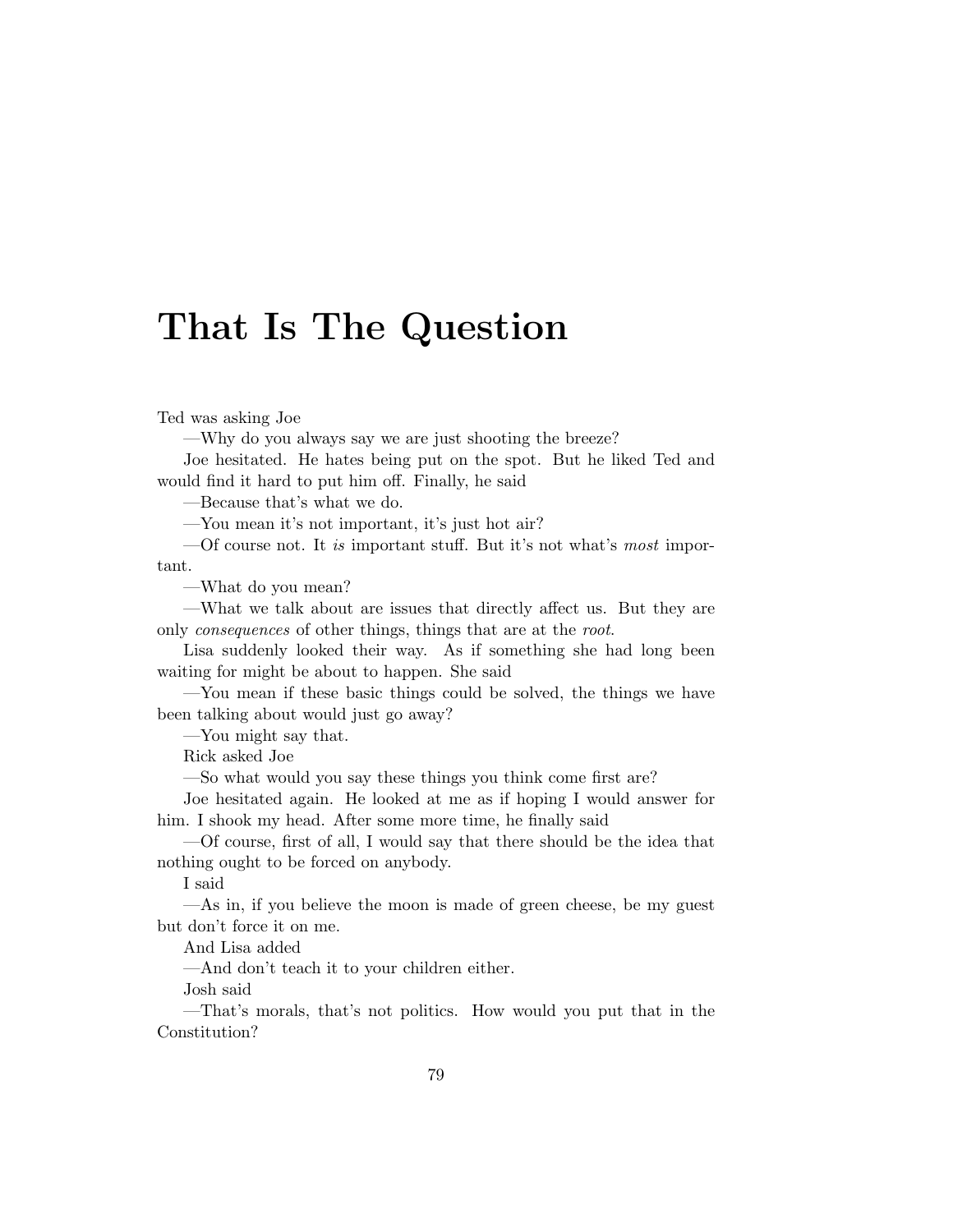Joe said

 $-1$  don't know. But no law should let me impose things on you. That should be at the very basis of the law. There has to be a way to put it in legalese but I am no lawyer.

Then he added, a bit uncertain,

—But of course the government has to impose things on you and me. Rick said

—Of course. We are all forced to drive on the right hand side of the road. We all have to have car insurance.

Joe looked relieved.

—Just so. As long as the emphasis is on all.

He seemed to have recovered and added

—But that is a big problem. As usual, where do you draw the line? Do you send all men to war? All people to war, men and women? Do you allow for conscientious objectors?

Lisa laughed.

—Not a good example, Joe. Because, here, the answer is obvious. Don't make war.

Coming from an ex-Marine, that was interesting. Then she added

—And, anyway, even in the case of being forced to drive on the righthand side of the road, there is going to be exceptions.

I said

—Like cops and ambulances. But should the local VIP be allowed to go on the left hand side? Just because he is late for an important appointment with the mayor about this new business he claims will give jobs to a number of unemployed?

But Ted was asking Joe

—Are you saying that we should be ruled by general laws rather than by detailed dos and don'ts, like now?

—Well, detailed dos and don'ts lead to a search for loopholes and make us lose sight of the principles behind the dos and don'ts. And the other thing is that do's and don'ts are so specific that they quickly end up being behind the times. So now you have to interpret them in the light of some general principle anyway.

I couldn't resist

—It would be hard on lawyers and I read somewhere that over half of the lawyers in the world are in this country. So that would put a lot of people out of work.

Ted laughed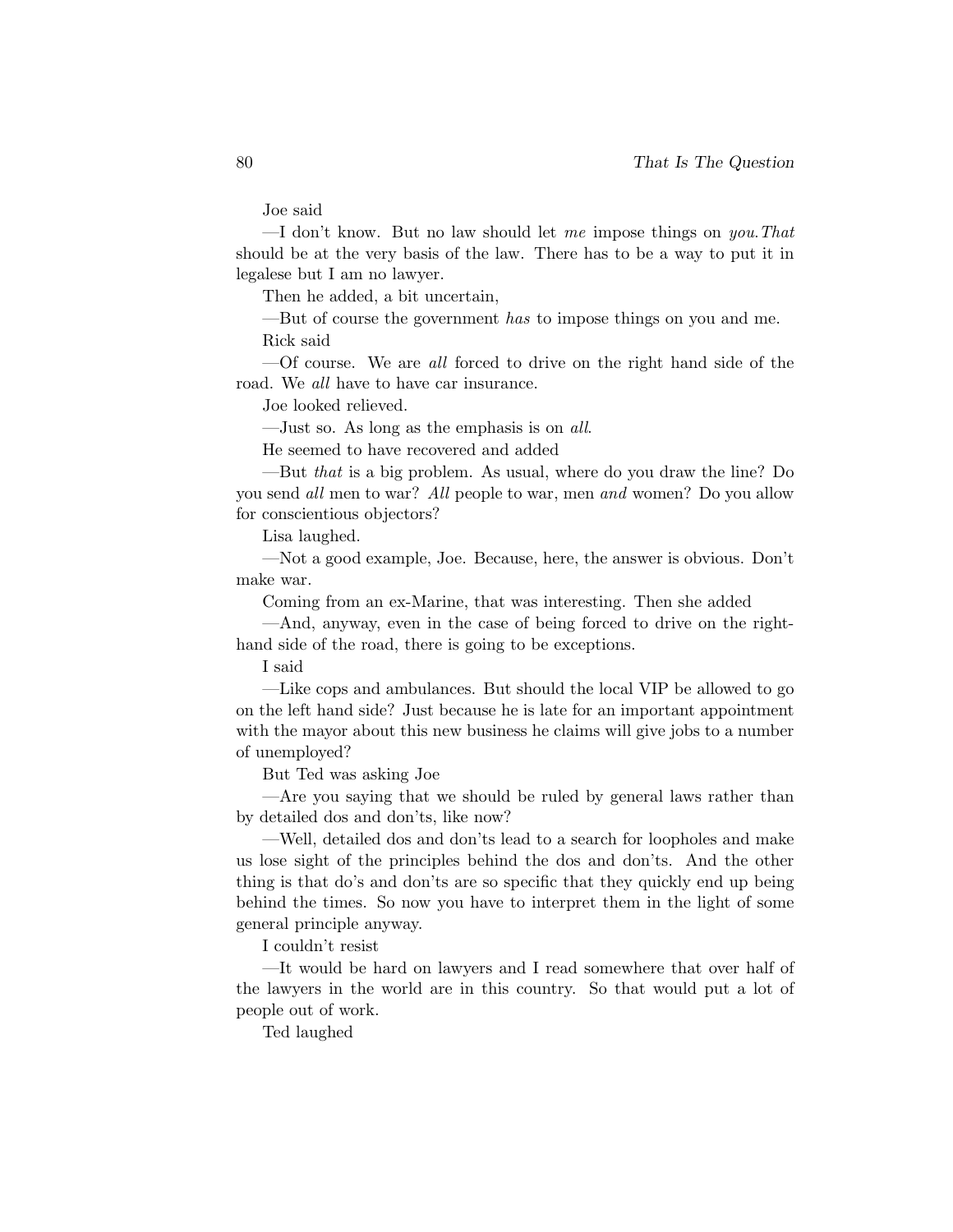—It wouldn't be that bad for them. Because administering justice with general laws leaves a lot to the court and uniformity is hard to enforce because the circumstances will always be different.

At that point, the kid whom I had not seen coming in said

—But, Joe, how do you reconcile all this with the Constitution? Seems to me that you are almost advocating socialism which sure isn't in the Constitution.

Lisa said

—That would depend on what you call socialism. But, leaving socialism aside, and in any case, this Constitution does not really work.

—What makes you say that? And, anyway, when it doesn't work you can always fix it with an Amendment.

—How about you can be elected President of the country while failing to win the popular vote?

—Can be fixed with an amendment. But in fact that would not even be necessary. All it would take is for enough states to agree to have their delegates go by the popular vote.

Martha said

—How about a majority in the Supreme Court being able to make laws? Like making laws against the unions? Against abortion? Like giving corporations some of the rights of citizens? Like helping rich people prevent poor people from voting by gerrymandering?

June said

—By the way, I think that abortion is one of these fighting words they use. I think that something like allowing you the freedom of your body would be much more to the point.

Ian said

—But you don't have to get rid of the Supreme Court for that sort of things. Maybe it could just be fixed.

Martha said

—What can be fixed can always be unfixed. No, the problem is exactly what you said. The Supreme Court should not be used to make laws. Not to mention that these days, the Supreme Court has become a political football which doesn't do much for stability. I mean, us cops we like to know which way is up.

The kid said

—But no reason to get rid of the Supreme Court for that. I agree with Ian. All of that can be easily fixed with an amendment that would split the Supreme Court into two courts. One court just to look at specific cases and decide if they have been judged according to the law and to send them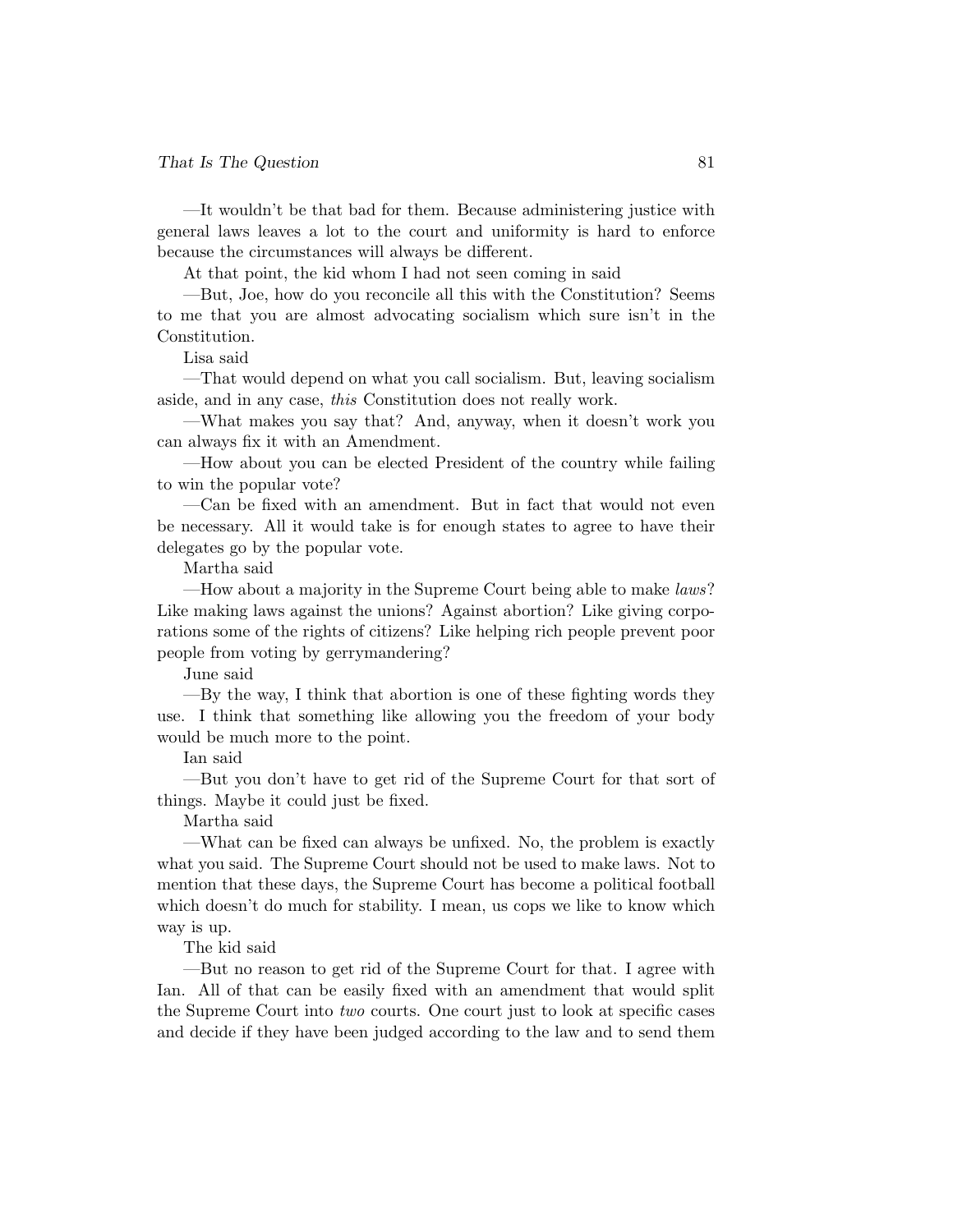back to the lower courts if they haven't. The other court would not really be a court as its purpose would be to examine the laws enacted by Congress in view of the Constitution and only if and when they passed it could the President sign them into law.

Rick asked

—How about differences in law from state to state? What's legal there is illegal here? Like Marijuana? Or the so-called right to work which is really the right to be exploited?

—That's a bit harder. But I think that it too could be fixed with an Amendment.

Joe said

—I don't see how

Unexpectedly, the kid laughed,

—In fact, neither do I. In fact, I don't think this division of the country into States is very democratic. To go to an extreme, suppose some catastrophe left only two people in each of twenty-six states. Then these fifty-two people would be senators and would rule the whole country.

—Yeah, but that's a bit extreme all right.

—Still, it's telling us something

—That's like saying that the whites could make a law making the blacks slaves again.

—Aren't the blacks still a minority? Seriously, there has to be limits to majority rule. How are you going to do that other than with dos and don'ts? On the basis of your principles?

—Why not?

Ted thought for a moment.

—But, it seems to me that someone once said that revolutions cannot work, that you cannot change everything all of a sudden. So, you might say that making the change in one state, then two, etc may provide a good way to making the change for the whole country.

 $-I$  don't see it. What I do see is the chaos *that* would introduce among the states in the meantime. And it could take forever.

—I guess

—I think the question is how to get gradually the changes we want and to prevent the gradual changes we do not want. Maybe start by having the States unify their laws with each other?

Ted said

—I know. I haven't been able to figure that one out.

Joe said

—Neither have I.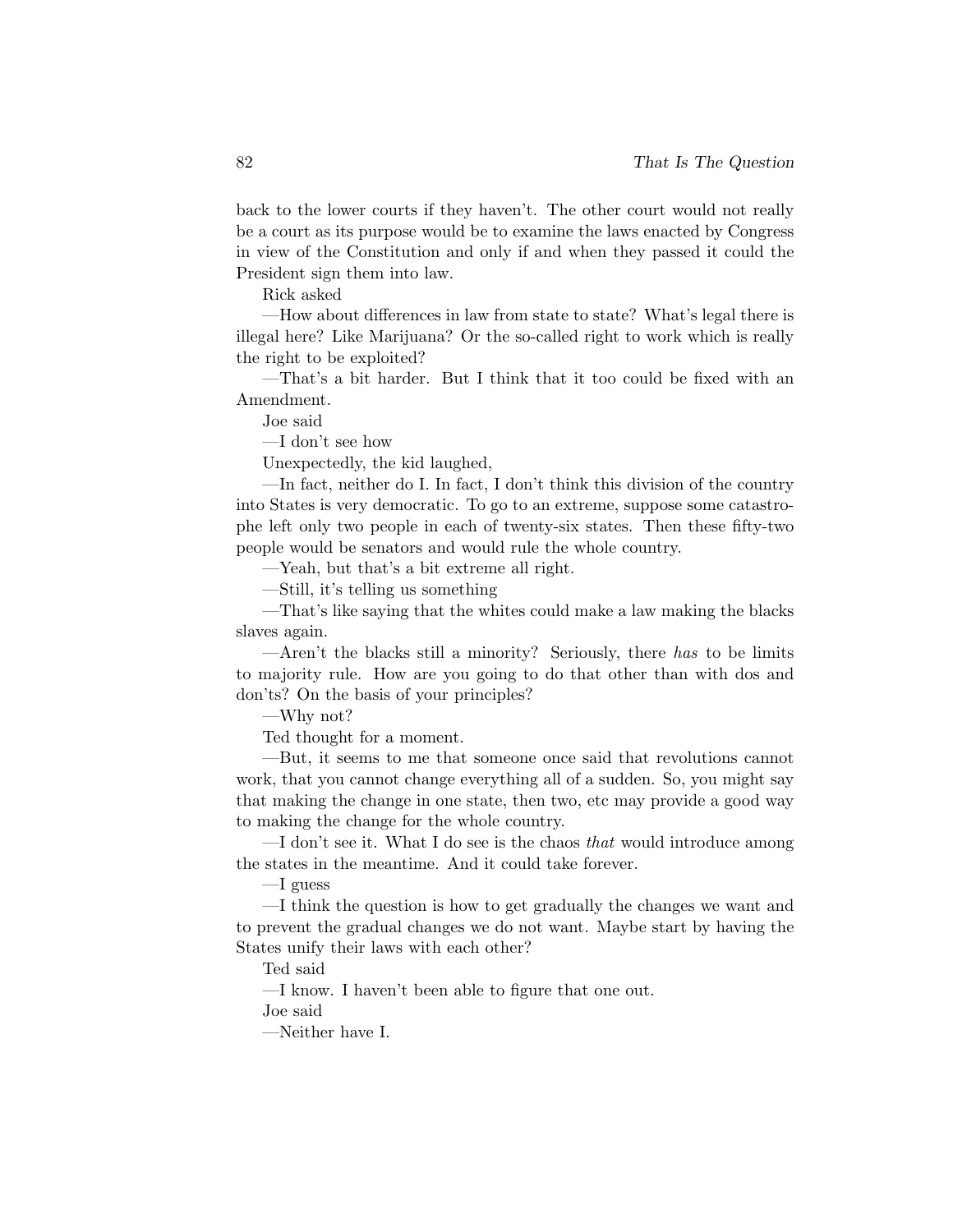I said

—As I once heard Lisa say, what we should aim for is to replace the United States of America by the United People of America.

There was a stunned silence.

Then Ted said

—I can't argue agains that. And what that means is that we can't leave it to committees.

There followed a lot of talking but it didn't sound as if anybody could argue against that either.

After the rumor died out, the kid said

—So, right now we have three things that are wrong with the Constitutions because I am adding the obvious third one: i. The country being divided into states ii. The Supreme Court iii. The President not being elected by popular vote

Kill jumped to her feet in fury but Jake caught her arm and said, quiet as ever,

—There is also who can be citizen. In other words, immigration Lisa said

—I think the Constitution would have to be for the people who are here. Who gets to be here is another matter. I don't think it's just a matter of law.

Rick said

—One thing I do know for sure is that there would be a lot less people wanting to live here if this country didn't make it totally impossible for people to live where they have always lived, where they want to live. What choice does this country leave them?

—Well, there is also the fact that this country is rich

—What makes you think money is all that matters for everybody? To us, maybe. At least that's what they want us to believe. But to people elsewhere? Not necessarily. I mean once a minimum is secured. And don't forget that much of our wealth is based on the exploitation of these people. Have you ever seen the inside of some of those factories where they make what we use? So, if we paid *them* the way we would want to be paid, they would have no reason for wanting to come here.

Lisa said

—And there is another thing. Would you want to stay in this country if your home was being bombed nonstop? If your children were starving because the land was ruined by a war that some other country was waging?

Of course she knew first-hand what she was talking about. She had seen it. Then she added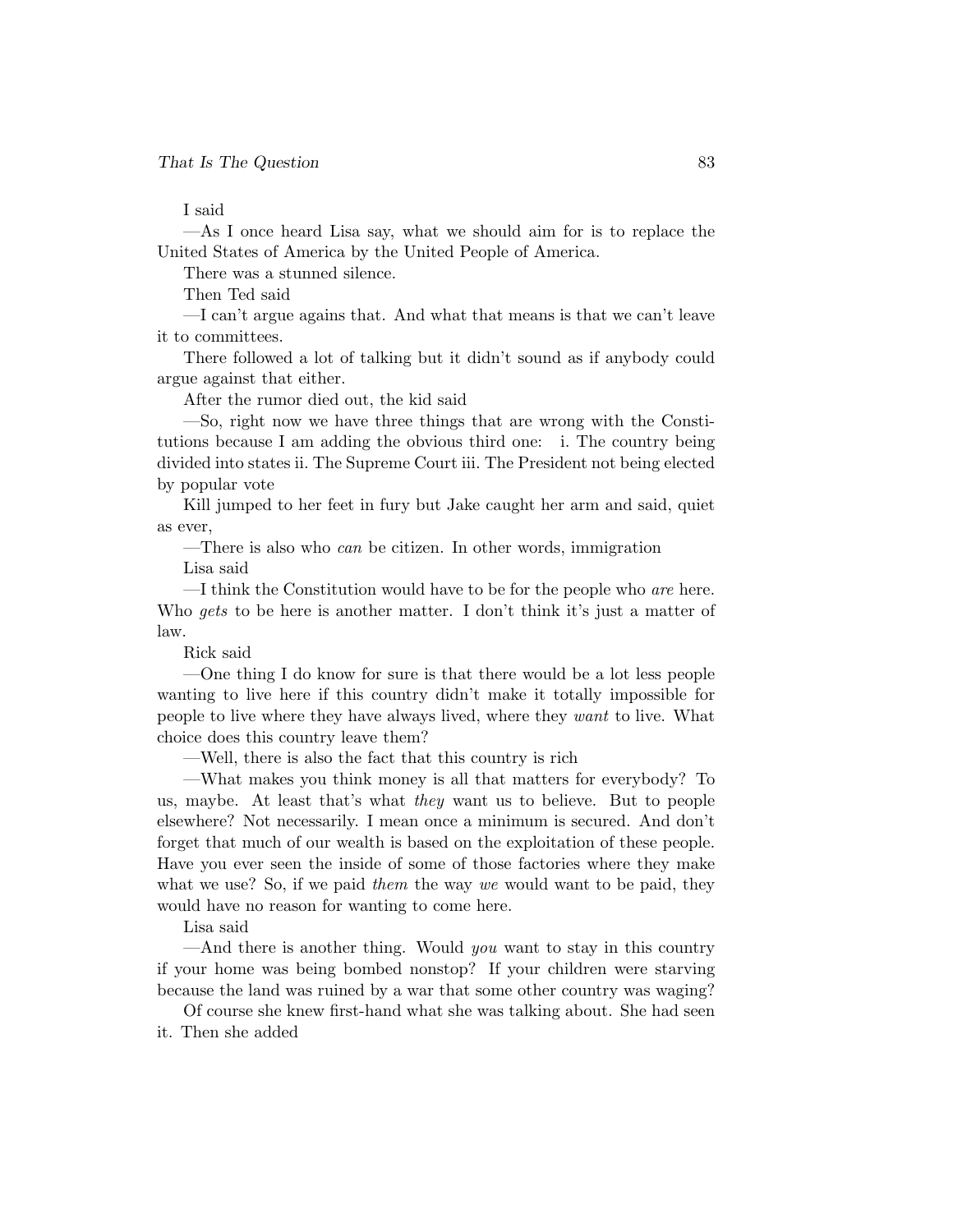—And then, you know, there is a lot more money in selling arms than in selling drugs. A huge lot more. And I am not just talking about assault weapons. How much do you think a fighter plane goes for? And how about just ammunitions? But nobody is talking about that. But the Real Big Money people, they have a vested interest in wars.

Martha said

—In other words, what would be most important is for the Constitution to be totally clear about how wars are to be waged? Not to mention who is going to be sent to fight them. To keep money out of it.

There was a long silence. Then, someone I couldn't see said

—So you are saying that if these issues were settled, there would be no immigration?

—I don't know but did you ever notice how many immigrants go back? Or, at least, want to go back?

—I guess not.

Rob said

—So, you want to rewrite the Constitution? How many people do you think would agree with you? Plus, the new constitution could be worse.

Joe said

—Exactly. It would have to be prepared for a long time. And as Ted said, not by committees. Maybe by starting to talk about it. Like we do about issues. I don't mean that we should stop talking about the issues we have been talking about but maybe we should also talk about these issues in the context of what a new constitution might be.

—You mean to show how the issues would disappear with a more democratic constitution?

—Why not?

—Do you really think that not forcing anything onto anybody would do it?

 $-$ I can't see why not. As Al would put it, maybe not *sufficient*, but surely *necessary*.

Rick said

—One of the first things to do would probably be to unify the unions. Not only should we have only one organization but all contracts should be reframed in non-specific terms. That way, when Real Big Money attacks one thing, there would be a lot more people feeling attacked. After all, divide and conquer is their main tactic.

—Like instead of this union fighting for two weeks paid vacation and that union fighting for fewer hours a week, the whole of us should demand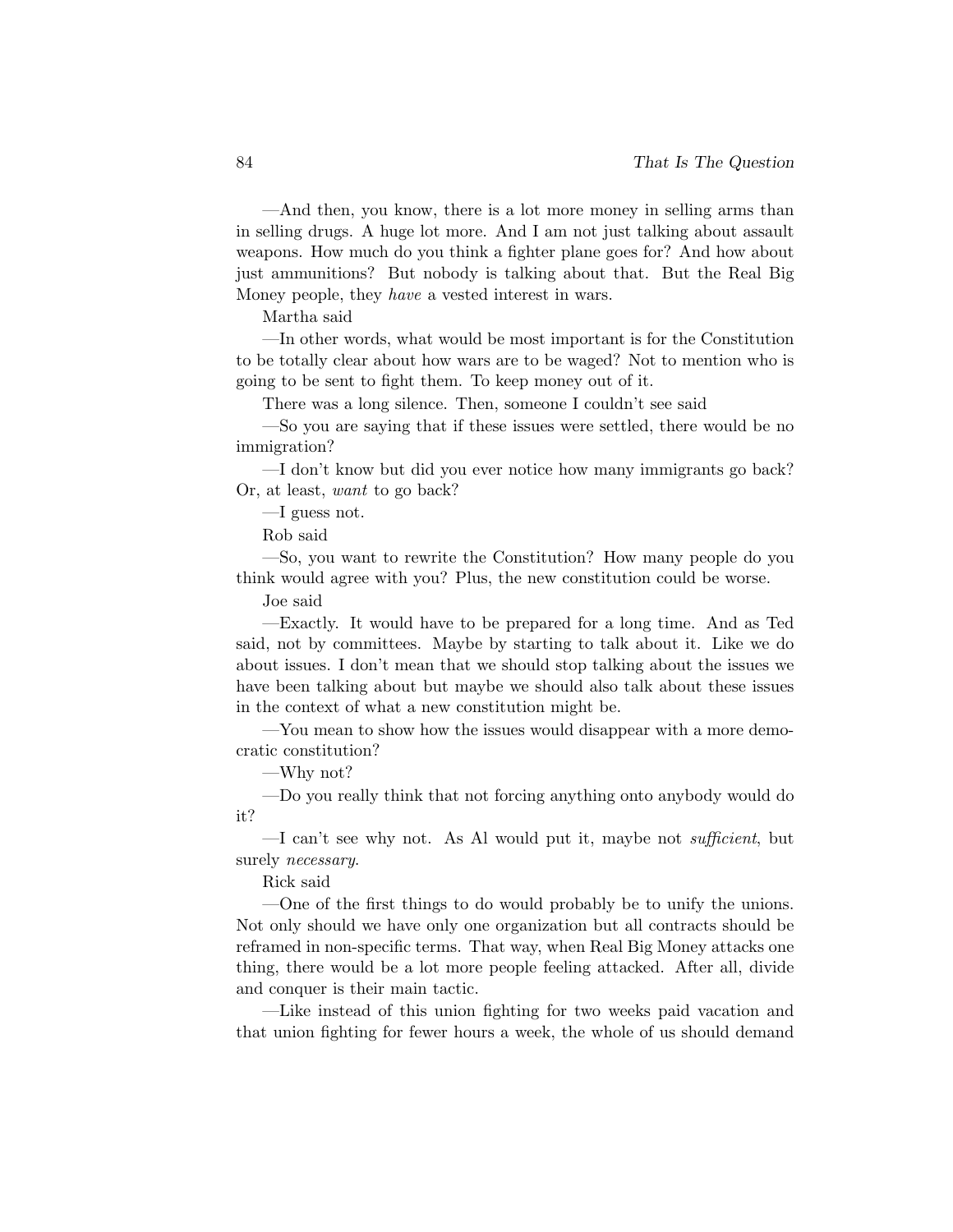a yearly bound on hours and then the workers in each company could say which way they want to slice it.

—Neat!

—All that would do is to bankrupt the companies

I said

—That's what they have in Europe. And, last I heard, they haven't gone bankrupt yet.

Rick added

—And there surely should be something in the Constitution about working. I mean, most of us need to work. But, right now, it's those who don't really work who call the shots.

—And none of it would be socialism. Just recognizing that we are all in it. So, we should be in it together.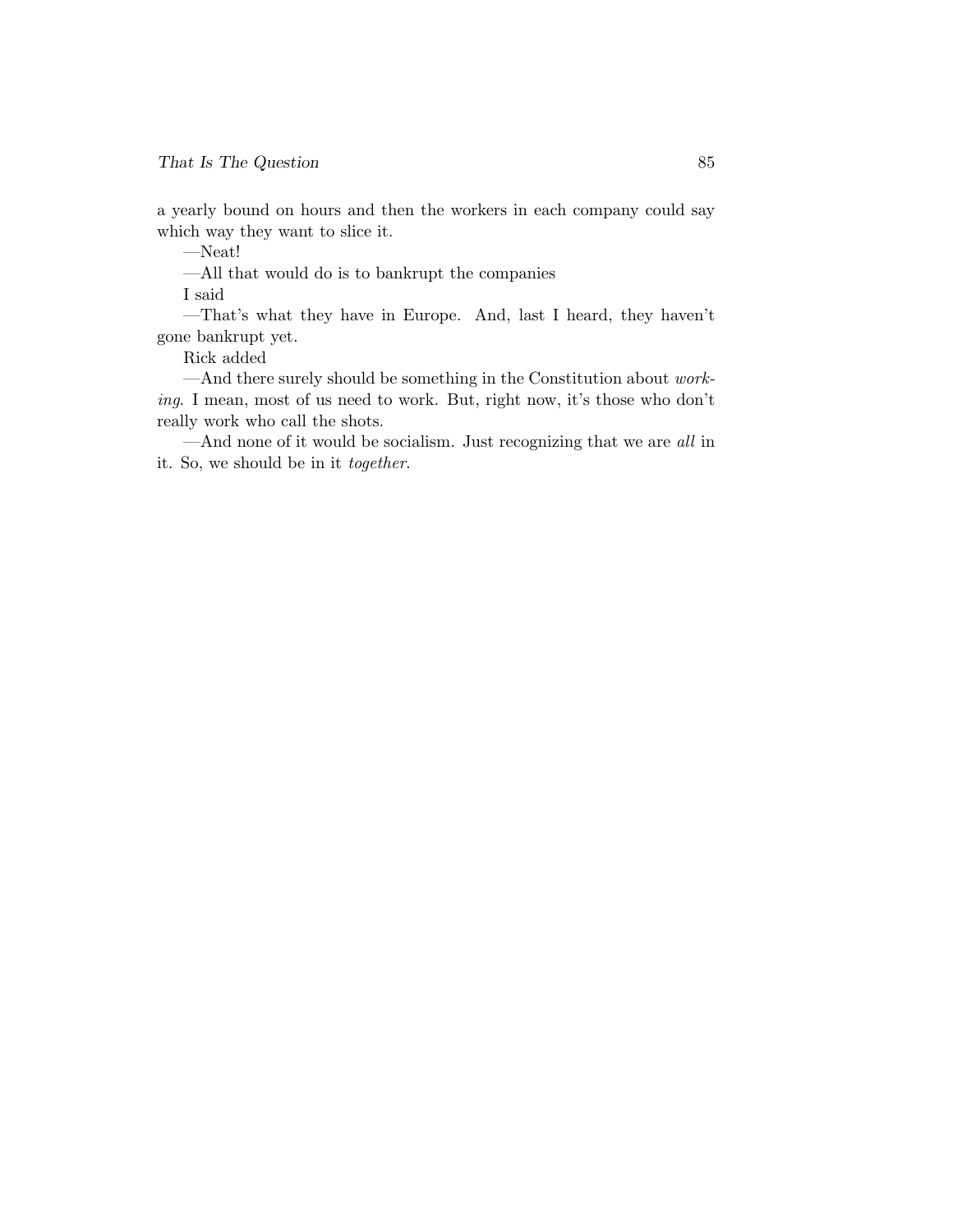That Is The Question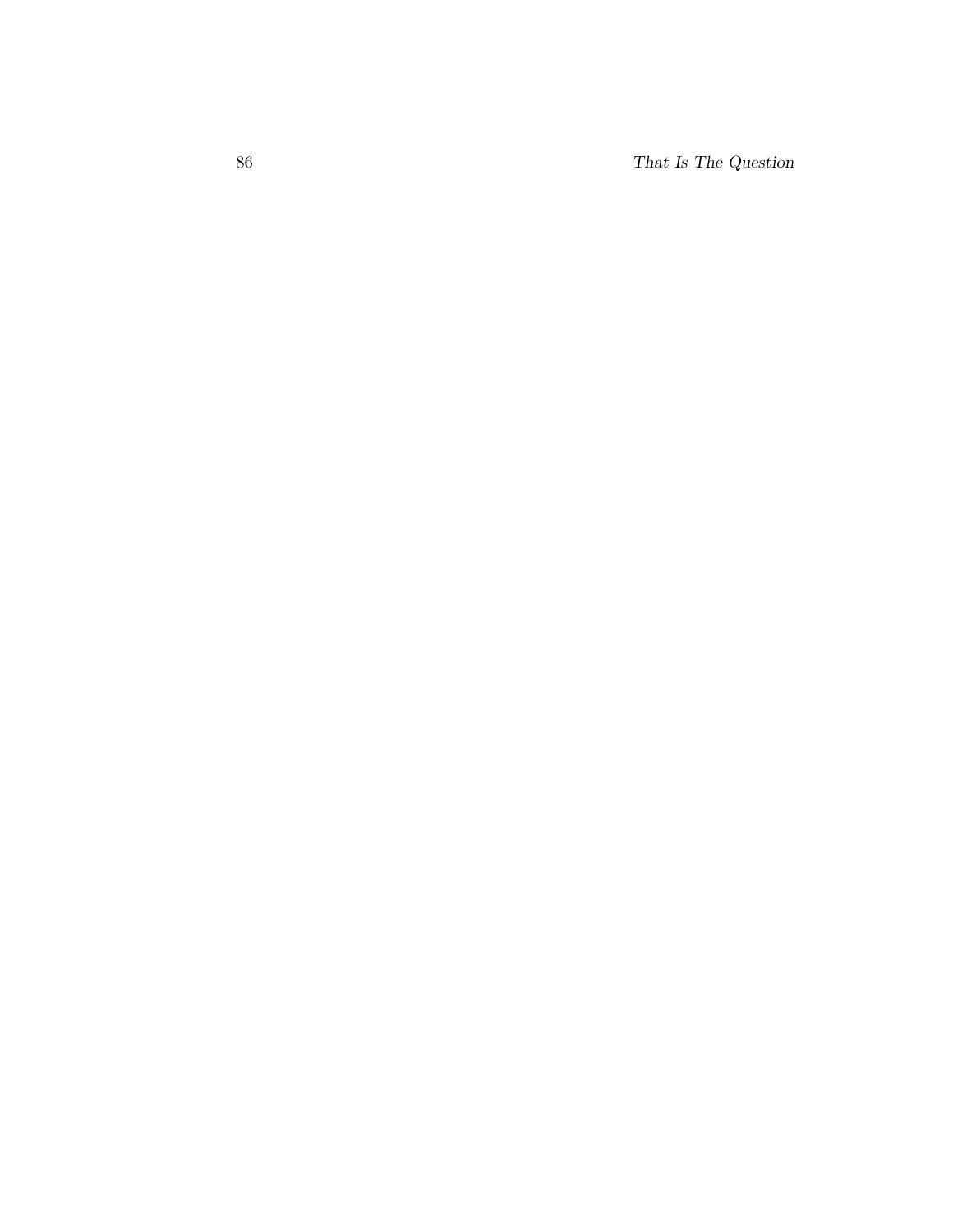### Polit Science

—Ladies and Gentlemen of Lisa's Bar, your fame has reached the University which has expressed the desire to know more about citizens actually talking about politics. Ladies and Gentlemen, I give you Dr. Paul Merenberg, Professor of Political Sciences.

That was of course the kid. He looked like a kid who had just pulled a fast one. Dr. Merenberg didn't look quite so happy. He said

—Good evening everyone. First let me correct the kid. I am only an Associate Professor. And I should perhaps say right away that my colleagues in Mathematics, Physics, Chemistry and now even Biology would tell you that Political Science is no more a science than Economics and Sociology which are of course the crutches Political Science rests on. Why? He chuckled. Because none of the very few predictions we ever made came about..

That sounded like the way he would start any class. But our Professor was competent enough to have been tenured as Associate Professor but with enough spine left never to be promoted to Full Professor. Interesting.

He continued

—Yes, I heard about you and yes I am very much intrigued. You would hardly expect talk in a bar to be about anything but sports.

Looking at Lisa, he added

—But of course this bar must obviously be different as it has to be the only one in the country without a television.

Lisa hesitated and then said

—Well, I just find it spooky having something hanging from the wall, over my head, with like a life of its own.

He chuckled

—I know what you mean. I don't have a tv either. He chuckled. I mean other than the little one in my office to keep up with the news. But I do not want to interrupt whatever discussion was in progress.

The Professor was middle-aged, dressed in jeans. Obviously. Back in my days, he would have been dressed in corduroys and smoking a pipe. I was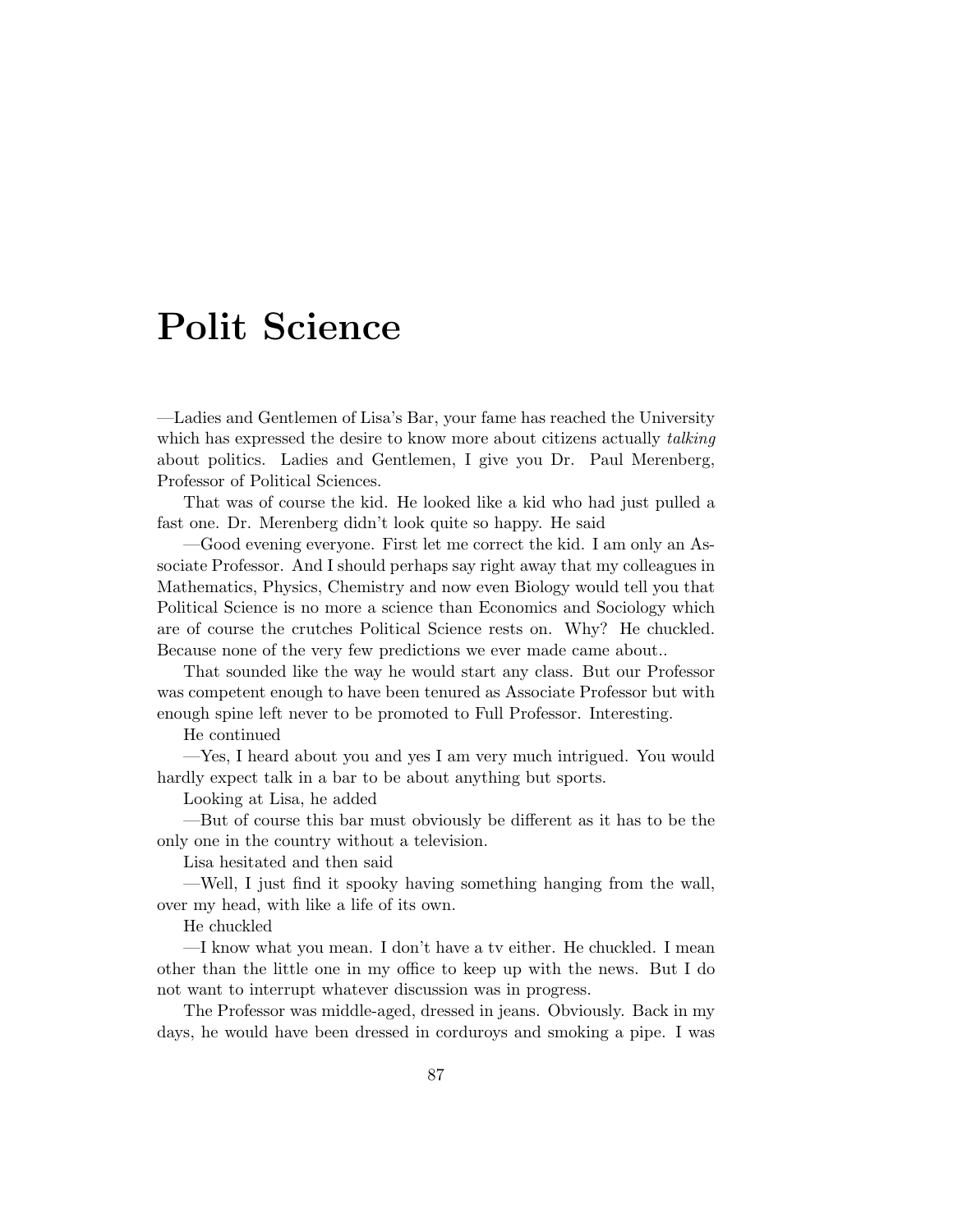used to the type but Lisa didn't seem quite to know what to make of him. Nobody was saying anything. I said

—As a matter of fact, not too long ago, we happened to talk about the Constitution.

—Really?

—How it was not working and what should be done about it.

The Professor looked a little bit surprised. As if he had just realized one of his students was not entirely stupid.

—How so? How is it wanting?

—Come on, Professor, you must know better than we do. By the way, I am Al.

—Please call me Paul.

He wasn't going to say anything until he knew exactly where we stood. So, I said

—Ok, here is a short list of what we found in the Constitution that makes this country anything but a democracy: i. The Electoral College ii. The Supreme Court iii. Congress. That enough?

There was general laughter and the Professor smiled indulgently

—Ok, I concede the Electoral College and I would prefer to table the question of the Supreme Court for now. But Congress is pretty much what you would expect in any representative democracy, wouldn't you think?

Joe said

—I wouldn't know what to expect but I don't see how you could deny that the Representatives are anything but.

—How so?

—They are under no obligation actually to represent their constituents. So, when you vote, it's like firing a shot with your eyes closed. You have no idea what will happen, what they will do, how they will vote. And with the party as a whole, it's a huge joke. What sense does it make that the platform should be decided at the convention, when all prmary voting is over.

—I think you are exagerating. What they are to do is obviously what they said in their campaign they would do and which is what got them elected.

I said

—Paul, you can't possibly believe that. But first, let me introduce Joe. We are good friends and we argue a lot and he wins more than half the time. He knows a lot about money. You would be surprised how much he knows.

The Professor said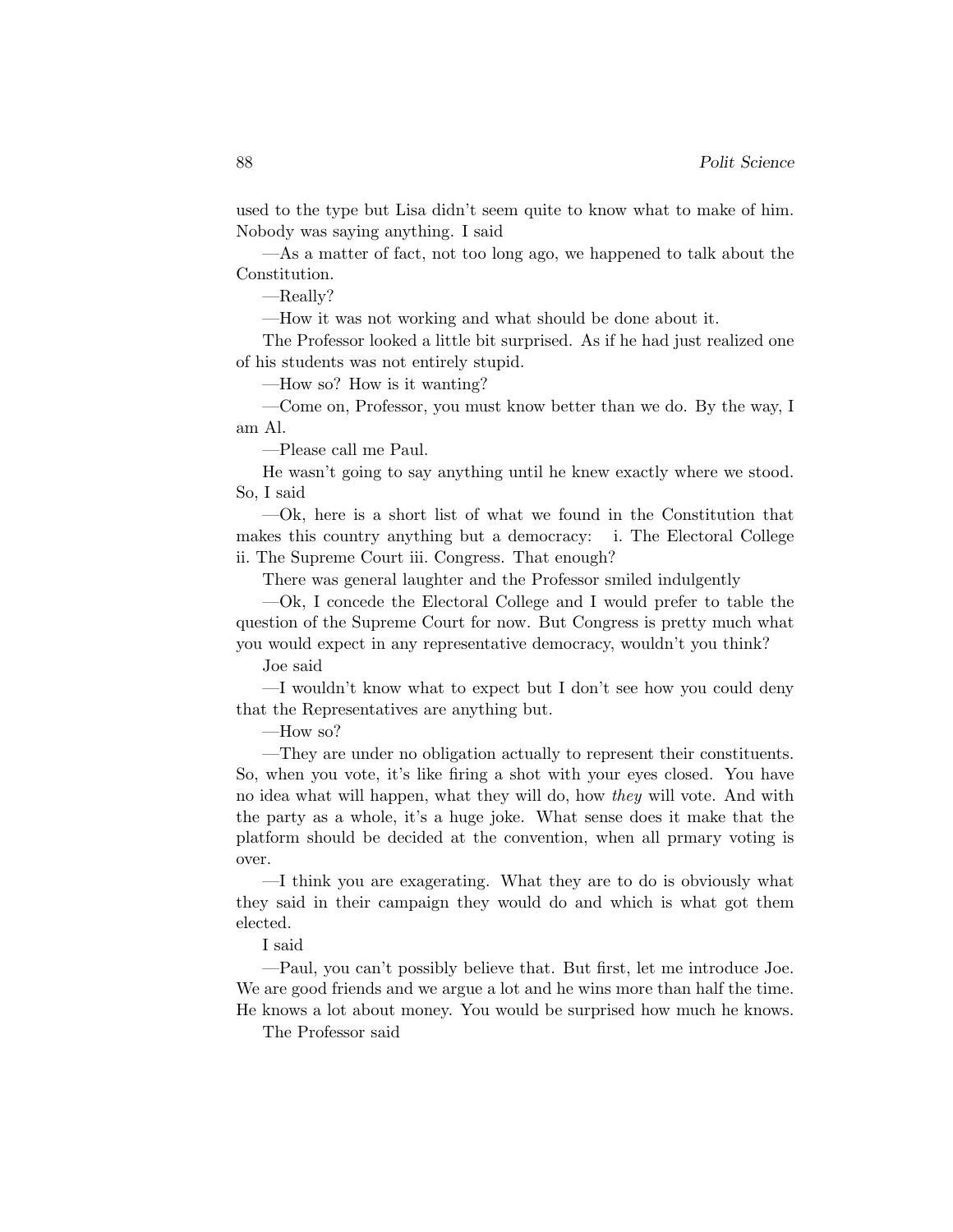#### Polit Science 89

—Glad to meet you, Joe. From what Al just said, you must be something else.

Joe laughed

—Al says I am a libertarian but I don't think so. For my part, I tell him he is just an anarchist which he agrees to but he says that what saves him is that he is of the syndicalist variety—whatever that is. We both think that the other one is a total political idiot but, as he said, we are old friends and we love to argue. So we argue a lot about political theory. That's all.

The professor asked

—But what does what you said before have to do with the Constitution? Joe said

—There is absolutely nothing in the Constitution to ensure that Representatives be accountable to their electorate, that what they will do will be what their electorate would want them to do. They are not even under any obligation to even report back to their constituents. Not too long ago, Rick told me about this Democrat incumbent who was re-elected because the voters didn't know that he had voted against a \$15 minimum wages and against Obamacare. This was in a district where the average wages were well below \$15. The least should be that their voting record be sent electronically to anyone who voted in that election.

The Professor was clearly taken aback but of course he recovered almost instantly. That's what teachers are good at. He tried again.

—That's an interesting point.

—And there is nothing in the Constitution to prevent a Representative from slipping in a totally unrelated bill an amendment that heavily favors some business at the expense of the rest of his constituents.

—But that might just be the result of a judgement call. Could you give me an example?

The Professor was running this as an oral examination.

Josh said

—How about getting a new road that will only benefit a particular developer? At the expense of a lot of people?

That had in fact happened a couple of years ago.

—Yes of course. How about the fear of not getting reelected? Wouldn't you say that would be a deterrent?

—It sure wasn't in that case. Are you kidding? Just look around. Doesn't seem to deter many of them. It's more like an incentive to hide things away.

—When they are not doing a lot worse.

—And they keep getting reelected.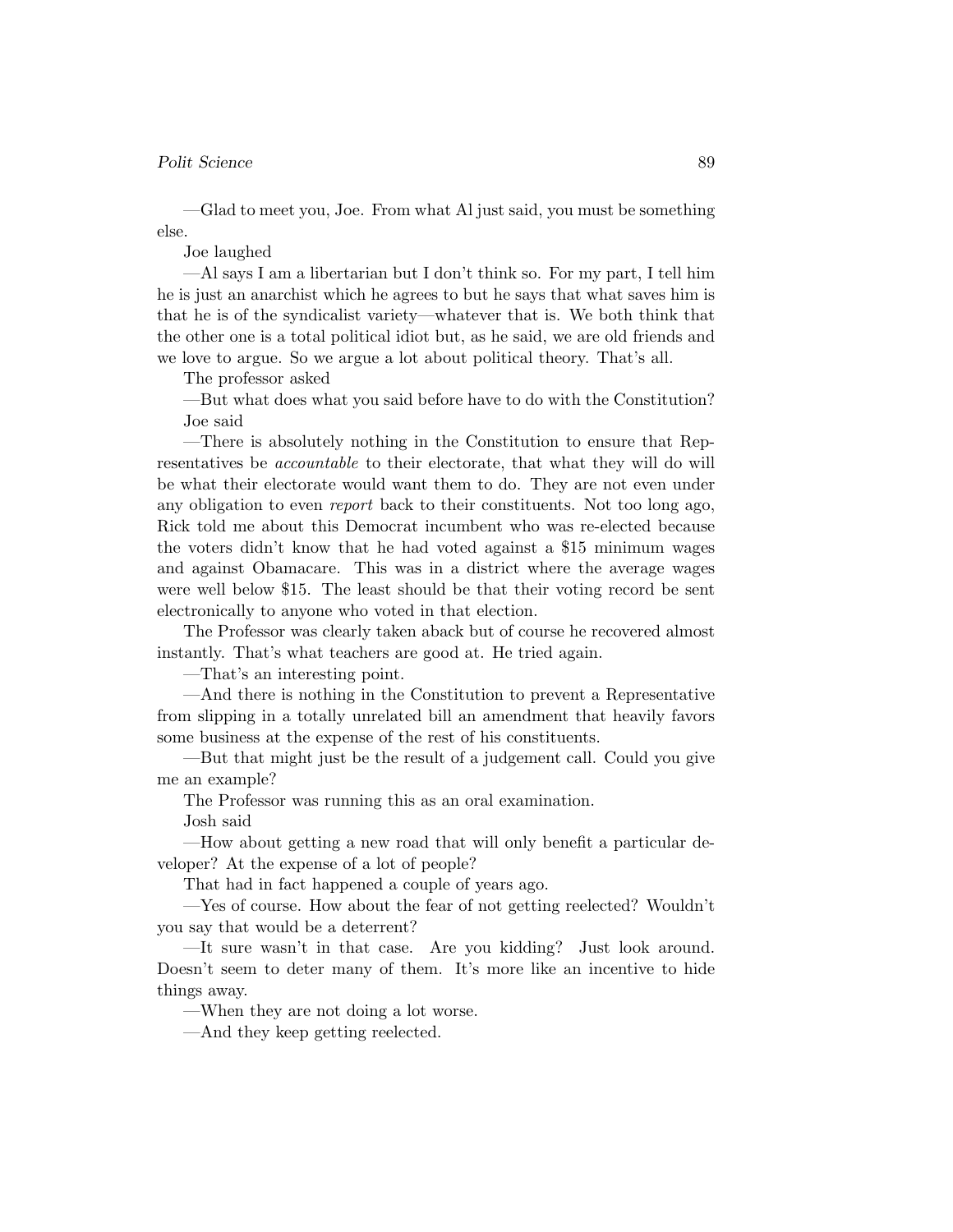—And getting money from special interests

The people in the bar didn't sound too happy. Joe said

—People would have to know what he did, out there. Which they don't. And, if and when they did find out, it would be long after the fact. When it's all over.

—And if he didn't get reelected, it wouldn't be the end of the world for him, he would still gets his pension and probably a cushy job at the developer who owes him his road.

The Professor was beginning to look a bit overwhelmed.

—That is often true of course, but that's really the responsibility of the electorate. And it is in the representative's interest to behave. Anyway, you can't put this kind of things in the Constitution.

—Why not? I don't see why the Constitution could not include the idea of accountability.

—But if the Representative did not do anything illegal, there is nothing that can be done. He has to be free to act to the best of his knowledge.

—Does he? How come his constituents don't have the freedom to throw him under the bus when he doesn't act in their best interest?

—As ascertained by the people, not by him

—But that's what they can do by not reelecting him.

—But how do we know what he did?

And then June said

—Plus there is a very fundamental hypocrisy, in calling them "representatives".

—You mean the Representatives in Congress do not represent their constituents, they just delegate power to them?

—It sure makes it very hard to take them to account when they betray us, even when they do so obviously, they have zero interest in *our* interests. So what we should do is give them a *mandate* and call them *envoys*.

Lisa said

—Even worse, when we delegate the power, we also delegate the thinking. It absolves us from thinking for ourselves. So we get taken to the cleaners without even realizing it. By deciding on a mandate as June says, people would first have to think about what they want. Then they would be more likely to follow up.

The Professor gave up

—So you are saying the Constitution does not work because it does nor provide for any feedback mechanism to and from the people?

There was applause. I had of course been following the exchange closely and hadn't noticed that there was now quite a few people in the bar.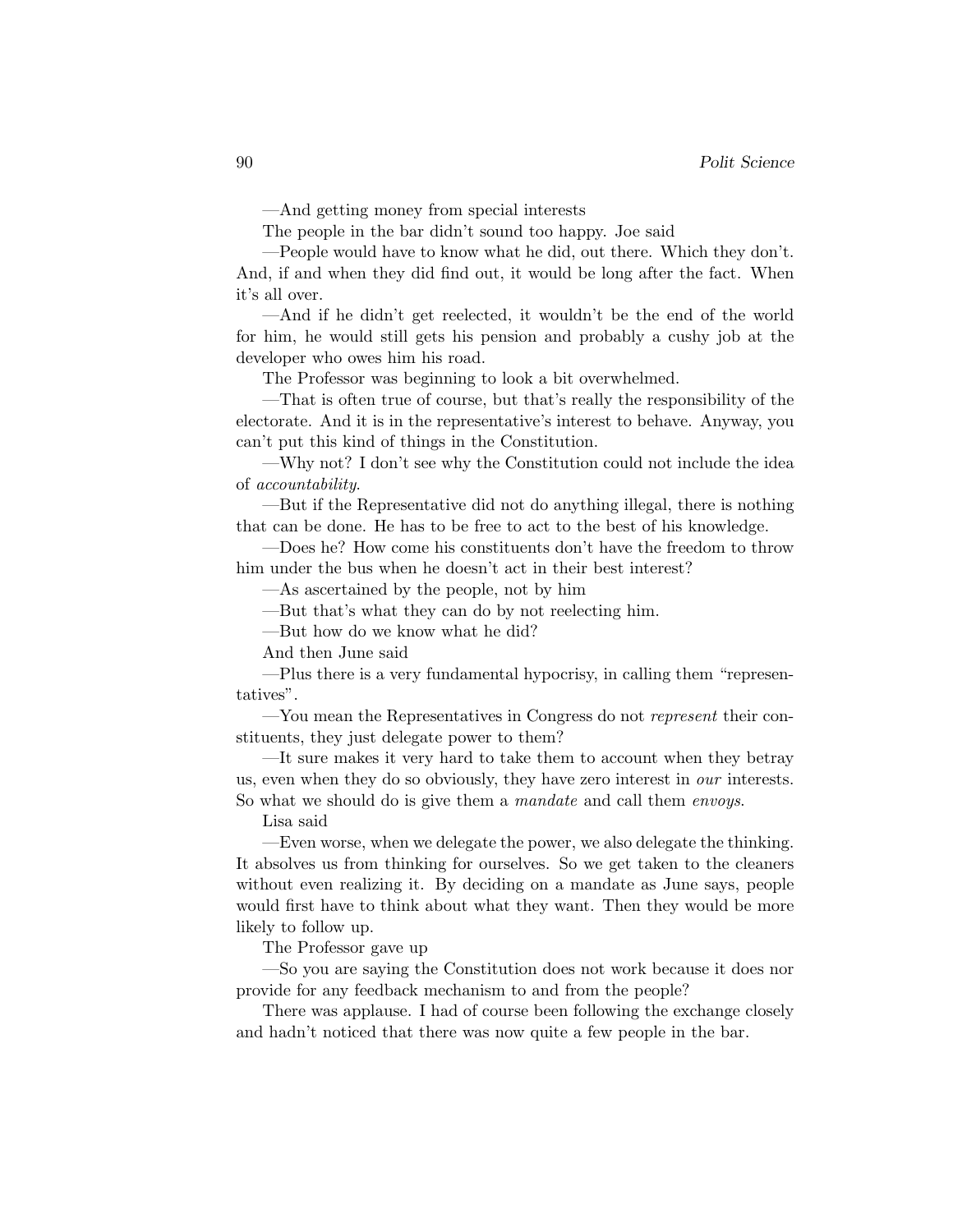Joe said

—And then of course that is only one way the Constitution is by the rich for the rich.

—Blaming the rich is easy.

Joe said

—Who else has the money to hire lobbyists to let the Representative see the light? Lawyers to write the bill he will submit? Communication experts to sell it to the media? Etc. You do? I sure don't.

—Still, I think you are asking too much of the Constitution.

The Professor had just given Joe an A. An  $A^-$  to be sure, very reluctantly of course, but an A nevertheless. He had had to because he had not been able to counter Joe.

The Professor was still a bit put off and I thought I ought to take advantage of it and drive the nail a bit further in.

—And then there is the Senate

—What about it?

—Senators are even more removed from the people than Representatives

—That's on purpose

—Yes, I know, I know. To slow down the legislative process, to stop demagogues. We all learned that in school but it isn't really true. At least not anymore. Senators are even more prisoners of the Big Money People who pay for their campaign than Representatives. they have to campaign statewide, not just district-wide. So, Citizens United, you know.

Somebody yelled

—And it sure didn't stop Senator McCarthy

The Professor sighed but didn't say anything.

Rick said

—And don't you think that people like the Senate Majority Leader have way too much power?

—Like on who is on the Supreme Court?

—And that the Senate is having a moderating influence is now a complete joke?

Rick said

—Actually, there is something considerably worse with the Senate. The fact that each State has two. Back in the days of the Founding Fathers, maybe that made sense. I mean people in say Vermont had a lot different interests from people say in Virginia. The conditions in which they lived were different. Almost everything was different. And, for the most part, they stayed where they were. But with today's mobility, with today's communications, it does not make sense anymore. The fact, say that you are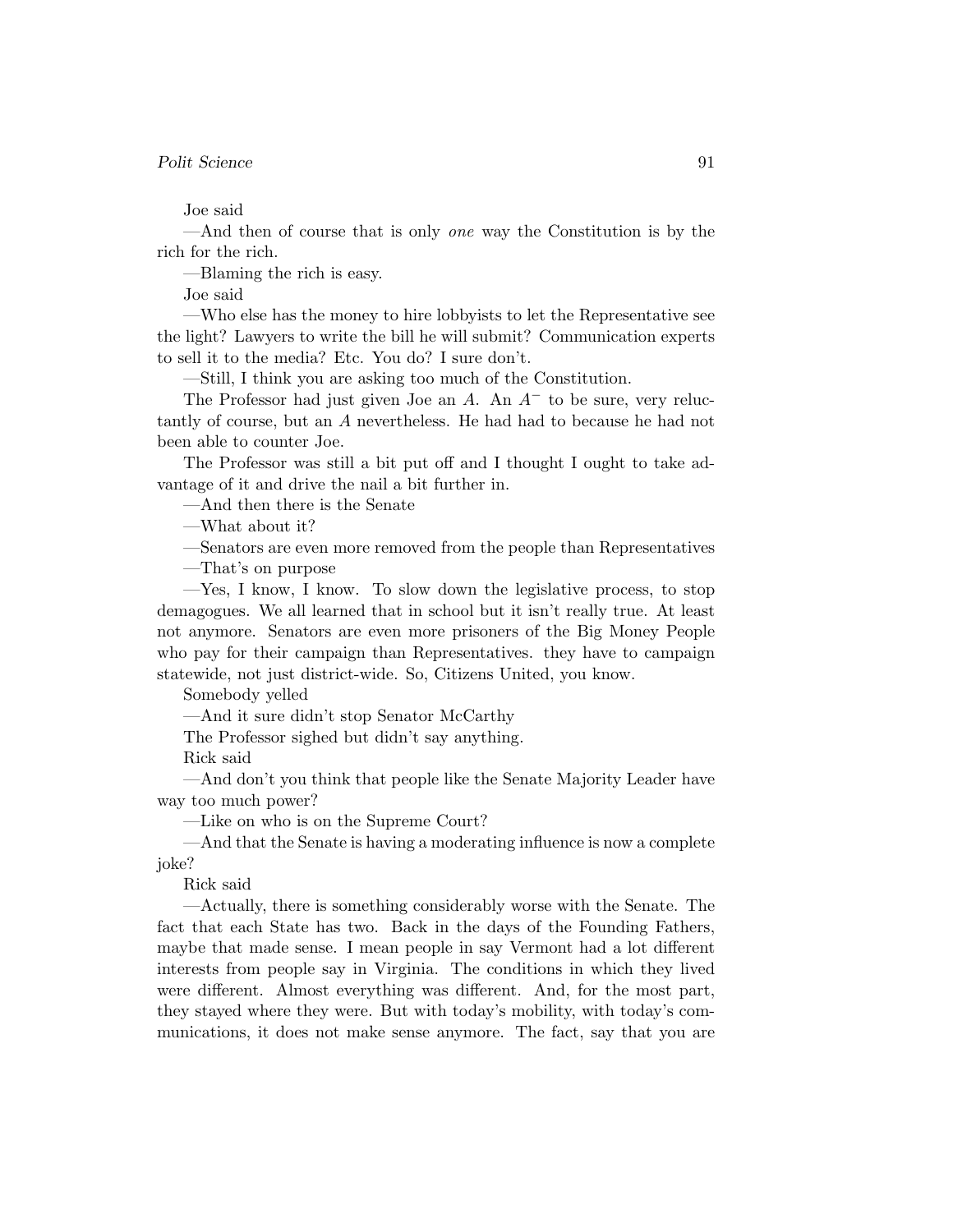this or that is more important than the fact that you live in Montana or in Florida. The power in all states is now with the Real Big Money people. What difference does it make where they live? Look at the way they can blackmail states into paying them a lot of money to relocate there.

The Professor looked like he was getting dizzy

—Yes, I agree. So, what would you put in place of the Senate? How would you pick them?

—For sure they should not be elected satewid because campaigning is expensive which makes which puts the canddidates in the hands of Real Big Money.

The Professor said

—You could have the Government pay for the campaigning. You could obligate the media to give some space to the candidates. You could put a low limit to what anyone could give. You could do away with the PACs. You could rescind Citizens United.

—You could elect them nationwide instead of state wide. The parties would have to present a slate as well as a platform.

Kill said

—I once read this science fiction where they were picked at random by a computer.

The Professor seemed to have given up. He said

—Of course you would have to restrict the computer to a certain group of people. You wouldn't want it to pick say somebody who can't read/

Jenny who hadn't said a word until then said

—Just because all I do is to grow tomatoes doesn't mean I am an idiot.

—Sorry You are right. Still. Suppose the computer were to pick someone you and I both agreed is a complete idiot. Or somebody who is a compulsive lier. Or somebody who will agree with anybody.

—Ok, I see your point. But you wouldn't want to restrict the computer to people who have, say, a college degree would you?

—No, no. Nothing like that. Seems to me it should be possible to make up an exam that you would have to pass before you could be in the group from which the computer would pick the representatives.

June asked

—You mean like with calculus and that sort of things?

—No. What I had in mind was more like something psychologists would design, something that would select people that don't take things at face value, as granted. People who question things. In other words, people like the people in this bar.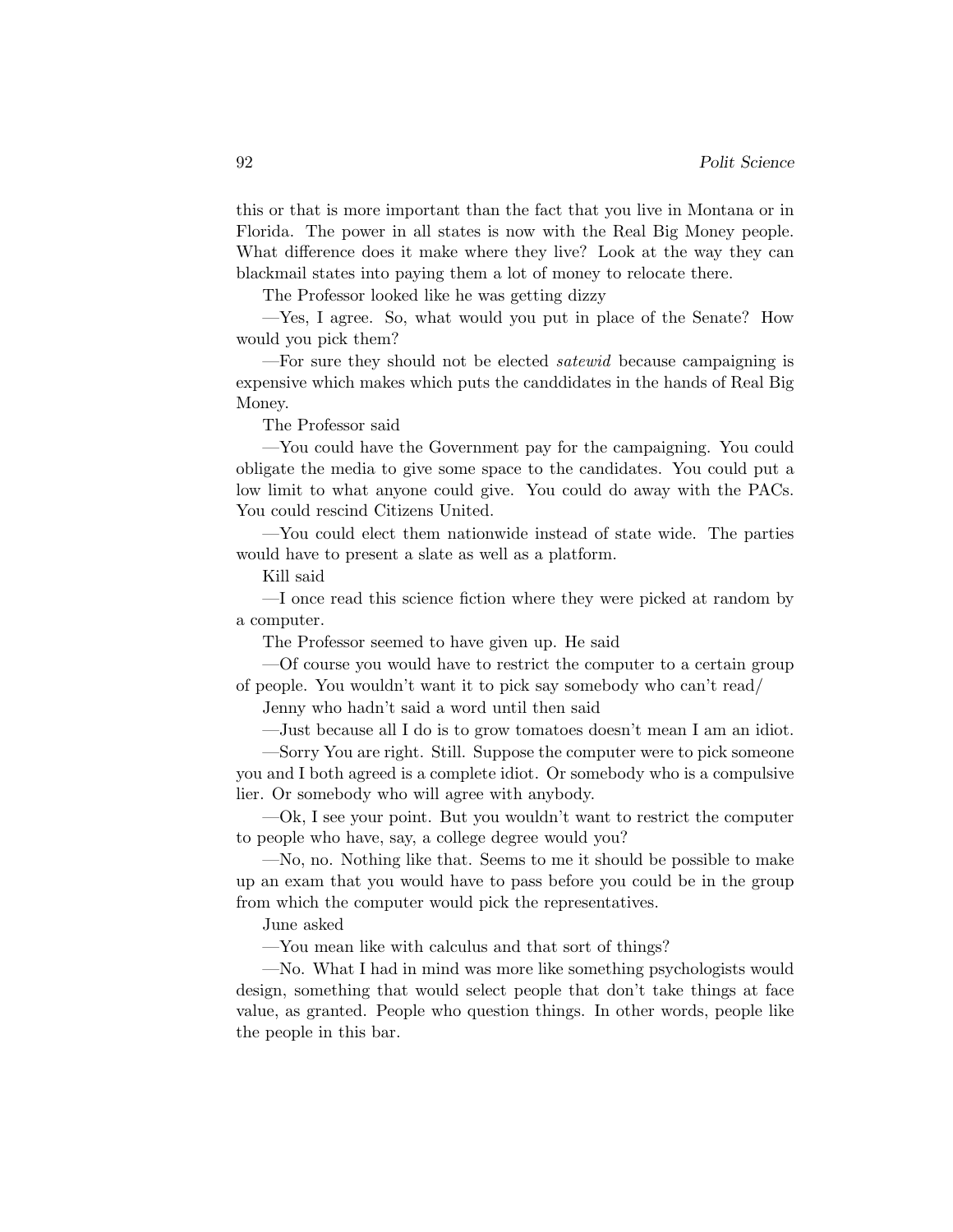Everybody laughed. And the Professor seemed sincere. He almost looked as if he had discovered something. Somebody said

—I would rather have people electing them. Leaving things to computers is dangerous. They can always be hacked.

—You are right, we wouldn't even need a computer. For instance, by and large, nobody argues with who is at the Academy of Sciences. So, it ought to be possible to find ways to reduce the initial group of, call them electables, to the assembly that would replace the Senate.

Somebody said

—Why couldn't the judges in the Supreme Court be picked the same way from among all the federal judges?

—But not for life.

—And for the Representatives, I mean the envoys, why can't we have ranked voting?

—And why do we have to rely on rules that can easily be overturned? Like executive orders and Supreme Court decisions?

—Doesn't do much for stability

People were beginning to talk.

But the Professor had looked at his watch and, after hesitating a few seconds, turned towards the people and called

—Ladies and Gentlemen of Lisa's Bar

There was a sudden silence. He continued in a normal voice.

—I would first apologize for leaving you in the middle of this discussion but it's getting late for me. Then, I would like to express my gratitude for an experience which, I must say, was totally unexpected and, he chuckled, not without bruises to my ego. I really learned a lot and I really hope we will meet again for me to learn even more.

Everybody applauded. He bowed, went to the counter and paid. She asked him something we couldn't get. He laughed, said No, and left.

Lisa told us he had paid for everybody and that she has asked him if he was running for office.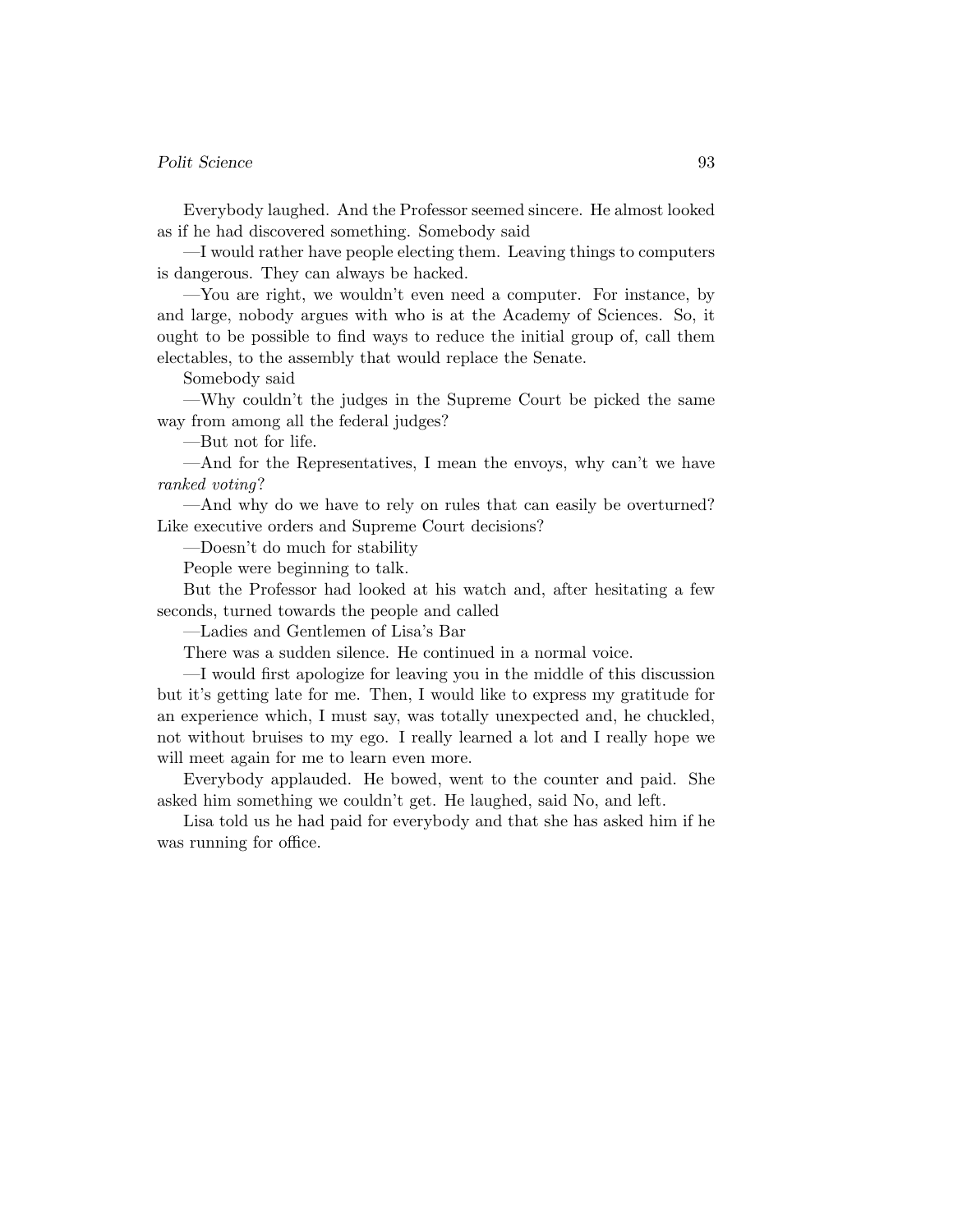Polit Science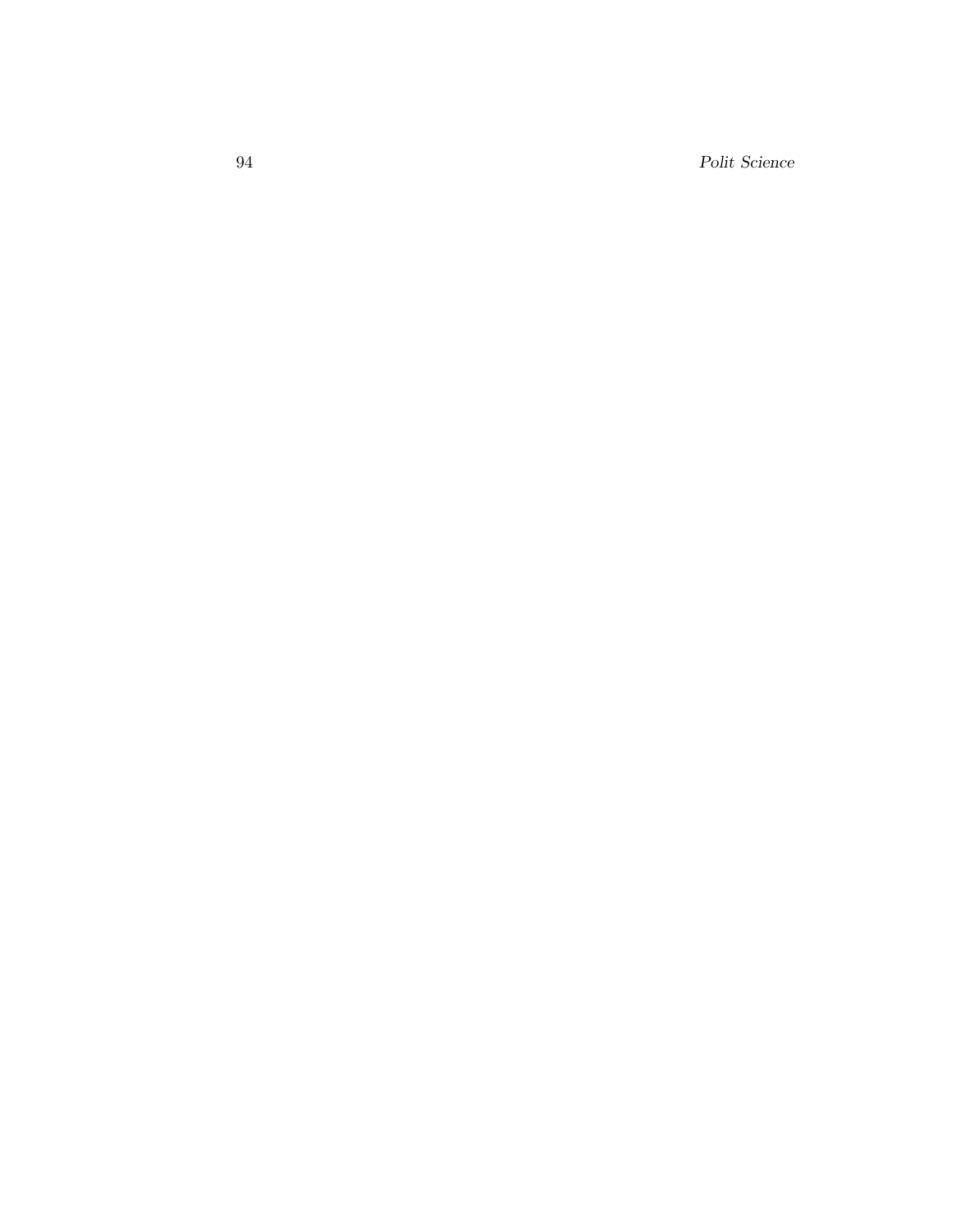## a, b, c,  $\dots$  1, 2, 3,  $\dots$

The kid asked

—And how about schools?

Nobody answered and he started looking at me. I said

—Don't look at me. I know what you have in mind but I don't have the faintest idea what to do about it.

Kill said

—I do

I said

—Good for you!

Jake said

—You tryin' to chump her, cabron?

She said

—Shut up Jake. I don't need you. I can take care of him.

Then to me, fiercely,

—Old man, the reason you got no idea is cause you got no idea how it is in the schools.

I didn't think I should say anything. She repeated, more calmly,

—You got no idea. How you think a six- or seven-year old can learn how to read, count, do anything when she just got in the middle of a thousand kids she has never seen before. All she can do is learn how to survive, man. That's all she can do. You got no idea.

I said

—You are right, never thought of that.

—Course not. You just an old white man.

Ted said

—So, what would you do?

She looked at him, had a quick smile of recognition, and said

—I would have small neighborhood schools. That the kids could walk to. And no more than one class per grade. And just the first four or five grades. Anything to keep them small. And you shouldn't throw the kids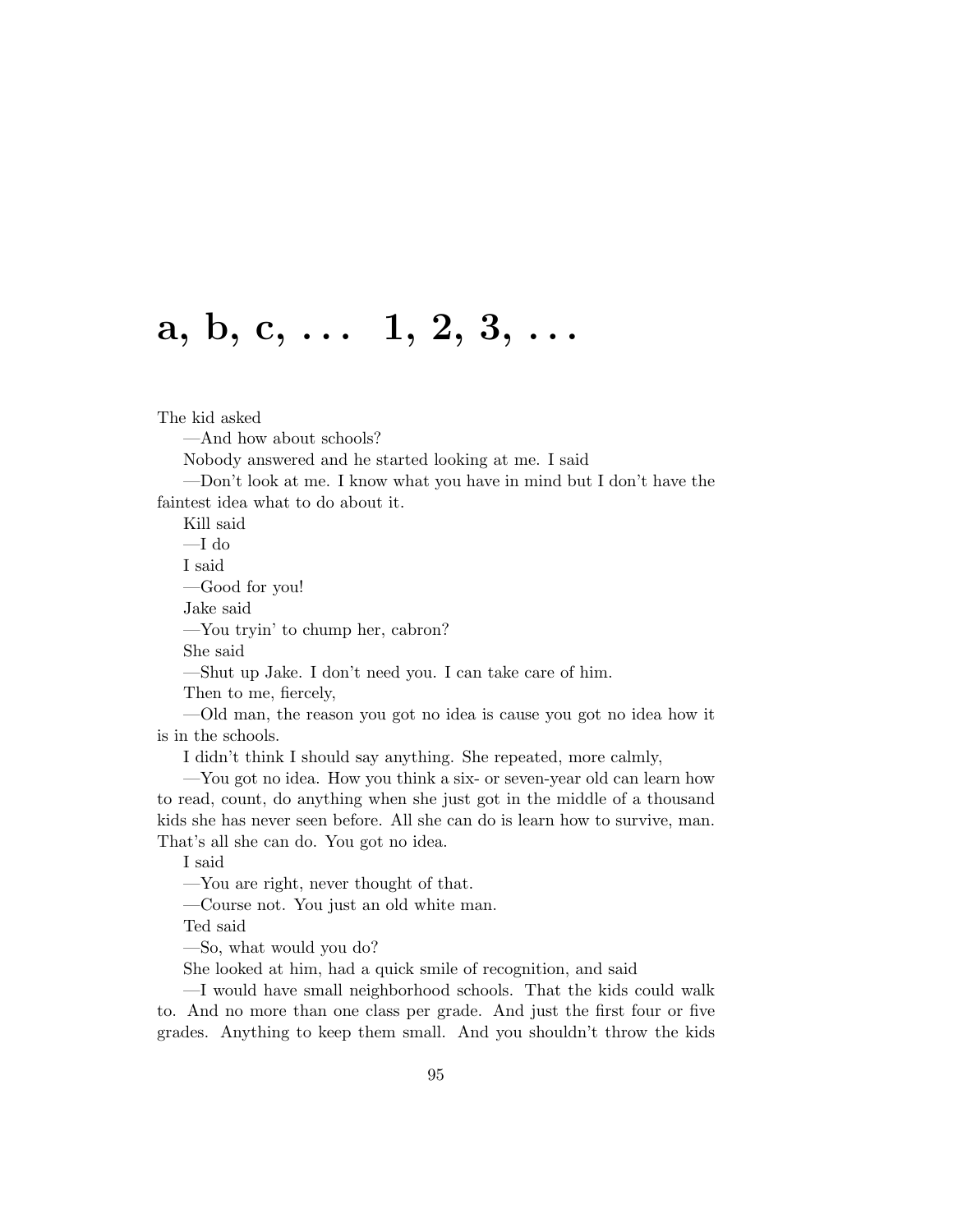out at 3. They should be able to stay in school until 5 or 6. Like maybe do their homework. Play some sport. Learn the guitar. I don't know.

Mike mumbled

—Nothing wrong with any of that.

She looked at him, surprised.

Jenny said

—That would be nice. With that kind of school I wouldn't have had to leave my kids with the neighbors, worry, and just hope for the best.

Ted asked Kill

—How would it work out? Who would pay the teachers and who would decide what they must teach?

—I don't know.

I said

 $-I$  do.

She looked at me with a suspicious frown

—What do you know?

—Because what you described is pretty much what the French system was up until about 50 years ago.

—How would you know?

—Because that's the system I grew up through.

—You French?

—Yes

She seemed mollified.

Rob said

—Yeah, but the thing is, how did that French system come about?

—Well, it's a long and complicated story.

—Go ahead

—You see, at first, it was about power, about some people wanting to break the grip the church had on voters out in the country. I mean the Catholic church.

Jake looked interested

—Them guys break it?

—How they did it was make elementary education free as in free beer as well as free as in free speech, by which they really meant non-religious, and mandatory for both boys and girls until the age of 13. In separate schools of course.

June laughed

—Good for them.

Lisa said

—Yeah, I still remember the boys ganging up on me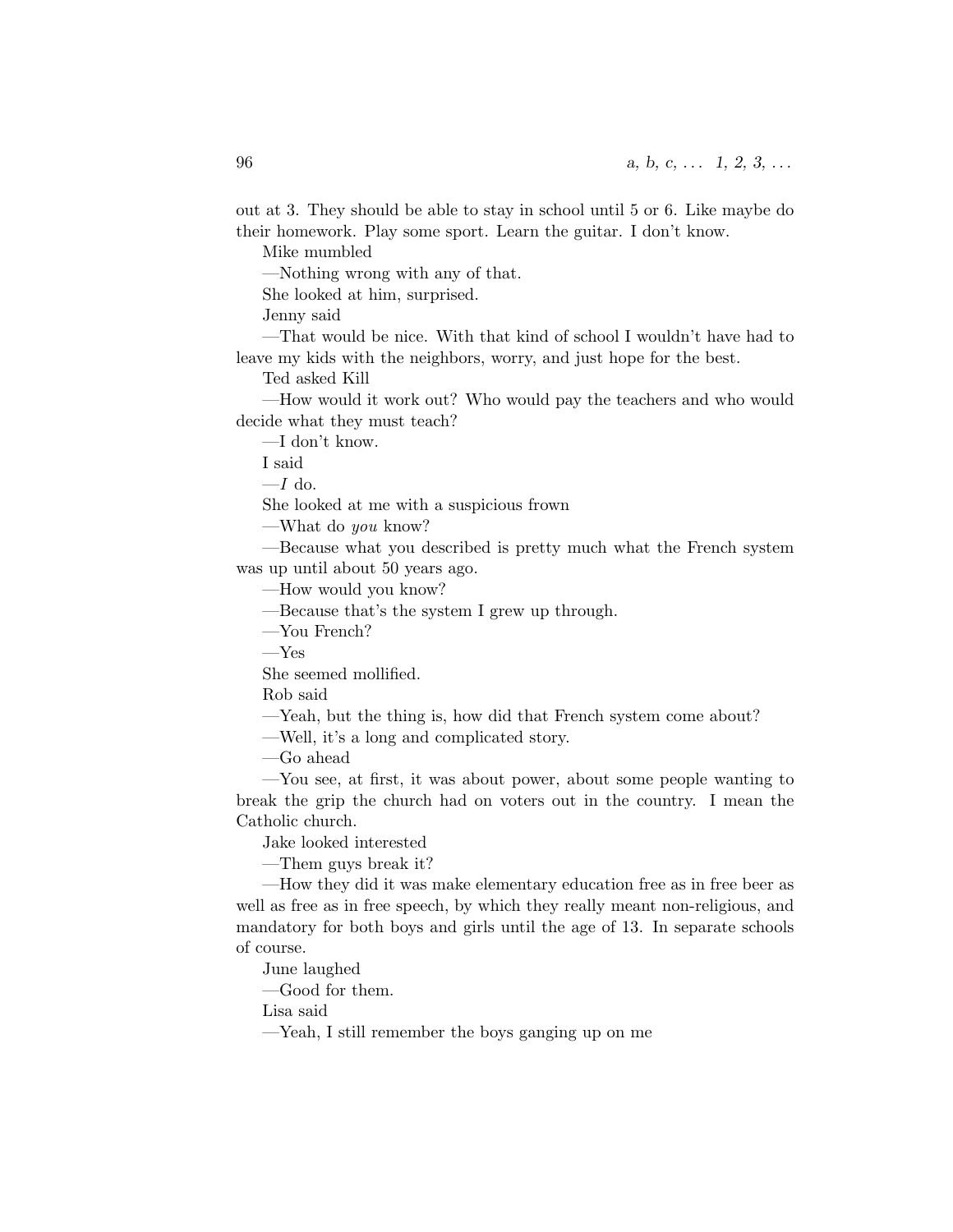#### a, b, c,  $\ldots$  1, 2, 3,  $\ldots$  97

Joe laughed

—How else would they have been able to beat you down?

She made a face at him. June said

—It isn't just that. The boys, they have to know everything. A girl just has to keep quiet. A girl just can't argue with a boy.

Kill giggled

—Yeah, it's just like you be cutting their cojones.

Ian laughed as if remembering something. Then he said

—Some people would tell you making education non-religious is the opposite of freedom.

—Actually, it wasn't because there was no school on Thursdays so those who wanted could get the religious education of their choice.

Lisa said

—You mean those whose *parents* wanted to impose the religious education of their choice on their kids? Not exactly freedom for the kids.

Rick said

—Yeah, but Ted's question still stands because it takes more than just a law for that kind of things. How did they do it on the ground?

—As I said, the story is long and complicated. Each township had to provide the buildings for two elementary schools, one for boys, one for girls. Then, each one of the 80 French "departments" had to have two schools to train elementary school teachers, one for men, one for women. They too were free. In fact, the future teachers were paid while there. And the whole thing was run by an office in the Government which paid the teachers, decided what was to be taught, inspected the teachers to make sure they did, etc.

Brad said

—Big Gov, eh?

—Well, how else could they have avoided *local powers* forcing the teachers to preach what they wanted? For their own good?

—Hey, that's the price of freedom!

But then he laughed.

—I know, I know. But it would never work here.

June asked me

—You said back then. How is it different now?

—Americanized

Everybody laughed.

—But back then it was ok?

—Basically yes because it united the people by having everyone learn how to read and write French and do basic arithmetic.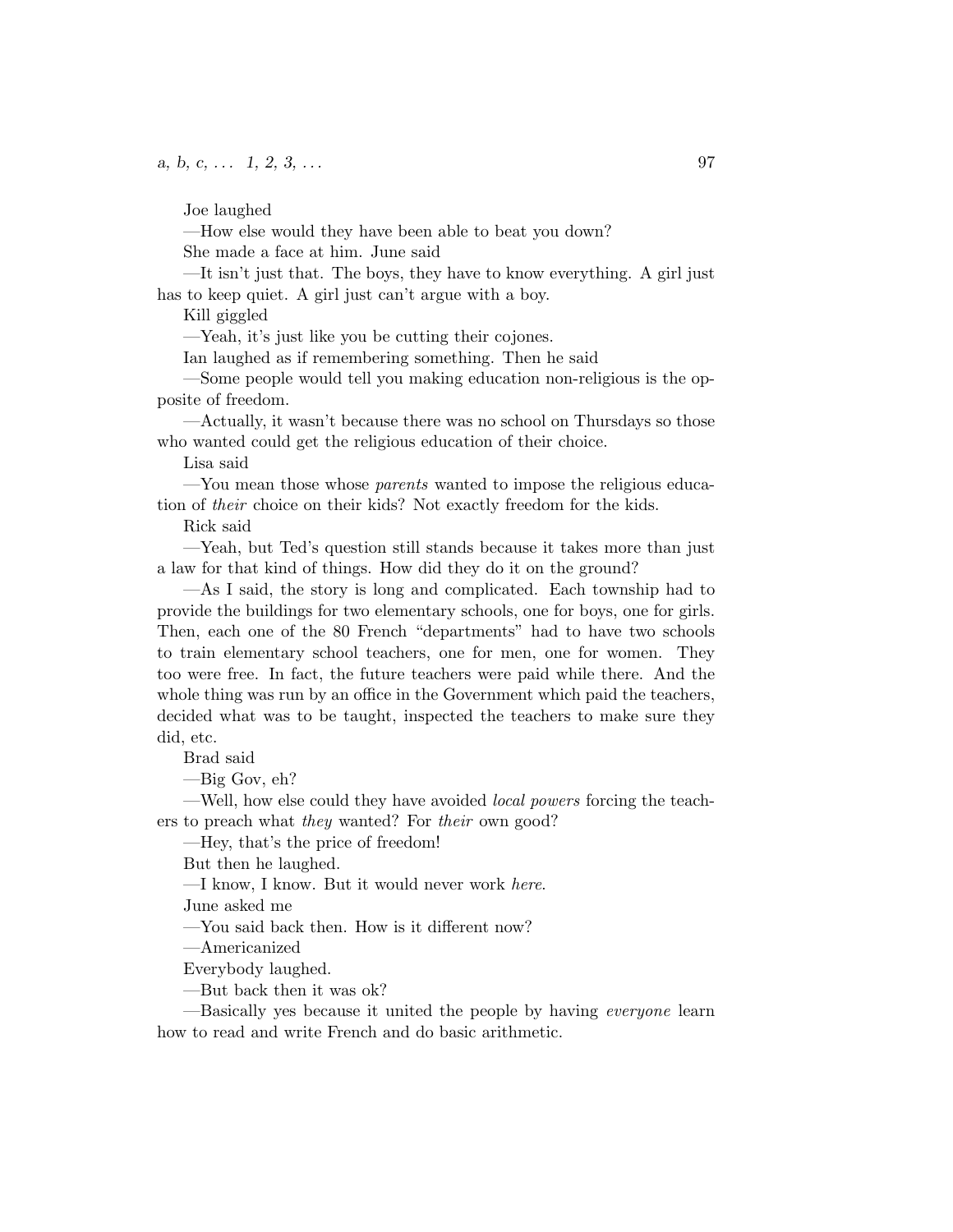—That all?

—Not at all. I remember also learning about things like how do hand pumps work, there were still plenty of those in the countryside, the life cycle of ferns, I don't know why. Things like that. And there were lessons about how the government was organized and how it worked. And it was always down to earth. An arithmetic problem might go like "A farmer wants to fence in one of his fields  $\dots$  How much will it cost him?"

Martha asked

—Girls too?

—Yes. In fact women teachers eventually got to be paid the same as men teachers.

—Amazing.

—But it still took women a long time to get the vote.

Everybody laughed.

Rob asked

—What was not ok?

—There were at least two big problems.

—Like?

—You got to realize that back then a lot of people spoke only regional languages. So, yes it unified the country but, by the same token, it also killed regional languages, regional history and regional culture.

—Why didn't they go bilingual? Anyway. Anything more serious?

—It was serious because in the long run it cut people from their roots. Rick asked

—How about the second problem?

—It sure did not make it easy to access secondary education and that was to protect the bourgeoisie. It maintained unequal classes in a very profound way.

—But basically, with all that, it worked?

—Yes because what it did is people acquired what got to be called "Republican Values".

Rick asked

—Like there ain't no such thing as a lonesome cowboy?

—Things like that. Like starting to think they didn't have to leave all the power to the rich. But. also because of the fact that the system knew how to make exceptions. One of the very great mathematicians, Lebesgue, was the son of a typesetter and a school teacher. So he was not about ever to get to secondary school but he was noticed by his elementary school teacher who then passed him to the secondary school which then sent him to the Ecole Normale Suprieure. All on scholarships.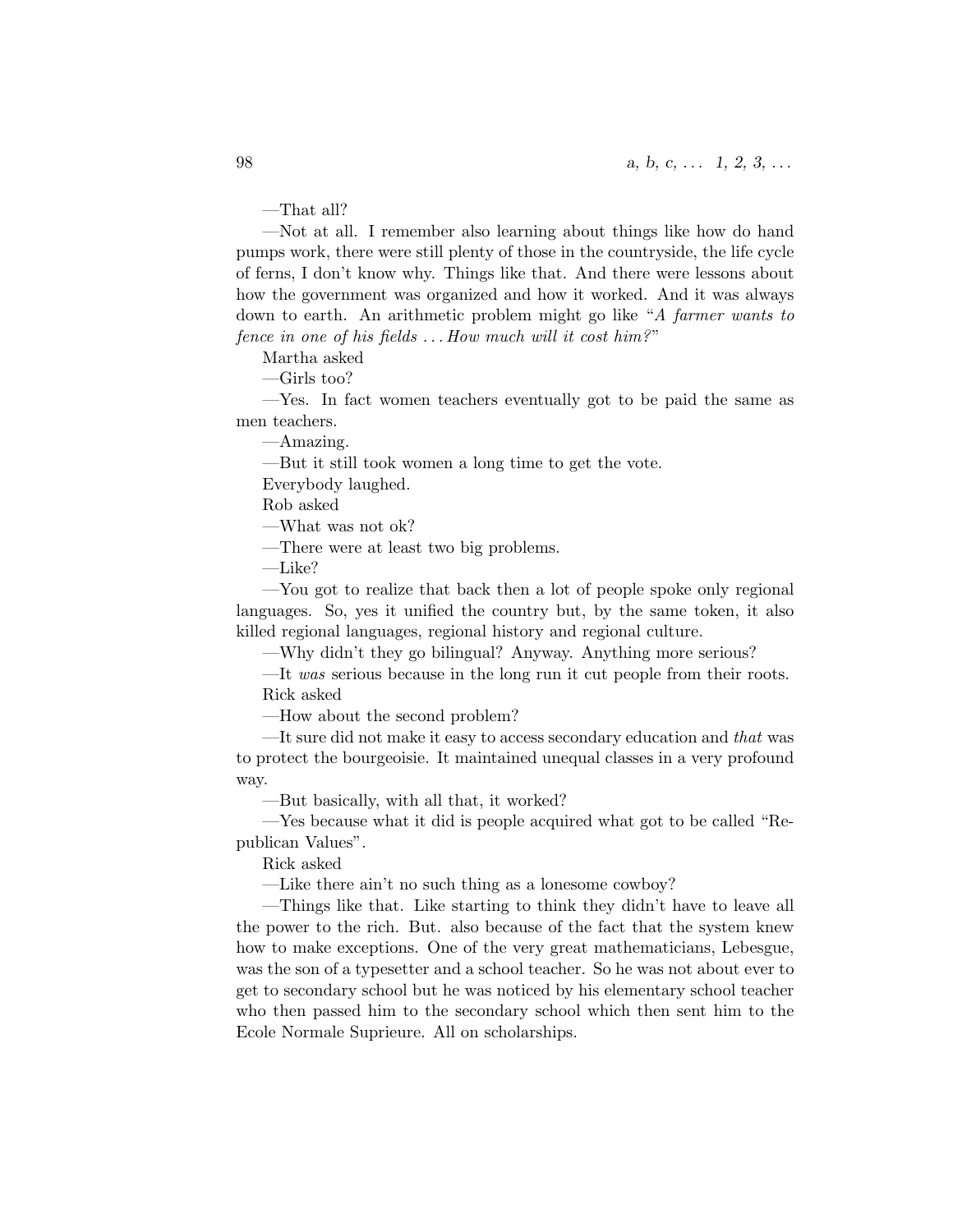Martha said

—I wonder if a black woman would have been noticed

—Most probably not. But without the primary school system, Lebesgue would never have become the world-wide know mathematician he became., the inventor among other things of something called measure theory.

The kid said

 $-\text{Ok}$ , ok. France is a wonderful country. Why are you here?

Everybody laughed. Then Martha asked

—But then the question is how could an elementary school system like that come about in this country?

Brad said

—Thank God no way it ever could. You couldn't force something like that on the people. You are talking socialism here.

The kid said

—How about the Post Office? That socialism? But in fact there would be no need to force it on anyone. You would just have to make people want it.

—Yeah? How?

Martha said

—Suppose you had a Corps of Elementary School Teachers like you got a Corps of Engineers or the Peace Corps or even the FBI. Then a township might *ask* the Corps to assign teachers to its elementary school. I mean its two elementary schools.

Kill said

—Yeah, one for girls, one for boys.

Brad said

—Nobody would be forced? No way. You would have to ram it down their throat.

Rick said

—I don't see why anybody should. The township would just provide the buildings and the Corps would provide and pay the teachers and supervise the teaching. That would be a pretty good deal for the towhship.

Brad said

—No more real estate tax then?

—No because obviously the Corps would have to be for the whole country so the money would could only come from the federal income tax.

Ian asked

—Who would pay for the busing?

—That's an issue. I don't know. In the cities, remember each school would only serve a neighborhood so there there would be no need for busing.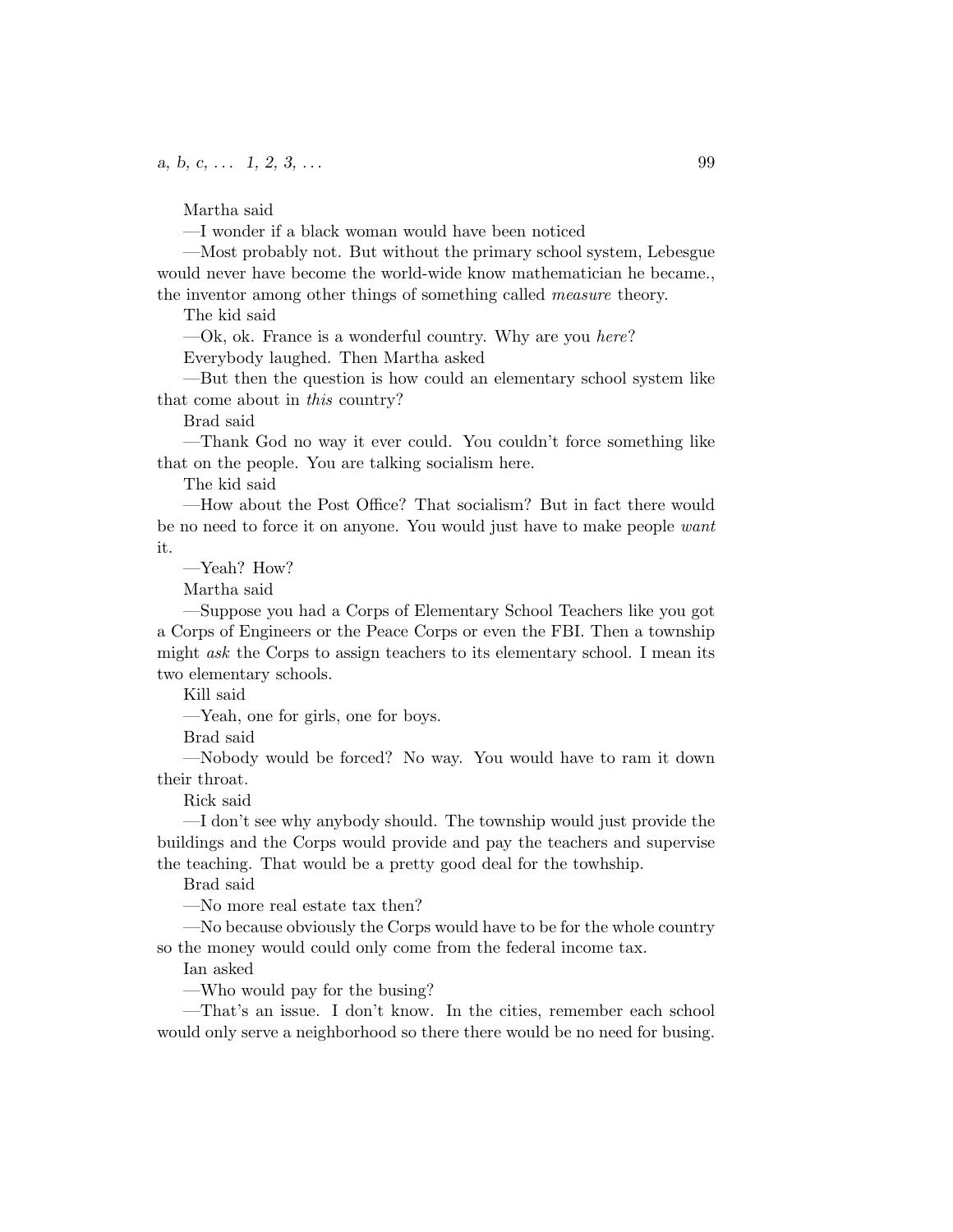But out in the country of course, there would have to be busing. Less than now but still. Who would pay for that? Not the Corps because the Corps would only be concerned with the teachers. I don't know. We would have to think and talk about it.

The kid said

— And if the people in the township didn't like the teaching all they would have to do is tell the Corps: thanks but no thanks, goodbye and get lost.

Brad sais

—And start the local taxes again.

Everybody laughed. Ian added

—And the parents could always get a private school of their own for their kids if they wanted. Like they do now.

Jenny said

—Rich parents

—Well, you could have scholarships

—Wouldn't that be charity?

—What's wrong with charity?

—You like to depend on charity for your kids?

Lisa said

—And if these Corps teachers were any good, you could organize competitions between the schools and then you should be able to wipe the floor with these private schools.

Lisa had always had that fierce streak that would surface every once in a while.

Rob asked her

—So you think maybe it could sell?

Lisa said

—Once one township does it I would bet the bar it wouldn't take long for neighboring townships to do the same.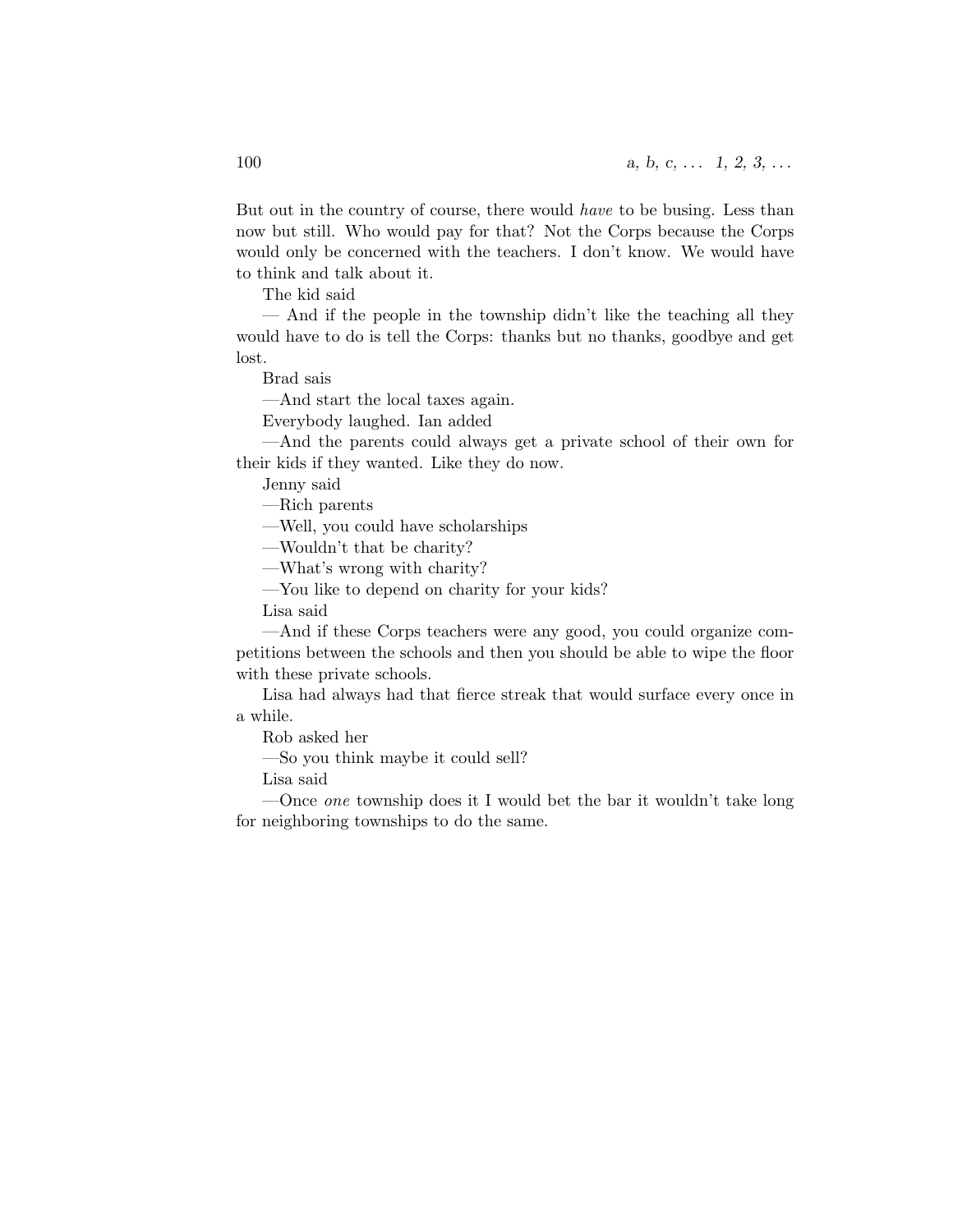## Social ... Er,

—So now the do-gooders are really at it! Can I help?

That was of course Rob just coming in. But, the question had a completely new sound to it. Josh said

—I was saying we need leaders and I was booed

Rick said

—He just made that up. No really. I think this is a real important thing because that's what a lot or people would tell you.

—What's wrong with having a leader?

—You always need leaders

Lisa said

—What's wrong with leaders is that it gives you an excuse for leaving the thinking to him, for not doing your own thinking,.

—You can't do anything without a leader. Else, everybody goes his own way.

—Not really. I do my own thinking.

—And you would go as far as argue with your leader?

People laughed. Mike said

—Power is power. Getting other people do what you want. Whether they like it or not. Like a gun is a killing machine. Whether you like it or not.

—Well, yeah, but sometime people need to be told what to do, need to be told what's good for them.

People thought about it. Rick said

—Let me ask you a question.

—Go ahead

—Back then there were three Real Big Leaders, Stalin, Mussolini and Hitler. You heard of them?

—Come on man, my grandfather was in the army that landed there.

—Ok, what did they accomplish? What did they leave behind?

Nobody said anything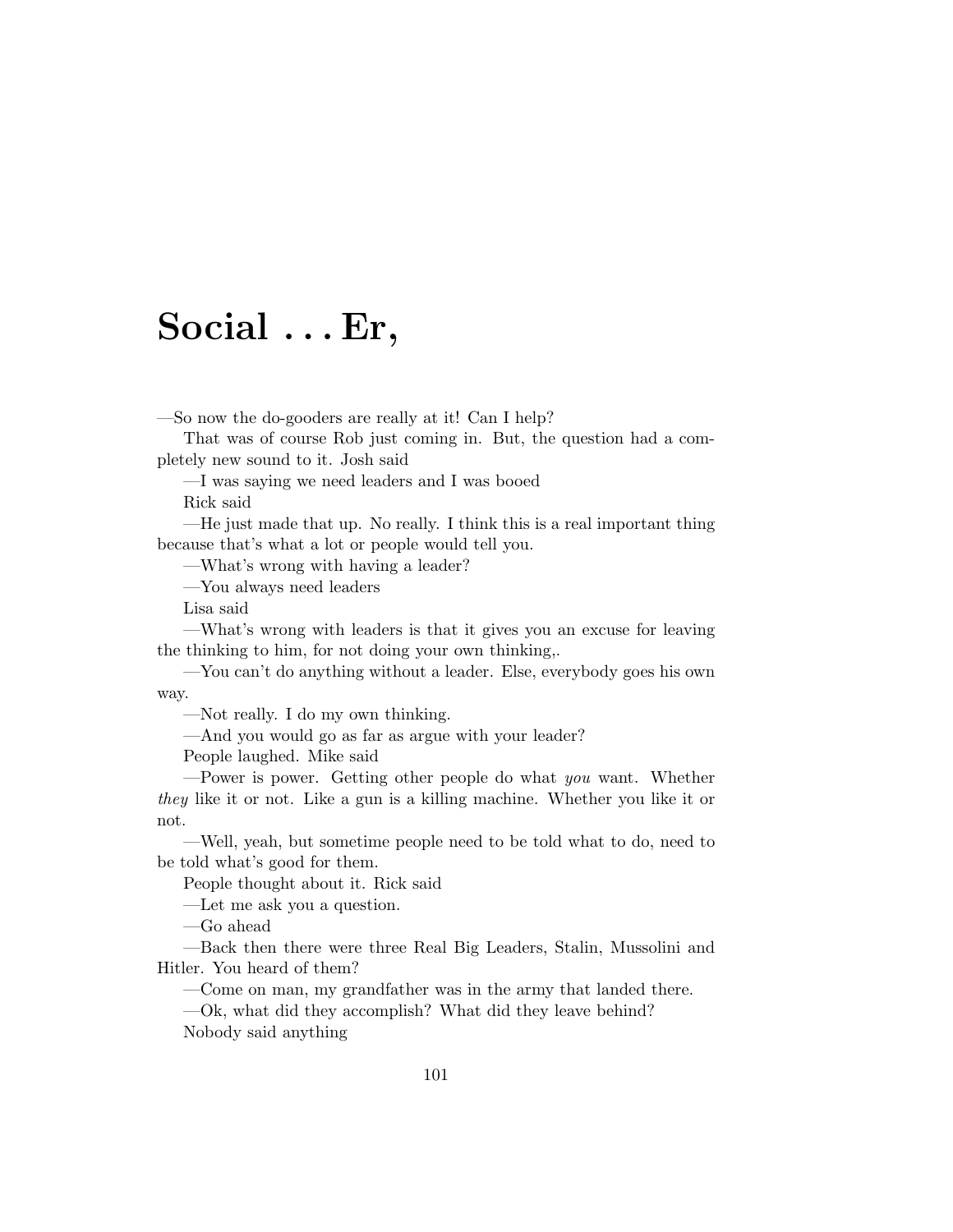I said

—On the other hand, at the very same time these leaders were leading, in 1936, a big fight involving two millions workers in a country of 40 millions ended up with two weeks paid vacation and a 40 hours week for all workers. You know the name of their leader?

—I guess not

Kill asked

—What's that? A history exam?

I said

—Well, the reason you can't answer is that there wasn't any

—You kidding?

—No

There was another silence. Then a woman I didn't know said —How do you know? You were there?

I laughed

—Only sort of. I was born a few mothths after the big 1936 strikes. But my parents told me the first time they ever went on vacation was summer of '37.

A man asked

—So, how did they do it?

—They had organizers. At many levels. You need them. Like non coms and officers in an army. But different. There were people who were writing texts with ideas, yes. But these two millions took their fate into their own hands, figured out what they wanted and then went about getting it. Nobody told them, nobody led them.

—Really! I didn't know. I mean here, for instance, you had Washington, you had Lincoln.

—What about this Leon Blum?

—He was prime minister. He was the legislative organizer so to speak. But the laws he had the political people legislate had come about only because of the two million strikers

—I don't see how we need leaders. All these people talking about us needing leaders, it's either because somebody convinced there there was no way they could find their ass with their two hands if their life depended on it or it's because they themselves want to be leaders and tell the rest of us how to wipe our ass.

—For their greatest benefit.

—They the ones that sell the toilet paper

Some people didn't look too amused by the way it was said but didn't seem really to disagree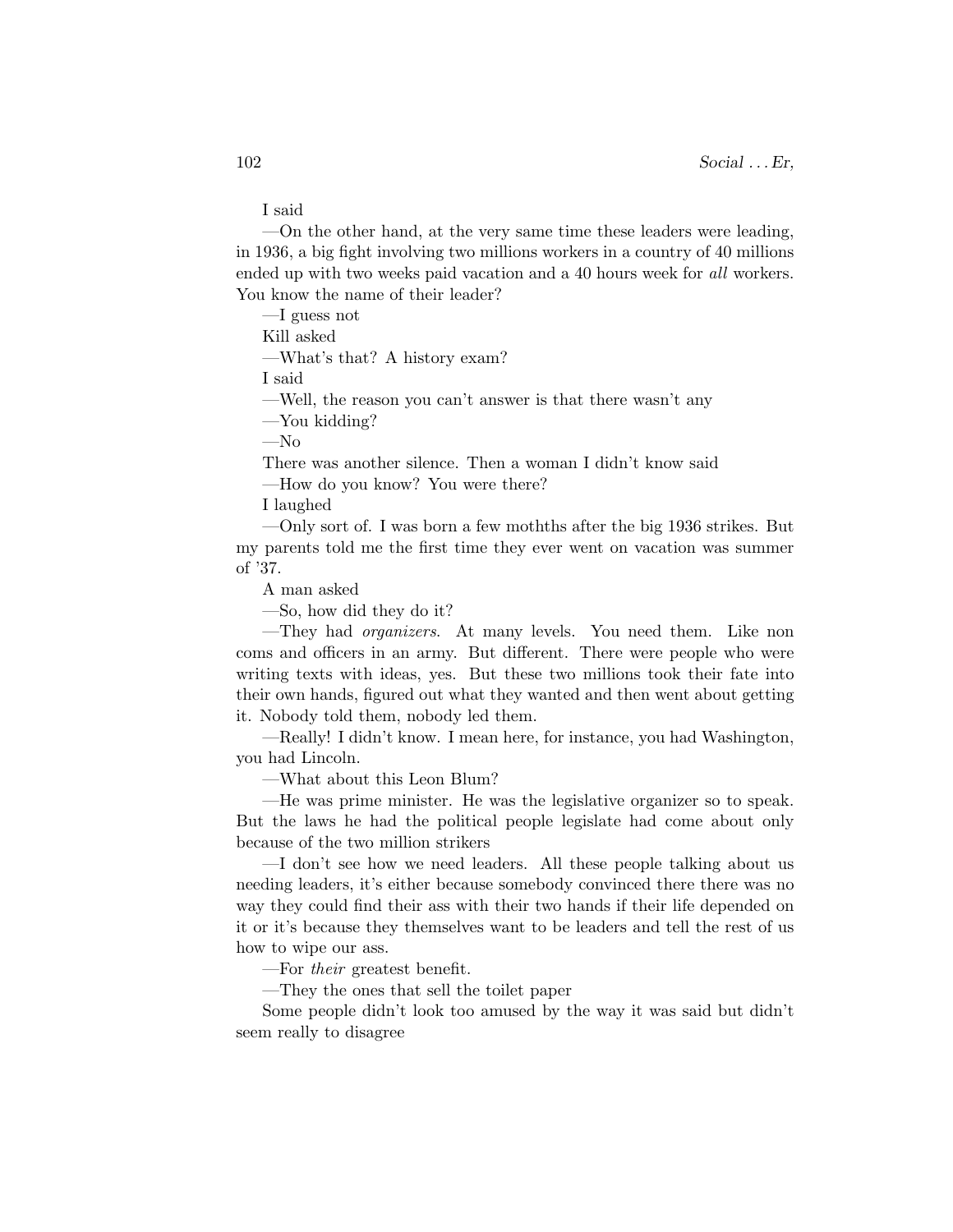$\text{Social} \dots \text{Er},$  103

—You mean the right was not able to stop all this?

—Even though they were the ones had to pay for it?

I said

—No. In fact the extreme right was able to grab power only with the help of the German army, when it invaded France at the beginning of WWII.

—How so?

—I think that was entirely because most people shared those Republican Values that they had gotten from elementary school. There were things they just couldn't bring themselves to do because they could see where it would go.

—I have an uncle, his father in law was hidden there by some farmers.

—Well, here there are churches that give sanctuary

—You are right, same thing.

—Catholic churches too?

—Don't know.

Rick asked

—Wasn't it also when they got some sort of Medicare for all?

—No. That happened nine years later, right after the war, right after the rightists that had used the Germans to push their agenda were thrown out.

Then somebody asked Joe

—So what do you think our program should be.

Joe hesitated and then asked in turn

—What do you think?

Somebody else said

—Getting another Constitution like we talked the other day

—Not letting people drop dead or rot.

—Now you are being a socialist

—Don't care. I don't want to see people rot. You?

—You are right. I don't.

—So, Medicare for All?

—Paid vacations for all?

—Minimum wages?

There was a lull while people were obviously thinking about it.

Joe said

—I would say all of the above and some. But we are back to the same problem

—What problem?

—By dealing with separate issues, you are helping the Real Big Money people because their first tactic is divide and conquer.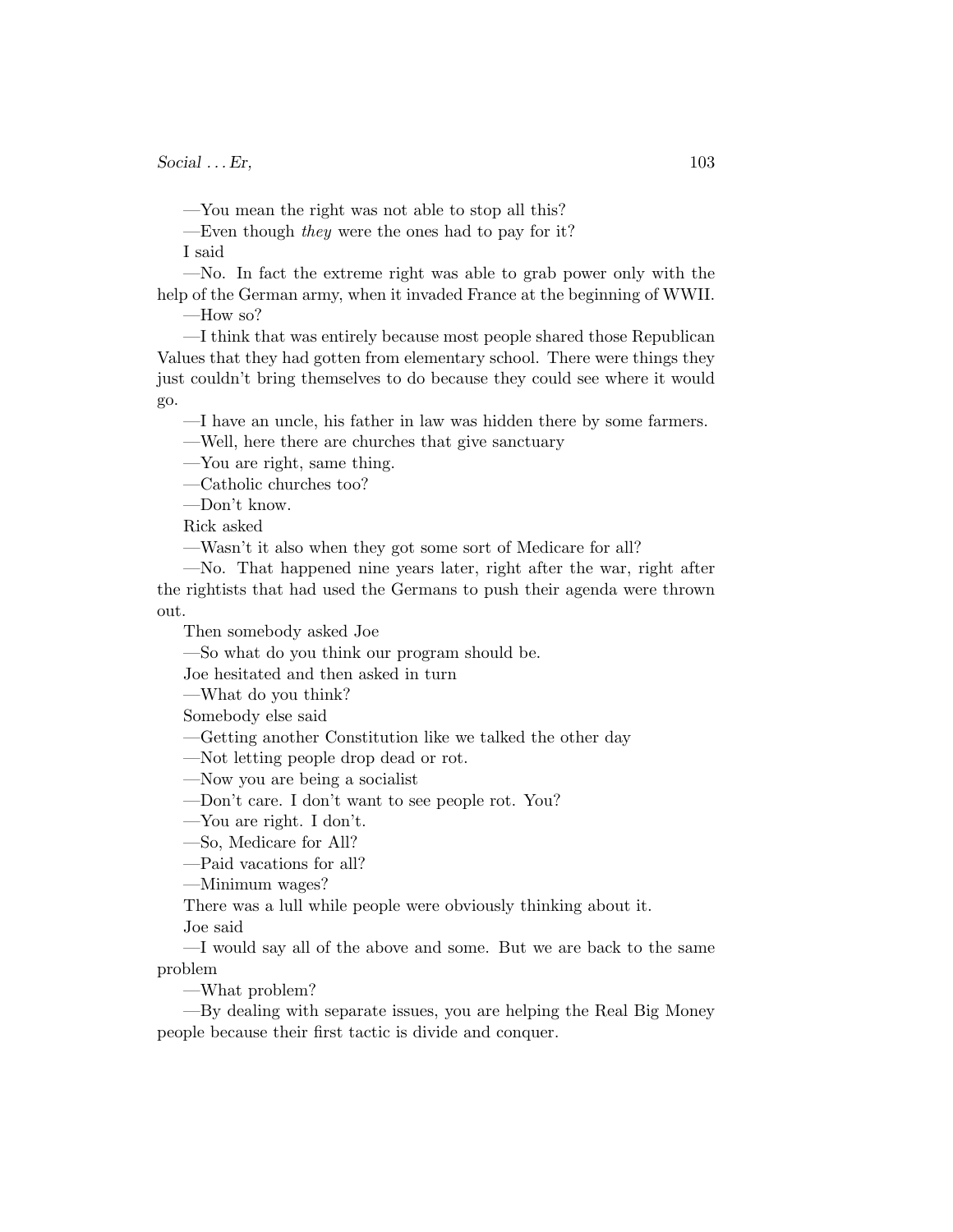—What's their second one?

—Misinformation, disinformation. Outright lies. You name it.

—How do you know?

—Look at who owns what you are looking at, what you are reading, what you are listening to. Vested interest all the way you know

—I guess

—So, it's all about power, yes? Whether it is against the interests of the people or for their own good?

—What do you mean?

—Well, they have the power to shaft us. We should get the power to shaft them

People laughed

 $-\text{Ok}$ , get the power to take the power out of *their* hands.

I had a feeling Lisa didn't quite believe what she was hearing. To tell the truth, neither did I.

—Yeah but you can't make everybody happy.

—You bound to make some people, people like us, unhappy. Like there are people who are pro-life.

June said

 $-$ *Pro-birth.* That's not the same thing. And usually anti-children.

—What do you mean?

Kill said

—You got to spit the kid but after that they don't care if the kid starves Somebody said

—Ok, ok. But what she said was a good question. How do you avoid getting bogged down in that kind of issues.

—Talking about them.

—Takes forever. I got to make a living too.

Joe said

—How about things that are more general, things that cover the separate issues, something like everybody can do with their body what they want as long as it doesn't hurt anybody else?

—Even drugs?

—As long as it does not hurt anybody else. Like you run amok and shoot people

—Doesn't happen that often

—How about suicide?

—Same thing. As long as it does not hurt anybody else. Like you got kids and after you're dead your kids have no support and starve.

—What about you die in an accident and you leave kids behind?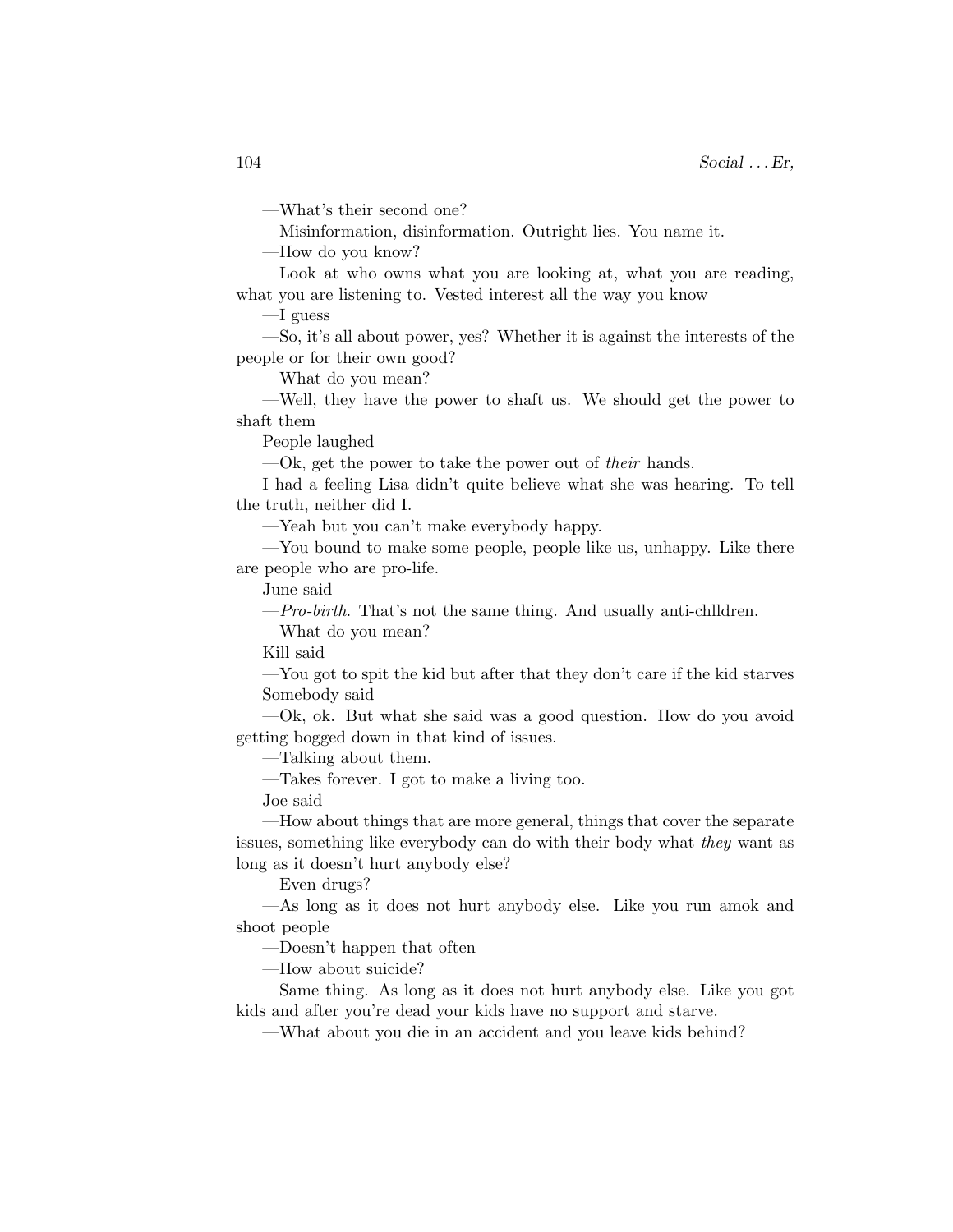$\text{Social} \dots \text{Er},$  105

There was another lull.

—And, anyhow, what's good for you is not necessarily what's good for me.

 $-So?$ 

—So, you can only allow what's good for everybody.

—But, by saying what's good for everybody, you are automatically saying what's good for me. And you just said you don't want to do that.

—What's good for everybody is for everybody to be able to say what's good for themselves.

— That's real slick but I just can't see how you are going to implement it.

—Like, what would be good for me would be for me to get *your* shirt.

—But that wouldn't be good for me.

 $-$ As you said, what's good for me is not necessarily the same as what's good for you. So you are just lucky I don't see how you can wear that ugly shirt?

People laughed. But Lisa had visibly got impatient. She said

—I don't care too much about shirts and I have no idea what you have been arguing about. Trying to have fun? No matter what, there are things that are good for everybody. So before you all get wrapped up in shirts and other possible situations, how about likely situations? Like being able to eat food and breathe air that won't kill you? Like everybody being able to get medical treatment? I mean children too.

Joe sighed.

—Can't we have a bit of fun around here? I mean, once in a while?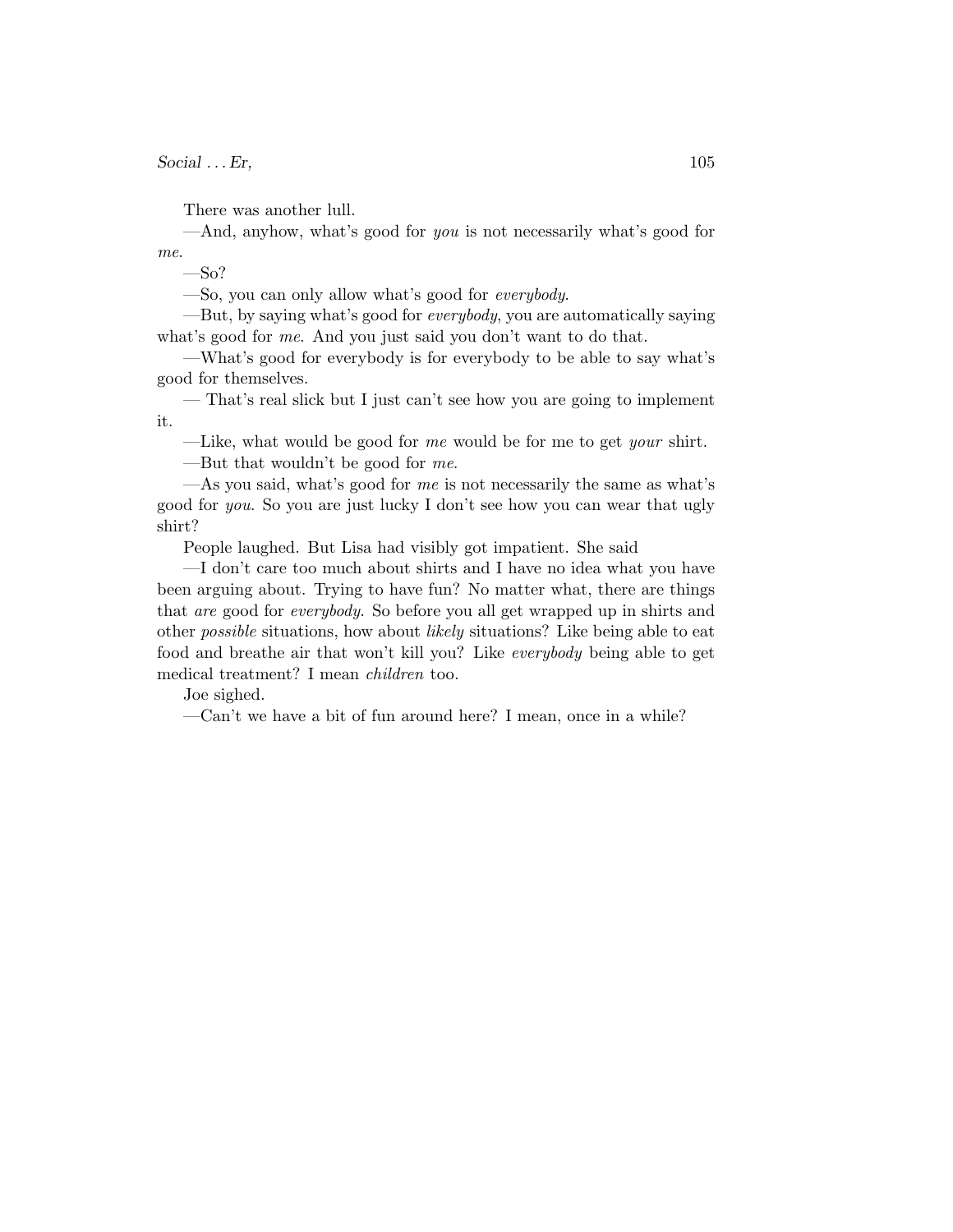Social  $\ldots$  Er,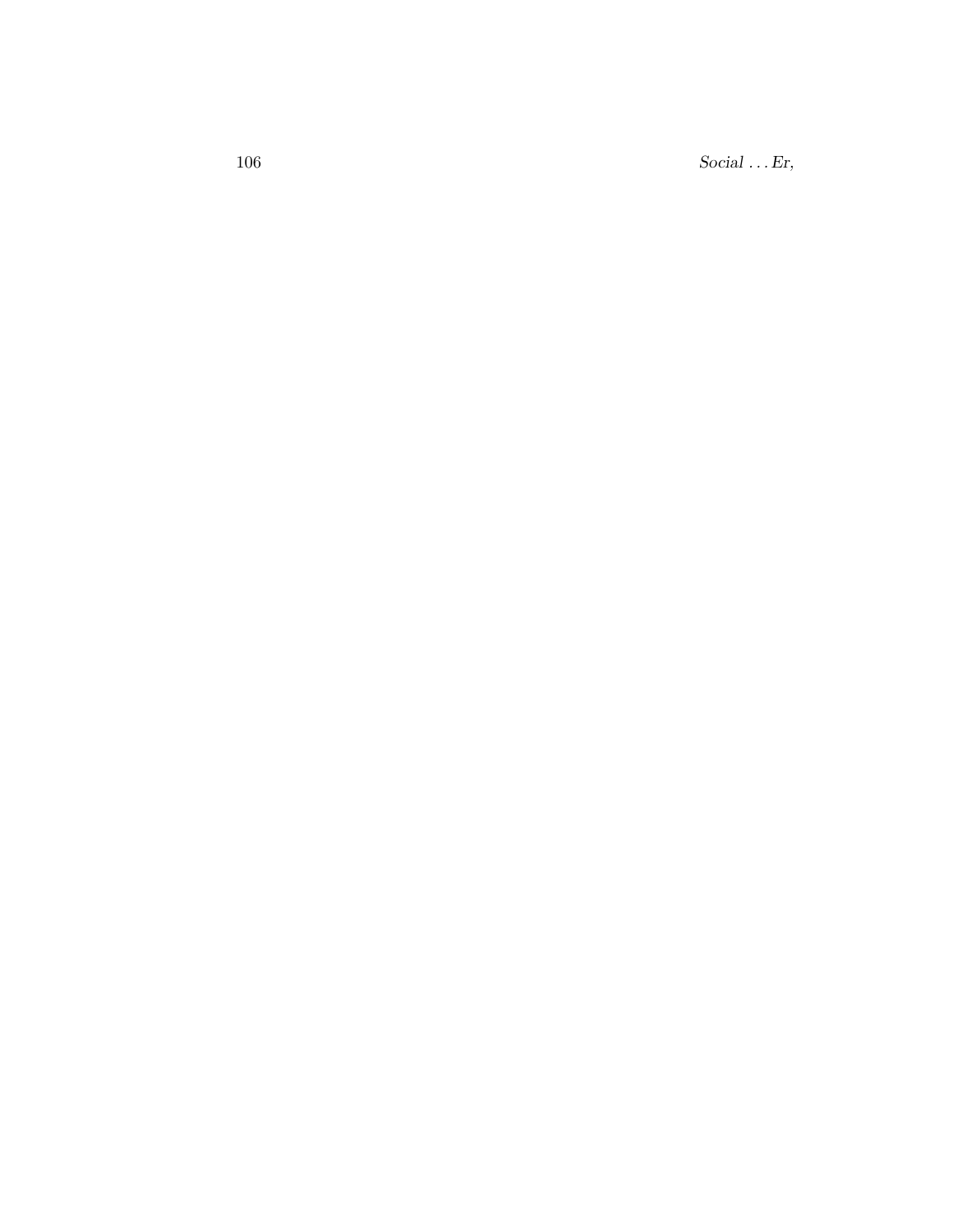## People To Go

Sunday night. We were not saying much of anything Not even shooting the breeze.

Just the three of us.

Joe, who could have become at the very least a trust fund manager but had chosen to work as a janitor in a bank. Mike, who obviously had once had something terrible happen to him and who had chosen to remain mostly silent. Myself, who could never have become much of anything and had chosen to be just my own.

But of course, it wasn't just the three of us. Of course not. There was Lisa, who, upon graduating from Community College, had chosen to join the Marines instead of going for a very likely brilliant academic career. I had never really understood why.

In any case, her only occasionally putting a word in edgewise while polishing a glass because "that's the only way men will let a woman shoot the breeze" was of course totally bogus. It was just her way of giving us the time to figure things out by ourselves and it was in fact she who, so to speak, blew the breeze we were shooting.

Everybody knew it Suddenly, Mike said —I have two questions. Lisa said

—Go ahead.

—One: How did the people *get* there?

He seemed to be waiting for an answer. Lisa said

—I think it all goes back to this country being too big and too rich for its own good. From the very beginning, it's what attracted people. And the bigger they realized the country was, the more came. And the richer they realized the country was, the more they wanted out of it.

But what happened with all that empty space is people got used to live by themselves. Alone. And what all the riches did was people thought they